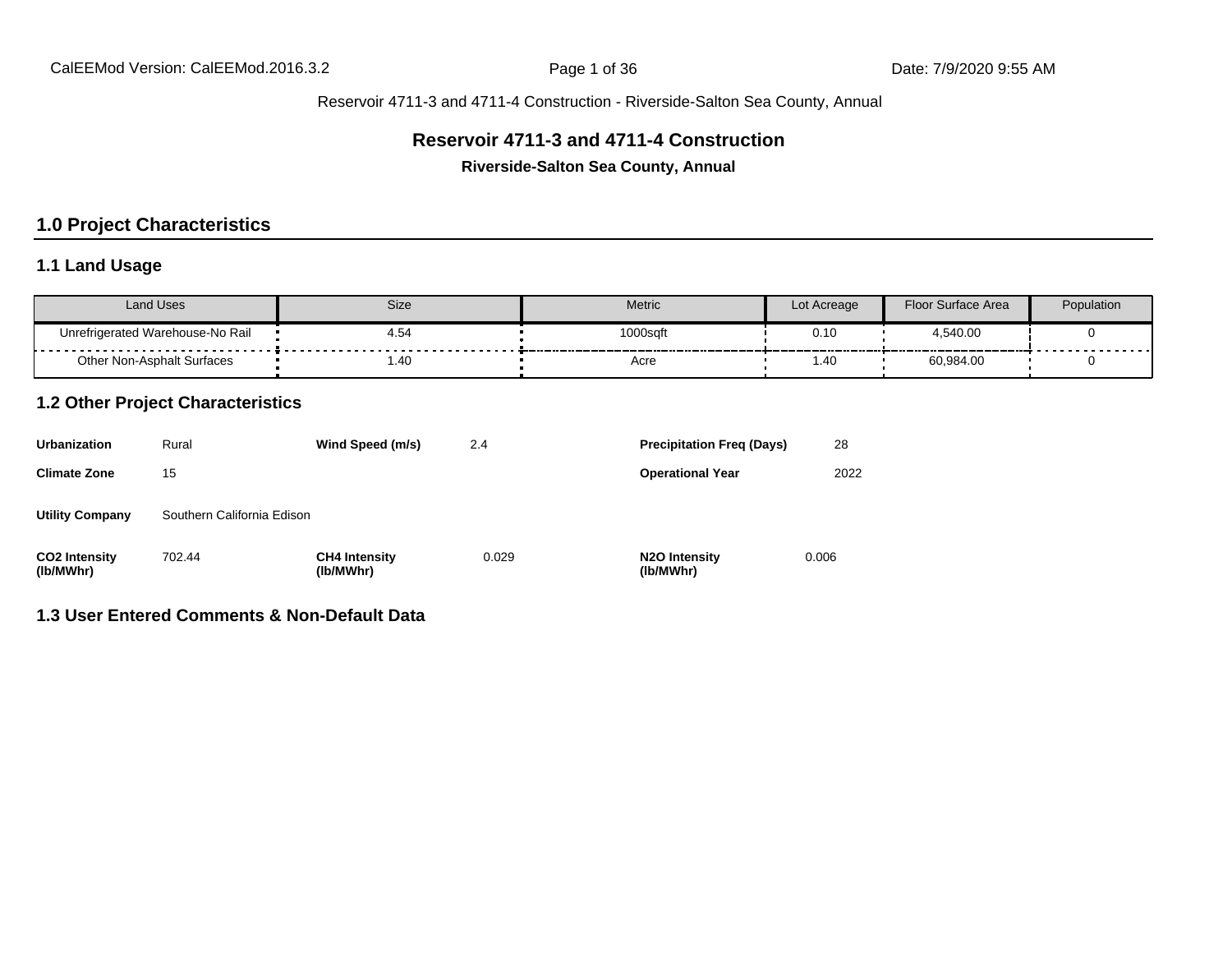CalEEMod Version: CalEEMod.2016.3.2 **Page 2 of 36 Date: 7/9/2020 9:55 AM** 

#### Reservoir 4711-3 and 4711-4 Construction - Riverside-Salton Sea County, Annual

Project Characteristics -

Land Use - Total area is approximately 1.5 acres as detailed in the Project Description.

Construction Phase - Construction period is 18 months long from September 2020 to March 2022 per Project Description.

Off-road Equipment - Based on Project Description.

Off-road Equipment - Based on Project Description.

Off-road Equipment - Based on Project Description.

Off-road Equipment - Based on Project Description.

Off-road Equipment -

Demolition - 500 cy of material export  $*$  1.4 tons per cy = 700 tons debris

Grading - Total graded area = 1.5 acres

Trips and VMT - If there is 500 cy of materials export and each truck holds approximately 16 cy of material, this would result in approximately 31 loads (62 total trips).

On-road Fugitive Dust - Access road to Project site is unpaved.

Architectural Coating - Consistency with SCAQMD Rule 1113.

Vehicle Trips - Assuming 8 trips per year for maintenance - divided by day and size metric. Conservatively assuming commute is 20 miles.

Road Dust - Access road to Project site is unpaved.

Area Coating - Consistency with SCAQMD Rule 1113.

Energy Use - No energy use, everything is gravity fed per Project Description.

Water And Wastewater - No water use.

Solid Waste - No solid waste generation.

Construction Off-road Equipment Mitigation - Consistency with SCAQMD Fugitive Dust Rule.

Area Mitigation - Consistency with SCAQMD Rule 1113.

| Table Name              | Column Name                       | Default Value | <b>New Value</b> |
|-------------------------|-----------------------------------|---------------|------------------|
| tblArchitecturalCoating | <b>EF Nonresidential Exterior</b> | 250.00        | 50.00            |
| tblArchitecturalCoating | EF Nonresidential Interior        | 250.00        | 50.00            |
| tblArchitecturalCoating | EF_Parking                        | 250.00        | 100.00           |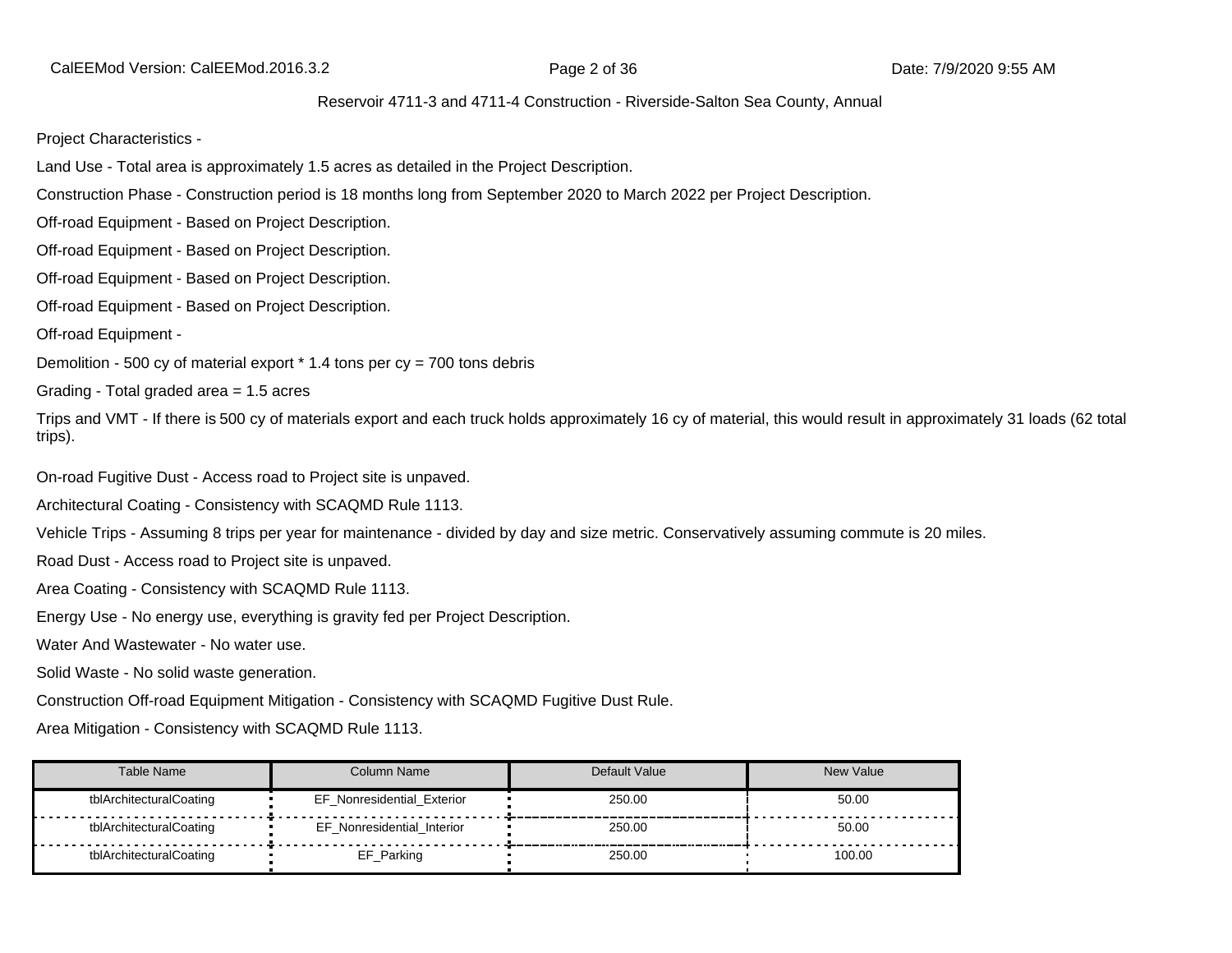| tblArchitecturalCoating | EF_Residential_Exterior                       | 250.00 | 50.00  |  |  |
|-------------------------|-----------------------------------------------|--------|--------|--|--|
| tblArchitecturalCoating | EF_Residential_Interior                       | 250.00 | 50.00  |  |  |
| tblAreaCoating          | Area_EF_Nonresidential_Exterior               | 250    | 50     |  |  |
| tblAreaCoating          | Area_EF_Nonresidential_Interior               | 250    | 50     |  |  |
| tblAreaCoating          | Area_EF_Parking                               | 250    | 50     |  |  |
| tblAreaCoating          | Area_EF_Residential_Exterior                  | 250    | 50     |  |  |
| tblAreaCoating          | Area_EF_Residential_Interior                  | 250    | 50     |  |  |
| tblAreaMitigation       | UseLowVOCPaintNonresidentialExteriorV<br>alue | 250    | 50     |  |  |
| tblAreaMitigation       | UseLowVOCPaintNonresidentialInteriorV<br>alue | 250    | 50     |  |  |
| tblAreaMitigation       | UseLowVOCPaintParkingCheck                    | False  | True   |  |  |
| tblAreaMitigation       | UseLowVOCPaintParkingValue                    | 250    | 50     |  |  |
| tblAreaMitigation       | UseLowVOCPaintResidentialExteriorValu         | 250    | 50     |  |  |
| tblAreaMitigation       | UseLowVOCPaintResidentialInteriorValue        | 250    | 50     |  |  |
| tblConstDustMitigation  | WaterUnpavedRoadMoistureContent               | 0.5    | 12     |  |  |
| tblConstDustMitigation  | WaterUnpavedRoadVehicleSpeed                  | 40     | 15     |  |  |
| tblConstructionPhase    | NumDays                                       | 4.00   | 170.00 |  |  |
| tblConstructionPhase    | NumDays                                       | 20.00  | 60.00  |  |  |
| tblConstructionPhase    | NumDays                                       | 4.00   | 80.00  |  |  |
| tblConstructionPhase    | NumDaysWeek                                   | 5.00   | 7.00   |  |  |
| tblConstructionPhase    | NumDaysWeek                                   | 5.00   | 7.00   |  |  |
| tblConstructionPhase    | NumDaysWeek                                   | 5.00   | 7.00   |  |  |
| tblConstructionPhase    | NumDaysWeek                                   | 5.00   | 7.00   |  |  |
| tblConstructionPhase    | NumDaysWeek                                   | 5.00   | 7.00   |  |  |
| tblEnergyUse            | LightingElect                                 | 1.17   | 0.00   |  |  |
| tblEnergyUse            | NT24E                                         | 0.82   | 0.00   |  |  |
| tblEnergyUse            | NT24NG                                        | 0.03   | 0.00   |  |  |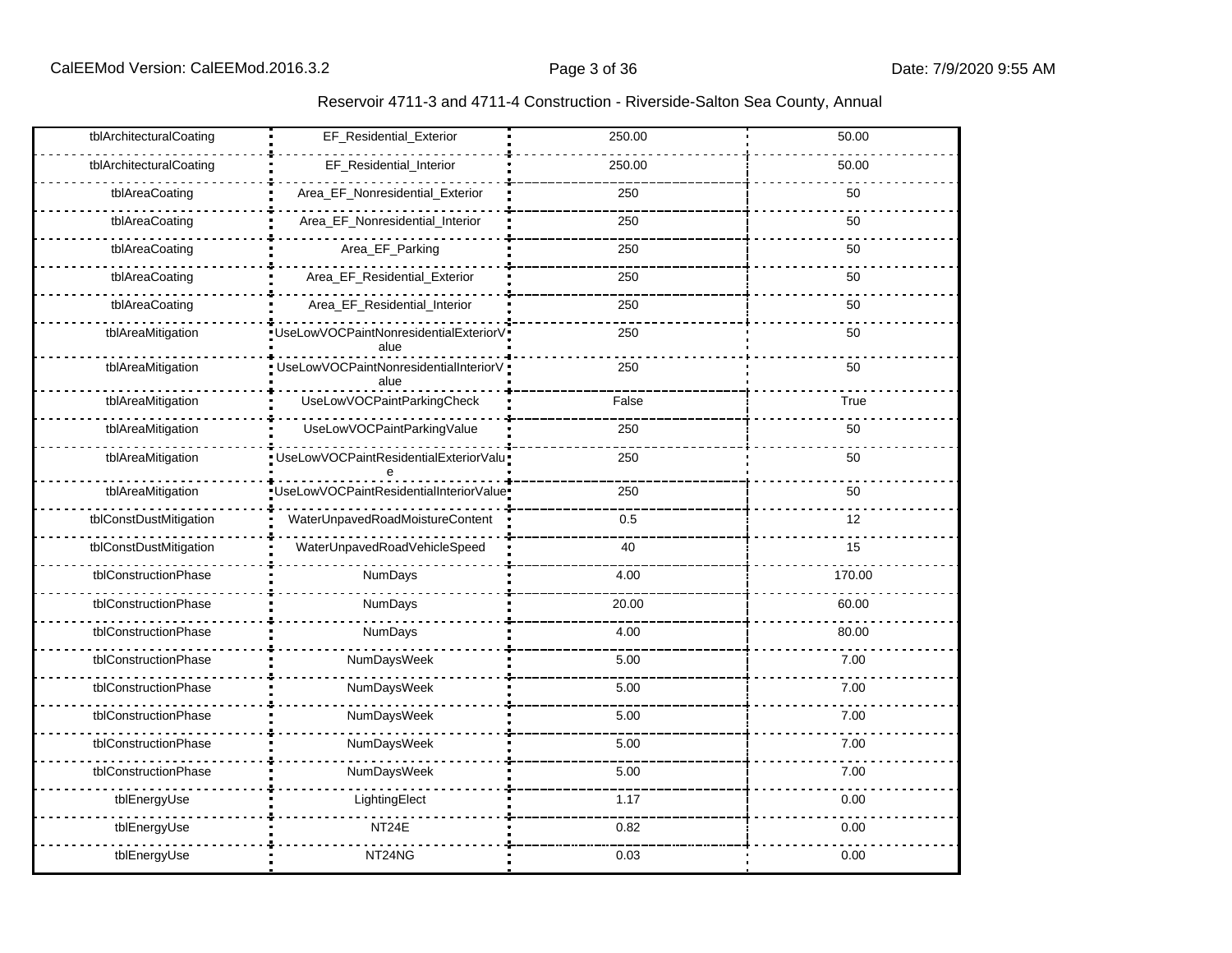| tblEnergyUse        | <b>T24E</b>                | 0.37   | 0.00  |  |  |
|---------------------|----------------------------|--------|-------|--|--|
| tblEnergyUse        | <b>T24NG</b>               | 2.00   | 0.00  |  |  |
| tblGrading          | AcresOfGrading             | 85.00  | 0.80  |  |  |
| tblGrading          | AcresOfGrading             | 40.00  | 0.70  |  |  |
| tblOffRoadEquipment | OffRoadEquipmentUnitAmount | 1.00   | 2.00  |  |  |
| tblOffRoadEquipment | OffRoadEquipmentUnitAmount | 1.00   | 2.00  |  |  |
| tblOffRoadEquipment | OffRoadEquipmentUnitAmount | 1.00   | 2.00  |  |  |
| tblOffRoadEquipment | OffRoadEquipmentUnitAmount | 3.00   | 2.00  |  |  |
| tblOffRoadEquipment | OffRoadEquipmentUnitAmount | 1.00   | 3.00  |  |  |
| tblOffRoadEquipment | OffRoadEquipmentUnitAmount | 3.00   | 1.00  |  |  |
| tblOffRoadEquipment | UsageHours                 | 6.00   | 8.00  |  |  |
| tblOffRoadEquipment | UsageHours                 | 6.00   | 8.00  |  |  |
| tblOffRoadEquipment | UsageHours                 | 6.00   | 8.00  |  |  |
| tblOffRoadEquipment | UsageHours                 | 6.00   | 8.00  |  |  |
| tblOffRoadEquipment | UsageHours                 | 6.00   | 8.00  |  |  |
| tblOffRoadEquipment | UsageHours                 | 6.00   | 8.00  |  |  |
| tblOffRoadEquipment | UsageHours                 | 7.00   | 8.00  |  |  |
| tblOnRoadDust       | <b>HaulingPercentPave</b>  | 100.00 | 90.00 |  |  |
| tblOnRoadDust       | HaulingPercentPave         | 100.00 | 90.00 |  |  |
| tblOnRoadDust       | <b>HaulingPercentPave</b>  | 100.00 | 90.00 |  |  |
| tblOnRoadDust       | HaulingPercentPave         | 100.00 | 90.00 |  |  |
| tblOnRoadDust       | HaulingPercentPave         | 100.00 | 90.00 |  |  |
| tblOnRoadDust       | VendorPercentPave          | 100.00 | 90.00 |  |  |
| tblOnRoadDust       | VendorPercentPave          | 100.00 | 90.00 |  |  |
| tblOnRoadDust       | VendorPercentPave          | 100.00 | 90.00 |  |  |
| tblOnRoadDust       | VendorPercentPave          | 100.00 | 90.00 |  |  |
| tblOnRoadDust       | VendorPercentPave          | 100.00 | 90.00 |  |  |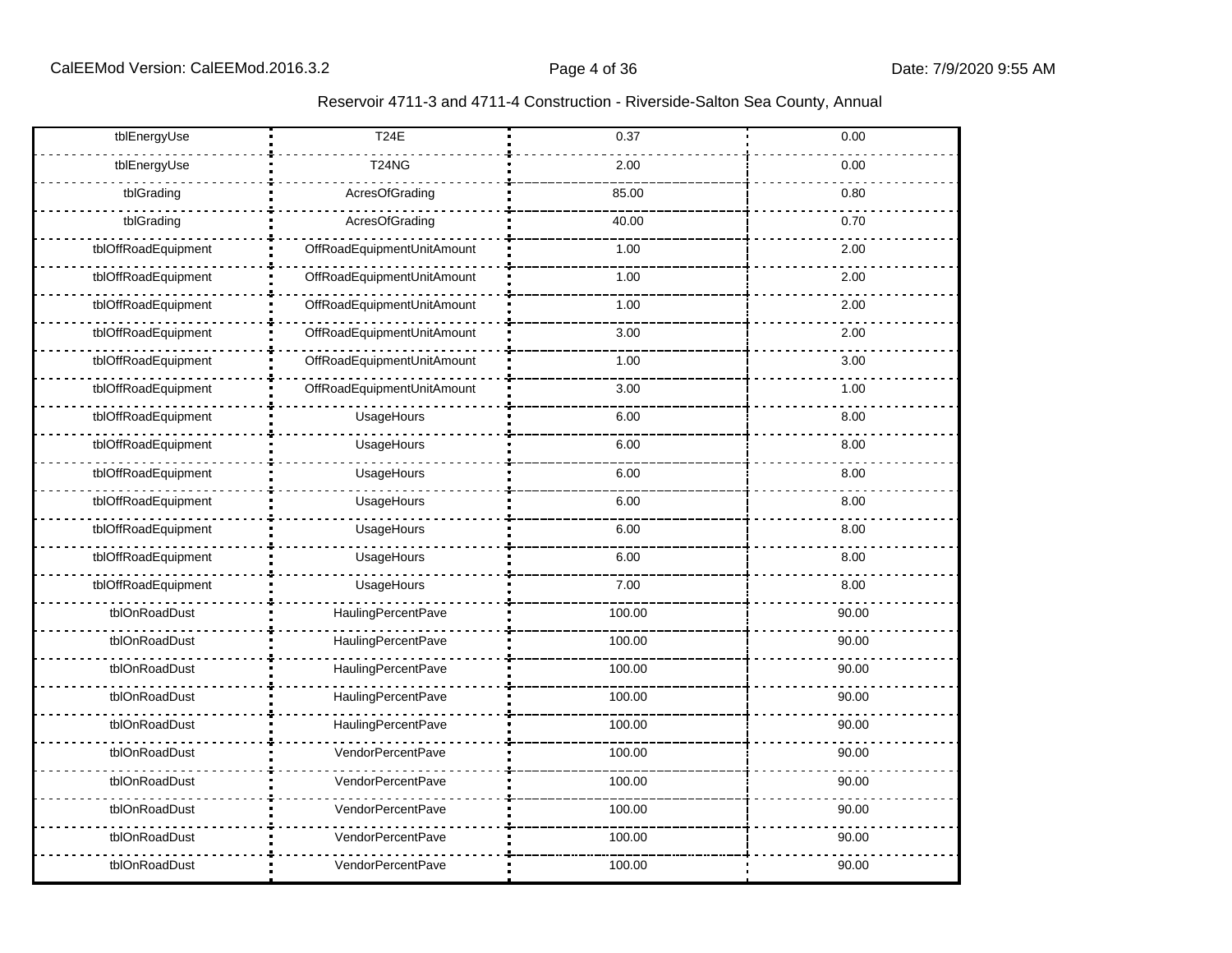| tblOnRoadDust             | <b>WorkerPercentPave</b> | 100.00 | 90.00  |  |  |
|---------------------------|--------------------------|--------|--------|--|--|
| tblOnRoadDust             | <b>WorkerPercentPave</b> | 100.00 | 90.00  |  |  |
| tblOnRoadDust             | <b>WorkerPercentPave</b> | 100.00 | 90.00  |  |  |
| tblOnRoadDust             | <b>WorkerPercentPave</b> | 100.00 | 90.00  |  |  |
| tblOnRoadDust             | <b>WorkerPercentPave</b> | 100.00 | 90.00  |  |  |
| tblProjectCharacteristics | UrbanizationLevel        | Urban  | Rural  |  |  |
| tblRoadDust               | RoadPercentPave          | 100    | 90     |  |  |
| tblSolidWaste             | SolidWasteGenerationRate | 4.27   | 0.00   |  |  |
| tblTripsAndVMT            | HaulingTripNumber        | 0.00   | 62.00  |  |  |
| tblTripsAndVMT            | VendorTripNumber         | 11.00  | 2.00   |  |  |
| tblTripsAndVMT            | WorkerTripNumber         | 20.00  | 8.00   |  |  |
| tblTripsAndVMT            | WorkerTripNumber         | 28.00  | 8.00   |  |  |
| tblTripsAndVMT            | WorkerTripNumber         | 6.00   | 8.00   |  |  |
| tblTripsAndVMT            | WorkerTripNumber         | 20.00  | 8.00   |  |  |
| tblVehicleTrips           | $CC_TL$                  | 6.20   | 0.00   |  |  |
| tblVehicleTrips           | $CC_TL$                  | 6.20   | 0.00   |  |  |
| tblVehicleTrips           | CNW_TL                   | 6.20   | 0.00   |  |  |
| tblVehicleTrips           | CNW_TL                   | 6.20   | 0.00   |  |  |
| tblVehicleTrips           | CNW_TTP                  | 41.00  | 0.00   |  |  |
| tblVehicleTrips           | $CW_TL$                  | 13.80  | 0.00   |  |  |
| tblVehicleTrips           | CW_TL                    | 13.80  | 0.00   |  |  |
| tblVehicleTrips           | CW_TTP                   | 59.00  | 0.00   |  |  |
| tblVehicleTrips           | $DV_TP$                  | 5.00   | 0.00   |  |  |
| tblVehicleTrips           | $HW\_TL$                 | 0.00   | 20.00  |  |  |
| tblVehicleTrips           | HW_TTP                   | 0.00   | 100.00 |  |  |
| tblVehicleTrips           | PB_TP                    | 3.00   | 0.00   |  |  |
| tblVehicleTrips           | PR_TP                    | 92.00  | 100.00 |  |  |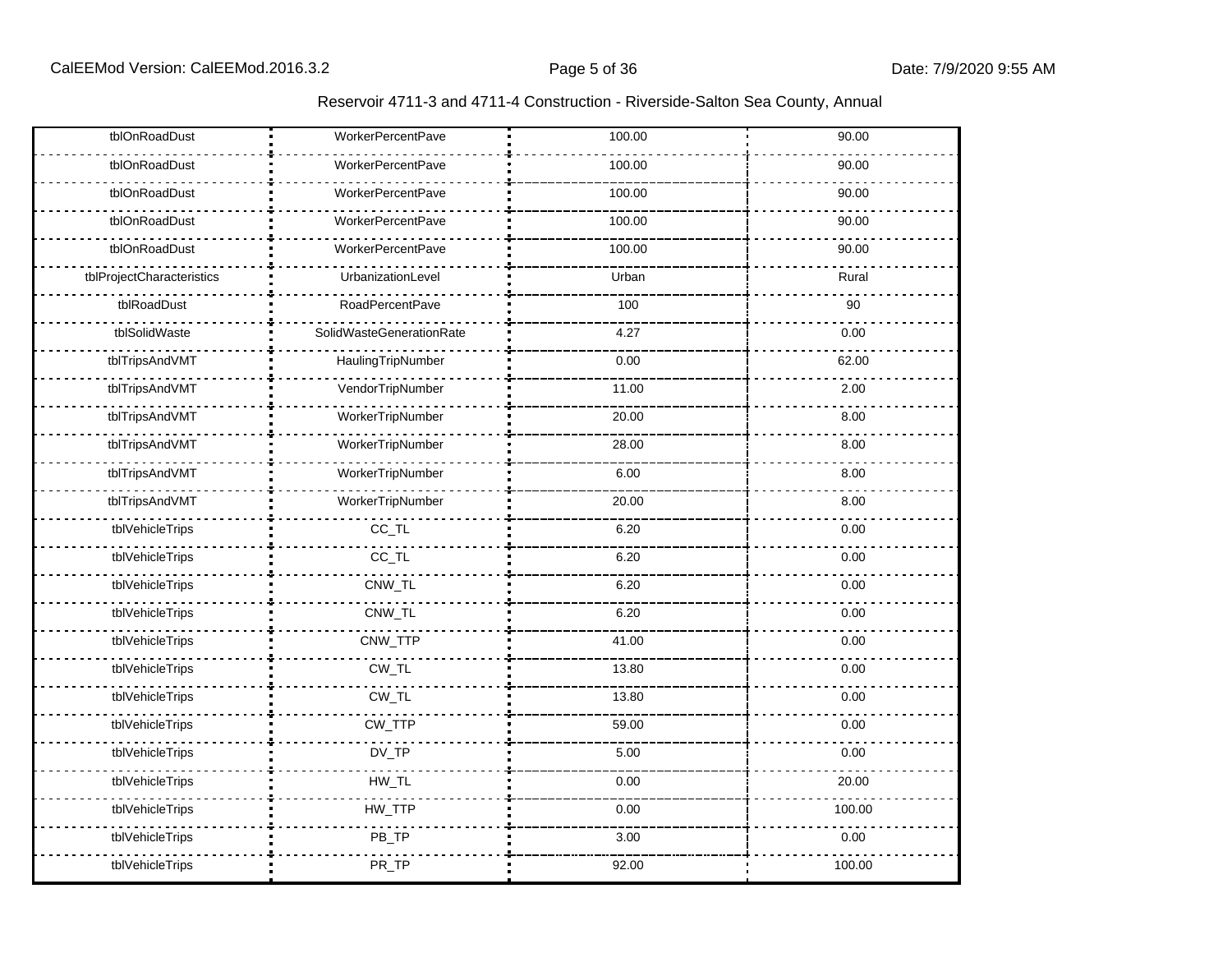| tblVehicleTrips | ST_TR              | 1.68       | 0.01 |
|-----------------|--------------------|------------|------|
| tblVehicleTrips | SU_TR              | 1.68       | 0.01 |
| tblVehicleTrips | WD_TR              | 1.68       | 0.01 |
| tblWater        | IndoorWaterUseRate | 049,875.00 | 0.00 |

## **2.0 Emissions Summary**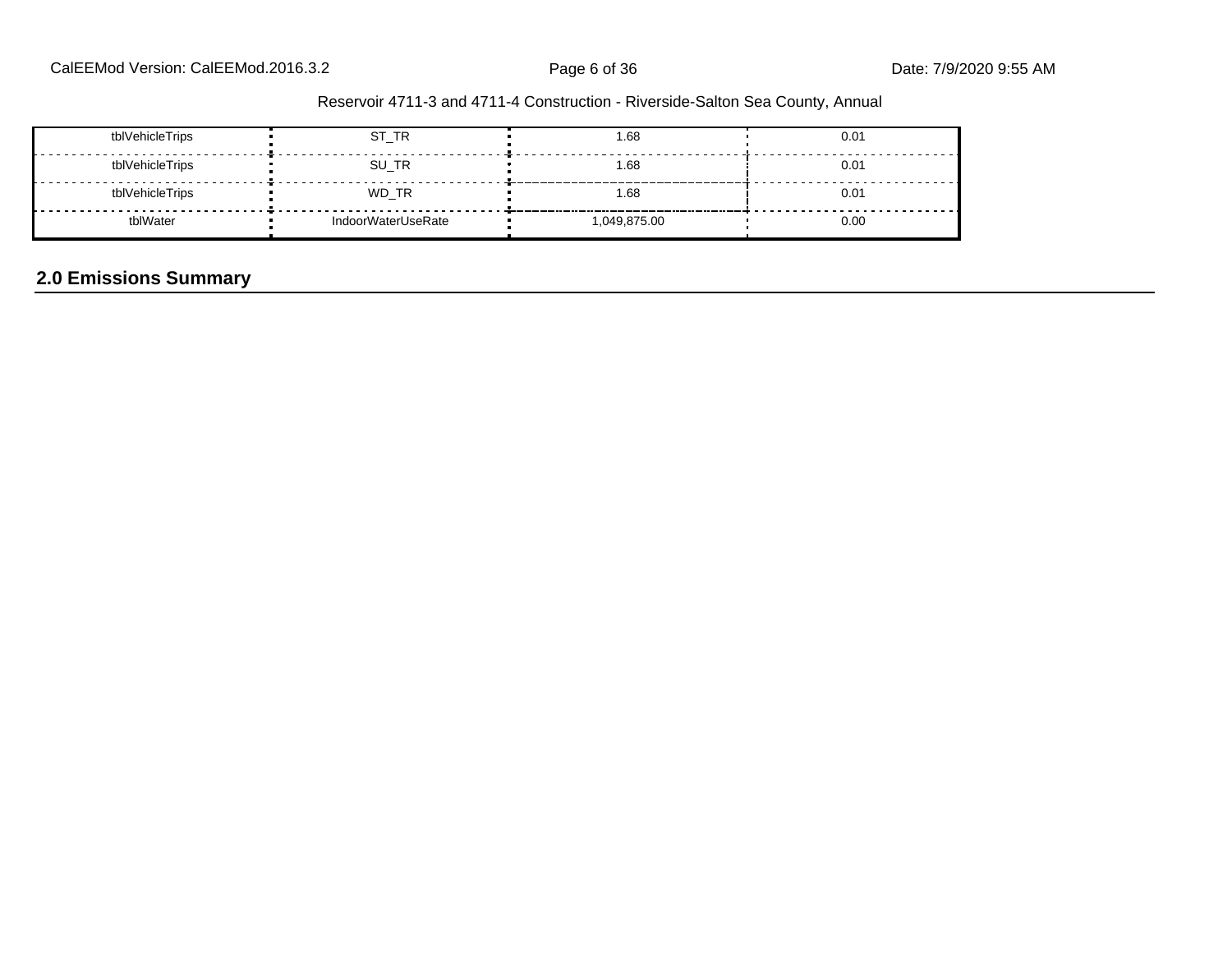#### **2.1 Overall Construction**

#### **Unmitigated Construction**

|                          | <b>ROG</b>          | <b>NO<sub>x</sub></b> | CO     | SO <sub>2</sub> | Fugitive<br><b>PM10</b> | Exhaust<br><b>PM10</b> | <b>PM10</b><br>Total | Fugitive<br>PM2.5 | Exhaust<br>PM2.5 | PM2.5<br>Total |        |          | Bio- CO2   NBio- CO2   Total CO2          | CH <sub>4</sub> | <b>N2O</b> | CO <sub>2e</sub> |
|--------------------------|---------------------|-----------------------|--------|-----------------|-------------------------|------------------------|----------------------|-------------------|------------------|----------------|--------|----------|-------------------------------------------|-----------------|------------|------------------|
| Year                     | tons/yr             |                       |        |                 |                         |                        |                      |                   |                  |                |        |          | MT/yr                                     |                 |            |                  |
| 2020<br>$\bullet\bullet$ | 0.1553              | 1.6418                | 1.0216 | 1.9200e-<br>003 | 1.3407                  | 0.0789                 | 1.4197               | 0.2999            | 0.0727           | 0.3726         | 0.0000 |          | • 167.2322 • 167.2322 •                   | 0.0519          | 0.0000     | 168.5301         |
| 2021                     | 0.3777              | 3.6562                | 2.3254 | 4.7500e-<br>003 | 3.1959                  | 0.1656                 | 3.3615               | 0.4181            | 0.1539           | 0.5720         | 0.0000 |          | $\cdot$ 412.3160 $\cdot$ 412.3160 $\cdot$ | 0.1146          | 0.0000     | $\cdot$ 415.1804 |
| 2022                     | 0.0424<br>$\bullet$ | 0.4517                | 0.2505 | 6.0000e-<br>004 | 0.6266                  | 0.0191                 | 0.6457               | 0.1401            | 0.0176           | 0.1577         | 0.0000 | 52.8303  | 52.8303                                   | 0.0165          | 0.0000     | 53.2429          |
| <b>Maximum</b>           | 0.3777              | 3.6562                | 2.3254 | 4.7500e-<br>003 | 3.1959                  | 0.1656                 | 3.3615               | 0.4181            | 0.1539           | 0.5720         | 0.0000 | 412.3160 | 412.3160                                  | 0.1146          | 0.0000     | 415.1804         |

#### **Mitigated Construction**

|                | <b>ROG</b> | <b>NO<sub>x</sub></b> | CO     | SO <sub>2</sub> | Fugitive<br><b>PM10</b> | Exhaust<br><b>PM10</b> | <b>PM10</b><br>Total | Fugitive<br>PM2.5 | Exhaust<br>PM2.5 | PM2.5 Total |        |          | Bio- CO2 NBio- CO2 Total CO2 | CH <sub>4</sub> | <b>N2O</b> | CO <sub>2e</sub> |
|----------------|------------|-----------------------|--------|-----------------|-------------------------|------------------------|----------------------|-------------------|------------------|-------------|--------|----------|------------------------------|-----------------|------------|------------------|
| Year           | tons/yr    |                       |        |                 |                         |                        |                      |                   |                  |             |        |          | MT/yr                        |                 |            |                  |
| 2020           | 0.1553     | .6418                 | 1.0216 | 1.9200e-<br>003 | 0.4445                  | 0.0789                 | 0.5234               | 0.1157            | 0.0727           | 0.1884      | 0.0000 |          | 167.2320 167.2320            | 0.0519          | 0.0000     | 168.5299         |
| 2021           | 0.3777     | 3.6562                | 2.3254 | 4.7500e-<br>003 | 0.9731                  | 0.1656                 | 1.1387               | 0.1406            | 0.1539           | 0.2945      | 0.0000 |          | $+412.3155 + 412.3155$       | 0.1146          | 0.0000     | $+415.1799$      |
| 2022           | 0.0424     | 0.4517                | 0.2505 | 6.0000e-<br>004 | 0.2077                  | 0.0191                 | 0.2269               | 0.0541            | 0.0176           | 0.0717      | 0.0000 | 52.8303  | 52.8303                      | 0.0165          | 0.0000     | 53.2428          |
| <b>Maximum</b> | 0.3777     | 3.6562                | 2.3254 | 4.7500e-<br>003 | 0.9731                  | 0.1656                 | 1.1387               | 0.1406            | 0.1539           | 0.2945      | 0.0000 | 412.3155 | 412.3155                     | 0.1146          | 0.0000     | 415.1799         |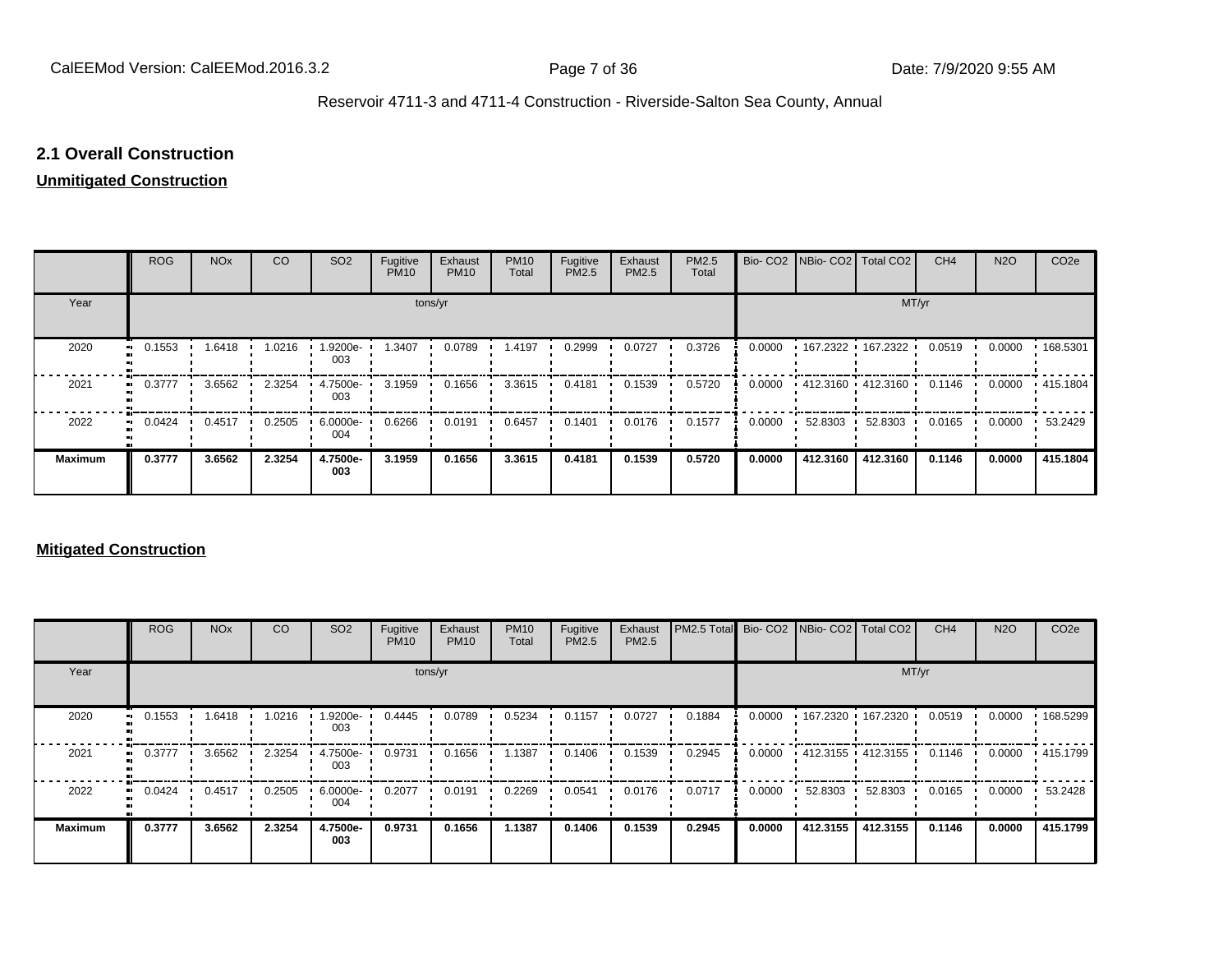|                      | <b>ROG</b> | <b>NOx</b> | CO   | <b>SO2</b> | <b>Fugitive</b><br><b>PM10</b> | <b>Exhaust</b><br><b>PM10</b> | <b>PM10</b><br><b>Total</b> | <b>Fugitive</b><br><b>PM2.5</b> | <b>Exhaust</b><br><b>PM2.5</b> | <b>PM2.5</b><br><b>Total</b> |      |      | Bio-CO2   NBio-CO2   Total CO2 | CH <sub>4</sub> | N <sub>20</sub> | CO <sub>2e</sub> |
|----------------------|------------|------------|------|------------|--------------------------------|-------------------------------|-----------------------------|---------------------------------|--------------------------------|------------------------------|------|------|--------------------------------|-----------------|-----------------|------------------|
| Percent<br>Reduction | 0.00       | 0.00       | 0.00 | 0.00       | 68.52                          | 0.00                          | 65.19                       | 63.83                           | 0.00                           | 49.69                        | 0.00 | 0.00 | 0.00                           | 0.00            | 0.00            | 0.00             |

| Quarter      | <b>Start Date</b> | <b>End Date</b> | Maximum Unmitigated ROG + NOX (tons/quarter) | Maximum Mitigated ROG + NOX (tons/quarter) |
|--------------|-------------------|-----------------|----------------------------------------------|--------------------------------------------|
|              | $9 - 1 - 2020$    | 11-30-2020      | 1.3405                                       | 1.3405                                     |
| $\mathbf{2}$ | 12-1-2020         | 2-28-2021       | 1.3268                                       | 1.3268                                     |
| 3            | $3 - 1 - 2021$    | 5-31-2021       | 2.1066                                       | 2.1066                                     |
| 4            | 6-1-2021          | 8-31-2021       | 2.1067                                       | 2.1067                                     |
| 5            | 9-1-2021          | 11-30-2021      | 1.3273                                       | 1.3273                                     |
| 6            | 12-1-2021         | 2-28-2022       | 0.8842                                       | 0.8842                                     |
|              |                   | Highest         | 2.1067                                       | 2.1067                                     |

## **2.2 Overall Operational**

#### **Unmitigated Operational**

|          | <b>ROG</b>                     | <b>NO<sub>x</sub></b> | CO                | SO <sub>2</sub> | Fugitive<br><b>PM10</b> | Exhaust<br><b>PM10</b> | <b>PM10</b><br>Total | Fugitive<br>PM2.5 | Exhaust<br>PM2.5 | PM2.5 Total Bio- CO2 NBio- CO2 Total CO2 |        |                   |                 | CH <sub>4</sub> | <b>N2O</b> | CO <sub>2e</sub> |
|----------|--------------------------------|-----------------------|-------------------|-----------------|-------------------------|------------------------|----------------------|-------------------|------------------|------------------------------------------|--------|-------------------|-----------------|-----------------|------------|------------------|
| Category |                                |                       |                   |                 |                         | tons/yr                |                      |                   |                  |                                          |        |                   | MT/yr           |                 |            |                  |
| Area     | 0.0232                         | 0.0000                | $5.0000e-$<br>005 | 0.0000          |                         | 0.0000                 | 0.0000               |                   | 0.0000           | 0.0000                                   | 0.0000 | $.1000e -$<br>004 | 1.1000e-<br>004 | 0.0000          | 0.0000     | 1.1000e-<br>004  |
| Energy   | 0.0000                         | 0.0000                | 0.0000            | 0.0000          |                         | 0.0000                 | 0.0000               |                   | 0.0000           | 0.0000                                   | 0.0000 | 0.0000            | 0.0000          | 0.0000          | 0.0000     | 0.0000           |
| Mobile   | $\blacksquare$ 2.0000e-<br>005 | 1.7000e-<br>004       | 3.1000e-<br>004   | 0.0000          | 0.0124                  | 0.0000                 | 0.0124               | .2600e-<br>003    | 0.0000           | 1.2600e-<br>003                          | 0.0000 | 0.1409            | 0.1409          | 1.0000e-<br>005 | 0.0000     | 0.1411           |
| Waste    |                                |                       |                   |                 |                         | 0.0000                 | 0.0000               |                   | 0.0000           | 0.0000                                   | 0.0000 | 0.0000            | 0.0000          | 0.0000          | 0.0000     | 0.0000           |
| Water    |                                |                       |                   |                 |                         | 0.0000                 | 0.0000               |                   | 0.0000           | 0.0000                                   | 0.0000 | 0.0000            | 0.0000          | 0.0000          | 0.0000     | 0.0000           |
| Total    | 0.0232                         | 1.7000e-<br>004       | 3.6000e-<br>004   | 0.0000          | 0.0124                  | 0.0000                 | 0.0124               | .2600e-<br>003    | 0.0000           | 1.2600e-<br>003                          | 0.0000 | 0.1410            | 0.1410          | 1.0000e-<br>005 | 0.0000     | 0.1412           |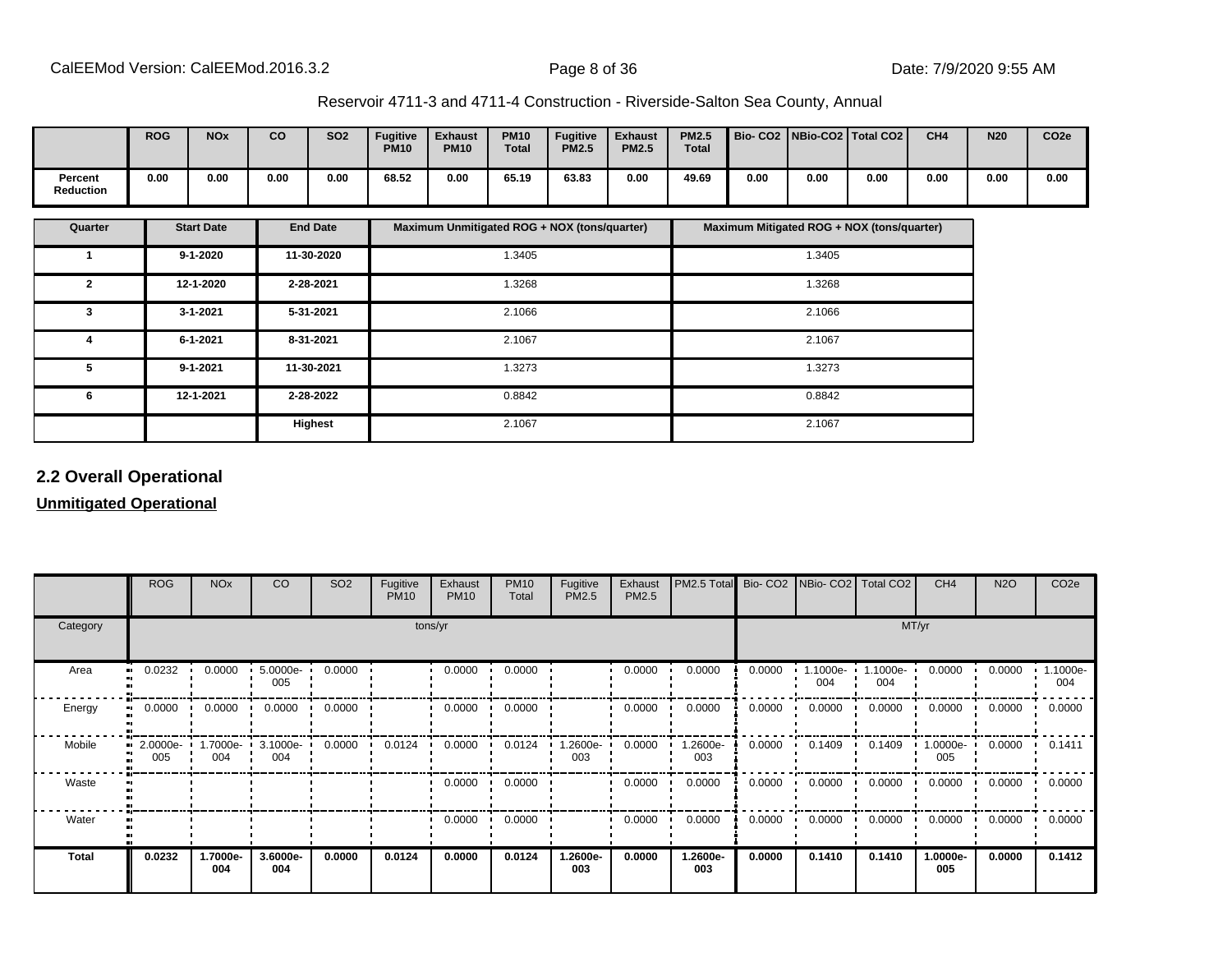#### **2.2 Overall Operational**

#### **Mitigated Operational**

|                             | <b>ROG</b>               | <b>NO<sub>x</sub></b> |                       | <b>CO</b>       | SO <sub>2</sub>                            | Fugitive<br><b>PM10</b> |                         | Exhaust<br><b>PM10</b> | <b>PM10</b><br>Total          |                             | Fugitive<br><b>PM2.5</b>        | Exhaust<br><b>PM2.5</b> |                                | PM2.5 Total                  | Bio-CO <sub>2</sub> |                                 |               | INBio-CO2   Total CO2    |       | CH <sub>4</sub>         | <b>N2O</b>            | CO <sub>2</sub> e |                  |
|-----------------------------|--------------------------|-----------------------|-----------------------|-----------------|--------------------------------------------|-------------------------|-------------------------|------------------------|-------------------------------|-----------------------------|---------------------------------|-------------------------|--------------------------------|------------------------------|---------------------|---------------------------------|---------------|--------------------------|-------|-------------------------|-----------------------|-------------------|------------------|
| Category                    |                          |                       |                       |                 |                                            |                         | tons/yr                 |                        |                               |                             |                                 |                         |                                |                              |                     |                                 |               |                          | MT/yr |                         |                       |                   |                  |
| Area                        | 0.0232<br>$\bullet$      | 0.0000                |                       | 005             | 5.0000e- 0.0000                            |                         |                         | 0.0000                 | 0.0000                        |                             |                                 | 0.0000                  |                                | 0.0000                       | 0.0000              |                                 | 004           | 1.1000e- 1.1000e-<br>004 |       | 0.0000                  | 0.0000                | 1.1000e-<br>004   |                  |
| Energy                      | 0.0000<br>$\blacksquare$ | 0.0000                |                       | 0.0000<br>. .   | 0.0000                                     |                         |                         | 0.0000                 | 0.0000                        |                             |                                 | 0.0000                  |                                | 0.0000                       | 0.0000              |                                 | 0.0000        | 0.0000                   |       | 0.0000                  | 0.0000                | 0.0000            |                  |
| Mobile                      | 005                      | 004                   |                       | 004             | 2.0000e- 1.7000e- 3.1000e- 0.0000 0.0124 · |                         |                         |                        | $0.0000$ $0.0124$ $1.2600e$   |                             | 003                             | 0.0000                  |                                | 1.2600e-<br>003              | 0.0000              |                                 | 0.1409        | 0.1409                   |       | 005                     | $1.0000e - 0.0000$    | 0.1411            |                  |
| Waste                       |                          |                       |                       |                 |                                            |                         |                         | $0.0000$ $\cdot$       | 0.0000                        |                             |                                 | 0.0000                  |                                | 0.0000                       | 0.0000              |                                 | 0.0000<br>. . | 0.0000                   |       | $0.0000$ $\blacksquare$ | $0.0000 \cdot 0.0000$ |                   |                  |
| Water                       |                          |                       |                       |                 |                                            |                         |                         | 0.0000                 | 0.0000                        |                             |                                 | 0.0000                  |                                | 0.0000                       | 0.0000              |                                 | 0.0000        | 0.0000                   |       | 0.0000                  | 0.0000                | 0.0000            |                  |
| <b>Total</b>                | 0.0232                   | 1.7000e-<br>004       |                       | 3.6000e-<br>004 | 0.0000                                     | 0.0124                  |                         | 0.0000                 | 0.0124                        |                             | 1.2600e-<br>003                 | 0.0000                  |                                | 1.2600e-<br>003              | 0.0000              |                                 | 0.1410        | 0.1410                   |       | 1.0000e-<br>005         | 0.0000                | 0.1412            |                  |
|                             | <b>ROG</b>               |                       | <b>NO<sub>x</sub></b> |                 | <b>CO</b>                                  | <b>SO2</b>              | Fugitive<br><b>PM10</b> |                        | <b>Exhaust</b><br><b>PM10</b> | <b>PM10</b><br><b>Total</b> | <b>Fugitive</b><br><b>PM2.5</b> |                         | <b>Exhaust</b><br><b>PM2.5</b> | <b>PM2.5</b><br><b>Total</b> |                     | Bio- CO2   NBio-CO2   Total CO2 |               |                          |       | CH <sub>4</sub>         |                       | <b>N20</b>        | CO <sub>2e</sub> |
| Percent<br><b>Reduction</b> | 0.00                     |                       | 0.00                  |                 | 0.00                                       | 0.00                    | 0.00                    |                        | 0.00                          | 0.00                        | 0.00                            |                         | 0.00                           | 0.00                         |                     | 0.00                            | 0.00          |                          | 0.00  | 0.00                    |                       | 0.00              | 0.00             |

# **3.0 Construction Detail**

**Construction Phase**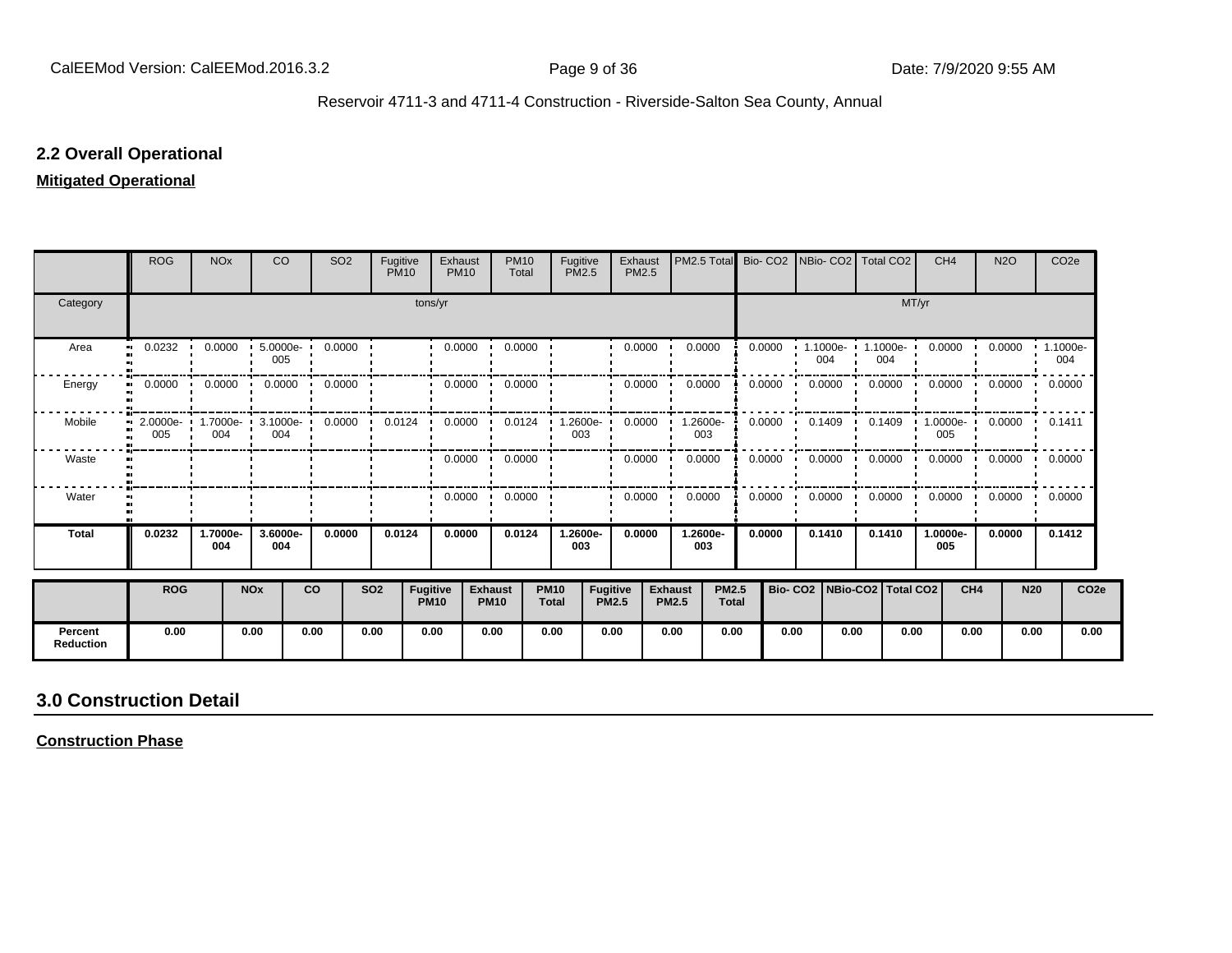| Phase<br><b>Number</b> | <b>Phase Name</b>                                       | Phase Type                   | <b>Start Date</b> | End Date   | Week | Num Days Num Days | <b>Phase Description</b> |
|------------------------|---------------------------------------------------------|------------------------------|-------------------|------------|------|-------------------|--------------------------|
|                        | <b>Grading and Excavation for New</b><br>•Storage Tanks | •Grading                     | !9/1/2020         | 2/17/2021  |      | 170 <sub>1</sub>  |                          |
|                        | .New Storage Tanks                                      | <b>Building Construction</b> | 12/20/2021        | !9/7/2021  |      | 200               |                          |
|                        | • Painting Storage Tanks                                | • Architectural Coating      | 19/9/2021         | !9/18/2021 |      | 10                |                          |
|                        | <b>Existing Storage Tanks</b>                           | •Demolition                  | 10/9/2021         | 12/7/2021  |      | 60                |                          |
|                        | After Demolition and For New<br>•Revetment              | •Grading                     | ·12/9/2021        | 12/26/2022 |      | 80                |                          |

#### **Acres of Grading (Site Preparation Phase): 0**

**Acres of Grading (Grading Phase): 0**

**Acres of Paving: 1.4**

**Residential Indoor: 0; Residential Outdoor: 0; Non-Residential Indoor: 6,810; Non-Residential Outdoor: 2,270; Striped Parking Area: 3,659 (Architectural Coating ±sqft)**

**OffRoad Equipment**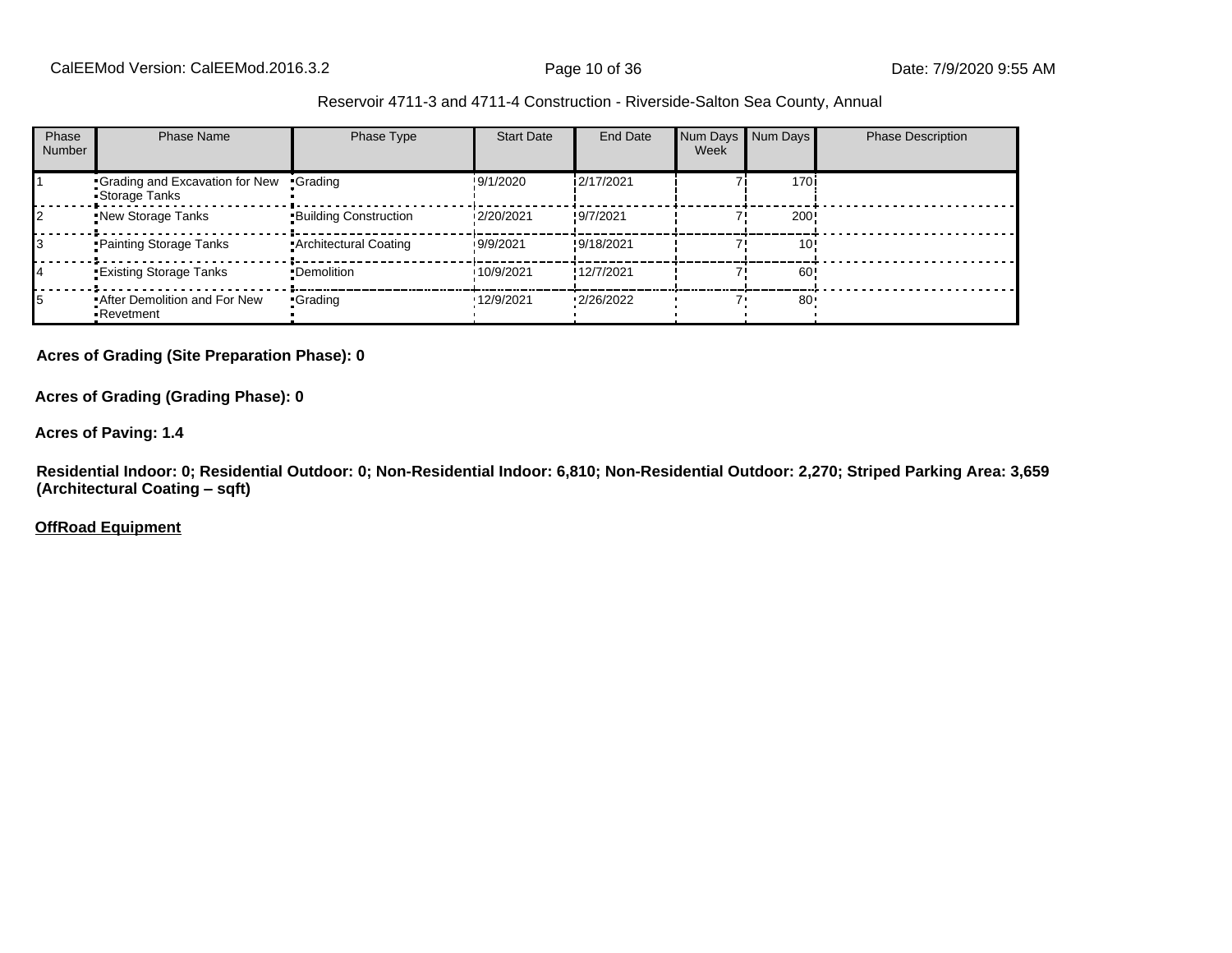| <b>Phase Name</b>                                      | Offroad Equipment Type     | Amount | <b>Usage Hours</b> | <b>Horse Power</b> | <b>Load Factor</b> |
|--------------------------------------------------------|----------------------------|--------|--------------------|--------------------|--------------------|
| Grading and Excavation for New<br><b>Storage Tanks</b> | <b>Excavators</b>          | 1.1    | 8.00               | 158                | 0.38               |
| Grading and Excavation for New<br><b>Storage Tanks</b> | •Graders                   |        | 8.00               | 187                | 0.41               |
| Grading and Excavation for New<br><b>Storage Tanks</b> | •Plate Compactors          | 2.     | 8.00               | 8                  | 0.43               |
| Grading and Excavation for New<br><b>Storage Tanks</b> | .Rubber Tired Dozers       |        | 8.00               | 247                | 0.40               |
| Grading and Excavation for New<br><b>Storage Tanks</b> | •Tractors/Loaders/Backhoes | 3.     | 8.00               | 97                 | 0.37               |
| New Storage Tanks                                      | •Cement and Mortar Mixers  |        | 5.00               | $\mathbf{Q}$       | 0.56               |
| New Storage Tanks                                      | •Cranes                    |        | 8.00               | 231                | 0.29               |
| New Storage Tanks                                      | <b>Graders</b>             |        | 8.00               | 187                | 0.41               |
| New Storage Tanks                                      | "Tractors/Loaders/Backhoes | 21     | 8.00               | 97'                | 0.37               |
| New Storage Tanks                                      | ·Welders                   |        | 8.00               | 46                 | 0.45               |
| <b>Painting Storage Tanks</b>                          | Air Compressors            |        | 6.00               | 78                 | 0.48               |
| <b>Existing Storage Tanks</b>                          | •Concrete/Industrial Saws  | 21     | 8.00               | 81                 | 0.73               |
| <b>Existing Storage Tanks</b>                          | •Cranes                    |        | 8.00               | 231                | 0.29               |
| <b>Existing Storage Tanks</b>                          | <b>Excavators</b>          |        | 8.00               | 158                | 0.38               |
| <b>Existing Storage Tanks</b>                          | .Rubber Tired Dozers       | 2      | 8.00               | 247                | 0.40               |
| <b>Existing Storage Tanks</b>                          | ·Tractors/Loaders/Backhoes | 21     | 8.00               | 97                 | 0.37               |
| After Demolition and For New<br>Revetment              | <b>Excavators</b>          |        | 8.00               | 158                | 0.38               |
| After Demolition and For New<br>Revetment              | •Graders                   |        | 8.00               | 187                | 0.41               |
| After Demolition and For New<br>Revetment              | *Rubber Tired Dozers       |        | 8.00               | 247                | 0.40               |

**Trips and VMT**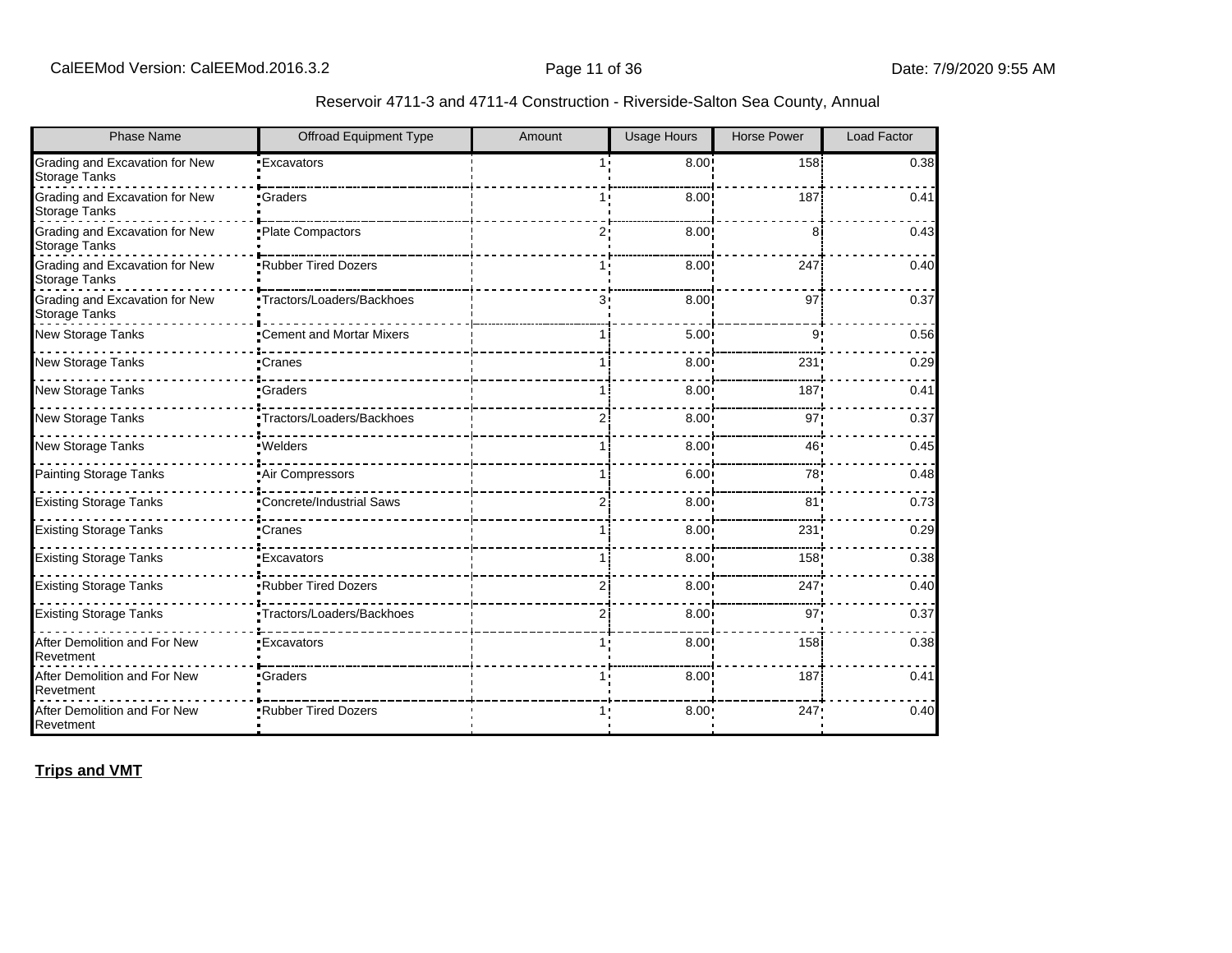| <b>Phase Name</b>                         | <b>Offroad Equipment</b><br>Count | <b>Worker Trip</b><br><b>Number</b> | Vendor Trip<br><b>Number</b> | <b>Hauling Trip</b><br>Number | <b>Worker Trip</b><br>Length | <b>Vendor Trip</b><br>Length | <b>Hauling Trip</b><br>Length | <b>Worker Vehicle</b><br><b>Class</b> | Vendor         | Hauling<br>Vehicle Class Vehicle Class |
|-------------------------------------------|-----------------------------------|-------------------------------------|------------------------------|-------------------------------|------------------------------|------------------------------|-------------------------------|---------------------------------------|----------------|----------------------------------------|
| Grading and<br>Evenuation for Now St      |                                   | $8.00 -$                            | 0.00!                        | $0.00 \cdot$                  | 14.60 <sup>i</sup>           | 6.20!                        |                               | 20.00 LD Mix                          | <b>HDT Mix</b> | ! ННDТ                                 |
| New Storage Tanks                         |                                   | 8.00                                | 2.00                         | $0.00 \cdot$                  | 14.60i                       | 6.20!                        |                               | 20.00 LD Mix                          | <b>HDT Mix</b> | !ННDТ                                  |
| Painting Storage<br>Tanke                 |                                   | 8.00                                | 0.00!                        | $0.00 \cdot$                  | 14.60 <sup>i</sup>           | 6.20!                        |                               | 20.00 LD Mix                          | <b>HDT Mix</b> | ! ННDТ                                 |
| <b>Existing Storage</b><br>Tonke          |                                   | $8.00 -$                            | 0.00!                        | 62.00                         | 14.60 i                      | 6.20!                        |                               | 20.00 LD Mix                          | <b>HDT Mix</b> | !ННDТ                                  |
| After Demolition and<br>For Now Povetment |                                   | 8.00                                | $0.00 -$                     | $0.00 \cdot$                  | $14.60 -$                    | 6.20                         |                               | 20.00 LD Mix                          | <b>HDT Mix</b> | <b>HHDT</b>                            |

#### **3.1 Mitigation Measures Construction**

Use Soil Stabilizer

Replace Ground Cover

Water Exposed Area

Water Unpaved Roads

Reduce Vehicle Speed on Unpaved Roads

#### **3.2 Grading and Excavation for New Storage Tanks - 2020**

|                              | <b>ROG</b> | <b>NO<sub>x</sub></b> | CO     | SO <sub>2</sub> | Fugitive<br><b>PM10</b> | Exhaust<br><b>PM10</b> | <b>PM10</b><br>Total | Fugitive<br><b>PM2.5</b> | Exhaust<br><b>PM2.5</b> | PM2.5 Total Bio- CO2 NBio- CO2 Total CO2 |        |                   |          | CH <sub>4</sub> | <b>N2O</b> | CO <sub>2e</sub> |
|------------------------------|------------|-----------------------|--------|-----------------|-------------------------|------------------------|----------------------|--------------------------|-------------------------|------------------------------------------|--------|-------------------|----------|-----------------|------------|------------------|
| Category                     |            |                       |        |                 |                         | tons/yr                |                      |                          |                         |                                          |        |                   | MT/yr    |                 |            |                  |
| <b>Fugitive Dust</b>         |            |                       |        |                 | 0.3678                  | 0.0000                 | 0.3678               | 0.2020                   | 0.0000                  | 0.2020                                   | 0.0000 | 0.0000            | 0.0000   | 0.0000          | 0.0000     | 0.0000           |
| Off-Road<br>$\bullet\bullet$ | 0.1531     | 1.6402                | 1.0049 | 1.8700e-<br>003 |                         | 0.0789                 | 0.0789               |                          | 0.0727                  | 0.0727                                   | 0.0000 | 162.7744 162.7744 |          | 0.0518          | 0.0000     | .164.0696        |
| <b>Total</b>                 | 0.1531     | 1.6402                | 1.0049 | 1.8700e-<br>003 | 0.3678                  | 0.0789                 | 0.4466               | 0.2020                   | 0.0727                  | 0.2746                                   | 0.0000 | 162.7744          | 162.7744 | 0.0518          | 0.0000     | 164.0696         |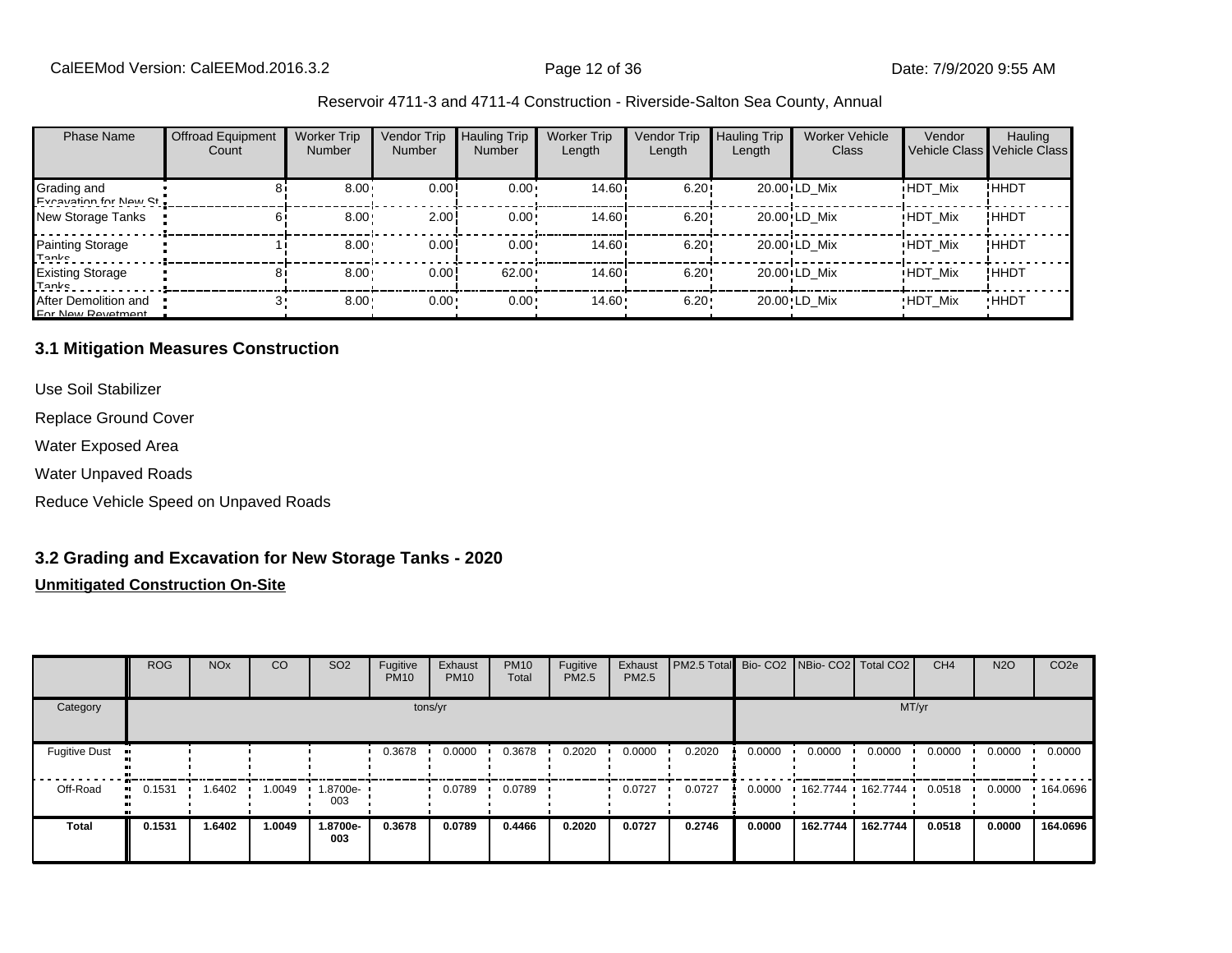#### **3.2 Grading and Excavation for New Storage Tanks - 2020**

#### **Unmitigated Construction Off-Site**

|              | <b>ROG</b>              | <b>NO<sub>x</sub></b> | CO     | SO <sub>2</sub> | Fugitive<br><b>PM10</b> | Exhaust<br><b>PM10</b> | <b>PM10</b><br>Total | Fugitive<br><b>PM2.5</b> | Exhaust<br>PM2.5 | PM2.5 Total Bio- CO2 NBio- CO2 Total CO2 |        |        |        | CH <sub>4</sub> | <b>N2O</b> | CO <sub>2e</sub> |
|--------------|-------------------------|-----------------------|--------|-----------------|-------------------------|------------------------|----------------------|--------------------------|------------------|------------------------------------------|--------|--------|--------|-----------------|------------|------------------|
| Category     |                         |                       |        |                 |                         | tons/yr                |                      |                          |                  |                                          | MT/yr  |        |        |                 |            |                  |
| Hauling      | 0.0000                  | 0.0000                | 0.0000 | 0.0000          | 0.0000                  | 0.0000                 | 0.0000               | 0.0000                   | 0.0000           | 0.0000                                   | 0.0000 | 0.0000 | 0.0000 | 0.0000          | 0.0000     | 0.0000           |
| Vendor       | 0.0000<br>              | 0.0000                | 0.0000 | 0.0000          | 0.0000                  | 0.0000                 | 0.0000               | 0.0000                   | 0.0000           | 0.0000                                   | 0.0000 | 0.0000 | 0.0000 | 0.0000          | 0.0000     | 0.0000           |
| Worker       | $\cdot$ 2.2300e-<br>003 | 1.5600e-<br>003       | 0.0167 | 5.0000e-<br>005 | 0.9730                  | 3.0000e-<br>005        | 0.9730               | 0.0979                   | 3.0000e-<br>005  | 0.0979                                   | 0.0000 | 4.4578 | 4.4578 | 1.1000e-<br>004 | 0.0000     | 4.4605           |
| <b>Total</b> | 2.2300e-<br>003         | 1.5600e-<br>003       | 0.0167 | 5.0000e-<br>005 | 0.9730                  | 3.0000e-<br>005        | 0.9730               | 0.0979                   | 3.0000e-<br>005  | 0.0979                                   | 0.0000 | 4.4578 | 4.4578 | 1.1000e-<br>004 | 0.0000     | 4.4605           |

|                      | <b>ROG</b>   | <b>NO<sub>x</sub></b> | CO     | SO <sub>2</sub> | Fugitive<br><b>PM10</b> | Exhaust<br><b>PM10</b> | <b>PM10</b><br>Total | Fugitive<br><b>PM2.5</b> | Exhaust<br><b>PM2.5</b> | PM2.5 Total Bio- CO2 NBio- CO2 Total CO2 |        |          |          | CH <sub>4</sub> | <b>N2O</b> | CO <sub>2e</sub> |
|----------------------|--------------|-----------------------|--------|-----------------|-------------------------|------------------------|----------------------|--------------------------|-------------------------|------------------------------------------|--------|----------|----------|-----------------|------------|------------------|
| Category             |              |                       |        |                 |                         | tons/yr                |                      |                          |                         |                                          |        |          | MT/yr    |                 |            |                  |
| <b>Fugitive Dust</b> |              |                       |        |                 | 0.1572                  | 0.0000                 | 0.1572               | 0.0863                   | 0.0000                  | 0.0863                                   | 0.0000 | 0.0000   | 0.0000   | 0.0000          | 0.0000     | 0.0000           |
| Off-Road             | 0.1531<br>ш. | 1.6402                | 1.0049 | 1.8700e-<br>003 |                         | 0.0789                 | 0.0789               |                          | 0.0727                  | 0.0727                                   | 0.0000 | 162.7742 | 162.7742 | 0.0518          | 0.0000     | .164.0694        |
| <b>Total</b>         | 0.1531       | 1.6402                | 1.0049 | 1.8700e-<br>003 | 0.1572                  | 0.0789                 | 0.2361               | 0.0863                   | 0.0727                  | 0.1590                                   | 0.0000 | 162.7742 | 162.7742 | 0.0518          | 0.0000     | 164.0694         |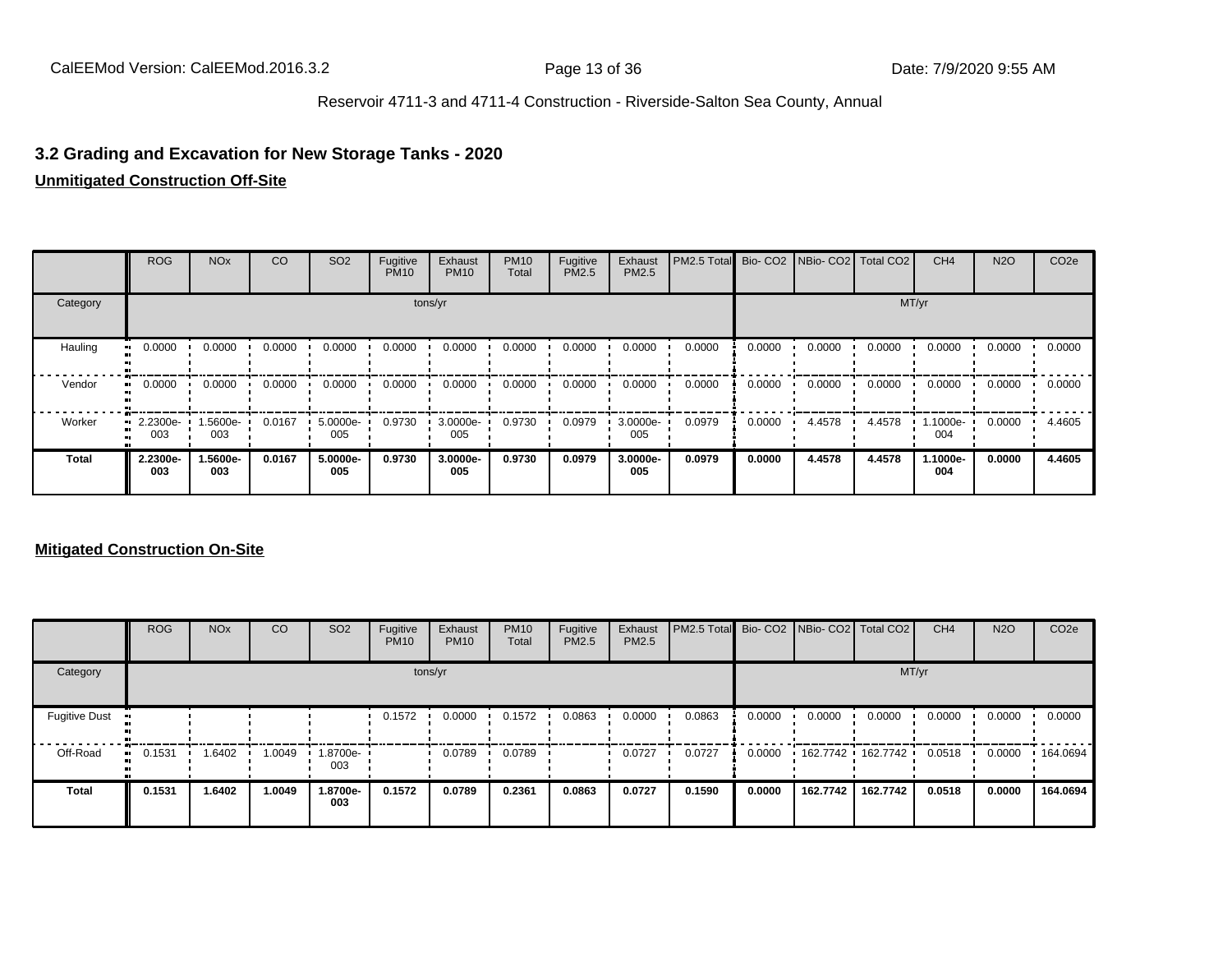#### **3.2 Grading and Excavation for New Storage Tanks - 2020**

#### **Mitigated Construction Off-Site**

|              | <b>ROG</b>      | <b>NO<sub>x</sub></b> | CO     | SO <sub>2</sub> | Fugitive<br><b>PM10</b> | Exhaust<br><b>PM10</b> | <b>PM10</b><br>Total | Fugitive<br>PM2.5 | Exhaust<br>PM2.5 | PM2.5 Total | Bio-CO <sub>2</sub> | NBio- CO2   Total CO2 |        | CH <sub>4</sub> | <b>N2O</b> | CO <sub>2e</sub> |
|--------------|-----------------|-----------------------|--------|-----------------|-------------------------|------------------------|----------------------|-------------------|------------------|-------------|---------------------|-----------------------|--------|-----------------|------------|------------------|
| Category     |                 |                       |        |                 |                         | tons/yr                |                      |                   |                  |             |                     |                       |        | MT/yr           |            |                  |
| Hauling      | 0.0000          | 0.0000                | 0.0000 | 0.0000          | 0.0000                  | 0.0000                 | 0.0000               | 0.0000            | 0.0000           | 0.0000      | 0.0000              | 0.0000                | 0.0000 | 0.0000          | 0.0000     | 0.0000           |
| Vendor       | 0.0000          | 0.0000                | 0.0000 | 0.0000          | 0.0000                  | 0.0000                 | 0.0000               | 0.0000            | 0.0000           | 0.0000      | 0.0000              | 0.0000                | 0.0000 | 0.0000          | 0.0000     | 0.0000           |
| Worker       | 2.2300e-<br>003 | 1.5600e-<br>003       | 0.0167 | 5.0000e-<br>005 | 0.2873                  | 3.0000e-<br>005        | 0.2873               | 0.0294            | 3.0000e-<br>005  | 0.0294      | 0.0000              | 4.4578                | 4.4578 | 1.1000e-<br>004 | 0.0000     | 4.4605           |
| <b>Total</b> | 2.2300e-<br>003 | 1.5600e-<br>003       | 0.0167 | 5.0000e-<br>005 | 0.2873                  | 3.0000e-<br>005        | 0.2873               | 0.0294            | 3.0000e-<br>005  | 0.0294      | 0.0000              | 4.4578                | 4.4578 | 1.1000e-<br>004 | 0.0000     | 4.4605           |

#### **3.2 Grading and Excavation for New Storage Tanks - 2021**

|                      | <b>ROG</b>   | <b>NO<sub>x</sub></b> | <b>CO</b> | SO <sub>2</sub> | Fugitive<br><b>PM10</b> | Exhaust<br><b>PM10</b> | <b>PM10</b><br>Total | Fugitive<br><b>PM2.5</b> | Exhaust<br>PM2.5 | PM2.5 Total Bio- CO2 NBio- CO2 Total CO2 |        |         |         | CH <sub>4</sub> | <b>N2O</b> | CO <sub>2e</sub> |
|----------------------|--------------|-----------------------|-----------|-----------------|-------------------------|------------------------|----------------------|--------------------------|------------------|------------------------------------------|--------|---------|---------|-----------------|------------|------------------|
| Category             |              |                       |           |                 | tons/yr                 |                        |                      |                          |                  |                                          |        |         | MT/yr   |                 |            |                  |
| <b>Fugitive Dust</b> |              |                       |           |                 | 0.1450                  | 0.0000                 | 0.1450               | 0.0795                   | 0.0000           | 0.0795                                   | 0.0000 | 0.0000  | 0.0000  | 0.0000          | 0.0000     | 0.0000           |
| Off-Road             | 0.0569<br>ш. | 0.6057                | 0.3907    | 7.3000e-<br>004 |                         | 0.0283                 | 0.0283               |                          | 0.0261           | 0.0261                                   | 0.0000 | 64.0303 | 64.0303 | 0.0204          | 0.0000     | 64.5398          |
| Total                | 0.0569       | 0.6057                | 0.3907    | 7.3000e-<br>004 | 0.1450                  | 0.0283                 | 0.1733               | 0.0795                   | 0.0261           | 0.1056                                   | 0.0000 | 64.0303 | 64.0303 | 0.0204          | 0.0000     | 64.5398          |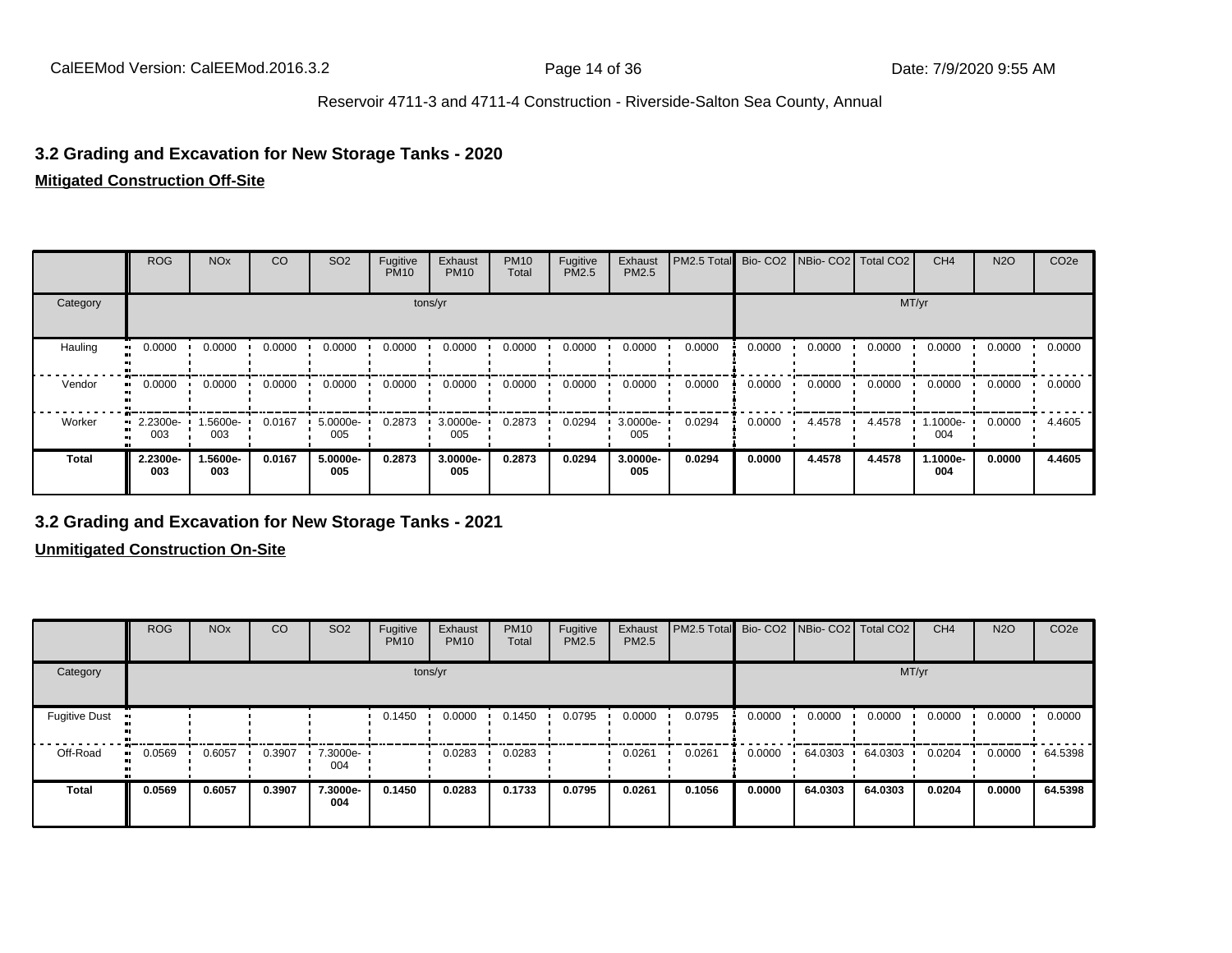## **3.2 Grading and Excavation for New Storage Tanks - 2021**

#### **Unmitigated Construction Off-Site**

|              | <b>ROG</b>                     | <b>NO<sub>x</sub></b>                                                                             | CO              | SO <sub>2</sub> | Fugitive<br><b>PM10</b> | Exhaust<br><b>PM10</b> | <b>PM10</b><br>Total | Fugitive<br>PM2.5 | Exhaust<br><b>PM2.5</b> | PM2.5 Total |        | Bio- CO2   NBio- CO2   Total CO2 |        | CH <sub>4</sub> | <b>N2O</b> | CO <sub>2e</sub> |
|--------------|--------------------------------|---------------------------------------------------------------------------------------------------|-----------------|-----------------|-------------------------|------------------------|----------------------|-------------------|-------------------------|-------------|--------|----------------------------------|--------|-----------------|------------|------------------|
| Category     |                                | tons/yr<br>0.0000<br>0.0000<br>0.0000<br>0.0000<br>0.0000<br>0.0000<br>0.0000<br>0.0000<br>0.0000 |                 |                 |                         |                        |                      |                   |                         |             |        |                                  |        | MT/yr           |            |                  |
| Hauling      | ш.                             |                                                                                                   |                 |                 |                         |                        |                      |                   |                         | 0.0000      | 0.0000 | 0.0000                           | 0.0000 | 0.0000          | 0.0000     | 0.0000           |
| Vendor       | $\blacksquare$ 0.0000          | 0.0000                                                                                            | 0.0000          | 0.0000          | 0.0000                  | 0.0000                 | 0.0000               | 0.0000            | 0.0000                  | 0.0000      | 0.0000 | 0.0000                           | 0.0000 | 0.0000          | 0.0000     | 0.0000           |
| Worker       | $\blacksquare$ 8.2000e-<br>004 | 5.5000e-<br>004                                                                                   | 6.0100e-<br>003 | 2.0000e-<br>005 | 0.3828                  | 1.0000e-<br>005        | 0.3828               | 0.0385            | -:0000e<br>005          | 0.0385      | 0.0000 | 1.6952                           | 1.6952 | 4.0000e-<br>005 | 0.0000     | 1.6962           |
| <b>Total</b> | 8.2000e-<br>004                | 5.5000e-<br>004                                                                                   | 6.0100e-<br>003 | 2.0000e-<br>005 | 0.3828                  | 1.0000e-<br>005        | 0.3828               | 0.0385            | 1.0000e-<br>005         | 0.0385      | 0.0000 | 1.6952                           | 1.6952 | 4.0000e-<br>005 | 0.0000     | 1.6962           |

|                      | <b>ROG</b>   | <b>NO<sub>x</sub></b> | CO     | SO <sub>2</sub> | Fugitive<br><b>PM10</b> | Exhaust<br><b>PM10</b> | <b>PM10</b><br>Total | Fugitive<br><b>PM2.5</b> | Exhaust<br><b>PM2.5</b> | PM2.5 Total Bio- CO2 NBio- CO2 Total CO2 |        |         |         | CH <sub>4</sub> | <b>N2O</b> | CO <sub>2e</sub> |
|----------------------|--------------|-----------------------|--------|-----------------|-------------------------|------------------------|----------------------|--------------------------|-------------------------|------------------------------------------|--------|---------|---------|-----------------|------------|------------------|
| Category             |              |                       |        |                 |                         | tons/yr                |                      |                          |                         |                                          |        |         | MT/yr   |                 |            |                  |
| <b>Fugitive Dust</b> |              |                       |        |                 | 0.0620                  | 0.0000                 | 0.0620               | 0.0340                   | 0.0000                  | 0.0340                                   | 0.0000 | 0.0000  | 0.0000  | 0.0000          | 0.0000     | 0.0000           |
| Off-Road             | 0.0569<br>ш. | 0.6057                | 0.3907 | 7.3000e-<br>004 |                         | 0.0283                 | 0.0283               |                          | 0.0261                  | 0.0261                                   | 0.0000 | 64.0302 | 64.0302 | 0.0204          | 0.0000     | 64.5397          |
| <b>Total</b>         | 0.0569       | 0.6057                | 0.3907 | 7.3000e-<br>004 | 0.0620                  | 0.0283                 | 0.0903               | 0.0340                   | 0.0261                  | 0.0601                                   | 0.0000 | 64.0302 | 64.0302 | 0.0204          | 0.0000     | 64.5397          |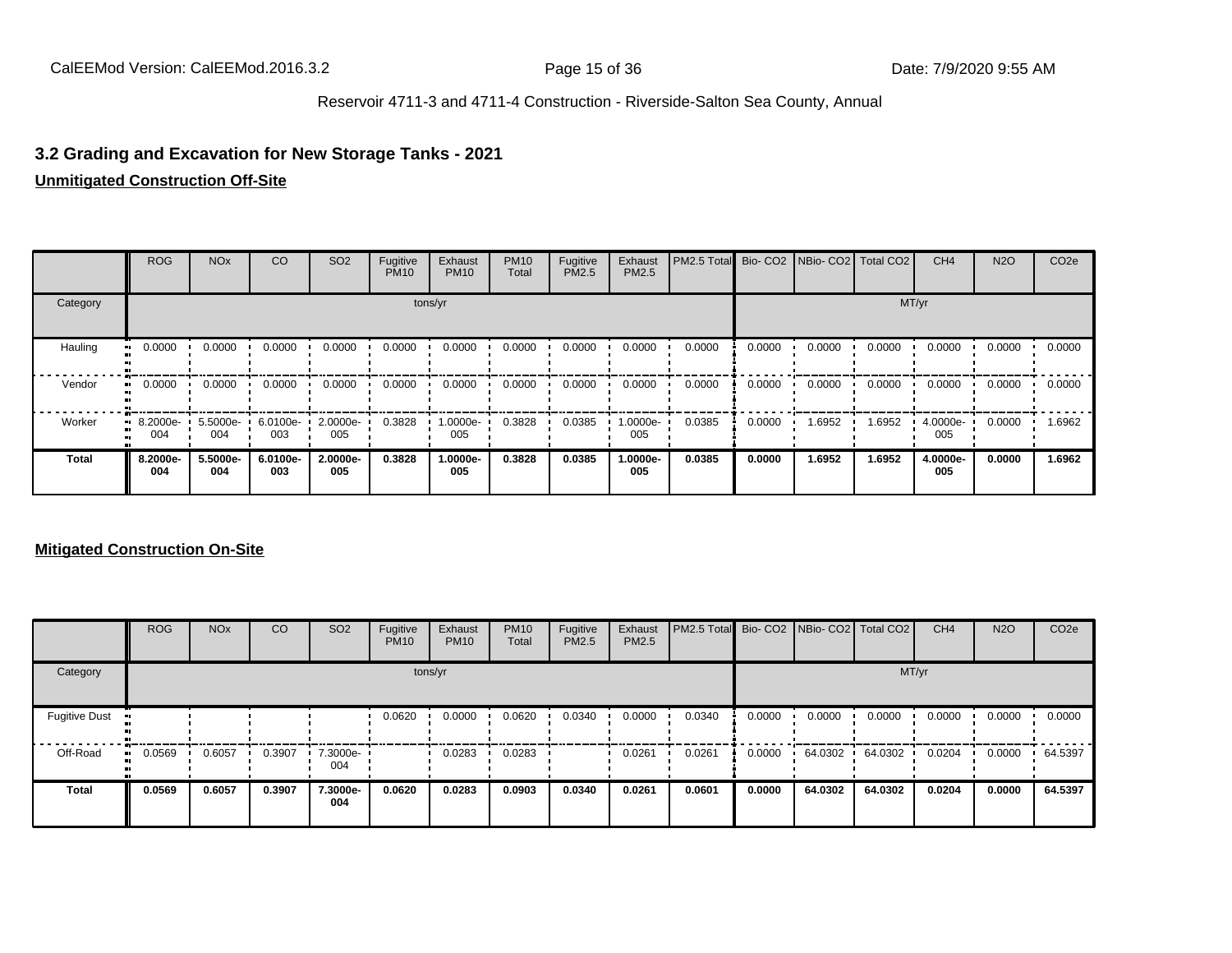#### **3.2 Grading and Excavation for New Storage Tanks - 2021**

#### **Mitigated Construction Off-Site**

|              | <b>ROG</b>      | <b>NO<sub>x</sub></b> | CO              | SO <sub>2</sub> | Fugitive<br><b>PM10</b> | Exhaust<br><b>PM10</b> | <b>PM10</b><br>Total | Fugitive<br>PM2.5 | Exhaust<br>PM2.5 | PM2.5 Total |        | Bio- CO2   NBio- CO2   Total CO2 |        | CH <sub>4</sub> | <b>N2O</b> | CO <sub>2e</sub> |
|--------------|-----------------|-----------------------|-----------------|-----------------|-------------------------|------------------------|----------------------|-------------------|------------------|-------------|--------|----------------------------------|--------|-----------------|------------|------------------|
| Category     |                 |                       |                 |                 |                         | tons/yr                |                      |                   |                  |             |        |                                  | MT/yr  |                 |            |                  |
| Hauling      | 0.0000          | 0.0000                | 0.0000          | 0.0000          | 0.0000                  | 0.0000                 | 0.0000               | 0.0000            | 0.0000           | 0.0000      | 0.0000 | 0.0000                           | 0.0000 | 0.0000          | 0.0000     | 0.0000           |
| Vendor       | 0.0000          | 0.0000                | 0.0000          | 0.0000          | 0.0000                  | 0.0000                 | 0.0000               | 0.0000            | 0.0000           | 0.0000      | 0.0000 | 0.0000                           | 0.0000 | 0.0000          | 0.0000     | 0.0000           |
| Worker       | 8.2000e-<br>004 | 5.5000e-<br>004       | 6.0100e-<br>003 | 2.0000e-<br>005 | 0.1130                  | 1.0000e-<br>005        | 0.1130               | 0.0116            | -0000e.<br>005   | 0.0116      | 0.0000 | 1.6952                           | 1.6952 | 4.0000e-<br>005 | 0.0000     | 1.6962           |
| <b>Total</b> | 8.2000e-<br>004 | 5.5000e-<br>004       | 6.0100e-<br>003 | 2.0000e-<br>005 | 0.1130                  | 1.0000e-<br>005        | 0.1130               | 0.0116            | 1.0000e-<br>005  | 0.0116      | 0.0000 | 1.6952                           | 1.6952 | 4.0000e-<br>005 | 0.0000     | 1.6962           |

**3.3 New Storage Tanks - 2021**

|              | <b>ROG</b>          | <b>NO<sub>x</sub></b> | CO     | SO <sub>2</sub>         | Fugitive<br><b>PM10</b> | Exhaust<br><b>PM10</b> | <b>PM10</b><br>Total | Fugitive<br><b>PM2.5</b> | Exhaust<br>PM2.5 | <b>PM2.5 Total</b> Bio- CO2 NBio- CO2   Total CO2 |        |          |                     | CH <sub>4</sub> | <b>N2O</b> | CO <sub>2e</sub> |
|--------------|---------------------|-----------------------|--------|-------------------------|-------------------------|------------------------|----------------------|--------------------------|------------------|---------------------------------------------------|--------|----------|---------------------|-----------------|------------|------------------|
| Category     |                     |                       |        |                         |                         | tons/yr                |                      |                          |                  |                                                   |        |          |                     | MT/yr           |            |                  |
| Off-Road     | 0.1580<br><b>BL</b> | 1.6305                | 1.0182 | $\cdot$ 2.1600e-<br>003 |                         | 0.0691                 | 0.0691               |                          | 0.0643           | 0.0643                                            | 0.0000 |          | 185.1812 185.1812 ' | 0.0556          | 0.0000     | 186.5719         |
| <b>Total</b> | 0.1580              | 1.6305                | 1.0182 | 2.1600e-<br>003         |                         | 0.0691                 | 0.0691               |                          | 0.0643           | 0.0643                                            | 0.0000 | 185.1812 | 185.1812            | 0.0556          | 0.0000     | 186.5719         |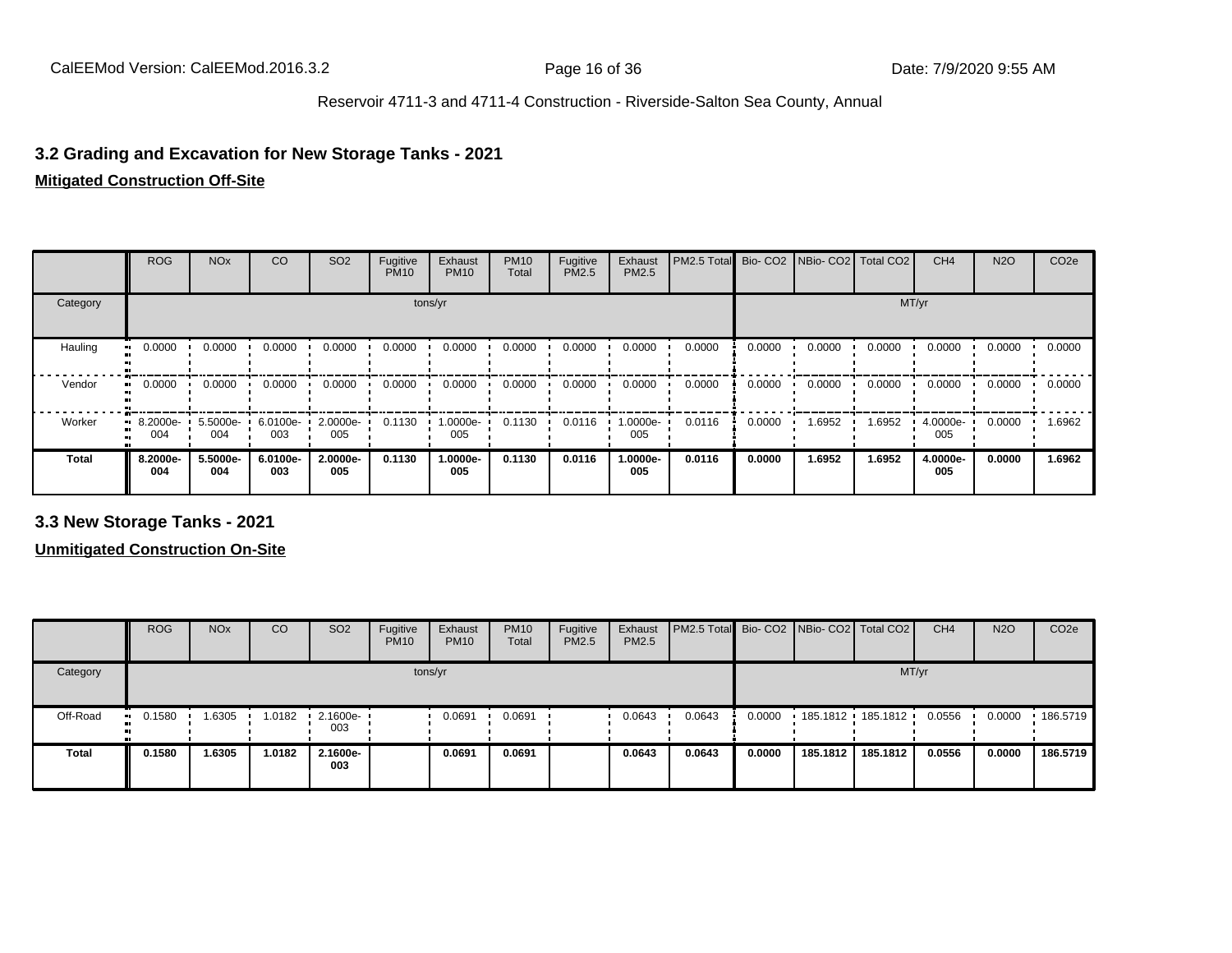## **3.3 New Storage Tanks - 2021**

#### **Unmitigated Construction Off-Site**

|              | <b>ROG</b>                   | <b>NO<sub>x</sub></b> | CO              | SO <sub>2</sub> | Fugitive<br><b>PM10</b> | Exhaust<br><b>PM10</b> | <b>PM10</b><br>Total | Fugitive<br><b>PM2.5</b> | Exhaust<br>PM2.5 | PM2.5 Total |        | Bio- CO2   NBio- CO2   Total CO2 |         | CH <sub>4</sub> | <b>N2O</b> | CO <sub>2e</sub> |
|--------------|------------------------------|-----------------------|-----------------|-----------------|-------------------------|------------------------|----------------------|--------------------------|------------------|-------------|--------|----------------------------------|---------|-----------------|------------|------------------|
| Category     |                              |                       |                 |                 |                         | tons/yr                |                      |                          |                  |             |        |                                  |         | MT/yr           |            |                  |
| Hauling      | 0.0000<br>œ                  | 0.0000                | 0.0000          | 0.0000          | 0.0000                  | 0.0000                 | 0.0000               | 0.0000                   | 0.0000           | 0.0000      | 0.0000 | 0.0000                           | 0.0000  | 0.0000          | 0.0000     | 0.0000           |
| Vendor       | 4.6000e-<br>004              | 0.0181                | 3.4800e-<br>003 | 5.0000e-<br>005 | 0.1695                  | 3.0000e-<br>005        | 0.1696               | 0.0171                   | 3.0000e-<br>005  | 0.0172      | 0.0000 | 4.5255                           | 4.5255  | 3.7000e-<br>004 | 0.0000     | 4.5346           |
| Worker       | 3.4100e-<br>$\bullet$<br>003 | 2.3000e-<br>003       | 0.0250          | 8.0000e-<br>005 | 1.5950                  | 5.0000e-<br>005        | 1.5951               | 0.1605                   | 5.0000e-<br>005  | 0.1606      | 0.0000 | 7.0635                           | 7.0635  | 1.6000e-<br>004 | 0.0000     | 7.0676           |
| <b>Total</b> | 3.8700e-<br>003              | 0.0204                | 0.0285          | 1.3000e-<br>004 | 1.7646                  | 8.0000e-<br>005        | 1.7647               | 0.1776                   | 8.0000e-<br>005  | 0.1777      | 0.0000 | 11.5889                          | 11.5889 | 5.3000e-<br>004 | 0.0000     | 11.6022          |

|              | <b>ROG</b> | <b>NO<sub>x</sub></b> | CO     | SO <sub>2</sub>                 | Fugitive<br><b>PM10</b> | Exhaust<br><b>PM10</b> | <b>PM10</b><br><b>Total</b> | Fugitive<br><b>PM2.5</b> | Exhaust<br><b>PM2.5</b> | <b>PM2.5 Total</b> Bio- CO2 NBio- CO2 Total CO2 |        |          |                   | CH <sub>4</sub> | <b>N2O</b> | CO <sub>2e</sub> |
|--------------|------------|-----------------------|--------|---------------------------------|-------------------------|------------------------|-----------------------------|--------------------------|-------------------------|-------------------------------------------------|--------|----------|-------------------|-----------------|------------|------------------|
| Category     |            |                       |        |                                 |                         | tons/yr                |                             |                          |                         |                                                 |        |          | MT/yr             |                 |            |                  |
| Off-Road     | $-0.1580$  | 1.6305                | 1.0182 | $\cdot$ 2.1600e- $\cdot$<br>003 |                         | 0.0691                 | 0.0691                      |                          | 0.0643                  | 0.0643                                          | 0.0000 |          | 185.1810 185.1810 | 0.0556          | 0.0000     | .186.5716        |
| <b>Total</b> | 0.1580     | 1.6305                | 1.0182 | 2.1600e-<br>003                 |                         | 0.0691                 | 0.0691                      |                          | 0.0643                  | 0.0643                                          | 0.0000 | 185.1810 | 185.1810          | 0.0556          | 0.0000     | 186.5716         |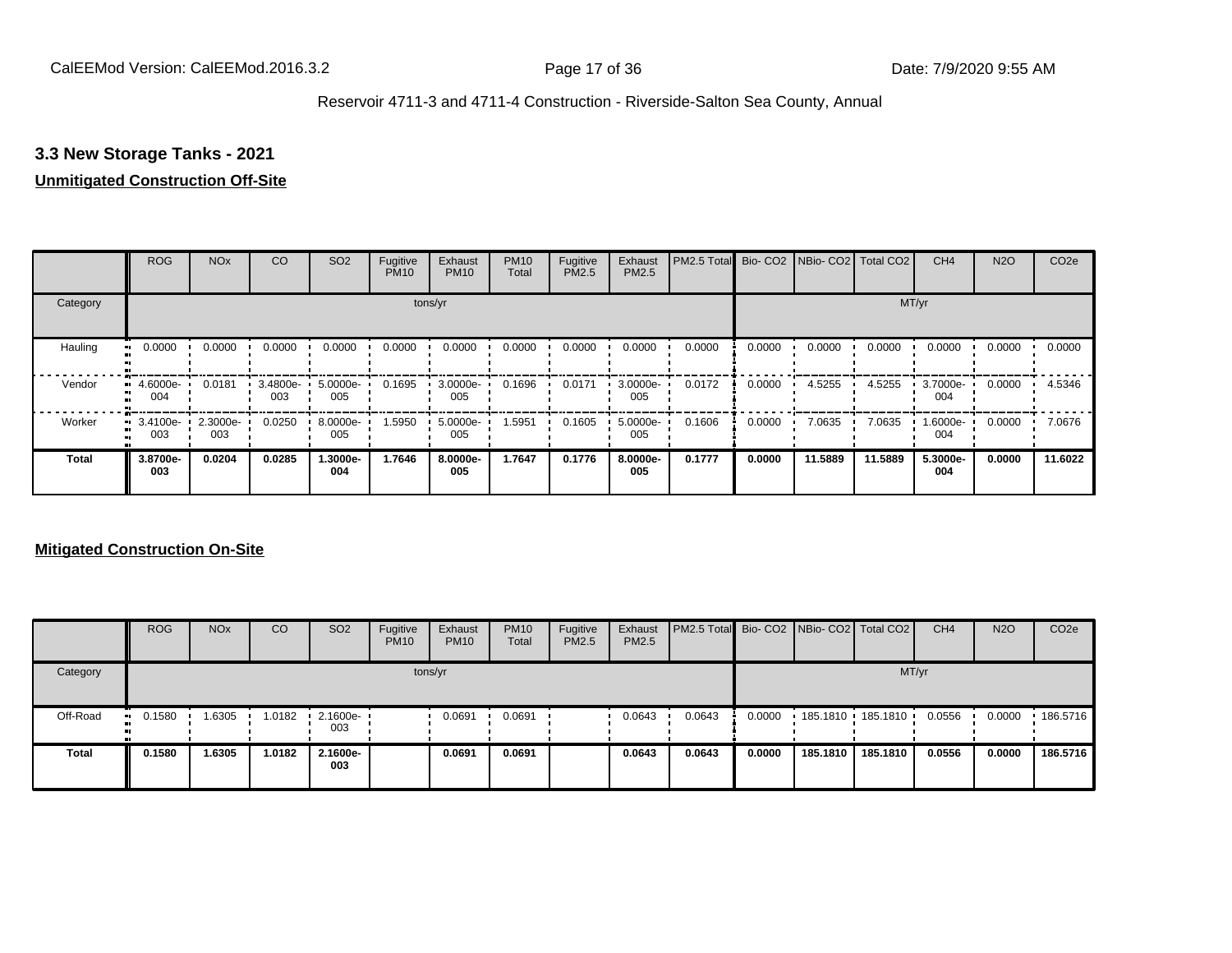## **3.3 New Storage Tanks - 2021**

#### **Mitigated Construction Off-Site**

|              | <b>ROG</b>               | <b>NO<sub>x</sub></b> | CO              | SO <sub>2</sub> | Fugitive<br><b>PM10</b> | Exhaust<br><b>PM10</b> | <b>PM10</b><br>Total | Fugitive<br><b>PM2.5</b> | Exhaust<br>PM2.5 | PM2.5 Total Bio- CO2 NBio- CO2 Total CO2 |        |         |         | CH <sub>4</sub> | <b>N2O</b> | CO <sub>2e</sub> |
|--------------|--------------------------|-----------------------|-----------------|-----------------|-------------------------|------------------------|----------------------|--------------------------|------------------|------------------------------------------|--------|---------|---------|-----------------|------------|------------------|
| Category     |                          |                       |                 |                 |                         | tons/yr                |                      |                          |                  |                                          |        |         |         | MT/yr           |            |                  |
| Hauling      | 0.0000<br>$\blacksquare$ | 0.0000                | 0.0000          | 0.0000          | 0.0000                  | 0.0000                 | 0.0000               | 0.0000                   | 0.0000           | 0.0000                                   | 0.0000 | 0.0000  | 0.0000  | 0.0000          | 0.0000     | 0.0000           |
| Vendor       | 4.6000e-<br>004          | 0.0181                | 3.4800e-<br>003 | 5.0000e-<br>005 | 0.0502                  | 3.0000e-<br>005        | 0.0502               | 5.1900e-<br>003          | 3.0000e-<br>005  | 5.2200e-<br>003                          | 0.0000 | 4.5255  | 4.5255  | 3.7000e-<br>004 | 0.0000     | 4.5346           |
| Worker       | 3.4100e-<br>003          | 2.3000e-<br>003       | 0.0250          | 8.0000e-<br>005 | 0.4709                  | 5.0000e-<br>005        | 0.4710               | 0.0481                   | 5.0000e-<br>005  | 0.0482                                   | 0.0000 | 7.0635  | 7.0635  | 1.6000e-<br>004 | 0.0000     | 7.0676           |
| <b>Total</b> | 3.8700e-<br>003          | 0.0204                | 0.0285          | -.3000e<br>004  | 0.5211                  | 8.0000e-<br>005        | 0.5212               | 0.0533                   | 8.0000e-<br>005  | 0.0534                                   | 0.0000 | 11.5889 | 11.5889 | 5.3000e-<br>004 | 0.0000     | 11.6022          |

**3.4 Painting Storage Tanks - 2021**

|                 | <b>ROG</b>          | <b>NO<sub>x</sub></b> | CO              | SO <sub>2</sub> | Fugitive<br><b>PM10</b> | Exhaust<br><b>PM10</b> | <b>PM10</b><br>Total     | Fugitive<br><b>PM2.5</b> | Exhaust<br>PM2.5 | PM2.5 Total Bio- CO2 NBio- CO2 Total CO2 |        |        |        | CH <sub>4</sub> | <b>N2O</b> | CO <sub>2e</sub> |
|-----------------|---------------------|-----------------------|-----------------|-----------------|-------------------------|------------------------|--------------------------|--------------------------|------------------|------------------------------------------|--------|--------|--------|-----------------|------------|------------------|
| Category        |                     |                       |                 |                 |                         | tons/yr                |                          |                          |                  |                                          |        |        | MT/yr  |                 |            |                  |
| Archit. Coating | 0.0190<br>          |                       |                 |                 |                         | 0.0000                 | 0.0000                   |                          | 0.0000           | 0.0000                                   | 0.0000 | 0.0000 | 0.0000 | 0.0000          | 0.0000     | 0.0000           |
| Off-Road        | 1.0900e-<br><br>003 | 7.6300e-<br>003       | 9.0900e-<br>003 | 1.0000e-<br>005 |                         | 004                    | 4.7000e- 4.7000e-<br>004 |                          | 4.7000e-<br>004  | 4.7000e-<br>004                          | 0.0000 | 1.2766 | 1.2766 | 9.0000e-<br>005 | 0.0000     | 1.2788           |
| Total           | 0.0201              | 7.6300e-<br>003       | 9.0900e-<br>003 | 1.0000e-<br>005 |                         | 4.7000e-<br>004        | 4.7000e-<br>004          |                          | 4.7000e-<br>004  | 4.7000e-<br>004                          | 0.0000 | 1.2766 | 1.2766 | 9.0000e-<br>005 | 0.0000     | 1.2788           |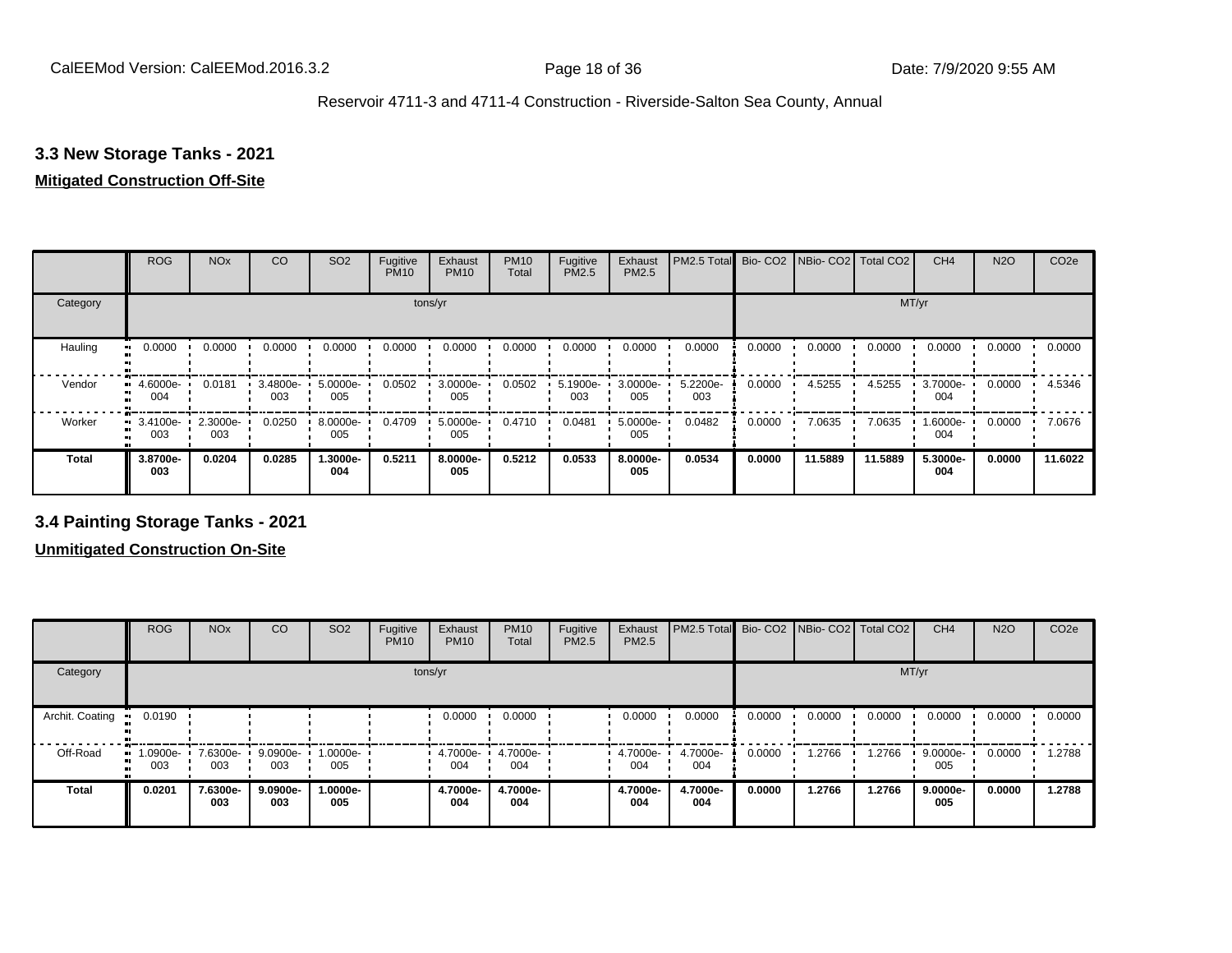#### **3.4 Painting Storage Tanks - 2021**

#### **Unmitigated Construction Off-Site**

|              | <b>ROG</b>      | <b>NO<sub>x</sub></b> | CO              | SO <sub>2</sub> | Fugitive<br><b>PM10</b> | Exhaust<br><b>PM10</b> | <b>PM10</b><br>Total | Fugitive<br><b>PM2.5</b> | Exhaust<br>PM2.5 | PM2.5 Total Bio- CO2 NBio- CO2 Total CO2 |        |        |        | CH <sub>4</sub> | <b>N2O</b> | CO <sub>2e</sub> |
|--------------|-----------------|-----------------------|-----------------|-----------------|-------------------------|------------------------|----------------------|--------------------------|------------------|------------------------------------------|--------|--------|--------|-----------------|------------|------------------|
| Category     |                 |                       |                 |                 |                         | tons/yr                |                      |                          |                  |                                          |        |        |        | MT/yr           |            |                  |
| Hauling      | 0.0000          | 0.0000                | 0.0000          | 0.0000          | 0.0000                  | 0.0000                 | 0.0000               | 0.0000                   | 0.0000           | 0.0000                                   | 0.0000 | 0.0000 | 0.0000 | 0.0000          | 0.0000     | 0.0000           |
| Vendor       | 0.0000          | 0.0000                | 0.0000          | 0.0000          | 0.0000                  | 0.0000                 | 0.0000               | 0.0000                   | 0.0000           | 0.0000                                   | 0.0000 | 0.0000 | 0.0000 | 0.0000          | 0.0000     | 0.0000           |
| Worker       | 1.7000e-<br>004 | 1.1000e-<br>004       | 1.2500e-<br>003 | 0.0000          | 0.0798                  | 0.0000                 | 0.0798               | 8.0300e-<br>003          | 0.0000           | 8.0300e-<br>003                          | 0.0000 | 0.3532 | 0.3532 | 1.0000e-<br>005 | 0.0000     | 0.3534           |
| <b>Total</b> | 1.7000e-<br>004 | 1.1000e-<br>004       | 1.2500e-<br>003 | 0.0000          | 0.0798                  | 0.0000                 | 0.0798               | 8.0300e-<br>003          | 0.0000           | 8.0300e-<br>003                          | 0.0000 | 0.3532 | 0.3532 | 1.0000e-<br>005 | 0.0000     | 0.3534           |

|                 | <b>ROG</b>         | <b>NO<sub>x</sub></b> | CO              | SO <sub>2</sub> | Fugitive<br><b>PM10</b> | Exhaust<br><b>PM10</b> | <b>PM10</b><br>Total | Fugitive<br><b>PM2.5</b> | Exhaust<br>PM2.5 | PM2.5 Total Bio- CO2 NBio- CO2 Total CO2 |        |        |        | CH <sub>4</sub> | <b>N2O</b> | CO <sub>2e</sub> |
|-----------------|--------------------|-----------------------|-----------------|-----------------|-------------------------|------------------------|----------------------|--------------------------|------------------|------------------------------------------|--------|--------|--------|-----------------|------------|------------------|
| Category        |                    |                       |                 |                 |                         | tons/yr                |                      |                          |                  |                                          |        |        | MT/yr  |                 |            |                  |
| Archit. Coating | 0.0190             |                       |                 |                 |                         | 0.0000                 | 0.0000               |                          | 0.0000           | 0.0000                                   | 0.0000 | 0.0000 | 0.0000 | 0.0000          | 0.0000     | 0.0000           |
| Off-Road        | $-1.0900e-$<br>003 | 7.6300e-<br>003       | 9.0900e-<br>003 | 1.0000e-<br>005 |                         | 4.7000e-<br>004        | 4.7000e-<br>004      |                          | 4.7000e-<br>004  | 4.7000e-<br>004                          | 0.0000 | 1.2766 | 1.2766 | 9.0000e-<br>005 | 0.0000     | 1.2788           |
| Total           | 0.0201             | 7.6300e-<br>003       | 9.0900e-<br>003 | -.0000e<br>005  |                         | 4.7000e-<br>004        | 4.7000e-<br>004      |                          | 4.7000e-<br>004  | 4.7000e-<br>004                          | 0.0000 | 1.2766 | 1.2766 | 9.0000e-<br>005 | 0.0000     | 1.2788           |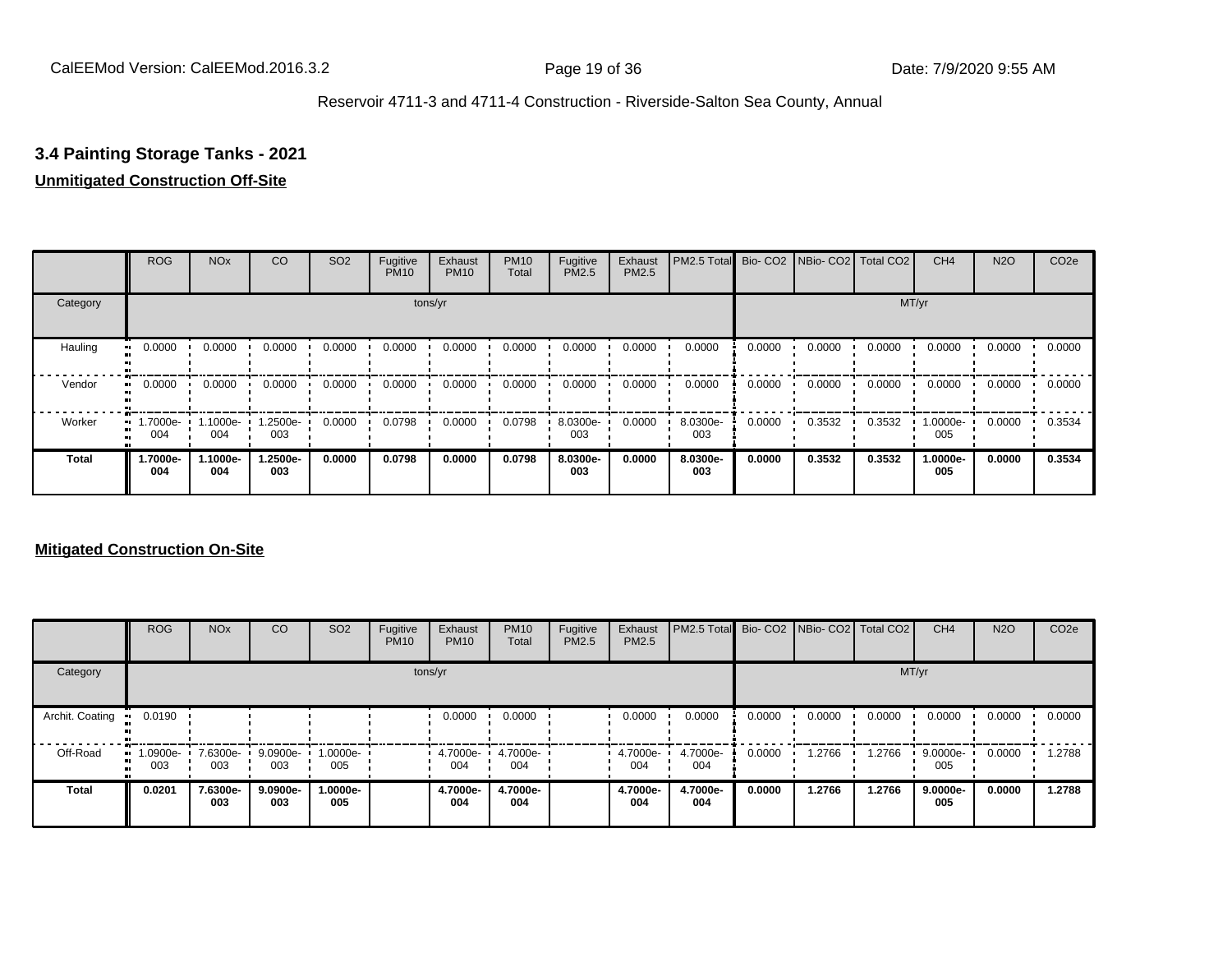#### **3.4 Painting Storage Tanks - 2021**

## **Mitigated Construction Off-Site**

|                        | <b>ROG</b>                   | <b>NO<sub>x</sub></b> | CO              | SO <sub>2</sub> | Fugitive<br><b>PM10</b> | Exhaust<br><b>PM10</b> | <b>PM10</b><br>Total | Fugitive<br><b>PM2.5</b> | Exhaust<br>PM2.5 | PM2.5 Total Bio- CO2 NBio- CO2 Total CO2 |        |        |        | CH <sub>4</sub> | <b>N2O</b> | CO <sub>2e</sub> |
|------------------------|------------------------------|-----------------------|-----------------|-----------------|-------------------------|------------------------|----------------------|--------------------------|------------------|------------------------------------------|--------|--------|--------|-----------------|------------|------------------|
| Category               |                              |                       |                 |                 |                         | tons/yr                |                      |                          |                  |                                          |        |        | MT/yr  |                 |            |                  |
| Hauling<br>œ           | 0.0000                       | 0.0000                | 0.0000          | 0.0000          | 0.0000                  | 0.0000                 | 0.0000               | 0.0000                   | 0.0000           | 0.0000                                   | 0.0000 | 0.0000 | 0.0000 | 0.0000          | 0.0000     | 0.0000           |
| Vendor<br>$\mathbf{u}$ | 0.0000                       | 0.0000                | 0.0000          | 0.0000          | 0.0000                  | 0.0000                 | 0.0000               | 0.0000                   | 0.0000           | 0.0000                                   | 0.0000 | 0.0000 | 0.0000 | 0.0000          | 0.0000     | 0.0000           |
| Worker                 | 1.7000e-<br>$\bullet$<br>004 | 1.1000e-<br>004       | -2500e-<br>003  | 0.0000          | 0.0236                  | 0.0000                 | 0.0236               | 2.4100e-<br>003          | 0.0000           | 2.4100e-<br>003                          | 0.0000 | 0.3532 | 0.3532 | 1.0000e-<br>005 | 0.0000     | 0.3534           |
| <b>Total</b>           | 1.7000e-<br>004              | 1.1000e-<br>004       | 1.2500e-<br>003 | 0.0000          | 0.0236                  | 0.0000                 | 0.0236               | 2.4100e-<br>003          | 0.0000           | 2.4100e-<br>003                          | 0.0000 | 0.3532 | 0.3532 | 1.0000e-<br>005 | 0.0000     | 0.3534           |

**3.5 Existing Storage Tanks - 2021**

|                      | <b>ROG</b>   | <b>NO<sub>x</sub></b> | CO     | SO <sub>2</sub> | Fugitive<br><b>PM10</b> | Exhaust<br><b>PM10</b> | <b>PM10</b><br>Total | Fugitive<br><b>PM2.5</b> | Exhaust<br><b>PM2.5</b> | <b>PM2.5</b><br>Total |        |          | Bio- CO2   NBio- CO2   Total CO2 | CH <sub>4</sub> | <b>N2O</b> | CO <sub>2e</sub> |
|----------------------|--------------|-----------------------|--------|-----------------|-------------------------|------------------------|----------------------|--------------------------|-------------------------|-----------------------|--------|----------|----------------------------------|-----------------|------------|------------------|
| Category             |              |                       |        |                 | tons/yr                 |                        |                      |                          |                         |                       |        |          | MT/yr                            |                 |            |                  |
| <b>Fugitive Dust</b> |              |                       |        |                 | 7.5400e-<br>003         | 0.0000                 | 7.5400e-<br>003      | 1.1400e-<br>003          | 0.0000                  | 1.1400e-<br>003       | 0.0000 | 0.0000   | 0.0000                           | 0.0000          | 0.0000     | 0.0000           |
| Off-Road             | 0.1164<br>ш. | .1644                 | 0.7560 | 1.4000e-<br>003 |                         | 0.0581                 | 0.0581               |                          | 0.0543                  | 0.0543                | 0.0000 |          | 122.4908 122.4908 1              | 0.0311          | 0.0000     | $\cdot$ 123.2671 |
| <b>Total</b>         | 0.1164       | 1.1644                | 0.7560 | 1.4000e-<br>003 | 7.5400e-<br>003         | 0.0581                 | 0.0656               | 1.1400e-<br>003          | 0.0543                  | 0.0554                | 0.0000 | 122.4908 | 122.4908                         | 0.0311          | 0.0000     | 123.2671         |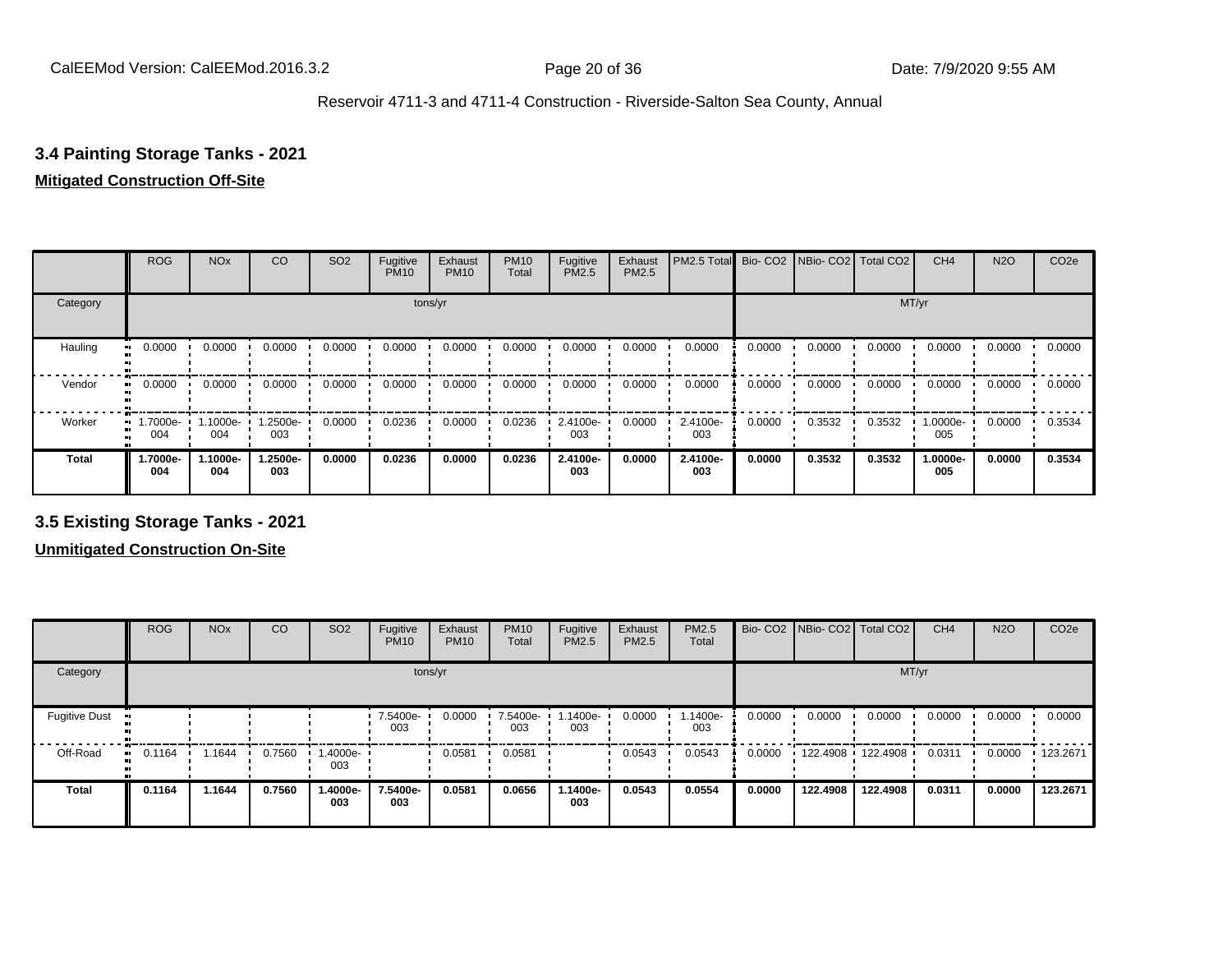## **3.5 Existing Storage Tanks - 2021**

## **Unmitigated Construction Off-Site**

|                     | <b>ROG</b>          | <b>NO<sub>x</sub></b> | CO              | SO <sub>2</sub> | Fugitive<br><b>PM10</b> | Exhaust<br><b>PM10</b> | <b>PM10</b><br>Total | Fugitive<br><b>PM2.5</b> | Exhaust<br>PM2.5 | PM2.5<br>Total  |        | Bio- CO2   NBio- CO2   Total CO2 |        | CH <sub>4</sub> | <b>N2O</b> | CO <sub>2e</sub> |
|---------------------|---------------------|-----------------------|-----------------|-----------------|-------------------------|------------------------|----------------------|--------------------------|------------------|-----------------|--------|----------------------------------|--------|-----------------|------------|------------------|
| Category            |                     |                       |                 |                 |                         | tons/yr                |                      |                          |                  |                 |        |                                  | MT/yr  |                 |            |                  |
| Hauling             | -.5000e<br>004      | 6.8900e-<br>003       | 9.5000e-<br>004 | 2.0000e-<br>005 | 0.0847                  | 2.0000e-<br>005        | 0.0848               | 8.5400e-<br>003          | 2.0000e-<br>005  | 8.5600e-<br>003 | 0.0000 | 2.2242                           | 2.2242 | 1.4000e-<br>004 | 0.0000     | 2.2276           |
| Vendor              | 0.0000<br>$\bullet$ | 0.0000                | 0.0000          | 0.0000          | 0.0000                  | 0.0000                 | 0.0000               | 0.0000                   | 0.0000           | 0.0000          | 0.0000 | 0.0000                           | 0.0000 | 0.0000          | 0.0000     | 0.0000           |
| Worker<br>$\bullet$ | 1.0200e-<br>003     | 6.9000e-<br>004       | 7.5100e-<br>003 | 2.0000e-<br>005 | 0.4785                  | 2.0000e-<br>005        | 0.4785               | 0.0482                   | -.0000e<br>005   | 0.0482          | 0.0000 | 2.1190                           | 2.1190 | 5.0000e-<br>005 | 0.0000     | 2.1203           |
| <b>Total</b>        | 1.1700e-<br>003     | 7.5800e-<br>003       | 8.4600e-<br>003 | 4.0000e-<br>005 | 0.5633                  | 4.0000e-<br>005        | 0.5633               | 0.0567                   | 3.0000e-<br>005  | 0.0567          | 0.0000 | 4.3433                           | 4.3433 | 1.9000e-<br>004 | 0.0000     | 4.3479           |

|                      | <b>ROG</b>   | <b>NO<sub>x</sub></b> | CO     | SO <sub>2</sub> | Fugitive<br><b>PM10</b> | Exhaust<br><b>PM10</b> | <b>PM10</b><br>Total | Fugitive<br><b>PM2.5</b> | Exhaust<br><b>PM2.5</b> | PM2.5 Total Bio- CO2 NBio- CO2 Total CO2 |        |                   |          | CH <sub>4</sub> | <b>N2O</b> | CO <sub>2e</sub> |
|----------------------|--------------|-----------------------|--------|-----------------|-------------------------|------------------------|----------------------|--------------------------|-------------------------|------------------------------------------|--------|-------------------|----------|-----------------|------------|------------------|
| Category             |              |                       |        |                 |                         | tons/yr                |                      |                          |                         |                                          |        |                   | MT/yr    |                 |            |                  |
| <b>Fugitive Dust</b> |              |                       |        |                 | 3.2200e-<br>003         | 0.0000                 | 3.2200e-<br>003      | 4.9000e-<br>004          | 0.0000                  | 4.9000e-<br>004                          | 0.0000 | 0.0000            | 0.0000   | 0.0000          | 0.0000     | 0.0000           |
| Off-Road             | 0.1164<br>ш. | .1644                 | 0.7560 | 1.4000e-<br>003 |                         | 0.0581                 | 0.0581               |                          | 0.0543                  | 0.0543                                   | 0.0000 | 122.4906 122.4906 |          | 0.0311          | 0.0000     | $\cdot$ 123.2670 |
| <b>Total</b>         | 0.1164       | 1.1644                | 0.7560 | -.4000e<br>003  | 3.2200e-<br>003         | 0.0581                 | 0.0613               | 4.9000e-<br>004          | 0.0543                  | 0.0548                                   | 0.0000 | 122.4906          | 122.4906 | 0.0311          | 0.0000     | 123.2670         |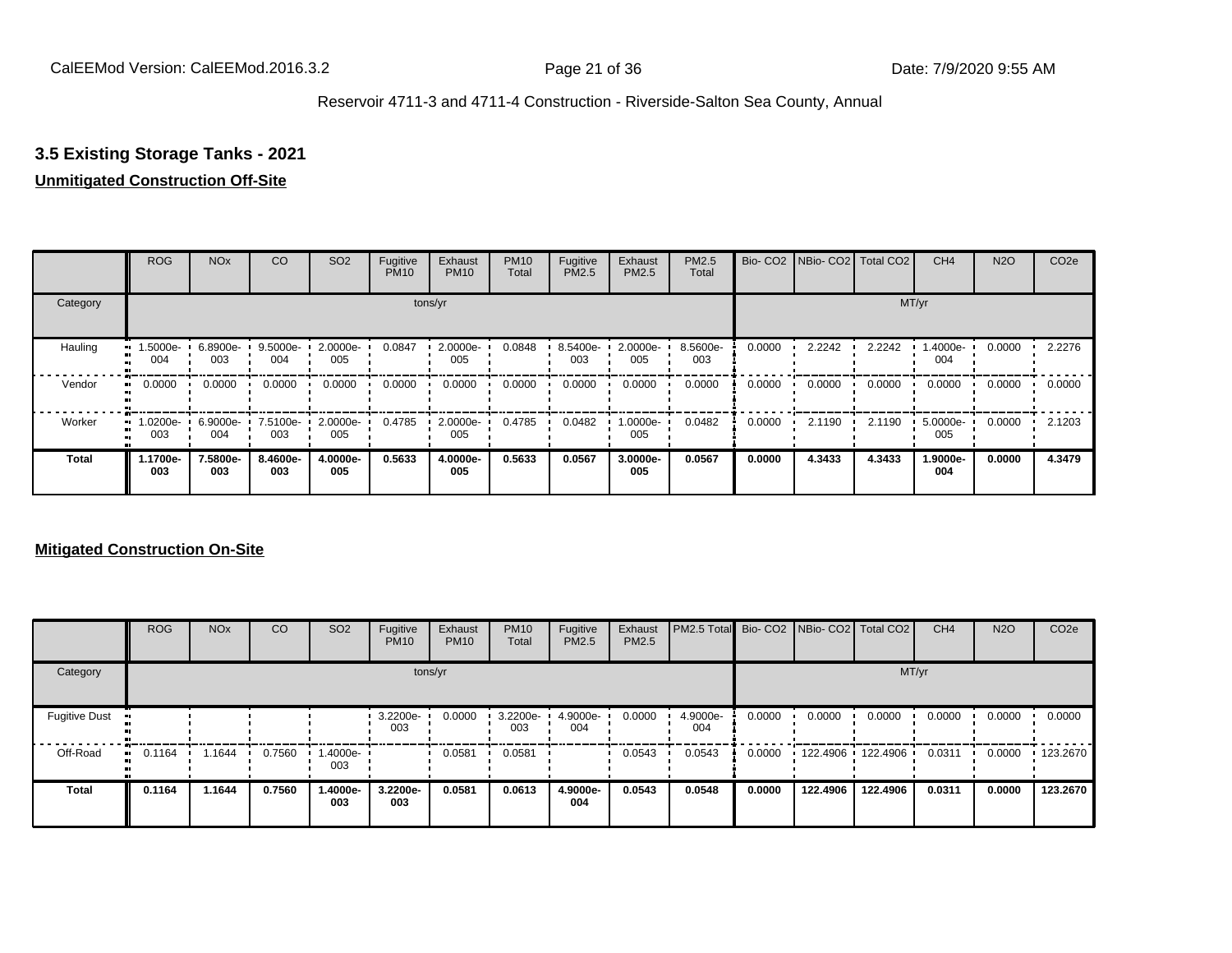## **3.5 Existing Storage Tanks - 2021**

#### **Mitigated Construction Off-Site**

|              | <b>ROG</b>      | <b>NO<sub>x</sub></b> | CO              | SO <sub>2</sub>    | Fugitive<br><b>PM10</b> | Exhaust<br><b>PM10</b> | <b>PM10</b><br>Total | Fugitive<br><b>PM2.5</b> | Exhaust<br>PM2.5 | PM2.5 Total Bio- CO2 NBio- CO2 Total CO2 |        |        |        | CH <sub>4</sub> | <b>N2O</b> | CO <sub>2e</sub> |
|--------------|-----------------|-----------------------|-----------------|--------------------|-------------------------|------------------------|----------------------|--------------------------|------------------|------------------------------------------|--------|--------|--------|-----------------|------------|------------------|
| Category     |                 |                       |                 |                    |                         | tons/yr                |                      |                          |                  |                                          |        |        |        | MT/yr           |            |                  |
| Hauling      | 1.5000e-<br>004 | 6.8900e-<br>003       | 9.5000e-<br>004 | 2.0000e-<br>005    | 0.0251                  | 2.0000e-<br>005        | 0.0251               | 2.5800e-<br>003          | 2.0000e-<br>005  | 2.6000e-<br>003                          | 0.0000 | 2.2242 | 2.2242 | 1.4000e-<br>004 | 0.0000     | 2.2276           |
| Vendor       | 0.0000          | 0.0000                | 0.0000          | 0.0000             | 0.0000                  | 0.0000                 | 0.0000               | 0.0000                   | 0.0000           | 0.0000                                   | 0.0000 | 0.0000 | 0.0000 | 0.0000          | 0.0000     | 0.0000           |
| Worker       | 1.0200e-<br>003 | $6.9000e -$<br>004    | 7.5100e-<br>003 | $2.0000e -$<br>005 | 0.1413                  | 2.0000e-<br>005        | 0.1413               | 0.0144                   | -0000e-1<br>005  | 0.0145                                   | 0.0000 | 2.1190 | 2.1190 | 5.0000e-<br>005 | 0.0000     | 2.1203           |
| <b>Total</b> | 1.1700e-<br>003 | 7.5800e-<br>003       | 8.4600e-<br>003 | 4.0000e-<br>005    | 0.1663                  | 4.0000e-<br>005        | 0.1664               | 0.0170                   | 3.0000e-<br>005  | 0.0171                                   | 0.0000 | 4.3433 | 4.3433 | 1.9000e-<br>004 | 0.0000     | 4.3479           |

#### **3.6 After Demolition and For New Revetment - 2021**

|                      | <b>ROG</b> | <b>NO<sub>x</sub></b> | CO     | SO <sub>2</sub> | Fugitive<br><b>PM10</b> | Exhaust<br><b>PM10</b> | <b>PM10</b><br>Total | Fugitive<br><b>PM2.5</b> | Exhaust<br><b>PM2.5</b> | PM2.5 Total     |        | Bio- CO2   NBio- CO2   Total CO2 |         | CH <sub>4</sub> | <b>N2O</b> | CO <sub>2e</sub> |
|----------------------|------------|-----------------------|--------|-----------------|-------------------------|------------------------|----------------------|--------------------------|-------------------------|-----------------|--------|----------------------------------|---------|-----------------|------------|------------------|
| Category             |            |                       |        |                 |                         | tons/yr                |                      |                          |                         |                 |        |                                  | MT/yr   |                 |            |                  |
| <b>Fugitive Dust</b> |            |                       |        |                 | 0.0696                  | 0.0000                 | 0.0696               | 0.0381                   | 0.0000                  | 0.0381          | 0.0000 | 0.0000                           | 0.0000  | 0.0000          | 0.0000     | 0.0000           |
| Off-Road             | 0.0199     | 0.2191                | 0.1044 | 2.3000e-<br>004 |                         | 9.4800e-<br>003        | 9.4800e-<br>003      |                          | 8.7200e-<br>003         | 8.7200e-<br>003 | 0.0000 | 20.5442                          | 20.5442 | 6.6400e-<br>003 | 0.0000     | 20.7103          |
| Total                | 0.0199     | 0.2191                | 0.1044 | 2.3000e-<br>004 | 0.0696                  | 9.4800e-<br>003        | 0.0791               | 0.0381                   | 8.7200e-<br>003         | 0.0468          | 0.0000 | 20.5442                          | 20.5442 | 6.6400e-<br>003 | 0.0000     | 20.7103          |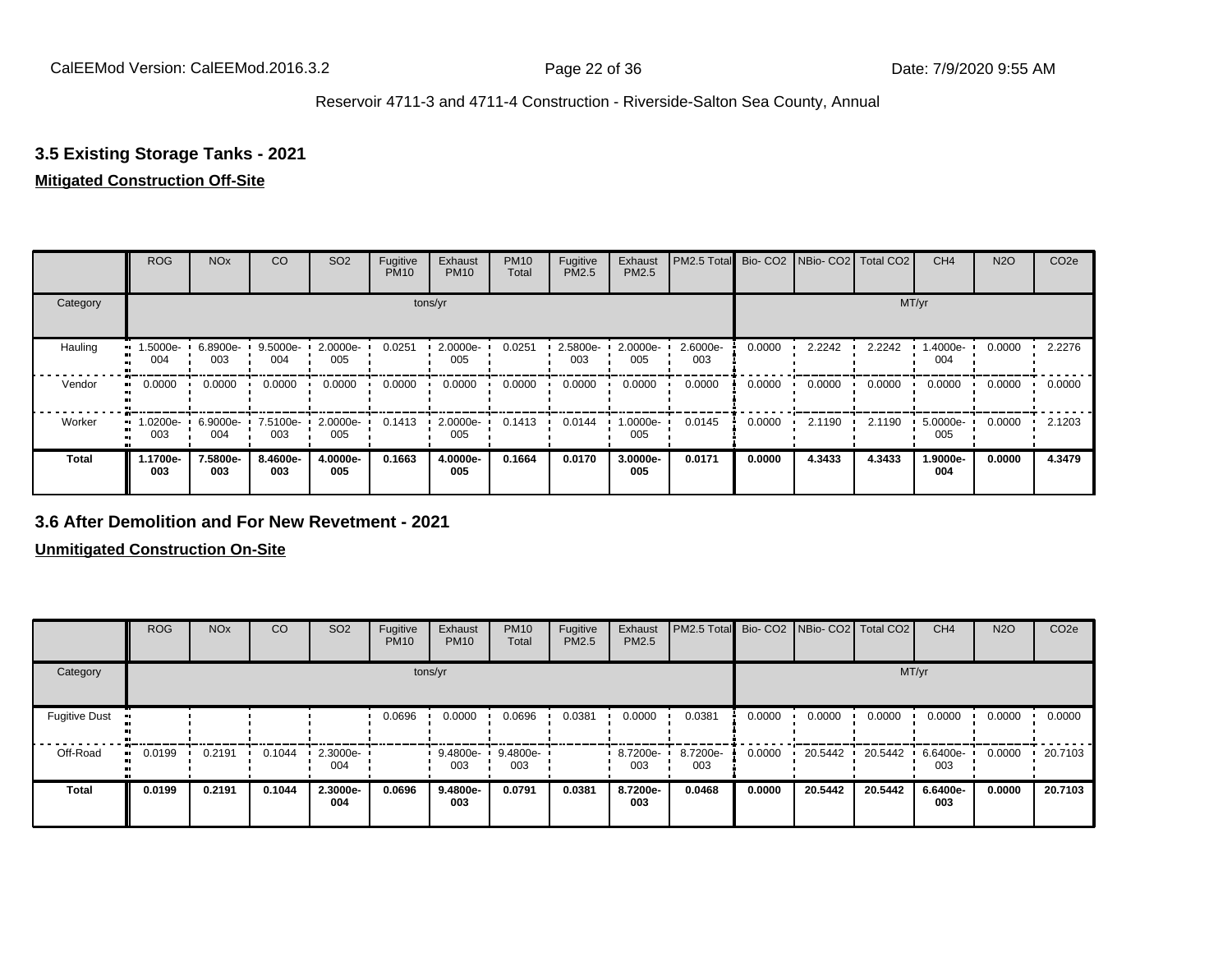#### **3.6 After Demolition and For New Revetment - 2021**

#### **Unmitigated Construction Off-Site**

|              | <b>ROG</b>              | <b>NO<sub>x</sub></b> | CO              | SO <sub>2</sub> | Fugitive<br><b>PM10</b> | Exhaust<br><b>PM10</b> | <b>PM10</b><br>Total | Fugitive<br><b>PM2.5</b> | Exhaust<br>PM2.5 | <b>PM2.5</b><br>Total |        | Bio- CO2   NBio- CO2   Total CO2 |        | CH <sub>4</sub> | <b>N2O</b> | CO <sub>2e</sub> |
|--------------|-------------------------|-----------------------|-----------------|-----------------|-------------------------|------------------------|----------------------|--------------------------|------------------|-----------------------|--------|----------------------------------|--------|-----------------|------------|------------------|
| Category     |                         |                       |                 |                 |                         | tons/yr                |                      |                          |                  |                       |        |                                  |        | MT/yr           |            |                  |
| Hauling      | 0.0000                  | 0.0000                | 0.0000          | 0.0000          | 0.0000                  | 0.0000                 | 0.0000               | 0.0000                   | 0.0000           | 0.0000                | 0.0000 | 0.0000                           | 0.0000 | 0.0000          | 0.0000     | 0.0000           |
| Vendor       | 0.0000<br>ш.            | 0.0000                | 0.0000          | 0.0000          | 0.0000                  | 0.0000                 | 0.0000               | 0.0000                   | 0.0000           | 0.0000                | 0.0000 | 0.0000                           | 0.0000 | 0.0000          | 0.0000     | 0.0000           |
| Worker       | $\cdot$ 3.9000e-<br>004 | 2.6000e-<br>004       | 2.8800e-<br>003 | -.0000e<br>005  | 0.1834                  | 1.0000e-<br>005        | 0.1834               | 0.0185                   | $.0000e-$<br>005 | 0.0185                | 0.0000 | 0.8123                           | 0.8123 | 2.0000e-<br>005 | 0.0000     | 0.8128           |
| <b>Total</b> | 3.9000e-<br>004         | 2.6000e-<br>004       | 2.8800e-<br>003 | -.0000e<br>005  | 0.1834                  | 1.0000e-<br>005        | 0.1834               | 0.0185                   | 1.0000e-<br>005  | 0.0185                | 0.0000 | 0.8123                           | 0.8123 | 2.0000e-<br>005 | 0.0000     | 0.8128           |

|                      | <b>ROG</b> | <b>NO<sub>x</sub></b> | CO     | SO <sub>2</sub> | Fugitive<br><b>PM10</b> | Exhaust<br><b>PM10</b> | <b>PM10</b><br>Total | Fugitive<br><b>PM2.5</b> | Exhaust<br><b>PM2.5</b> | PM2.5 Total Bio- CO2 NBio- CO2 Total CO2 |        |         |         | CH <sub>4</sub> | <b>N2O</b> | CO <sub>2e</sub> |
|----------------------|------------|-----------------------|--------|-----------------|-------------------------|------------------------|----------------------|--------------------------|-------------------------|------------------------------------------|--------|---------|---------|-----------------|------------|------------------|
| Category             |            |                       |        |                 |                         | tons/yr                |                      |                          |                         |                                          |        |         |         | MT/yr           |            |                  |
| <b>Fugitive Dust</b> |            |                       |        |                 | 0.0298                  | 0.0000                 | 0.0298               | 0.0163                   | 0.0000                  | 0.0163                                   | 0.0000 | 0.0000  | 0.0000  | 0.0000          | 0.0000     | 0.0000           |
| Off-Road             | 0.0199     | 0.2191                | 0.1044 | 2.3000e-<br>004 |                         | 9.4800e-<br>003        | 9.4800e-<br>003      |                          | $.87200e-$<br>003       | 8.7200e-<br>003                          | 0.0000 | 20.5442 | 20.5442 | 6.6400e-<br>003 | 0.0000     | 20.7103          |
| <b>Total</b>         | 0.0199     | 0.2191                | 0.1044 | 2.3000e-<br>004 | 0.0298                  | 9.4800e-<br>003        | 0.0392               | 0.0163                   | 8.7200e-<br>003         | 0.0250                                   | 0.0000 | 20.5442 | 20.5442 | 6.6400e-<br>003 | 0.0000     | 20.7103          |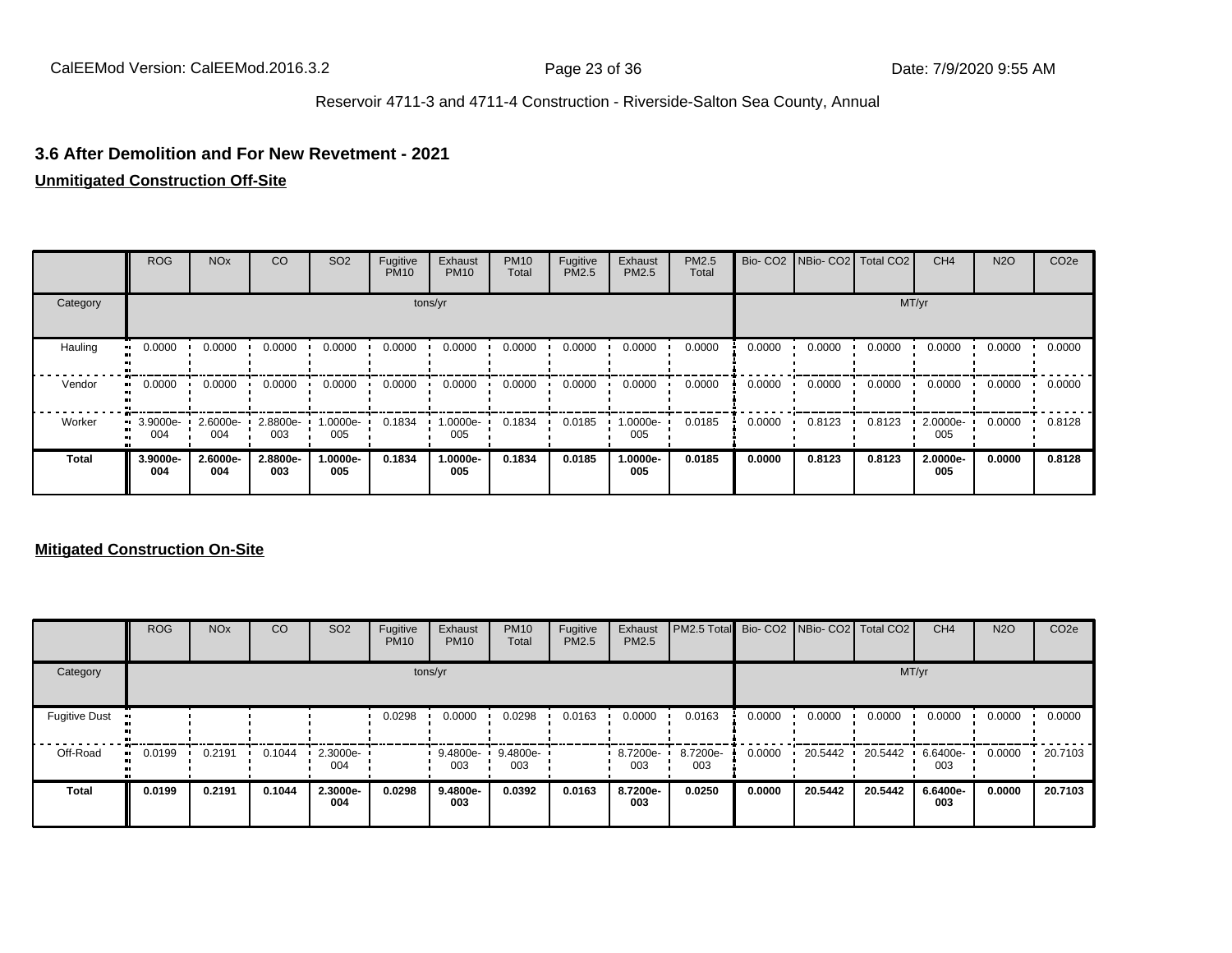#### **3.6 After Demolition and For New Revetment - 2021**

#### **Mitigated Construction Off-Site**

|              | <b>ROG</b>      | <b>NO<sub>x</sub></b> | CO              | SO <sub>2</sub> | Fugitive<br><b>PM10</b> | Exhaust<br><b>PM10</b> | <b>PM10</b><br>Total | Fugitive<br><b>PM2.5</b> | Exhaust<br>PM2.5 | PM2.5 Total Bio- CO2 NBio- CO2 Total CO2 |        |        |        | CH <sub>4</sub> | <b>N2O</b> | CO <sub>2e</sub> |
|--------------|-----------------|-----------------------|-----------------|-----------------|-------------------------|------------------------|----------------------|--------------------------|------------------|------------------------------------------|--------|--------|--------|-----------------|------------|------------------|
| Category     |                 |                       |                 |                 |                         | tons/yr                |                      |                          |                  |                                          |        |        | MT/yr  |                 |            |                  |
| Hauling      | 0.0000<br>.     | 0.0000                | 0.0000          | 0.0000          | 0.0000                  | 0.0000                 | 0.0000               | 0.0000                   | 0.0000           | 0.0000                                   | 0.0000 | 0.0000 | 0.0000 | 0.0000          | 0.0000     | 0.0000           |
| Vendor       | 0.0000          | 0.0000                | 0.0000          | 0.0000          | 0.0000                  | 0.0000                 | 0.0000               | 0.0000                   | 0.0000           | 0.0000                                   | 0.0000 | 0.0000 | 0.0000 | 0.0000          | 0.0000     | 0.0000           |
| Worker       | 3.9000e-<br>004 | 2.6000e-<br>004       | 2.8800e-<br>003 | -0000e-<br>005  | 0.0542                  | 1.0000e-<br>005        | 0.0542               | 5.5300e-<br>003          | 1.0000e-<br>005  | 5.5400e-<br>003                          | 0.0000 | 0.8123 | 0.8123 | 2.0000e-<br>005 | 0.0000     | 0.8128           |
| <b>Total</b> | 3.9000e-<br>004 | 2.6000e-<br>004       | 2.8800e-<br>003 | -.0000e<br>005  | 0.0542                  | 1.0000e-<br>005        | 0.0542               | 5.5300e-<br>003          | 1.0000e-<br>005  | 5.5400e-<br>003                          | 0.0000 | 0.8123 | 0.8123 | 2.0000e-<br>005 | 0.0000     | 0.8128           |

#### **3.6 After Demolition and For New Revetment - 2022**

|                      | <b>ROG</b>   | <b>NO<sub>x</sub></b> | CO     | SO <sub>2</sub> | Fugitive<br><b>PM10</b> | Exhaust<br><b>PM10</b> | <b>PM10</b><br>Total | Fugitive<br><b>PM2.5</b> | Exhaust<br>PM2.5 | PM2.5 Total Bio- CO2 NBio- CO2 Total CO2 |        |         |         | CH <sub>4</sub> | <b>N2O</b> | CO <sub>2e</sub> |
|----------------------|--------------|-----------------------|--------|-----------------|-------------------------|------------------------|----------------------|--------------------------|------------------|------------------------------------------|--------|---------|---------|-----------------|------------|------------------|
| Category             |              |                       |        |                 | tons/yr                 |                        |                      |                          |                  |                                          |        |         | MT/yr   |                 |            |                  |
| <b>Fugitive Dust</b> |              |                       |        |                 | 0.1720                  | 0.0000                 | 0.1720               | 0.0944                   | 0.0000           | 0.0944                                   | 0.0000 | 0.0000  | 0.0000  | 0.0000          | 0.0000     | 0.0000           |
| Off-Road             | 0.0415<br>ш. | 0.4511                | 0.2439 | 5.8000e-<br>004 |                         | 0.0191                 | 0.0191               |                          | 0.0176           | 0.0176                                   | 0.0000 | 50.8907 | 50.8907 | 0.0165          | 0.0000     | 51.3022          |
| Total                | 0.0415       | 0.4511                | 0.2439 | 5.8000e-<br>004 | 0.1720                  | 0.0191                 | 0.1911               | 0.0944                   | 0.0176           | 0.1120                                   | 0.0000 | 50.8907 | 50.8907 | 0.0165          | 0.0000     | 51.3022          |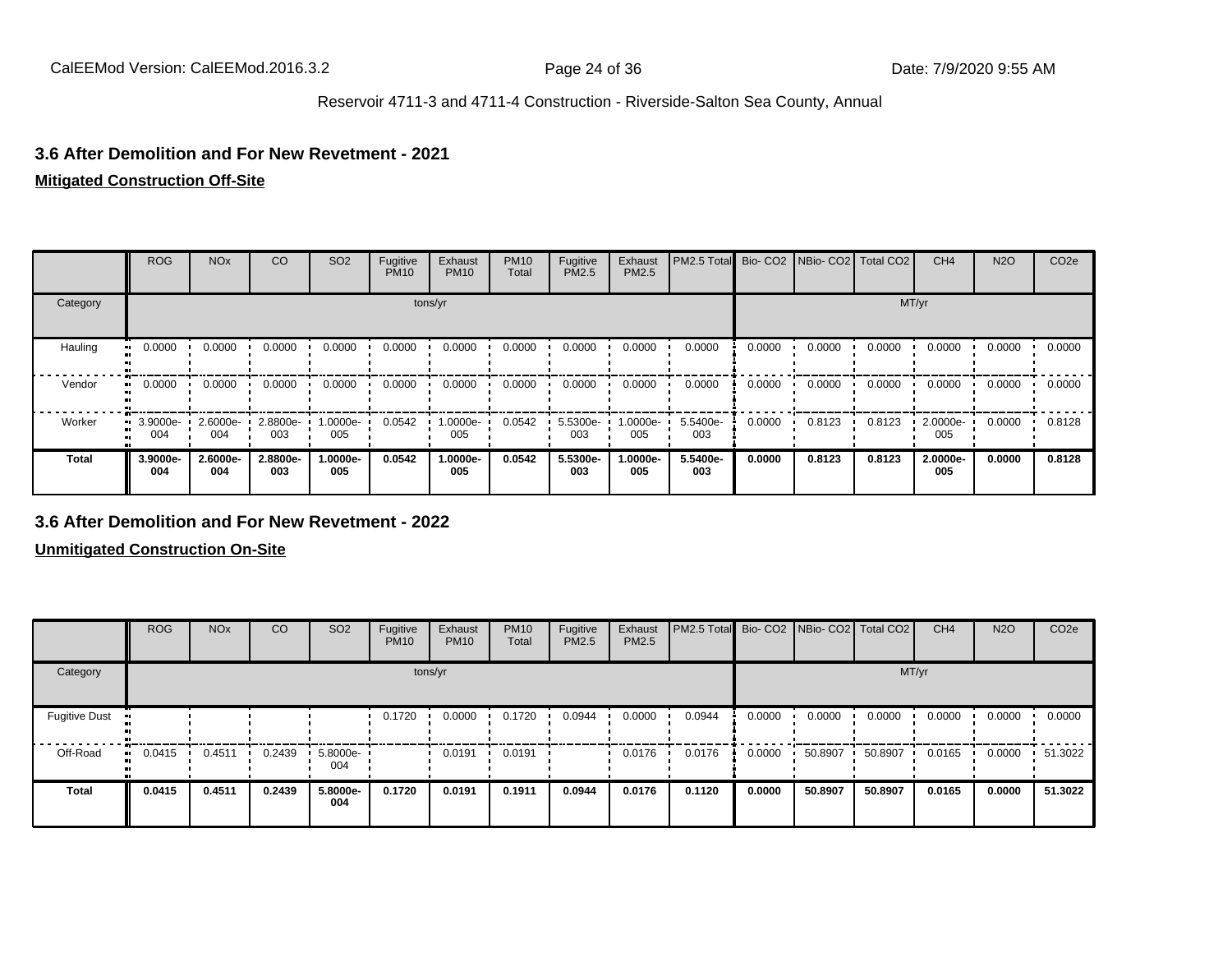#### **3.6 After Demolition and For New Revetment - 2022**

#### **Unmitigated Construction Off-Site**

|              | <b>ROG</b>              | <b>NO<sub>x</sub></b> | CO              | SO <sub>2</sub> | Fugitive<br><b>PM10</b> | Exhaust<br><b>PM10</b> | <b>PM10</b><br>Total | Fugitive<br><b>PM2.5</b> | Exhaust<br>PM2.5 | PM2.5 Total Bio- CO2 NBio- CO2 Total CO2 |        |        |        | CH <sub>4</sub> | <b>N2O</b> | CO <sub>2e</sub> |
|--------------|-------------------------|-----------------------|-----------------|-----------------|-------------------------|------------------------|----------------------|--------------------------|------------------|------------------------------------------|--------|--------|--------|-----------------|------------|------------------|
| Category     |                         |                       |                 |                 |                         | tons/yr                |                      |                          |                  |                                          |        |        | MT/yr  |                 |            |                  |
| Hauling      | 0.0000                  | 0.0000                | 0.0000          | 0.0000          | 0.0000                  | 0.0000                 | 0.0000               | 0.0000                   | 0.0000           | 0.0000                                   | 0.0000 | 0.0000 | 0.0000 | 0.0000          | 0.0000     | 0.0000           |
| Vendor       | 0.0000<br>ш.            | 0.0000                | 0.0000          | 0.0000          | 0.0000                  | 0.0000                 | 0.0000               | 0.0000                   | 0.0000           | 0.0000                                   | 0.0000 | 0.0000 | 0.0000 | 0.0000          | 0.0000     | 0.0000           |
| Worker       | $\cdot$ 9.1000e-<br>004 | 5.9000e-<br>004       | 6.5700e-<br>003 | 2.0000e-<br>005 | 0.4546                  | 1.0000e-<br>005        | 0.4546               | 0.0457                   | 1.0000e-<br>005  | 0.0458                                   | 0.0000 | 1.9396 | 1.9396 | 4.0000e-<br>005 | 0.0000     | 1.9407           |
| <b>Total</b> | 9.1000e-<br>004         | 5.9000e-<br>004       | 6.5700e-<br>003 | 2.0000e-<br>005 | 0.4546                  | 1.0000e-<br>005        | 0.4546               | 0.0457                   | 1.0000e-<br>005  | 0.0458                                   | 0.0000 | 1.9396 | 1.9396 | 4.0000e-<br>005 | 0.0000     | 1.9407           |

|                      | <b>ROG</b>   | <b>NO<sub>x</sub></b> | CO     | SO <sub>2</sub>    | Fugitive<br><b>PM10</b> | Exhaust<br><b>PM10</b> | <b>PM10</b><br>Total | Fugitive<br>PM2.5 | Exhaust<br><b>PM2.5</b> | PM2.5 Total Bio- CO2 NBio- CO2 Total CO2 |        |         |         | CH <sub>4</sub> | <b>N2O</b> | CO <sub>2e</sub> |
|----------------------|--------------|-----------------------|--------|--------------------|-------------------------|------------------------|----------------------|-------------------|-------------------------|------------------------------------------|--------|---------|---------|-----------------|------------|------------------|
| Category             |              |                       |        |                    |                         | tons/yr                |                      |                   |                         |                                          |        |         | MT/yr   |                 |            |                  |
| <b>Fugitive Dust</b> |              |                       |        |                    | 0.0735                  | 0.0000                 | 0.0735               | 0.0404            | 0.0000                  | 0.0404                                   | 0.0000 | 0.0000  | 0.0000  | 0.0000          | 0.0000     | 0.0000           |
| Off-Road             | 0.0415<br>ш. | 0.4511                | 0.2439 | $5.8000e -$<br>004 |                         | 0.0191                 | 0.0191               |                   | 0.0176                  | 0.0176                                   | 0.0000 | 50.8906 | 50.8906 | 0.0165          | 0.0000     | 51.3021          |
| Total                | 0.0415       | 0.4511                | 0.2439 | 5.8000e-<br>004    | 0.0735                  | 0.0191                 | 0.0926               | 0.0404            | 0.0176                  | 0.0579                                   | 0.0000 | 50.8906 | 50.8906 | 0.0165          | 0.0000     | 51.3021          |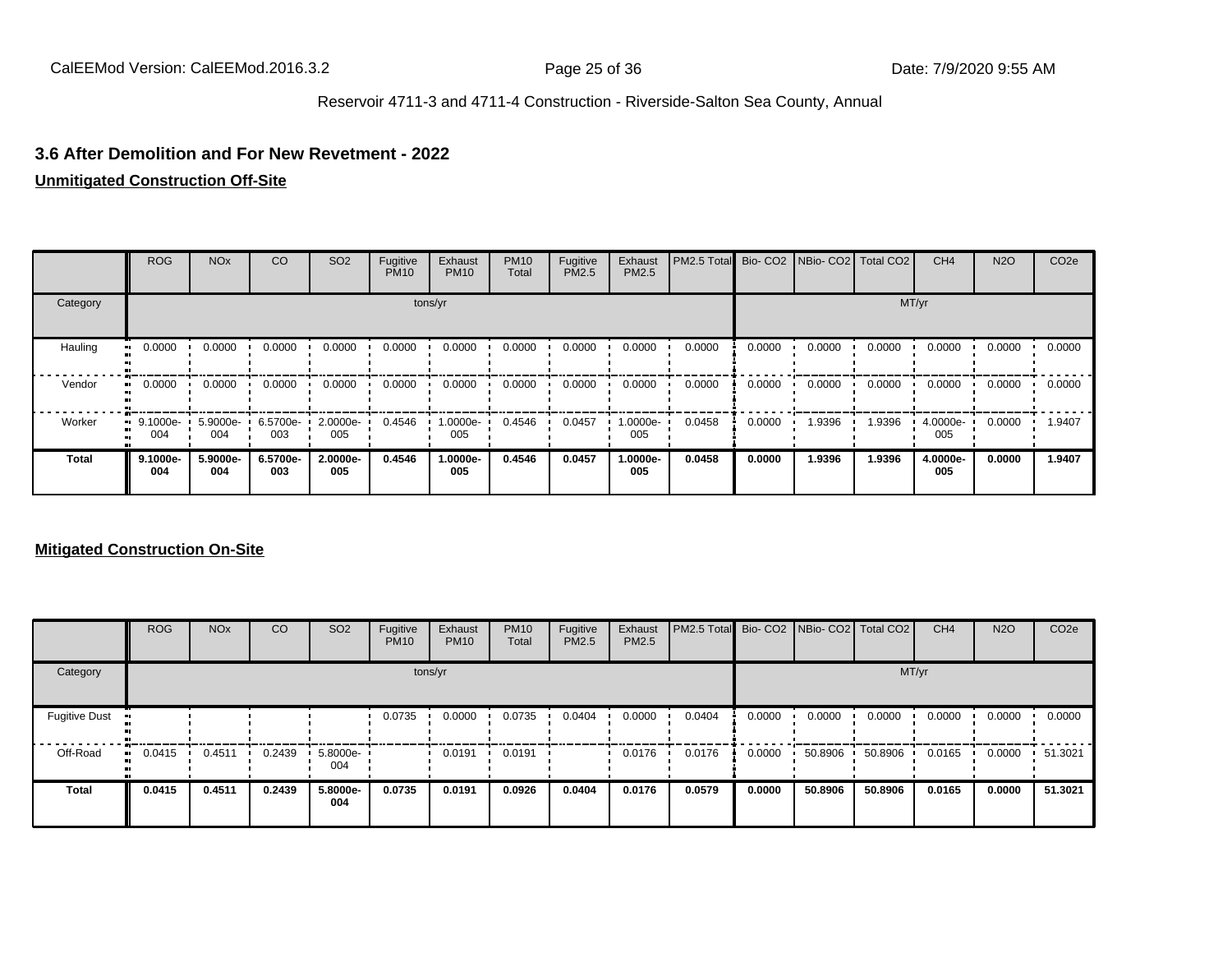#### **3.6 After Demolition and For New Revetment - 2022**

#### **Mitigated Construction Off-Site**

|              | <b>ROG</b>         | <b>NO<sub>x</sub></b> | CO              | SO <sub>2</sub> | Fugitive<br><b>PM10</b> | Exhaust<br><b>PM10</b> | <b>PM10</b><br>Total | Fugitive<br><b>PM2.5</b> | Exhaust<br>PM2.5 | PM2.5 Total Bio- CO2 NBio- CO2 Total CO2 |        |        |        | CH <sub>4</sub> | <b>N2O</b> | CO <sub>2e</sub> |
|--------------|--------------------|-----------------------|-----------------|-----------------|-------------------------|------------------------|----------------------|--------------------------|------------------|------------------------------------------|--------|--------|--------|-----------------|------------|------------------|
| Category     |                    |                       |                 |                 |                         | tons/yr                |                      |                          |                  |                                          |        |        | MT/yr  |                 |            |                  |
| Hauling      | 0.0000<br>         | 0.0000                | 0.0000          | 0.0000          | 0.0000                  | 0.0000                 | 0.0000               | 0.0000                   | 0.0000           | 0.0000                                   | 0.0000 | 0.0000 | 0.0000 | 0.0000          | 0.0000     | 0.0000           |
| Vendor       | 0.0000<br>. .      | 0.0000                | 0.0000          | 0.0000          | 0.0000                  | 0.0000                 | 0.0000               | 0.0000                   | 0.0000           | 0.0000                                   | 0.0000 | 0.0000 | 0.0000 | 0.0000          | 0.0000     | 0.0000           |
| Worker       | $9.1000e-$<br>004  | 5.9000e-<br>004       | 6.5700e-<br>003 | 2.0000e-<br>005 | 0.1342                  | 1.0000e-<br>005        | 0.1342               | 0.0137                   | 1.0000e-<br>005  | 0.0137                                   | 0.0000 | 1.9396 | 1.9396 | 4.0000e-<br>005 | 0.0000     | 1.9407           |
| <b>Total</b> | $9.1000e -$<br>004 | 5.9000e-<br>004       | 6.5700e-<br>003 | 2.0000e-<br>005 | 0.1342                  | 1.0000e-<br>005        | 0.1342               | 0.0137                   | 1.0000e-<br>005  | 0.0137                                   | 0.0000 | 1.9396 | 1.9396 | 4.0000e-<br>005 | 0.0000     | 1.9407           |

## **4.0 Operational Detail - Mobile**

**4.1 Mitigation Measures Mobile**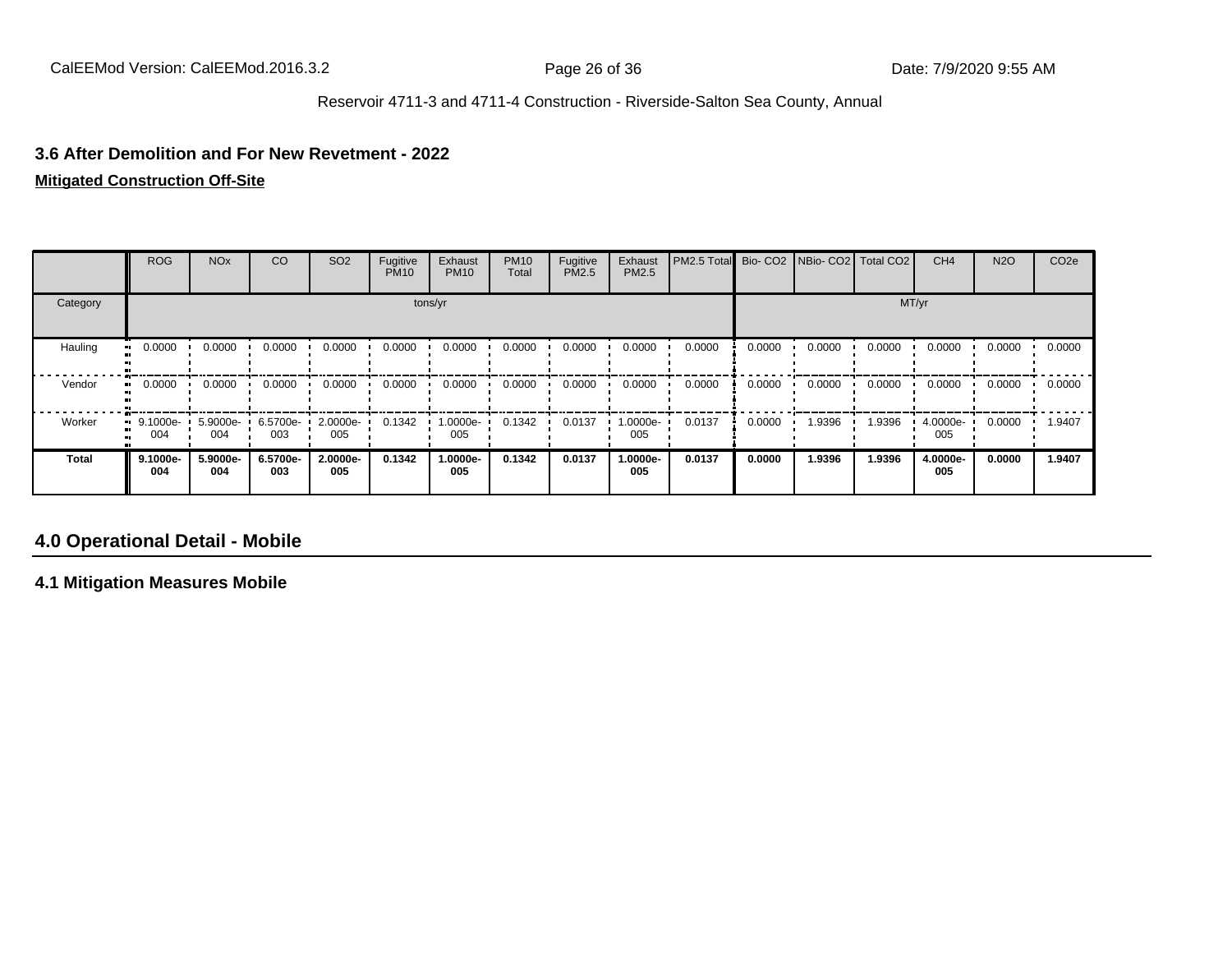|             | <b>ROG</b>         | <b>NO<sub>x</sub></b> | CO              | SO <sub>2</sub> | Fugitive<br><b>PM10</b> | Exhaust<br><b>PM10</b> | <b>PM10</b><br>Total | Fugitive<br><b>PM2.5</b> | Exhaust<br>PM2.5 | <b>PM2.5 Total</b> Bio- CO2 NBio- CO2 Total CO2 |        |        |        | CH <sub>4</sub> | <b>N2O</b> | CO <sub>2e</sub> |
|-------------|--------------------|-----------------------|-----------------|-----------------|-------------------------|------------------------|----------------------|--------------------------|------------------|-------------------------------------------------|--------|--------|--------|-----------------|------------|------------------|
| Category    |                    |                       |                 |                 |                         | tons/yr                |                      |                          |                  |                                                 |        |        |        | MT/yr           |            |                  |
| Mitigated   | $-2.0000e-$<br>005 | 1.7000e- ·<br>004     | 3.1000e-<br>004 | 0.0000          | 0.0124                  | 0.0000                 | 0.0124               | 1.2600e-<br>003          | 0.0000           | 1.2600e-<br>003                                 | 0.0000 | 0.1409 | 0.1409 | 1.0000e-<br>005 | 0.0000     | 0.1411           |
| Unmitigated | $-2.0000e-$<br>005 | 1.7000e- L<br>004     | 3.1000e-<br>004 | 0.0000          | 0.0124                  | 0.0000                 | 0.0124               | $1.2600e-$<br>003        | 0.0000           | 1.2600e-<br>003                                 | 0.0000 | 0.1409 | 0.1409 | 1.0000e-<br>005 | 0.0000     | 0.1411           |

#### **4.2 Trip Summary Information**

|                                  |         | Average Daily Trip Rate |        | Unmitigated       | Mitigated         |
|----------------------------------|---------|-------------------------|--------|-------------------|-------------------|
| Land Use                         | Weekday | Saturdav                | Sunday | <b>Annual VMT</b> | <b>Annual VMT</b> |
| Other Non-Asphalt Surfaces       | 0.00    | 0.00                    | 0.00   |                   |                   |
| Unrefrigerated Warehouse-No Rail | 0.05    | 0.05                    | 0.05   | 331               | 33 <sup>2</sup>   |
| Total                            | 0.05    | 0.05                    | 0.05   | 331               | 331               |

#### **4.3 Trip Type Information**

|                                     |            | <b>Miles</b> |                                       |      | Trip % |             | Trip Purpose %<br>Primary |                 |         |
|-------------------------------------|------------|--------------|---------------------------------------|------|--------|-------------|---------------------------|-----------------|---------|
| Land Use                            | H-W or C-W | H-S or C-C   | H-O or C-NW ∎H-W or C-W┃ H-S or C-C ┃ |      |        | H-O or C-NW |                           | <b>Diverted</b> | Pass-by |
| Other Non-Asphalt Surfaces          | 0.00       | 0.00         | 0.00                                  | 0.00 | 0.00   | 0.00        |                           |                 |         |
| Unrefrigerated Warehouse-No<br>$ -$ | 0.00       | 0.00         | 0.00                                  | 0.00 | 0.00   | 0.00        | 100                       |                 |         |

## **4.4 Fleet Mix**

| Land Use                            | LDA      | LDT1      | LDT2     | <b>MDV</b> | LHD <sup>1</sup> | LHD <sub>2</sub> | <b>MHD</b> | <b>HHD</b> | <b>OBUS</b> | UBUS              | <b>MCY</b> | <b>SBUS</b> | <b>MH</b> |
|-------------------------------------|----------|-----------|----------|------------|------------------|------------------|------------|------------|-------------|-------------------|------------|-------------|-----------|
| Other Non-Asphalt Surfaces          | 0.545527 | 0.0368561 | 0.186032 | 0.115338   | 0.015222         | 0.0049701        | 0.017525   | 0.069528i  | 0.001397    | 0.001160 <b>i</b> | 0.004547   | 0.000932    | 0.000965  |
| Unrefrigerated Warehouse-No<br>Rail | 0.545527 | 0.036856  | 0.186032 | 0.115338   | 0.015222         | 0.004970         | 0.017525   | 0.069528   | 0.001397    | 0.001160          | 0.004547   | 0.000932    | 0.000965  |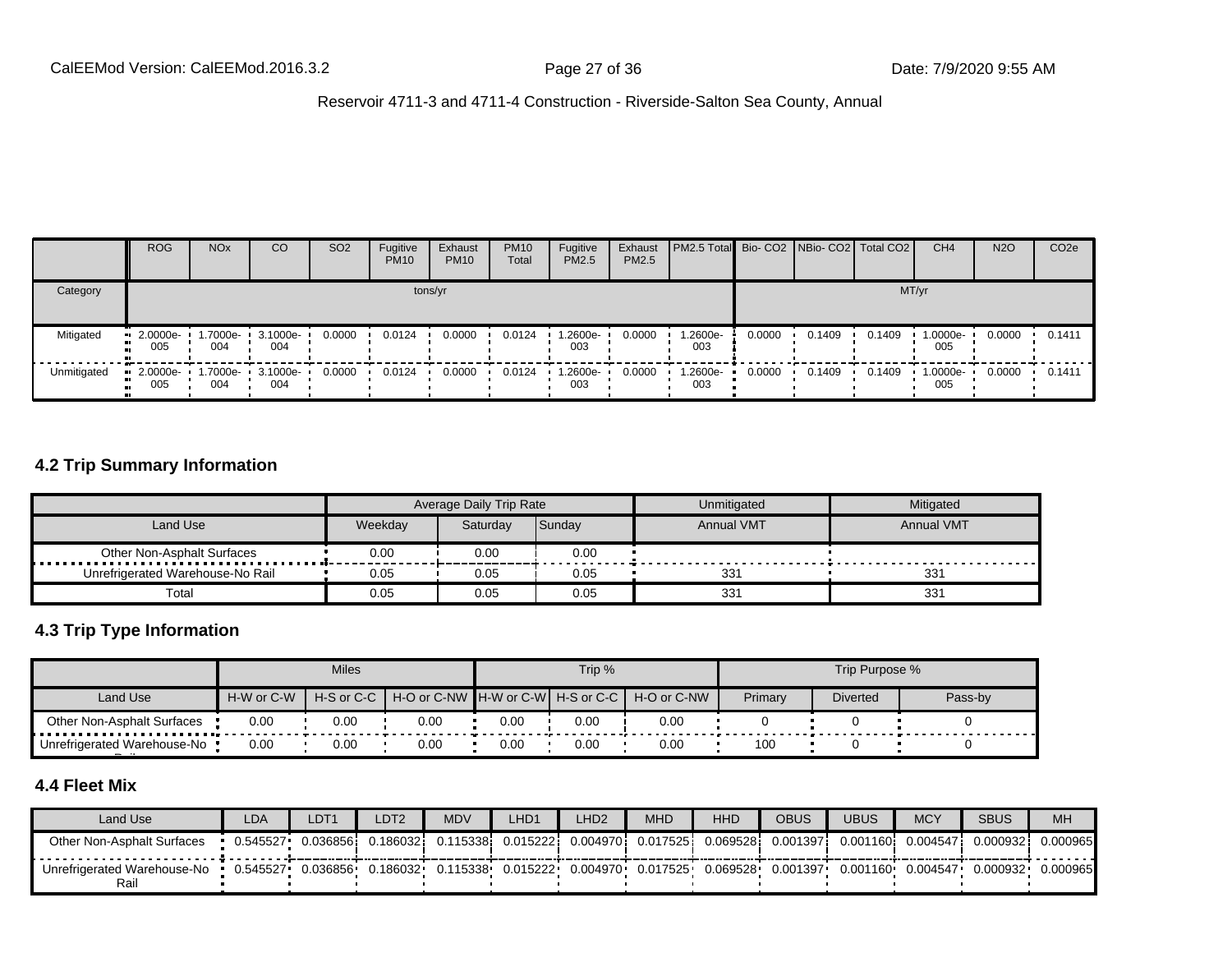## **5.0 Energy Detail**

## Historical Energy Use: N

## **5.1 Mitigation Measures Energy**

|                                  | <b>ROG</b> | <b>NO<sub>x</sub></b> | CO     | SO <sub>2</sub> | Fugitive<br><b>PM10</b> | Exhaust<br><b>PM10</b> | <b>PM10</b><br>Total | Fugitive<br>PM2.5 | Exhaust<br><b>PM2.5</b> | PM2.5 Total Bio- CO2 NBio- CO2 Total CO2 |        |        |        | CH <sub>4</sub> | <b>N2O</b> | CO <sub>2e</sub> |
|----------------------------------|------------|-----------------------|--------|-----------------|-------------------------|------------------------|----------------------|-------------------|-------------------------|------------------------------------------|--------|--------|--------|-----------------|------------|------------------|
| Category                         |            |                       |        |                 | tons/yr                 |                        |                      |                   |                         |                                          |        |        | MT/yr  |                 |            |                  |
| Electricity<br>Mitigated         |            |                       |        |                 |                         | 0.0000                 | 0.0000               |                   | 0.0000                  | 0.0000                                   | 0.0000 | 0.0000 | 0.0000 | 0.0000          | 0.0000     | 0.0000           |
| Electricity<br>Unmitigated       |            |                       |        |                 |                         | 0.0000                 | 0.0000               |                   | 0.0000                  | 0.0000                                   | 0.0000 | 0.0000 | 0.0000 | 0.0000          | 0.0000     | 0.0000           |
| NaturalGas<br>Mitigated          | 0.0000     | 0.0000                | 0.0000 | 0.0000          |                         | 0.0000                 | 0.0000               |                   | 0.0000                  | 0.0000                                   | 0.0000 | 0.0000 | 0.0000 | 0.0000          | 0.0000     | 0.0000           |
| <b>NaturalGas</b><br>Unmitigated | 0.0000     | 0.0000                | 0.0000 | 0.0000          |                         | 0.0000                 | 0.0000               |                   | 0.0000                  | 0.0000                                   | 0.0000 | 0.0000 | 0.0000 | 0.0000          | 0.0000     | 0.0000           |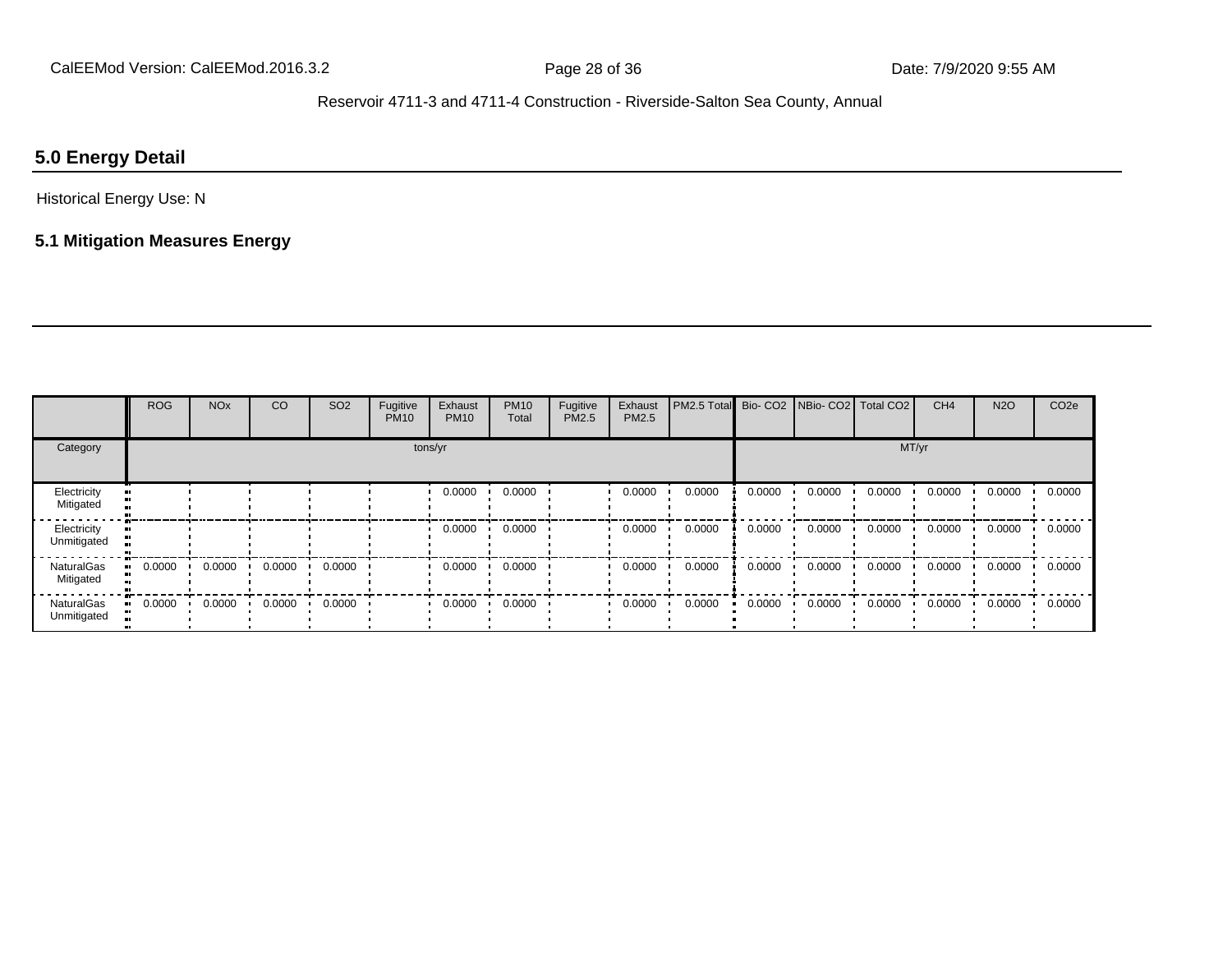## **5.2 Energy by Land Use - NaturalGas**

#### **Unmitigated**

|                                        | NaturalGa<br>s Use | <b>ROG</b> | <b>NO<sub>x</sub></b> | CO     | SO <sub>2</sub> | Fugitive<br><b>PM10</b> | Exhaust<br><b>PM10</b> | <b>PM10</b><br>Total | Fugitive<br>PM2.5 | Exhaust<br>PM2.5 | PM2.5 Total Bio- CO2 NBio- CO2 Total CO2 |        |        |        | CH <sub>4</sub> | <b>N2O</b> | CO <sub>2e</sub> |
|----------------------------------------|--------------------|------------|-----------------------|--------|-----------------|-------------------------|------------------------|----------------------|-------------------|------------------|------------------------------------------|--------|--------|--------|-----------------|------------|------------------|
| Land Use                               | kBTU/yr            |            |                       |        |                 |                         | tons/yr                |                      |                   |                  |                                          |        |        | MT/yr  |                 |            |                  |
| Other Non-<br>Asphalt Surfaces         | $\mathbf 0$        | 0.0000     | 0.0000                | 0.0000 | 0.0000          |                         | 0.0000                 | 0.0000               |                   | 0.0000           | 0.0000                                   | 0.0000 | 0.0000 | 0.0000 | 0.0000          | 0.0000     | 0.0000           |
| Unrefrigerated<br>Warehouse-No<br>Rail | $\Omega$           | 0.0000     | 0.0000                | 0.0000 | 0.0000          |                         | 0.0000                 | 0.0000               |                   | 0.0000           | 0.0000                                   | 0.0000 | 0.0000 | 0.0000 | 0.0000          | 0.0000     | 0.0000           |
| <b>Total</b>                           |                    | 0.0000     | 0.0000                | 0.0000 | 0.0000          |                         | 0.0000                 | 0.0000               |                   | 0.0000           | 0.0000                                   | 0.0000 | 0.0000 | 0.0000 | 0.0000          | 0.0000     | 0.0000           |

#### **Mitigated**

|                                        | NaturalGa<br>s Use | <b>ROG</b>    | <b>NO<sub>x</sub></b> | CO     | SO <sub>2</sub> | Fugitive<br><b>PM10</b> | Exhaust<br><b>PM10</b> | <b>PM10</b><br>Total | Fugitive<br>PM2.5 | Exhaust<br>PM2.5 | PM2.5 Total Bio- CO2 NBio- CO2 Total CO2 |        |        |        | CH <sub>4</sub> | <b>N2O</b> | CO <sub>2e</sub> |
|----------------------------------------|--------------------|---------------|-----------------------|--------|-----------------|-------------------------|------------------------|----------------------|-------------------|------------------|------------------------------------------|--------|--------|--------|-----------------|------------|------------------|
| Land Use                               | kBTU/yr            |               |                       |        |                 |                         | tons/yr                |                      |                   |                  |                                          |        |        | MT/yr  |                 |            |                  |
| Other Non-<br><b>Asphalt Surfaces</b>  | 0                  | 0.0000        | 0.0000                | 0.0000 | 0.0000          |                         | 0.0000                 | 0.0000               |                   | 0.0000           | 0.0000                                   | 0.0000 | 0.0000 | 0.0000 | 0.0000          | 0.0000     | 0.0000           |
| Unrefrigerated<br>Warehouse-No<br>Rail | $\mathbf 0$        | 0.0000<br>. . | 0.0000                | 0.0000 | 0.0000          |                         | 0.0000                 | 0.0000               |                   | 0.0000           | 0.0000                                   | 0.0000 | 0.0000 | 0.0000 | 0.0000          | 0.0000     | 0.0000           |
| <b>Total</b>                           |                    | 0.0000        | 0.0000                | 0.0000 | 0.0000          |                         | 0.0000                 | 0.0000               |                   | 0.0000           | 0.0000                                   | 0.0000 | 0.0000 | 0.0000 | 0.0000          | 0.0000     | 0.0000           |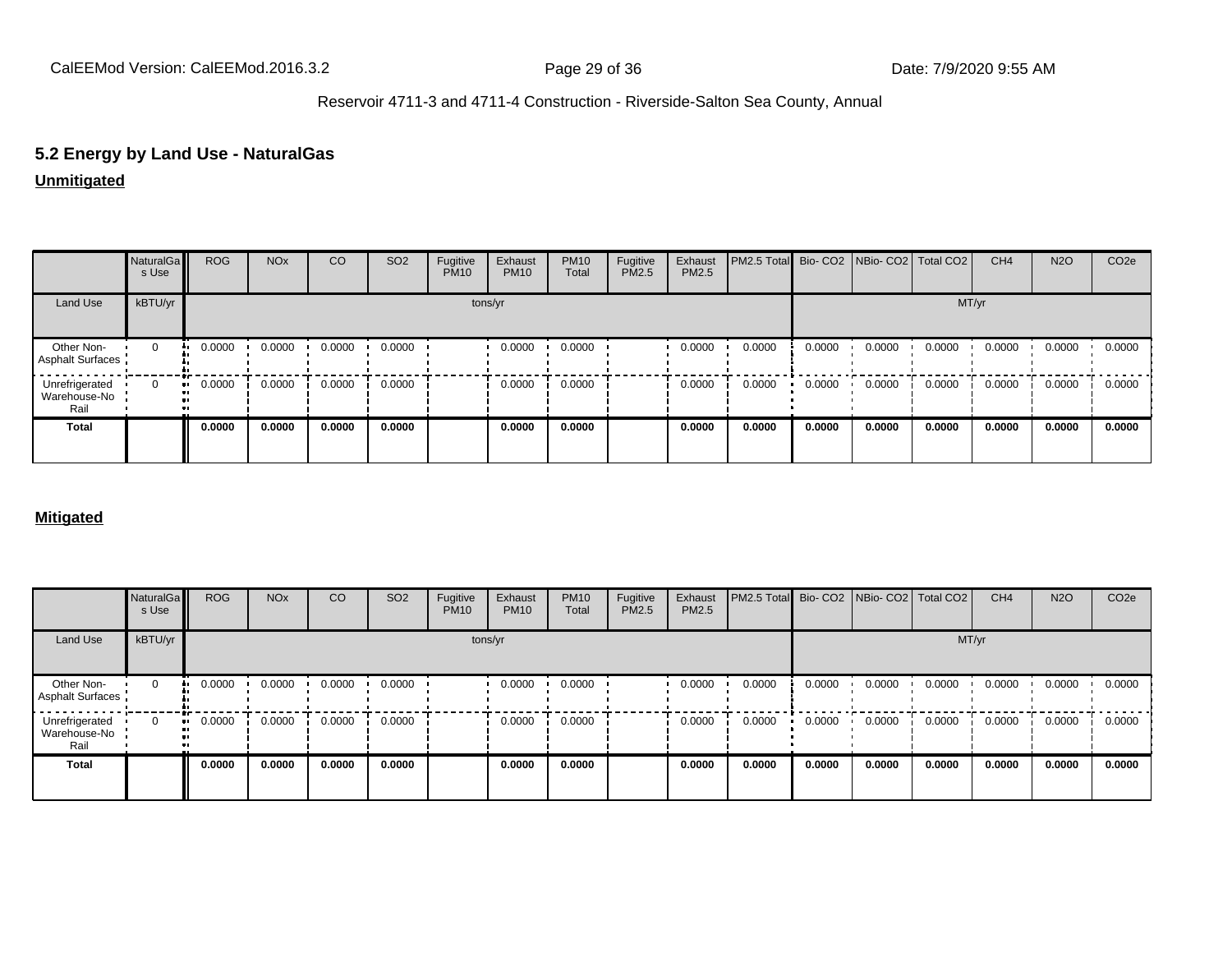# **5.3 Energy by Land Use - Electricity**

## **Unmitigated**

|                                        | Electricity<br><b>Use</b> | <b>Total CO2</b>    | CH <sub>4</sub> | <b>N2O</b> | CO <sub>2e</sub> |
|----------------------------------------|---------------------------|---------------------|-----------------|------------|------------------|
| <b>Land Use</b>                        | kWh/yr                    |                     | MT/yr           |            |                  |
| Other Non-<br>Asphalt Surfaces         | $\Omega$                  | 0.0000<br>۰.        | 0.0000          | 0.0000     | 0.0000           |
| Unrefrigerated<br>Warehouse-No<br>Rail | $\Omega$<br>              | m<br>0.0000<br><br> | 0.0000          | 0.0000     | 0.0000           |
| Total                                  |                           | 0.0000              | 0.0000          | 0.0000     | 0.0000           |

#### **Mitigated**

|                                        | Electricity<br><b>Use</b> | Total CO <sub>2</sub> | CH <sub>4</sub> | <b>N2O</b> | CO <sub>2e</sub> |
|----------------------------------------|---------------------------|-----------------------|-----------------|------------|------------------|
| Land Use                               | kWh/yr                    |                       | MT/yr           |            |                  |
| Other Non-<br>Asphalt Surfaces         | $\Omega$                  | 0.0000                | 0.0000          | 0.0000     | 0.0000           |
| Unrefrigerated<br>Warehouse-No<br>Rail | $\Omega$<br>              | 0.0000                | 0.0000          | 0.0000     | 0.0000           |
| <b>Total</b>                           |                           | 0.0000                | 0.0000          | 0.0000     | 0.0000           |

## **6.0 Area Detail**

#### **6.1 Mitigation Measures Area**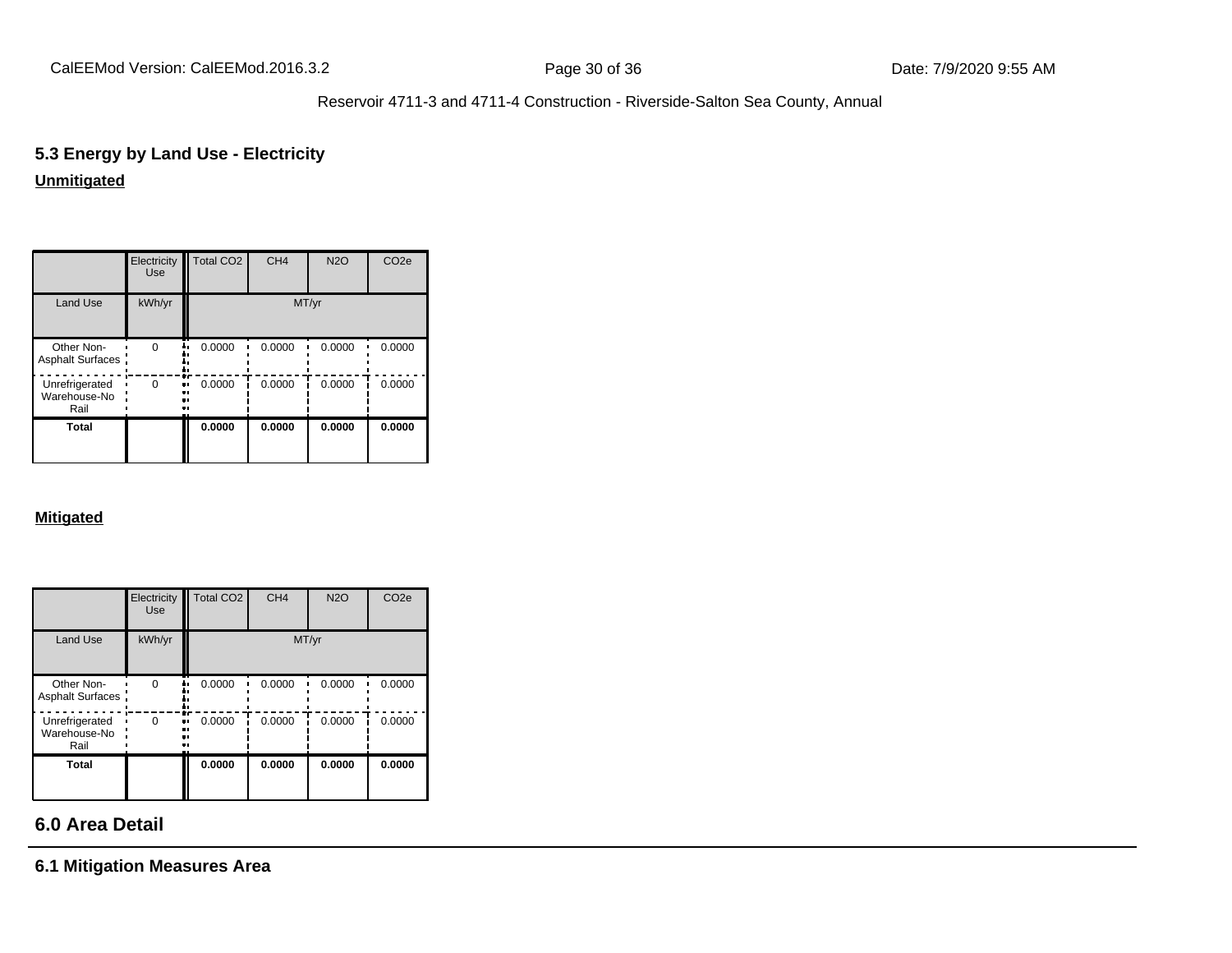CalEEMod Version: CalEEMod.2016.3.2 **Page 31 of 36** Page 31 of 36 Date: 7/9/2020 9:55 AM

#### Reservoir 4711-3 and 4711-4 Construction - Riverside-Salton Sea County, Annual

Use Low VOC Paint - Non-Residential Interior

Use Low VOC Paint - Non-Residential Exterior

|             | <b>ROG</b> | <b>NO<sub>x</sub></b> | CO              | SO <sub>2</sub> | Fugitive<br><b>PM10</b> | Exhaust<br><b>PM10</b> | <b>PM10</b><br>Total | Fugitive<br><b>PM2.5</b> | Exhaust<br><b>PM2.5</b> | <b>PM2.5 Total</b> Bio- CO2 NBio- CO2 Total CO2 |        |                 |                 | CH <sub>4</sub> | <b>N2O</b> | CO <sub>2</sub> e |
|-------------|------------|-----------------------|-----------------|-----------------|-------------------------|------------------------|----------------------|--------------------------|-------------------------|-------------------------------------------------|--------|-----------------|-----------------|-----------------|------------|-------------------|
| Category    |            |                       |                 |                 |                         | tons/yr                |                      |                          |                         |                                                 |        |                 |                 | MT/yr           |            |                   |
| Mitigated   | 0.0232     | 0.0000                | 5.0000e-<br>005 | 0.0000          |                         | 0.0000                 | 0.0000               |                          | 0.0000                  | 0.0000                                          | 0.0000 | 1.1000e-<br>004 | 1.1000e-<br>004 | 0.0000          | 0.0000     | 1.1000e-<br>004   |
| Unmitigated | 0.0232     | 0.0000                | 5.0000e-<br>005 | 0.0000          |                         | 0.0000                 | 0.0000               |                          | 0.0000                  | 0.0000                                          | 0.0000 | 1.1000e-<br>004 | 1.1000e-<br>004 | 0.0000          | 0.0000     | 1.1000e-<br>004   |

## **6.2 Area by SubCategory**

**Unmitigated**

|                          | <b>ROG</b>         | <b>NO<sub>x</sub></b> | CO              | SO <sub>2</sub> | Fugitive<br><b>PM10</b> | Exhaust<br><b>PM10</b> | <b>PM10</b><br>Total | Fugitive<br>PM2.5 | Exhaust<br>PM2.5 | PM2.5<br>Total |        | Bio- CO2   NBio- CO2   Total CO2 |                 | CH <sub>4</sub> | <b>N2O</b> | CO <sub>2</sub> e |
|--------------------------|--------------------|-----------------------|-----------------|-----------------|-------------------------|------------------------|----------------------|-------------------|------------------|----------------|--------|----------------------------------|-----------------|-----------------|------------|-------------------|
| SubCategory              |                    |                       |                 |                 |                         | tons/yr                |                      |                   |                  |                |        |                                  |                 | MT/yr           |            |                   |
| Architectural<br>Coating | $-1.4800e-$<br>003 |                       |                 |                 |                         | 0.0000                 | 0.0000               |                   | 0.0000           | 0.0000         | 0.0000 | 0.0000                           | 0.0000          | 0.0000          | 0.0000     | 0.0000            |
| Consumer<br>Products     | 0.0217             |                       |                 |                 |                         | 0.0000                 | 0.0000               |                   | 0.0000           | 0.0000         | 0.0000 | 0.0000                           | 0.0000          | 0.0000          | 0.0000     | 0.0000            |
| Landscaping              | 1.0000e-<br>005    | 0.0000                | 5.0000e-<br>005 | 0.0000          |                         | 0.0000                 | 0.0000               |                   | 0.0000           | 0.0000         | 0.0000 | 1.1000e-<br>004                  | 1.1000e-<br>004 | 0.0000          | 0.0000     | 1.1000e-<br>004   |
| Total                    | 0.0232             | 0.0000                | 5.0000e-<br>005 | 0.0000          |                         | 0.0000                 | 0.0000               |                   | 0.0000           | 0.0000         | 0.0000 | 1.1000e-<br>004                  | 1.1000e-<br>004 | 0.0000          | 0.0000     | 1.1000e-<br>004   |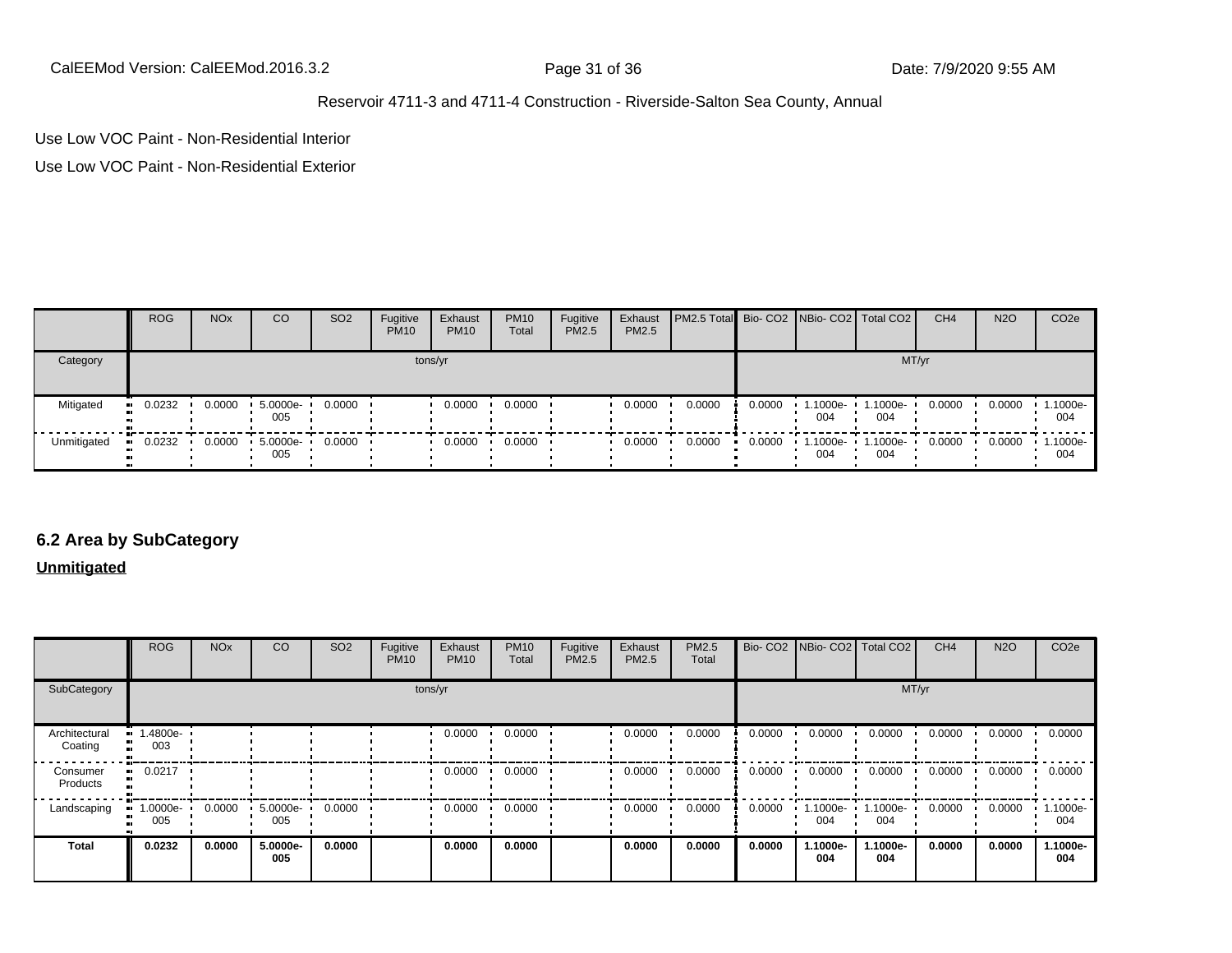#### **6.2 Area by SubCategory**

**Mitigated**

|                          | <b>ROG</b>            | <b>NO<sub>x</sub></b> | CO              | SO <sub>2</sub> | Fugitive<br><b>PM10</b> | Exhaust<br><b>PM10</b> | <b>PM10</b><br>Total | Fugitive<br>PM2.5 | Exhaust<br><b>PM2.5</b> | PM2.5 Total Bio- CO2 |        | NBio- CO2   Total CO2 |                 | CH <sub>4</sub> | <b>N2O</b> | CO <sub>2e</sub> |
|--------------------------|-----------------------|-----------------------|-----------------|-----------------|-------------------------|------------------------|----------------------|-------------------|-------------------------|----------------------|--------|-----------------------|-----------------|-----------------|------------|------------------|
| SubCategory              |                       |                       |                 |                 |                         | tons/yr                |                      |                   |                         |                      |        |                       |                 | MT/yr           |            |                  |
| Architectural<br>Coating | $-1.4800e-$<br>003    |                       |                 |                 |                         | 0.0000                 | 0.0000               |                   | 0.0000                  | 0.0000               | 0.0000 | 0.0000                | 0.0000          | 0.0000          | 0.0000     | 0.0000           |
| Consumer<br>Products     | $\blacksquare$ 0.0217 |                       |                 |                 |                         | 0.0000                 | 0.0000               |                   | 0.0000                  | 0.0000               | 0.0000 | 0.0000                | 0.0000          | 0.0000          | 0.0000     | 0.0000           |
| Landscaping              | 1.0000e-<br>005       | 0.0000                | 5.0000e-<br>005 | 0.0000          |                         | 0.0000                 | 0.0000               |                   | 0.0000                  | 0.0000               | 0.0000 | 1.1000e-<br>004       | 1.1000e-<br>004 | 0.0000          | 0.0000     | 1.1000e-<br>004  |
| <b>Total</b>             | 0.0232                | 0.0000                | 5.0000e-<br>005 | 0.0000          |                         | 0.0000                 | 0.0000               |                   | 0.0000                  | 0.0000               | 0.0000 | 1.1000e-<br>004       | -.1000e<br>004  | 0.0000          | 0.0000     | 1.1000e-<br>004  |

## **7.0 Water Detail**

**7.1 Mitigation Measures Water**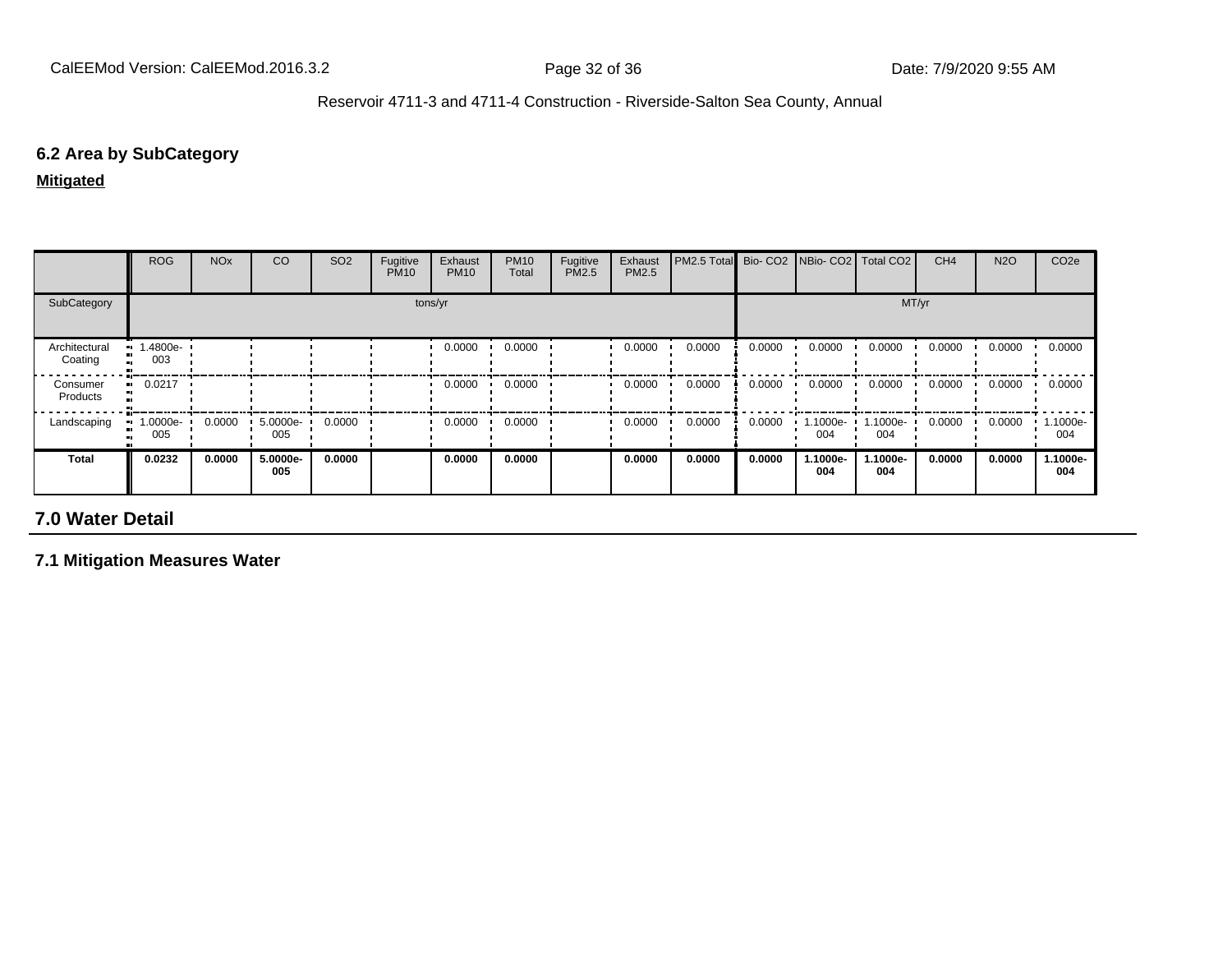|             | <b>Total CO2</b>          | CH <sub>4</sub> | <b>N2O</b> | CO <sub>2e</sub> |
|-------------|---------------------------|-----------------|------------|------------------|
| Category    |                           |                 | MT/yr      |                  |
| Mitigated   | 0.0000<br>ш.<br><br><br>  | 0.0000          | 0.0000     | 0.0000           |
| Unmitigated | 0.0000<br>ш,<br><br><br>ш | 0.0000          | 0.0000     | 0.0000           |

## **7.2 Water by Land Use**

**Unmitigated**

|                                        | Indoor/Out<br>door Use | <b>Total CO2</b> | CH <sub>4</sub> | <b>N2O</b> | CO <sub>2e</sub> |
|----------------------------------------|------------------------|------------------|-----------------|------------|------------------|
| <b>Land Use</b>                        | Mgal                   |                  | MT/yr           |            |                  |
| Other Non-<br>Asphalt Surfaces:        | 0/0                    | 0.0000           | 0.0000          | 0.0000     | 0.0000           |
| Unrefrigerated<br>Warehouse-No<br>Rail | 0/0<br>.,              | 0.0000           | 0.0000          | 0.0000     | 0.0000           |
| <b>Total</b>                           |                        | 0.0000           | 0.0000          | 0.0000     | 0.0000           |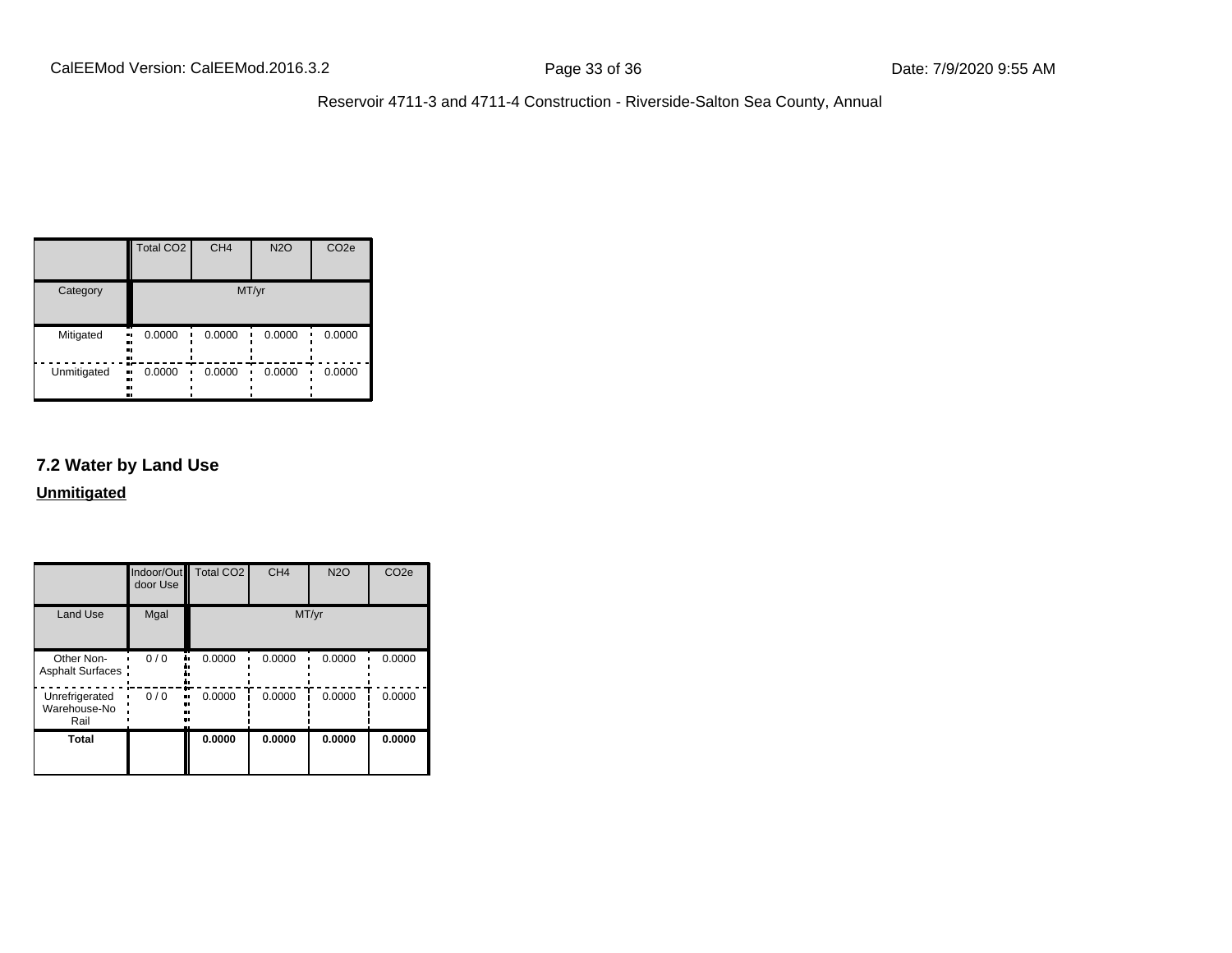#### **7.2 Water by Land Use**

#### **Mitigated**

|                                        | door Use | Indoor/Out Total CO2 | CH <sub>4</sub> | <b>N2O</b> | CO <sub>2e</sub> |  |
|----------------------------------------|----------|----------------------|-----------------|------------|------------------|--|
| <b>Land Use</b>                        | Mgal     | MT/yr                |                 |            |                  |  |
| Other Non-<br>Asphalt Surfaces:        | 0/0      | 0.0000               | 0.0000          | 0.0000     | 0.0000           |  |
| Unrefrigerated<br>Warehouse-No<br>Rail | 0/0      | 0.0000               | 0.0000          | 0.0000     | 0.0000           |  |
| Total                                  |          | 0.0000               | 0.0000          | 0.0000     | 0.0000           |  |

## **8.0 Waste Detail**

## **8.1 Mitigation Measures Waste**

#### **Category/Year**

|             | Total CO <sub>2</sub>   | CH <sub>4</sub> | <b>N2O</b> | CO <sub>2e</sub> |  |  |
|-------------|-------------------------|-----------------|------------|------------------|--|--|
|             | MT/yr                   |                 |            |                  |  |  |
| Mitigated   | 0.0000<br>п,<br>.,<br>n | 0.0000          | 0.0000     | 0.0000           |  |  |
| Unmitigated | 0.0000<br>.,<br>.,<br>  | 0.0000          | 0.0000     | 0.0000           |  |  |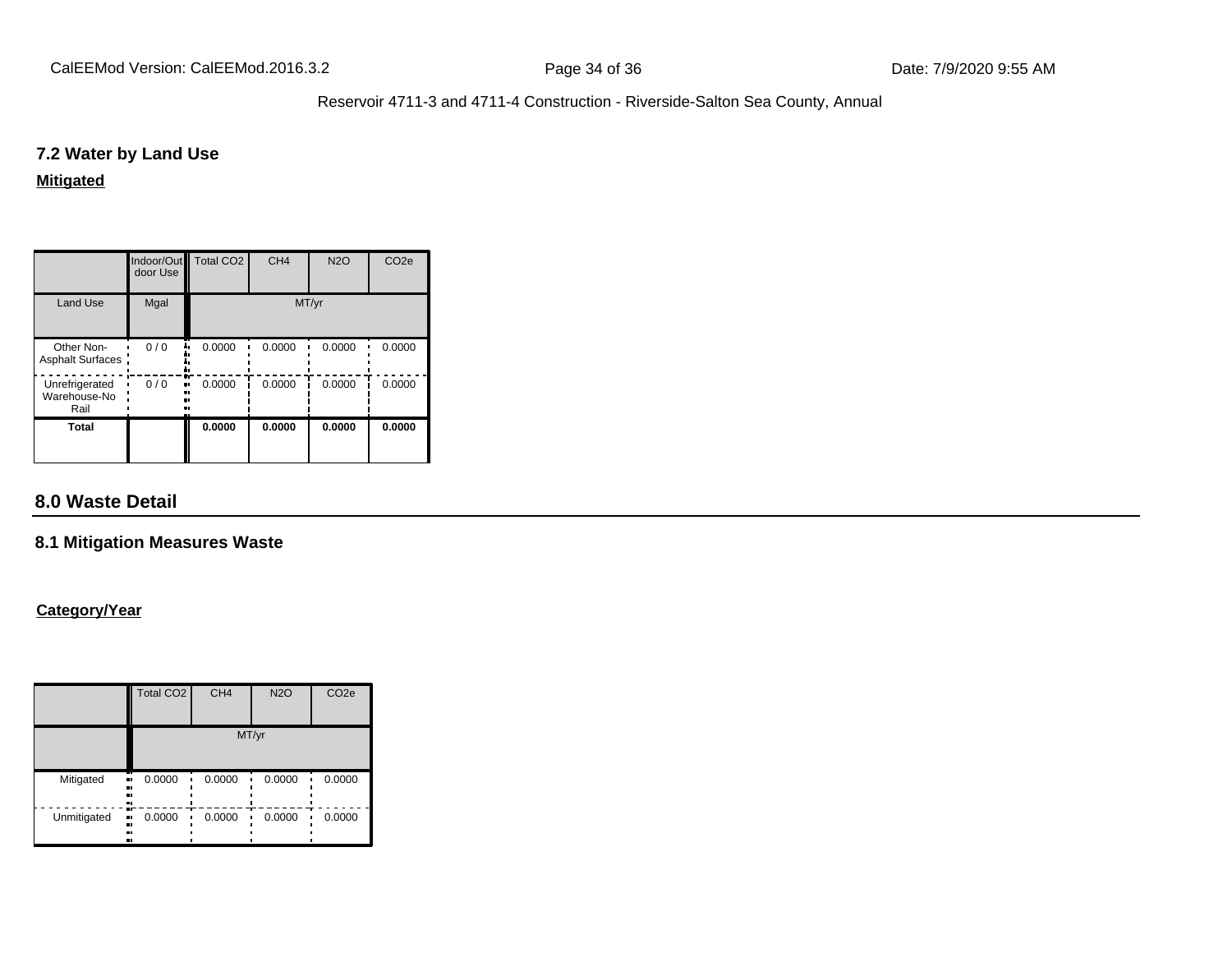## **8.2 Waste by Land Use**

#### **Unmitigated**

|                                        | Waste<br><b>Disposed</b> | Total CO <sub>2</sub> | CH <sub>4</sub> | <b>N2O</b> | CO <sub>2e</sub> |  |
|----------------------------------------|--------------------------|-----------------------|-----------------|------------|------------------|--|
| <b>Land Use</b>                        | tons                     | MT/yr                 |                 |            |                  |  |
| Other Non-<br>Asphalt Surfaces:        | O                        | 0.0000                | 0.0000          | 0.0000     | 0.0000           |  |
| Unrefrigerated<br>Warehouse-No<br>Rail | ŋ                        | 0.0000                | 0.0000          | 0.0000     | 0.0000           |  |
| Total                                  |                          | 0.0000                | 0.0000          | 0.0000     | 0.0000           |  |

#### **Mitigated**

|                                        | Waste<br><b>Disposed</b> | Total CO <sub>2</sub> | CH <sub>4</sub> | N2O    | CO <sub>2e</sub> |  |
|----------------------------------------|--------------------------|-----------------------|-----------------|--------|------------------|--|
| <b>Land Use</b>                        | tons                     | MT/yr                 |                 |        |                  |  |
| Other Non-<br>Asphalt Surfaces:        | $\Omega$                 | 0.0000                | 0.0000          | 0.0000 | 0.0000           |  |
| Unrefrigerated<br>Warehouse-No<br>Rail | 0<br>                    | 0.0000                | 0.0000          | 0.0000 | 0.0000           |  |
| <b>Total</b>                           |                          | 0.0000                | 0.0000          | 0.0000 | 0.0000           |  |

## **9.0 Operational Offroad**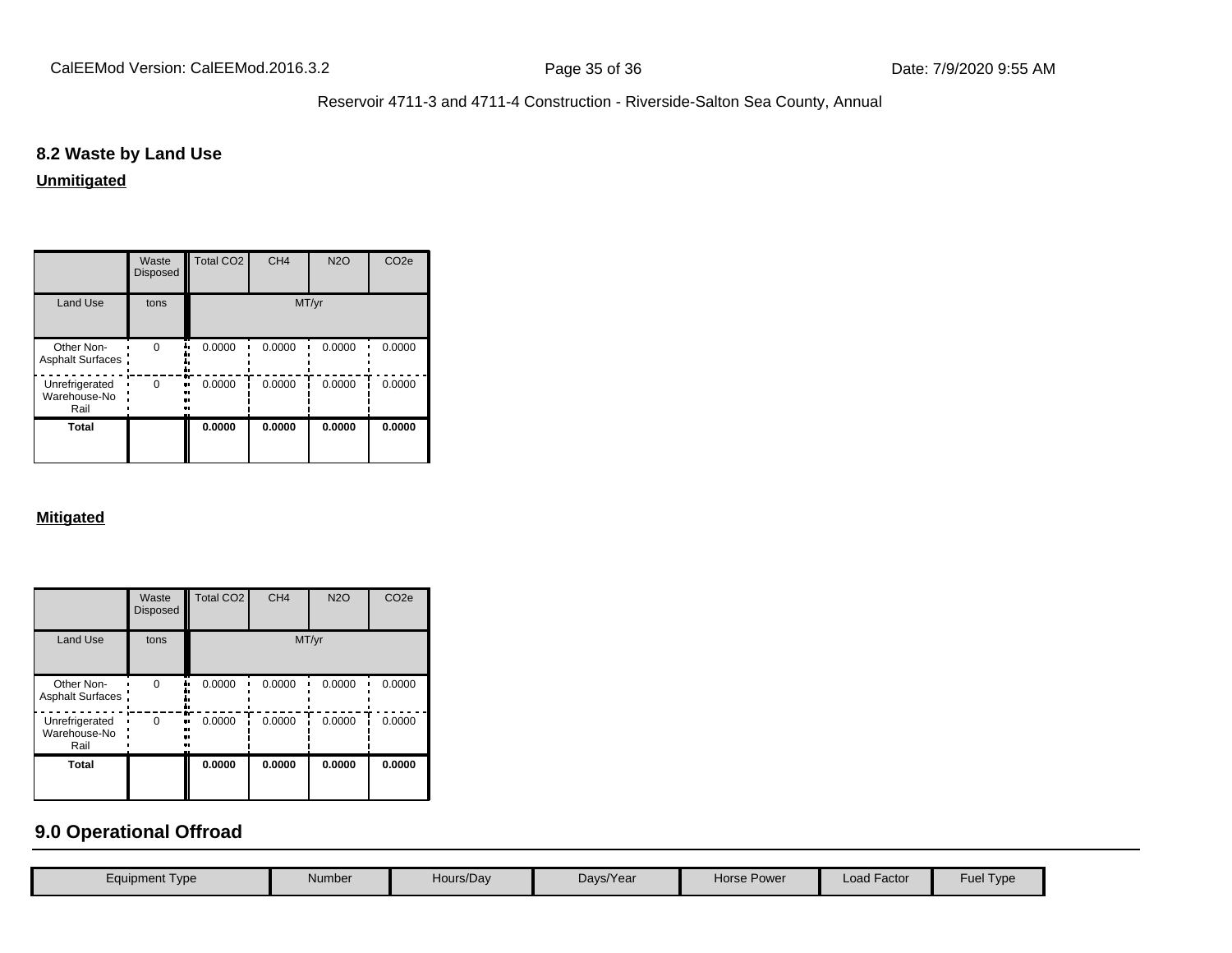## **10.0 Stationary Equipment**

#### **Fire Pumps and Emergency Generators**

| <b>Equipment Type</b>                               | Number | Hours/Day      | Hours/Year      | Horse Power          | Load Factor | Fuel Type |
|-----------------------------------------------------|--------|----------------|-----------------|----------------------|-------------|-----------|
| <b>Boilers</b>                                      |        |                |                 |                      |             |           |
| <b>Equipment Type</b>                               | Number | Heat Input/Day | Heat Input/Year | <b>Boiler Rating</b> | Fuel Type   |           |
| <b>User Defined Equipment</b>                       |        |                |                 |                      |             |           |
| <b>Equipment Type</b>                               | Number |                |                 |                      |             |           |
| $\overline{AB}$ $\overline{AB}$ and $\overline{AB}$ |        |                |                 |                      |             |           |

## **11.0 Vegetation**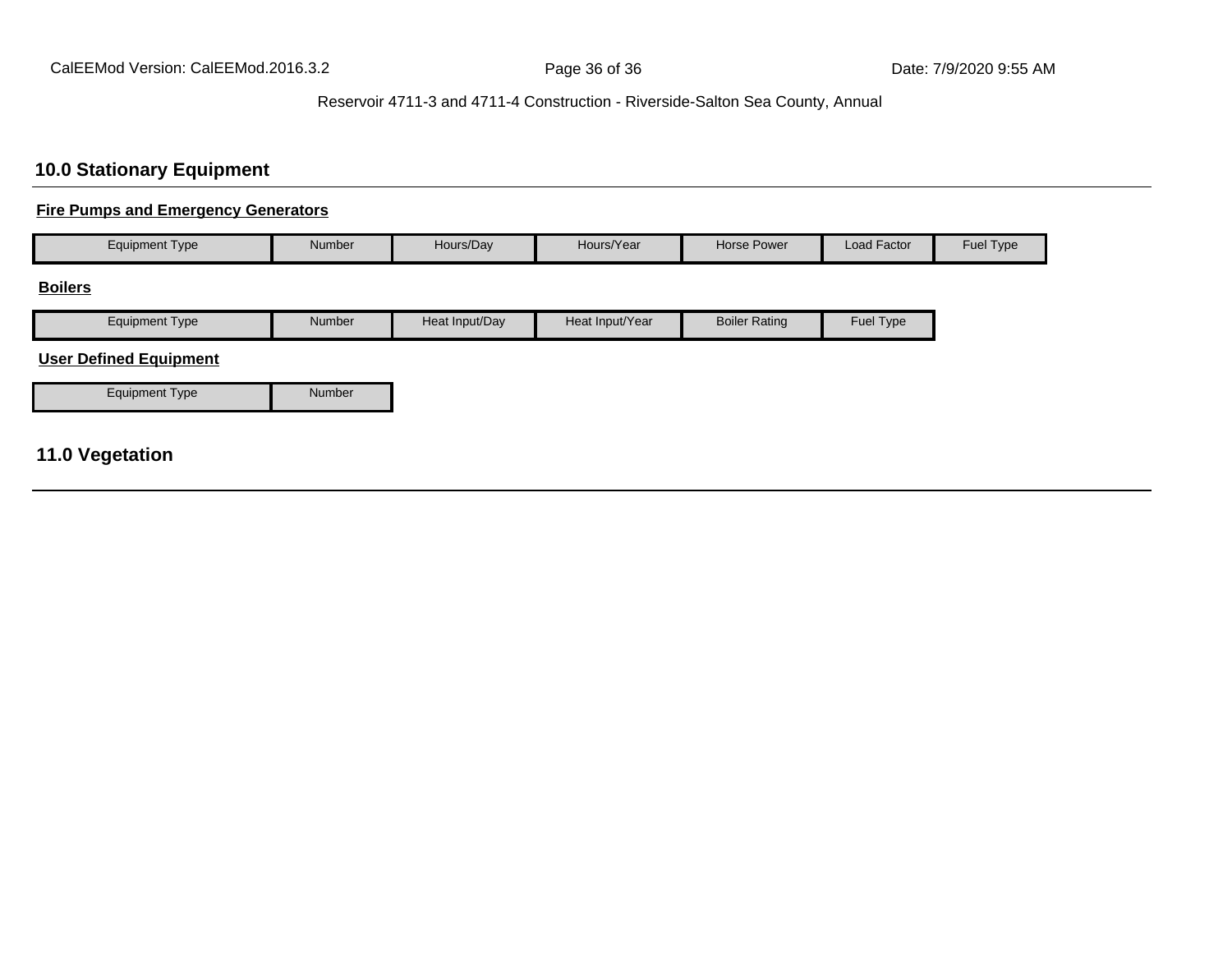## **Reservoir 4711-3 and 4711-4 Construction**

**Riverside-Salton Sea County, Summer**

## **1.0 Project Characteristics**

## **1.1 Land Usage**

| <b>Land Uses</b>                                | Size | <b>Metric</b> | Lot Acreage | Floor Surface Area | Population |
|-------------------------------------------------|------|---------------|-------------|--------------------|------------|
| Unrefrigerated Warehouse-No Rail<br>----------- | 4.54 | 1000saft      | 0.10        | 4.540.00           | .          |
| Other Non-Asphalt Surfaces                      | 1.40 | Acre          | .40         | 60,984.00          |            |

## **1.2 Other Project Characteristics**

| <b>Urbanization</b>               | Rural                      | Wind Speed (m/s)                  | 2.4   | <b>Precipitation Freg (Days)</b>        | 28    |
|-----------------------------------|----------------------------|-----------------------------------|-------|-----------------------------------------|-------|
| <b>Climate Zone</b>               | 15                         |                                   |       | <b>Operational Year</b>                 | 2022  |
| <b>Utility Company</b>            | Southern California Edison |                                   |       |                                         |       |
| <b>CO2 Intensity</b><br>(lb/MWhr) | 702.44                     | <b>CH4 Intensity</b><br>(lb/MWhr) | 0.029 | N <sub>2</sub> O Intensity<br>(lb/MWhr) | 0.006 |

## **1.3 User Entered Comments & Non-Default Data**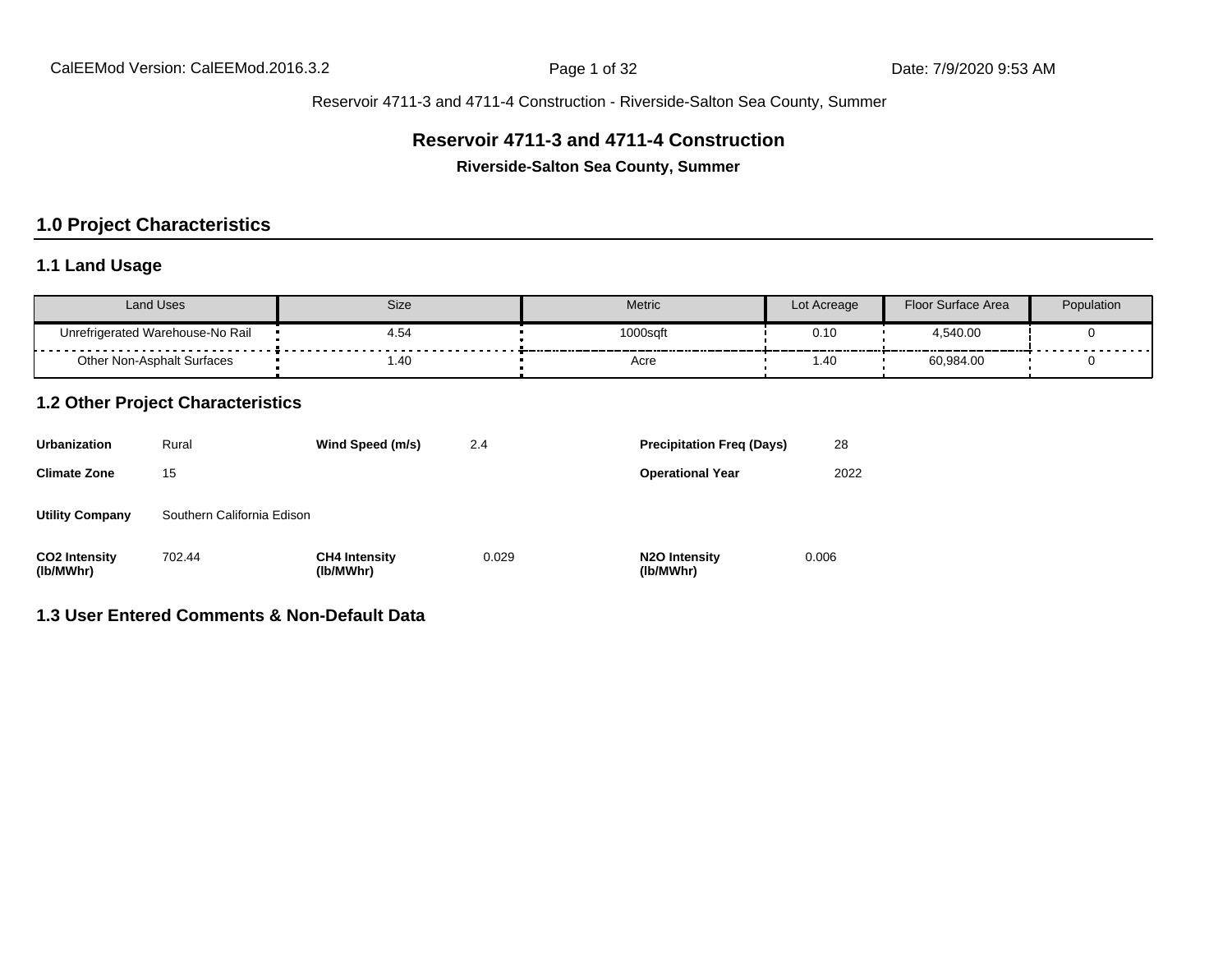CalEEMod Version: CalEEMod.2016.3.2 **Page 2 of 32** Page 2 of 32 Date: 7/9/2020 9:53 AM

#### Reservoir 4711-3 and 4711-4 Construction - Riverside-Salton Sea County, Summer

Project Characteristics -

Land Use - Total area is approximately 1.5 acres as detailed in the Project Description.

Construction Phase - Construction period is 18 months long from September 2020 to March 2022 per Project Description.

Off-road Equipment - Based on Project Description.

Off-road Equipment - Based on Project Description.

Off-road Equipment - Based on Project Description.

Off-road Equipment - Based on Project Description.

Off-road Equipment -

Demolition - 500 cy of material export  $*$  1.4 tons per  $cy = 700$  tons debris

Grading - Total graded area = 1.5 acres

Trips and VMT - If there is 500 cy of materials export and each truck holds approximately 16 cy of material, this would result in approximately 31 loads (62 total trips).

On-road Fugitive Dust - Access road to Project site is unpaved.

Architectural Coating - Consistency with SCAQMD Rule 1113.

Vehicle Trips - Assuming 8 trips per year for maintenance - divided by day and size metric. Conservatively assuming commute is 20 miles.

Road Dust - Access road to Project site is unpaved.

Area Coating - Consistency with SCAQMD Rule 1113.

Energy Use - No energy use, everything is gravity fed per Project Description.

Water And Wastewater - No water use.

Solid Waste - No solid waste generation.

Construction Off-road Equipment Mitigation - Consistency with SCAQMD Fugitive Dust Rule.

Area Mitigation - Consistency with SCAQMD Rule 1113.

| Table Name              | Column Name                       | Default Value | <b>New Value</b> |
|-------------------------|-----------------------------------|---------------|------------------|
| tblArchitecturalCoating | <b>EF Nonresidential Exterior</b> | 250.00        | 50.00            |
| tblArchitecturalCoating | EF Nonresidential Interior        | 250.00        | 50.00            |
| tblArchitecturalCoating | EF_Parking                        | 250.00        | 100.00           |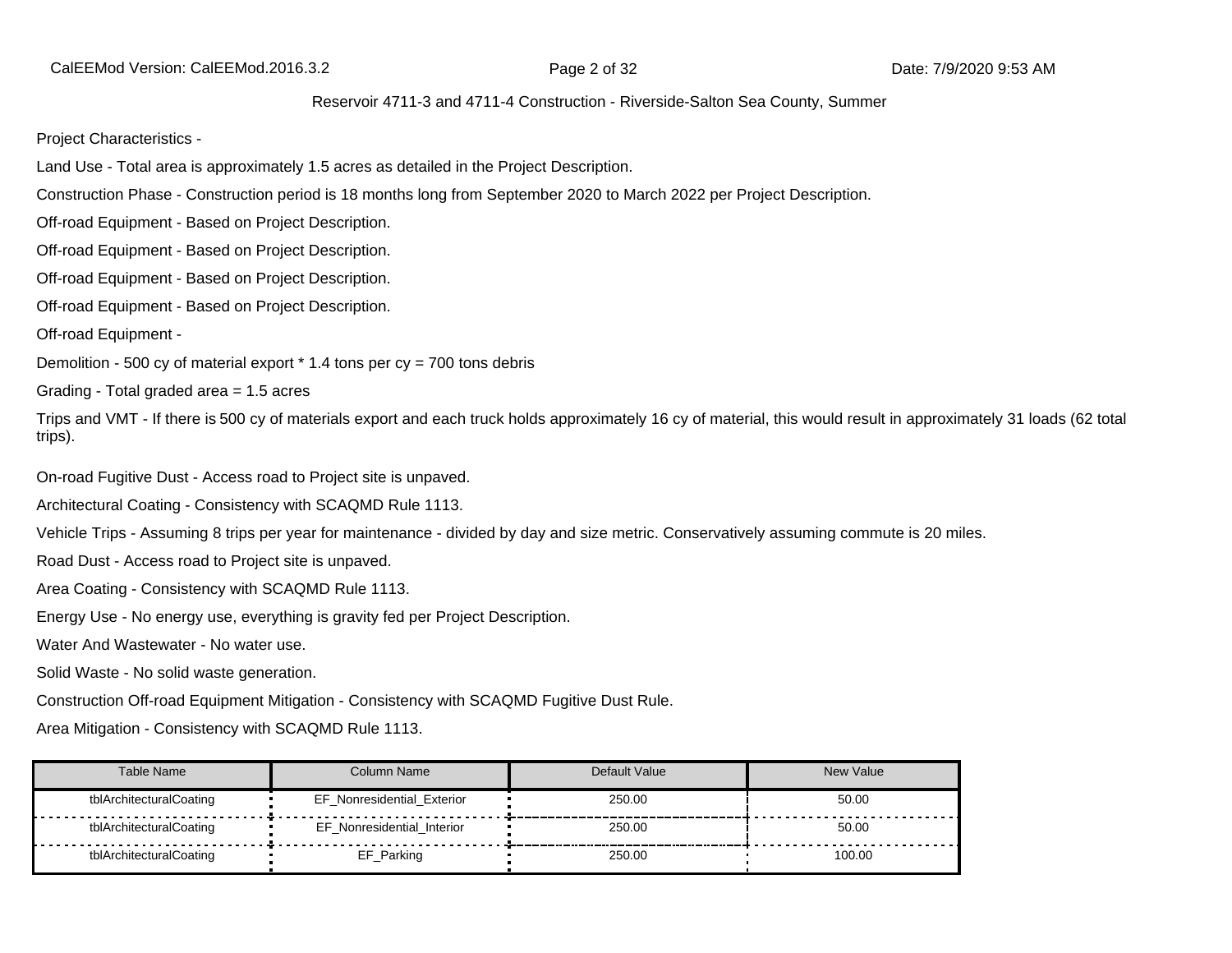| Reservoir 4711-3 and 4711-4 Construction - Riverside-Salton Sea County, Summer |
|--------------------------------------------------------------------------------|
|--------------------------------------------------------------------------------|

| tblArchitecturalCoating | EF_Residential_Exterior                       | 250.00 | 50.00  |
|-------------------------|-----------------------------------------------|--------|--------|
| tblArchitecturalCoating | EF_Residential_Interior                       | 250.00 | 50.00  |
| tblAreaCoating          | Area_EF_Nonresidential_Exterior               | 250    | 50     |
| tblAreaCoating          | Area_EF_Nonresidential_Interior               | 250    | 50     |
| tblAreaCoating          | Area_EF_Parking                               | 250    | 50     |
| tblAreaCoating          | Area_EF_Residential_Exterior                  | 250    | 50     |
| tblAreaCoating          | Area_EF_Residential_Interior                  | 250    | 50     |
| tblAreaMitigation       | UseLowVOCPaintNonresidentialExteriorV<br>alue | 250    | 50     |
| tblAreaMitigation       | UseLowVOCPaintNonresidentialInteriorV<br>alue | 250    | 50     |
| tblAreaMitigation       | UseLowVOCPaintParkingCheck                    | False  | True   |
| tblAreaMitigation       | UseLowVOCPaintParkingValue                    | 250    | 50     |
| tblAreaMitigation       | UseLowVOCPaintResidentialExteriorValu         | 250    | 50     |
| tblAreaMitigation       | UseLowVOCPaintResidentialInteriorValue        | 250    | 50     |
| tblConstDustMitigation  | WaterUnpavedRoadMoistureContent               | 0.5    | 12     |
| tblConstDustMitigation  | WaterUnpavedRoadVehicleSpeed                  | 40     | 15     |
| tblConstructionPhase    | NumDays                                       | 4.00   | 170.00 |
| tblConstructionPhase    | <b>NumDays</b>                                | 20.00  | 60.00  |
| tblConstructionPhase    | <b>NumDays</b>                                | 4.00   | 80.00  |
| tblConstructionPhase    | NumDaysWeek                                   | 5.00   | 7.00   |
| tblConstructionPhase    | NumDaysWeek                                   | 5.00   | 7.00   |
| tblConstructionPhase    | NumDaysWeek                                   | 5.00   | 7.00   |
| tblConstructionPhase    | NumDaysWeek                                   | 5.00   | 7.00   |
| tblConstructionPhase    | NumDaysWeek                                   | 5.00   | 7.00   |
| tblEnergyUse            | LightingElect                                 | 1.17   | 0.00   |
| tblEnergyUse            | NT24E                                         | 0.82   | 0.00   |
| tblEnergyUse            | NT24NG                                        | 0.03   | 0.00   |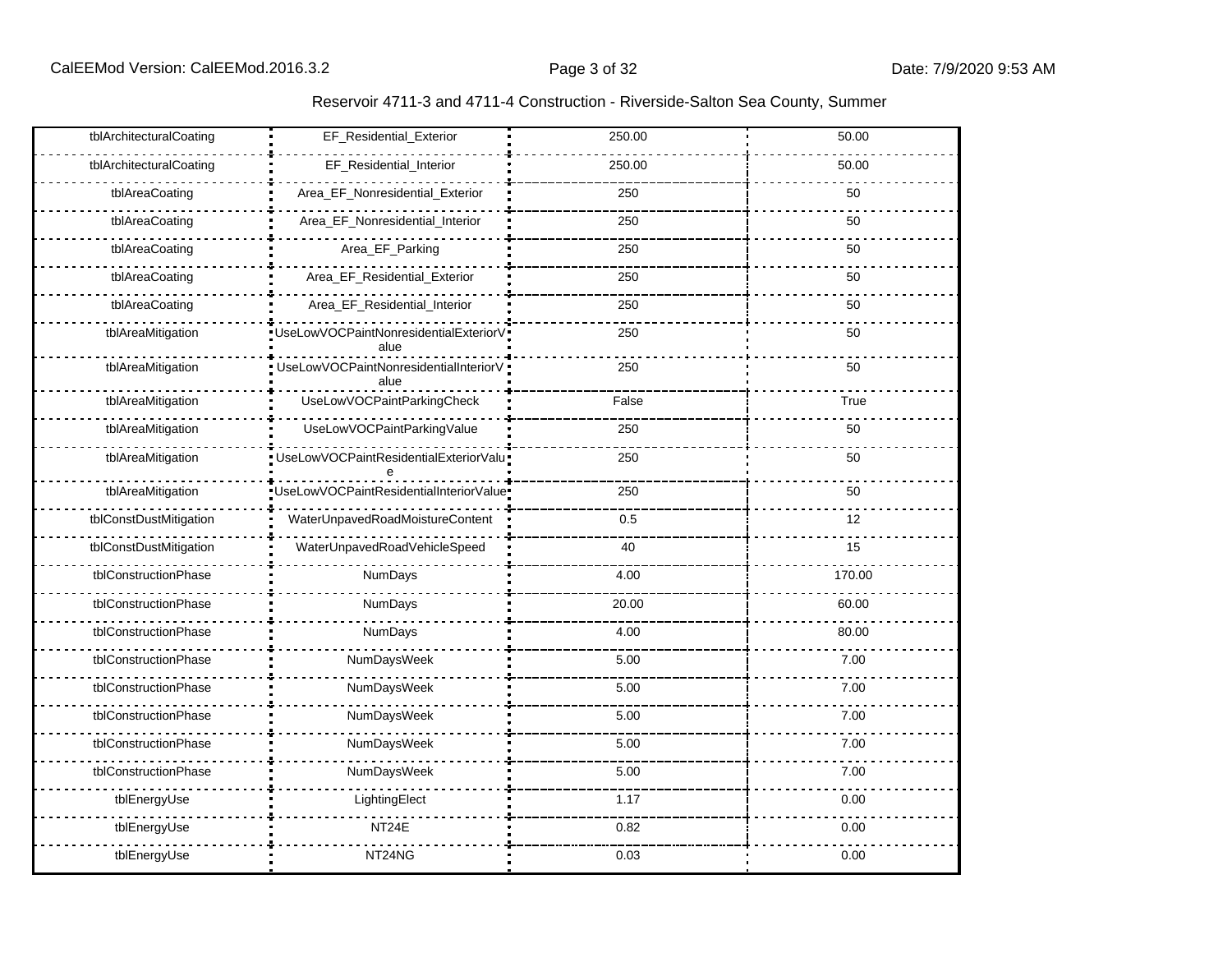| Reservoir 4711-3 and 4711-4 Construction - Riverside-Salton Sea County, Summer |  |  |
|--------------------------------------------------------------------------------|--|--|
|--------------------------------------------------------------------------------|--|--|

| tblEnergyUse        | <b>T24E</b>                | 0.37   | 0.00  |
|---------------------|----------------------------|--------|-------|
| tblEnergyUse        | <b>T24NG</b>               | 2.00   | 0.00  |
| tblGrading          | AcresOfGrading             | 85.00  | 0.80  |
| tblGrading          | AcresOfGrading             | 40.00  | 0.70  |
| tblOffRoadEquipment | OffRoadEquipmentUnitAmount | 1.00   | 2.00  |
| tblOffRoadEquipment | OffRoadEquipmentUnitAmount | 1.00   | 2.00  |
| tblOffRoadEquipment | OffRoadEquipmentUnitAmount | 1.00   | 2.00  |
| tblOffRoadEquipment | OffRoadEquipmentUnitAmount | 3.00   | 2.00  |
| tblOffRoadEquipment | OffRoadEquipmentUnitAmount | 1.00   | 3.00  |
| tblOffRoadEquipment | OffRoadEquipmentUnitAmount | 3.00   | 1.00  |
| tblOffRoadEquipment | UsageHours                 | 6.00   | 8.00  |
| tblOffRoadEquipment | UsageHours                 | 6.00   | 8.00  |
| tblOffRoadEquipment | UsageHours                 | 6.00   | 8.00  |
| tblOffRoadEquipment | UsageHours                 | 6.00   | 8.00  |
| tblOffRoadEquipment | UsageHours                 | 6.00   | 8.00  |
| tblOffRoadEquipment | UsageHours                 | 6.00   | 8.00  |
| tblOffRoadEquipment | UsageHours                 | 7.00   | 8.00  |
| tblOnRoadDust       | HaulingPercentPave         | 100.00 | 90.00 |
| tblOnRoadDust       | HaulingPercentPave         | 100.00 | 90.00 |
| tblOnRoadDust       | HaulingPercentPave         | 100.00 | 90.00 |
| tblOnRoadDust       | <b>HaulingPercentPave</b>  | 100.00 | 90.00 |
| tblOnRoadDust       | HaulingPercentPave         | 100.00 | 90.00 |
| tblOnRoadDust       | VendorPercentPave          | 100.00 | 90.00 |
| tblOnRoadDust       | VendorPercentPave          | 100.00 | 90.00 |
| tblOnRoadDust       | VendorPercentPave          | 100.00 | 90.00 |
| tblOnRoadDust       | VendorPercentPave          | 100.00 | 90.00 |
| tblOnRoadDust       | <b>VendorPercentPave</b>   | 100.00 | 90.00 |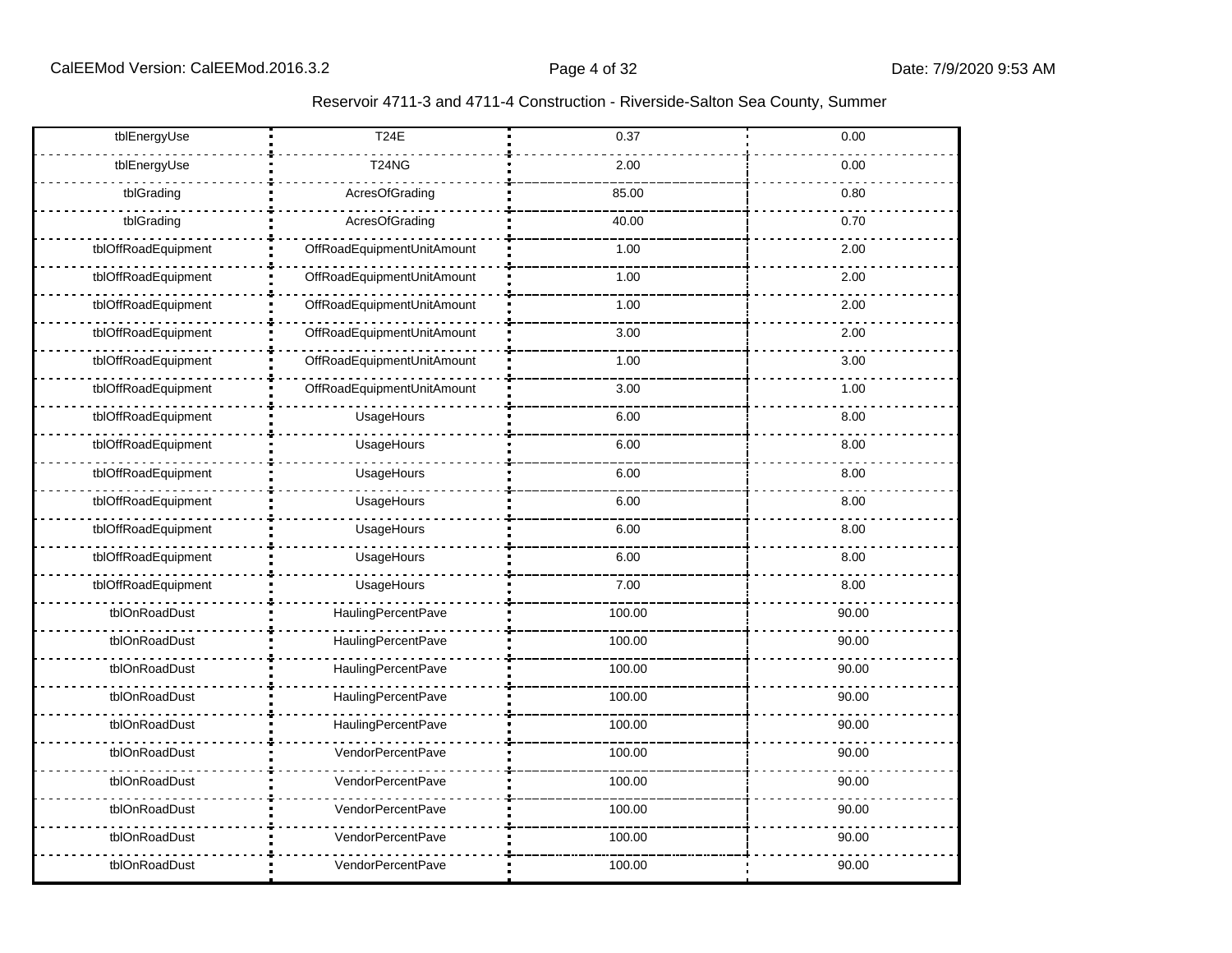| Reservoir 4711-3 and 4711-4 Construction - Riverside-Salton Sea County, Summer |
|--------------------------------------------------------------------------------|
|--------------------------------------------------------------------------------|

| tblOnRoadDust             | <b>WorkerPercentPave</b> | 100.00 | 90.00  |
|---------------------------|--------------------------|--------|--------|
| tblOnRoadDust             | <b>WorkerPercentPave</b> | 100.00 | 90.00  |
| tblOnRoadDust             | WorkerPercentPave        | 100.00 | 90.00  |
| tblOnRoadDust             | WorkerPercentPave        | 100.00 | 90.00  |
| tblOnRoadDust             | <b>WorkerPercentPave</b> | 100.00 | 90.00  |
| tblProjectCharacteristics | UrbanizationLevel        | Urban  | Rural  |
| tblRoadDust               | RoadPercentPave          | 100    | 90     |
| tblSolidWaste             | SolidWasteGenerationRate | 4.27   | 0.00   |
| tblTripsAndVMT            | HaulingTripNumber        | 0.00   | 62.00  |
| tblTripsAndVMT            | VendorTripNumber         | 11.00  | 2.00   |
| tblTripsAndVMT            | WorkerTripNumber         | 20.00  | 8.00   |
| tblTripsAndVMT            | WorkerTripNumber         | 28.00  | 8.00   |
| tblTripsAndVMT            | WorkerTripNumber         | 6.00   | 8.00   |
| tblTripsAndVMT            | WorkerTripNumber         | 20.00  | 8.00   |
| tblVehicleTrips           | $CC$ _TL                 | 6.20   | 0.00   |
| tblVehicleTrips           | $CC$ _TL                 | 6.20   | 0.00   |
| tblVehicleTrips           | CNW_TL                   | 6.20   | 0.00   |
| tblVehicleTrips           | CNW_TL                   | 6.20   | 0.00   |
| tblVehicleTrips           | CNW_TTP                  | 41.00  | 0.00   |
| tblVehicleTrips           | $CW_TL$                  | 13.80  | 0.00   |
| tblVehicleTrips           | $CW_TL$                  | 13.80  | 0.00   |
| tblVehicleTrips           | CW_TTP                   | 59.00  | 0.00   |
| tblVehicleTrips           | $DV_TP$                  | 5.00   | 0.00   |
| tblVehicleTrips           | $HW\_TL$                 | 0.00   | 20.00  |
| tblVehicleTrips           | HW_TTP                   | 0.00   | 100.00 |
| tblVehicleTrips           | PB_TP                    | 3.00   | 0.00   |
| tblVehicleTrips           | PR_TP                    | 92.00  | 100.00 |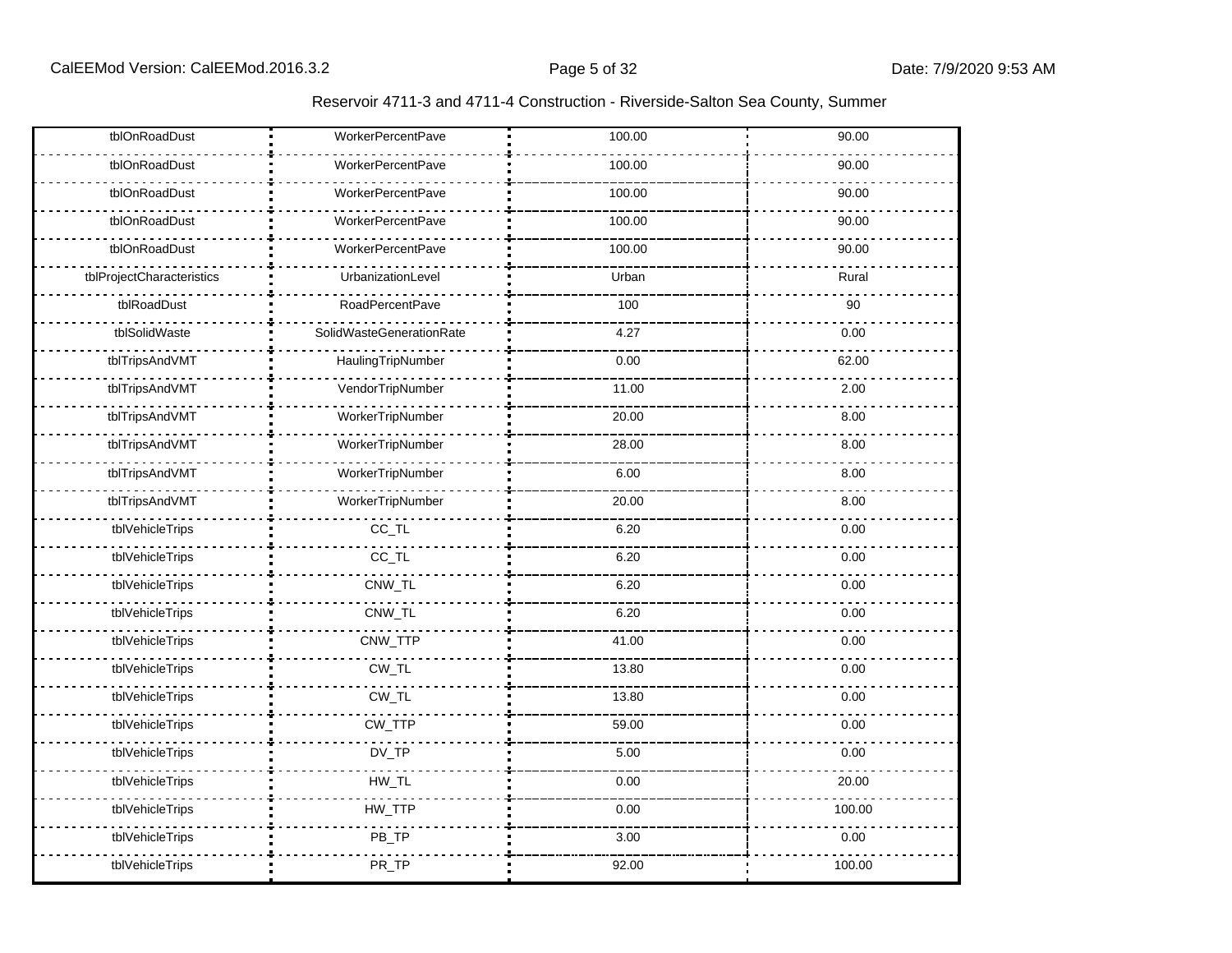| tblVehicleTrips | ST_TR              | 1.68       | 0.01 |
|-----------------|--------------------|------------|------|
| tblVehicleTrips | SU_TR              | 1.68       | 0.01 |
| tblVehicleTrips | WD_TR              | 1.68       | 0.01 |
| tblWater        | IndoorWaterUseRate | 049,875.00 | 0.00 |

# **2.0 Emissions Summary**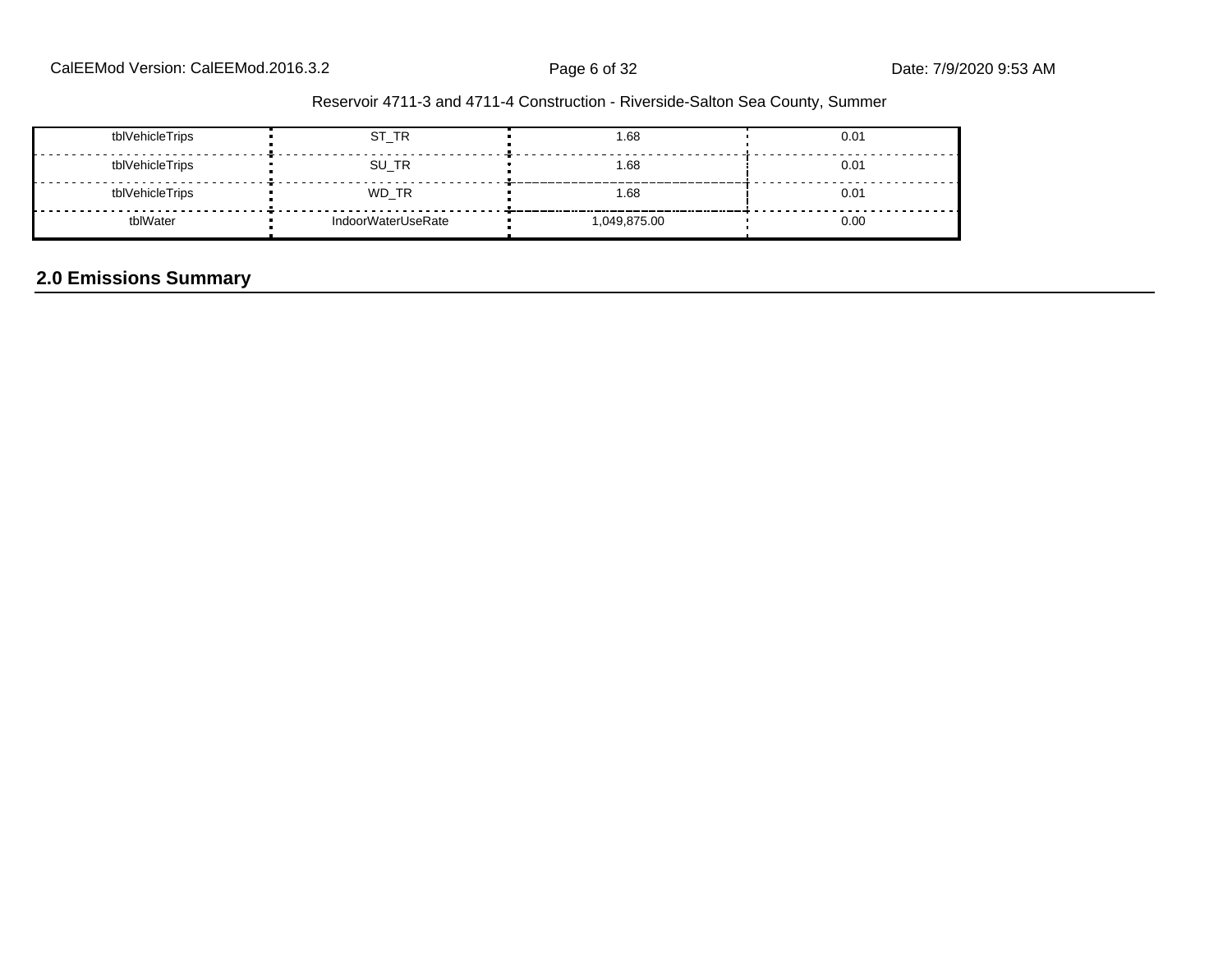## **2.1 Overall Construction (Maximum Daily Emission)**

**Unmitigated Construction**

|                | <b>ROG</b> | NO <sub>x</sub> | CO      | SO <sub>2</sub> | Fugitive<br><b>PM10</b> | Exhaust<br><b>PM10</b> | <b>PM10</b><br>Total | Fugitive<br>PM2.5 | Exhaust<br>PM2.5 | PM2.5 Total Bio- CO2 NBio- CO2 Total CO2 |        |                           | CH <sub>4</sub> | <b>N2O</b> | CO <sub>2e</sub>  |
|----------------|------------|-----------------|---------|-----------------|-------------------------|------------------------|----------------------|-------------------|------------------|------------------------------------------|--------|---------------------------|-----------------|------------|-------------------|
| Year           | lb/day     |                 |         |                 |                         |                        |                      |                   |                  | lb/day                                   |        |                           |                 |            |                   |
| 2020           | 2.5495     | 26.9124         | 16.7945 | 0.0315          | 23.2974                 | 1.2935                 | 24.5909              | 5.0477            | 1.1916           | 6.2393                                   | 0.0000 | $13,028.984$ $13,028.984$ | 0.9384          | 0.0000     | $\cdot$ 3,052.444 |
| 2021           | 4.0569     | 41.7665         | 27.0803 | 0.0544          | 42.4033 ·               | 1.9372                 | 44.2752              | 6.9698            | 1.8100           | 8.7003                                   | 0.0000 | $-5,202.134 - 5,202.134$  | 1.5571          | 0.0000     | $\cdot$ 5,241.060 |
| 2022           | .4898      | 15.8476         | 8.8300  | 0.0211          | 23.3017                 | 0.6710                 | 23.9727              | 5.0482            | 0.6173           | 5.6655                                   | 0.0000 | $-2,049.850 + 2,049.850$  | 0.6384          | 0.0000     | $\cdot$ 2,065.810 |
| <b>Maximum</b> | 4.0569     | 41.7665         | 27.0803 | 0.0544          | 42.4033                 | 1.9372                 | 44.2752              | 6.9698            | 1.8100           | 8.7003                                   | 0.0000 | 5,202.134 5,202.134       | 1.5571          | 0.0000     | 5,241.060         |

#### **Mitigated Construction**

|                | ROG    | <b>NO<sub>x</sub></b> | CO      | SO <sub>2</sub> | Fugitive<br><b>PM10</b> | Exhaust<br><b>PM10</b> | <b>PM10</b><br>Total | Fugitive<br><b>PM2.5</b> | Exhaust<br><b>PM2.5</b> | PM2.5<br>Total |        | Bio- CO2   NBio- CO2   Total CO2 | CH <sub>4</sub>                                            | <b>N2O</b> | CO <sub>2e</sub>  |
|----------------|--------|-----------------------|---------|-----------------|-------------------------|------------------------|----------------------|--------------------------|-------------------------|----------------|--------|----------------------------------|------------------------------------------------------------|------------|-------------------|
| Year           | lb/day |                       |         |                 |                         |                        |                      |                          |                         | lb/day         |        |                                  |                                                            |            |                   |
| 2020           | 2.5495 | 26.9124 ·             | 16.7945 | 0.0315          | 7.6717                  | 1.2935                 | 8.9652               | 1.9351                   | 1.1916                  | 3.1267         | 0.0000 | $-3.028.984 - 3.028.984$         | 0.9384                                                     | 0.0000     | $\cdot$ 3,052.444 |
| 2021           | 4.0569 | 41.7665               | 27.0803 | 0.0544          | 13.3097                 | 1.9372                 | 15.1817 •            | 2.5109                   | 1.8100                  | 4.2413         | 0.0000 | $-5,202.134 - 5,202.134$         | 1.5571                                                     | 0.0000     | $\cdot$ 5,241.060 |
| 2022           | 1.4898 | 15.8476 ·             | 8.8300  | 0.0211          | 7.6735                  | 0.6710                 | 8.3445               | 1.9353                   | 0.6173                  | 2.5526         | 0.0000 |                                  | $\cdot$ 2,049.850 $\cdot$ 2,049.850 $\cdot$ 0.6384 $\cdot$ | 0.0000     | $\cdot$ 2,065.810 |
| <b>Maximum</b> | 4.0569 | 41.7665               | 27.0803 | 0.0544          | 13.3097                 | 1.9372                 | 15.1817              | 2.5109                   | 1.8100                  | 4.2413         | 0.0000 | 5,202.134 5,202.134              | 1.5571                                                     | 0.0000     | 5,241.060         |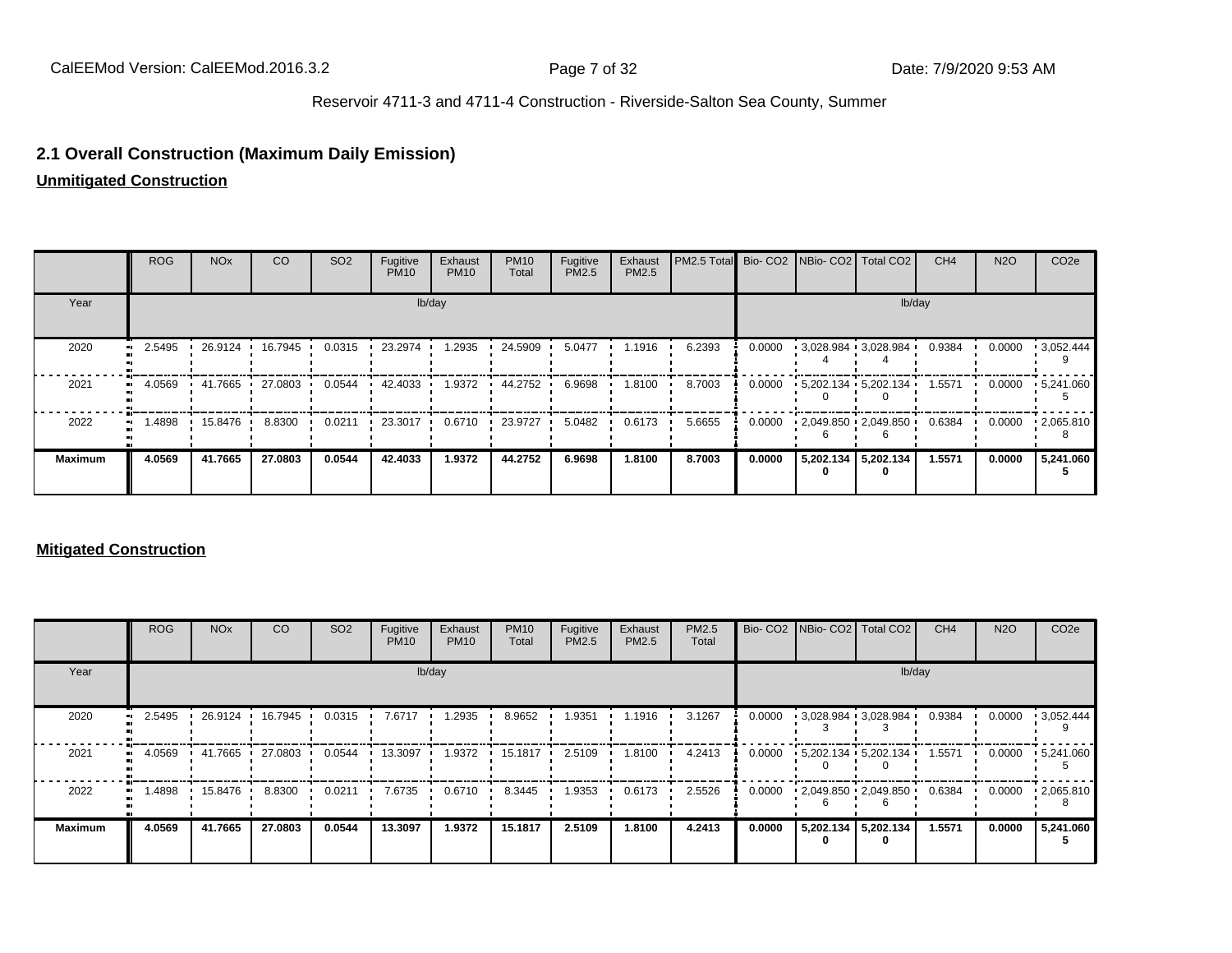| Reservoir 4711-3 and 4711-4 Construction - Riverside-Salton Sea County, Summer |  |
|--------------------------------------------------------------------------------|--|
|--------------------------------------------------------------------------------|--|

|                             | <b>ROG</b> | <b>NO<sub>x</sub></b> | CO   | <b>SO2</b> | <b>Fugitive</b><br><b>PM10</b> | <b>Exhaust</b><br><b>PM10</b> | <b>PM10</b><br><b>Total</b> | <b>Fugitive</b><br><b>PM2.5</b> | <b>Exhaust</b><br><b>PM2.5</b> | <b>PM2.5</b><br><b>Total</b> |      |      | Bio-CO2 NBio-CO2 Total CO2 | CH <sub>4</sub> | <b>N20</b> | CO <sub>2e</sub> |
|-----------------------------|------------|-----------------------|------|------------|--------------------------------|-------------------------------|-----------------------------|---------------------------------|--------------------------------|------------------------------|------|------|----------------------------|-----------------|------------|------------------|
| Percent<br><b>Reduction</b> | 0.00       | 0.00                  | 0.00 | 0.00       | 67.80                          | 0.00                          | 65.00                       | 62.61                           | 0.00                           | 51.85                        | 0.00 | 0.00 | 0.00                       | 0.00            | 0.00       | 0.00             |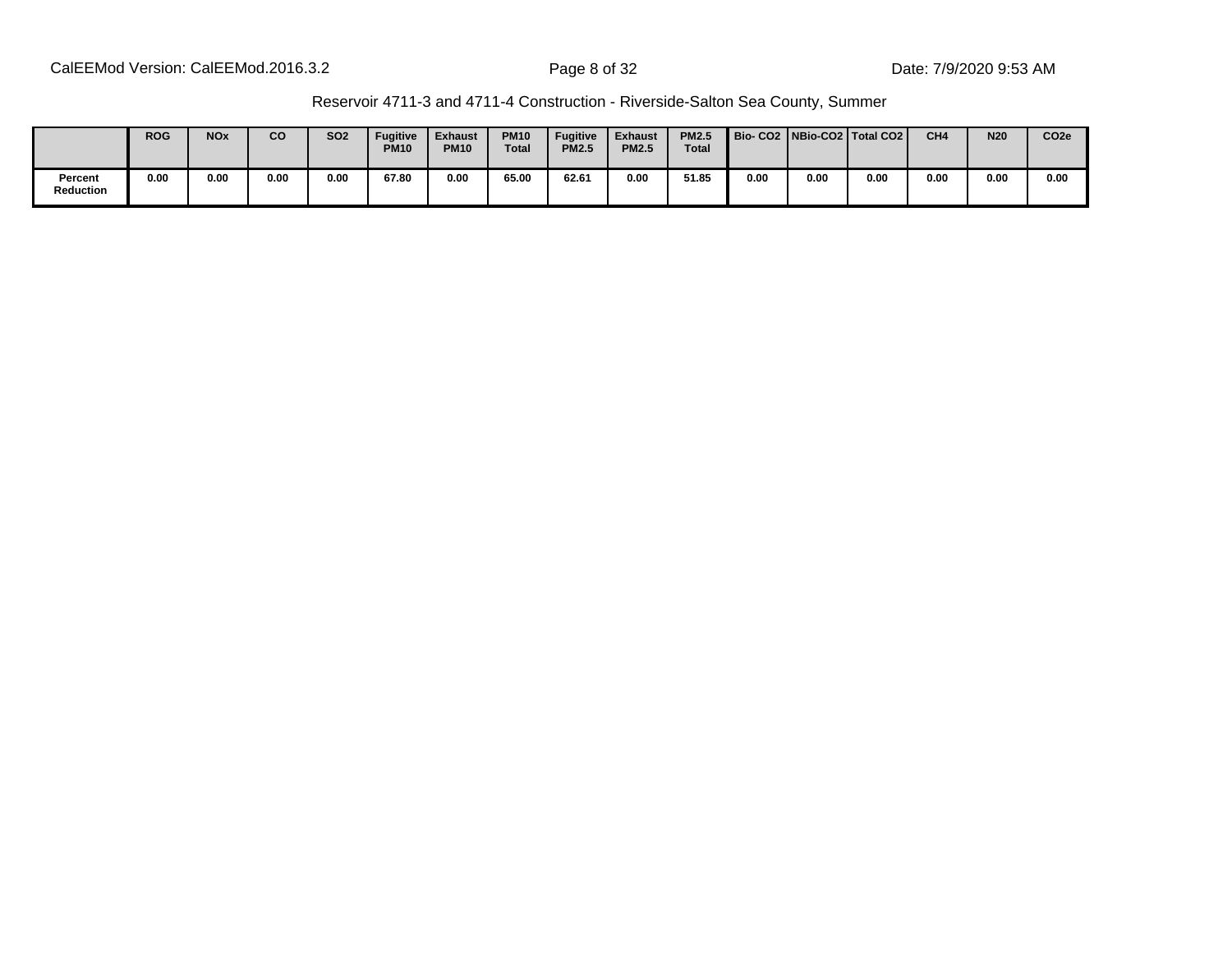## **2.2 Overall Operational**

### **Unmitigated Operational**

|                     | <b>ROG</b>                 | <b>NO<sub>x</sub></b> | CO              | SO <sub>2</sub> | Fugitive<br><b>PM10</b> | Exhaust<br><b>PM10</b> | <b>PM10</b><br>Total | Fugitive<br>PM2.5 | Exhaust<br>PM2.5 | PM2.5 Total Bio- CO2 NBio- CO2 Total CO2 |                |                 | CH <sub>4</sub> | <b>N2O</b> | CO <sub>2e</sub> |
|---------------------|----------------------------|-----------------------|-----------------|-----------------|-------------------------|------------------------|----------------------|-------------------|------------------|------------------------------------------|----------------|-----------------|-----------------|------------|------------------|
| Category            |                            |                       |                 |                 | lb/day                  |                        |                      |                   | lb/day           |                                          |                |                 |                 |            |                  |
| Area                | 0.1269<br>$\bullet\bullet$ | 1.0000e-<br>005       | 6.1000e-<br>004 | 0.0000          |                         | 0.0000                 | 0.0000               |                   | 0.0000           | 0.0000                                   | .3000e-<br>003 | 1.3000e-<br>003 | 0.0000          |            | 1.3900e-<br>003  |
| Energy<br>$\bullet$ | 0.0000                     | 0.0000                | 0.0000          | 0.0000          |                         | 0.0000                 | 0.0000               |                   | 0.0000           | 0.0000                                   | 0.0000         | 0.0000          | 0.0000          | 0.0000     | 0.0000           |
| Mobile              | 1.2000e-<br><br>004        | 9.0000e-<br>004       | 1.9900e-<br>003 | 1.0000e-<br>005 | 0.0682                  | 1.0000e-<br>005        | 0.0682               | 6.9000e-<br>003   | .0000e-<br>005   | 6.9100e-<br>003                          | 0.9037         | 0.9037          | 3.0000e-<br>005 |            | 0.9045           |
| <b>Total</b>        | 0.1270                     | 9.1000e-<br>004       | 2.6000e-<br>003 | 1.0000e-<br>005 | 0.0682                  | 1.0000e-<br>005        | 0.0682               | 6.9000e-<br>003   | .0000e-<br>005   | 6.9100e-<br>003                          | 0.9050         | 0.9050          | 3.0000e-<br>005 | 0.0000     | 0.9059           |

## **Mitigated Operational**

|              | <b>ROG</b>                     | <b>NO<sub>x</sub></b> | CO              | SO <sub>2</sub> | Fugitive<br><b>PM10</b> | Exhaust<br><b>PM10</b> | <b>PM10</b><br>Total | Fugitive<br>PM2.5 | Exhaust<br>PM2.5 | PM2.5 Total Bio- CO2 NBio- CO2 Total CO2 |                |                 | CH <sub>4</sub> | <b>N2O</b> | CO <sub>2e</sub> |
|--------------|--------------------------------|-----------------------|-----------------|-----------------|-------------------------|------------------------|----------------------|-------------------|------------------|------------------------------------------|----------------|-----------------|-----------------|------------|------------------|
| Category     |                                |                       |                 |                 |                         | lb/day                 |                      |                   | lb/day           |                                          |                |                 |                 |            |                  |
| Area         | 0.1269                         | 1.0000e-<br>005       | 6.1000e-<br>004 | 0.0000          |                         | 0.0000                 | 0.0000               |                   | 0.0000           | 0.0000                                   | .3000e-<br>003 | 1.3000e-<br>003 | 0.0000          |            | -.3900e<br>003   |
| Energy       | 0.0000                         | 0.0000                | 0.0000          | 0.0000          |                         | 0.0000                 | 0.0000               |                   | 0.0000           | 0.0000                                   | 0.0000         | 0.0000          | 0.0000          | 0.0000     | 0.0000           |
| Mobile       | $\blacksquare$ 1.2000e-<br>004 | 9.0000e-<br>004       | 1.9900e-<br>003 | 1.0000e-<br>005 | 0.0682                  | 1.0000e-<br>005        | 0.0682               | 6.9000e-<br>003   | 1.0000e-<br>005  | 6.9100e-<br>003                          | 0.9037         | 0.9037          | 3.0000e-<br>005 |            | 0.9045           |
| <b>Total</b> | 0.1270                         | 9.1000e-<br>004       | 2.6000e-<br>003 | 1.0000e-<br>005 | 0.0682                  | 1.0000e-<br>005        | 0.0682               | 6.9000e-<br>003   | 1.0000e-<br>005  | 6.9100e-<br>003                          | 0.9050         | 0.9050          | 3.0000e-<br>005 | 0.0000     | 0.9059           |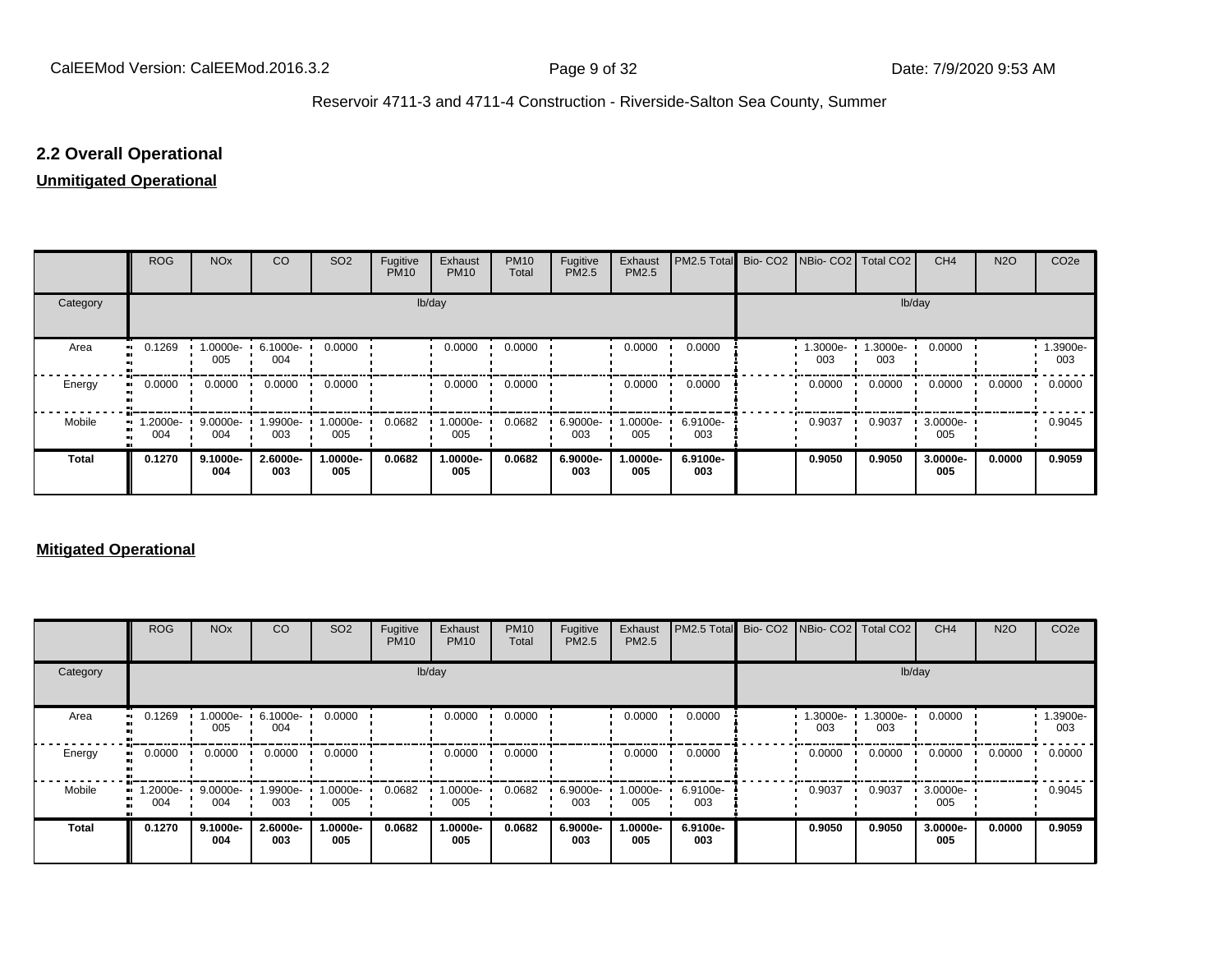|                             | <b>ROG</b> | <b>NO<sub>x</sub></b> | CO   | <b>SO2</b> | <b>Fugitive</b><br><b>PM10</b> | <b>Exhaust</b><br><b>PM10</b> | <b>PM10</b><br><b>Total</b> | <b>Fugitive</b><br><b>PM2.5</b> | <b>Exhaust</b><br><b>PM2.5</b> | <b>PM2.5</b><br><b>Total</b> |      |      | Bio-CO2   NBio-CO2   Total CO2 | CH <sub>4</sub> | <b>N20</b> | CO <sub>2e</sub> |
|-----------------------------|------------|-----------------------|------|------------|--------------------------------|-------------------------------|-----------------------------|---------------------------------|--------------------------------|------------------------------|------|------|--------------------------------|-----------------|------------|------------------|
| Percent<br><b>Reduction</b> | 0.00       | 0.00                  | 0.00 | 0.00       | 0.00                           | 0.00                          | 0.00                        | 0.00                            | 0.00                           | 0.00                         | 0.00 | 0.00 | 0.00                           | 0.00            | 0.00       | 0.00             |

## **3.0 Construction Detail**

#### **Construction Phase**

| Phase<br><b>Number</b> | <b>Phase Name</b>                                  | Phase Type                   | <b>Start Date</b> | <b>End Date</b> | Week | Num Days Num Days | <b>Phase Description</b> |
|------------------------|----------------------------------------------------|------------------------------|-------------------|-----------------|------|-------------------|--------------------------|
|                        | Grading and Excavation for New<br>Storage Tanks    | •Grading                     | !9/1/2020         | i2/17/2021      |      | 170i              |                          |
|                        | <b>.</b> New Storage Tanks                         | <b>Building Construction</b> | 12/20/2021        | !9/7/2021       |      | 200               |                          |
|                        | Painting Storage Tanks                             | • Architectural Coating      | 19/9/2021         | !9/18/2021      |      | 10'               |                          |
|                        | <b>Existing Storage Tanks</b>                      | •Demolition                  | 10/9/2021         | !12/7/2021      |      | 60!               |                          |
| 15                     | <b>*After Demolition and For New</b><br>•Revetment | •Grading                     | '12/9/2021        | 12/26/2022      |      | 80                |                          |

**Acres of Grading (Site Preparation Phase): 0**

**Acres of Grading (Grading Phase): 0**

**Acres of Paving: 1.4**

**Residential Indoor: 0; Residential Outdoor: 0; Non-Residential Indoor: 6,810; Non-Residential Outdoor: 2,270; Striped Parking Area: 3,659 (Architectural Coating - sqft)** 

**OffRoad Equipment**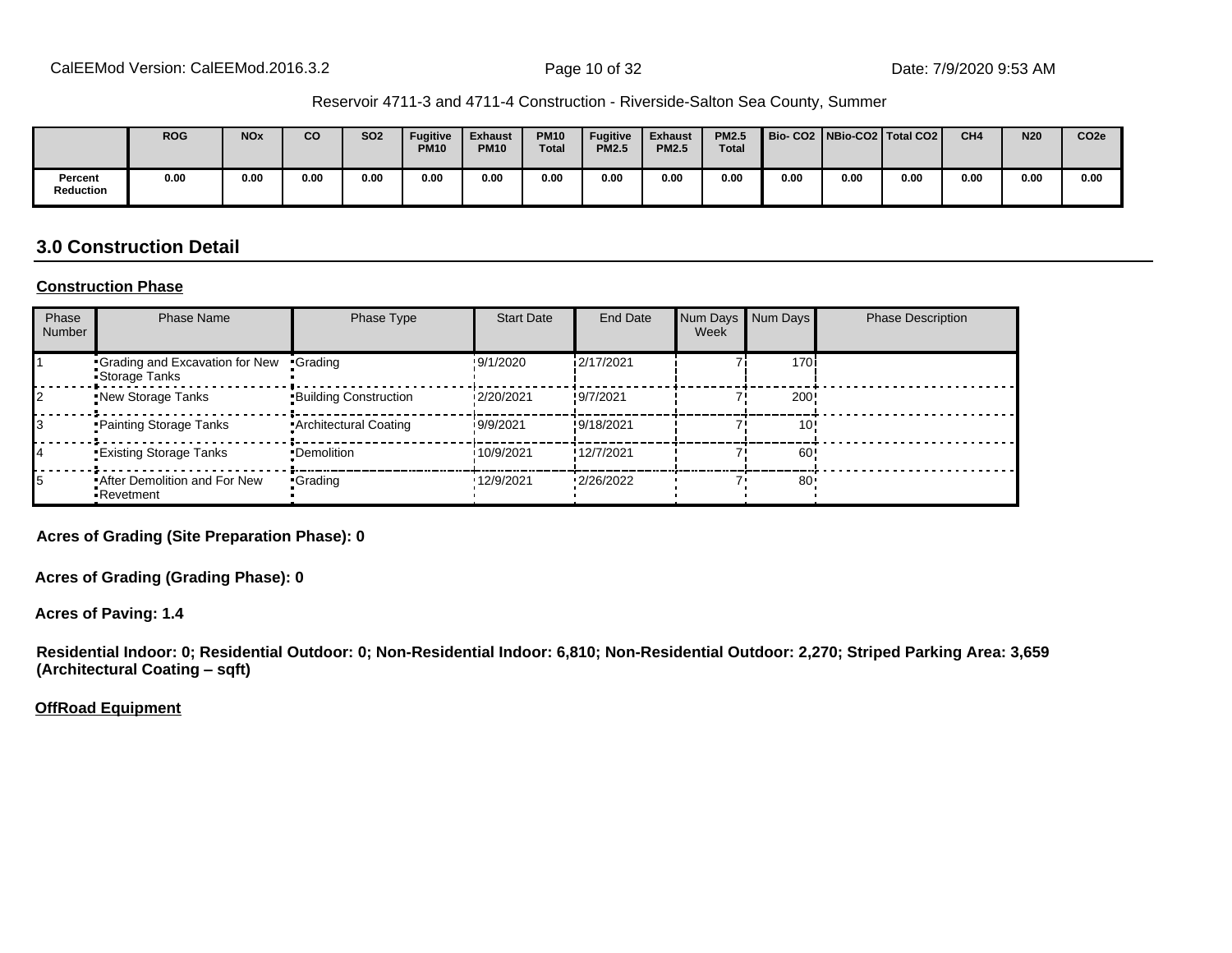| <b>Phase Name</b>                                      | <b>Offroad Equipment Type</b>   | Amount         | <b>Usage Hours</b> | <b>Horse Power</b> | <b>Load Factor</b> |
|--------------------------------------------------------|---------------------------------|----------------|--------------------|--------------------|--------------------|
| Grading and Excavation for New<br>Storage Tanks        | <b>Excavators</b>               | 1.1            | 8.00               | 158                | 0.38               |
| Grading and Excavation for New<br><b>Storage Tanks</b> | Graders                         |                | 8.00               | 187                | 0.41               |
| Grading and Excavation for New<br>Storage Tanks        | Plate Compactors                | 2.1            | 8.00               | 8                  | 0.43               |
| Grading and Excavation for New<br><b>Storage Tanks</b> | Rubber Tired Dozers             |                | 8.00               | 247                | 0.40               |
| Grading and Excavation for New<br><b>Storage Tanks</b> | •Tractors/Loaders/Backhoes      | 3.             | 8.00               | 97                 | 0.37               |
| New Storage Tanks                                      | •Cement and Mortar Mixers       |                | 5.00               | 9                  | 0.56               |
| New Storage Tanks                                      | •Cranes                         |                | 8.00               | 231                | 0.29               |
| <b>New Storage Tanks</b>                               | •Graders                        |                | 8.00               | 187                | 0.41               |
| New Storage Tanks                                      | Tractors/Loaders/Backhoes       | $\overline{2}$ | 8.00 <sup>1</sup>  | 97                 | 0.37               |
| New Storage Tanks                                      | ·Welders                        |                | 8.00               | 46                 | 0.45               |
| <b>Painting Storage Tanks</b>                          | Air Compressors                 |                | 6.00               | 78                 | 0.48               |
| <b>Existing Storage Tanks</b>                          | <b>Concrete/Industrial Saws</b> | $\overline{2}$ | 8.00 <sub>1</sub>  | 81 <sub>1</sub>    | 0.73               |
| <b>Existing Storage Tanks</b>                          | •Cranes                         |                | 8.00               | 231                | 0.29               |
| <b>Existing Storage Tanks</b>                          | <b>Excavators</b>               |                | $8.00^{\circ}$     | 158                | 0.38               |
| <b>Existing Storage Tanks</b>                          | Rubber Tired Dozers             | 2              | 8.00               | 247                | 0.40               |
| <b>Existing Storage Tanks</b>                          | Tractors/Loaders/Backhoes       | 2Ι             | 8.00 <sup>1</sup>  | 97                 | 0.37               |
| After Demolition and For New<br>Revetment              | <b>Excavators</b>               |                | 8.00               | 158                | 0.38               |
| After Demolition and For New<br>Revetment              | <b>Graders</b>                  |                | 8.00               | 187                | 0.41               |
| After Demolition and For New<br>Revetment              | <b>*Rubber Tired Dozers</b>     |                | 8.00               | 247                | 0.40               |

**Trips and VMT**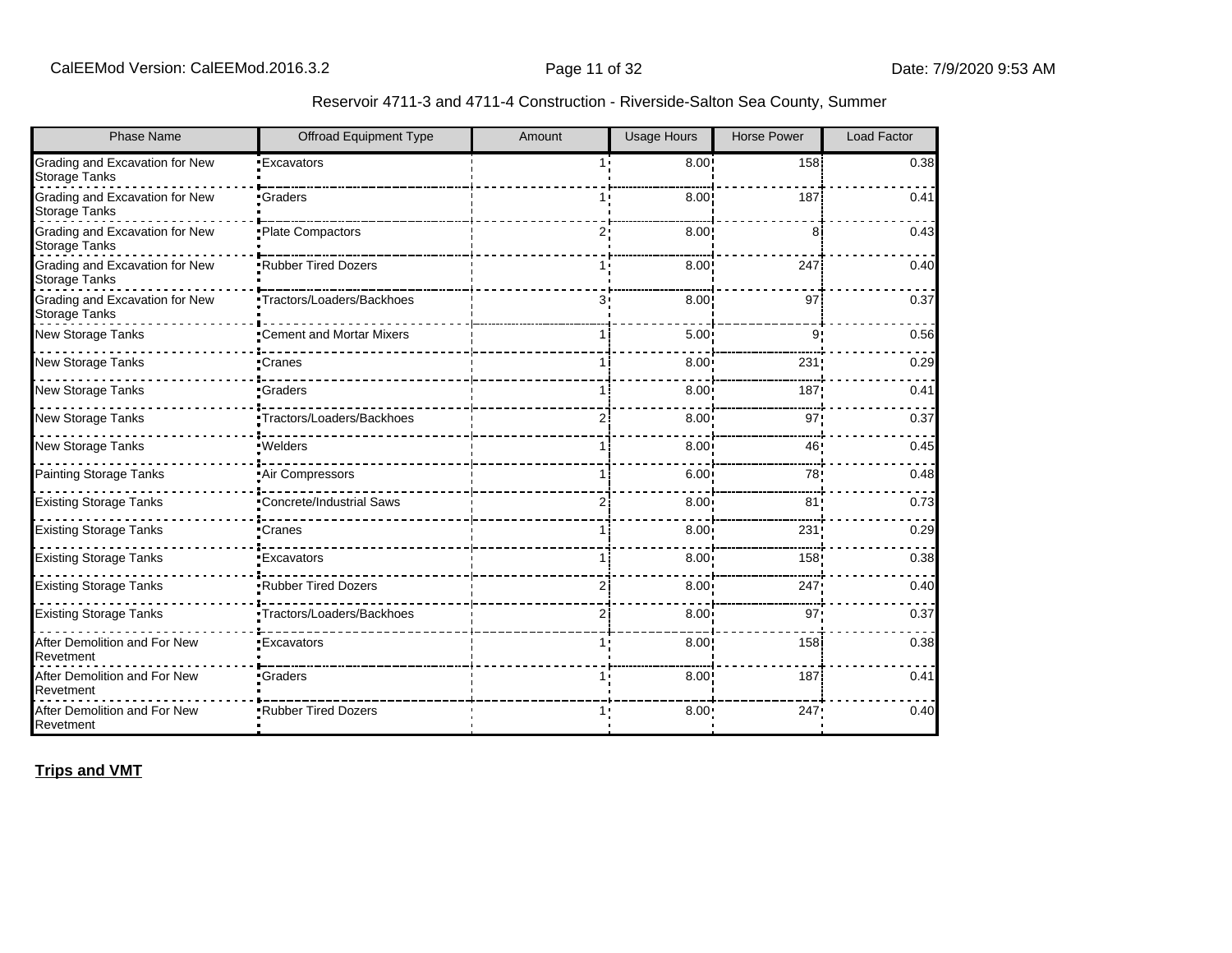| <b>Phase Name</b>                         | <b>Offroad Equipment</b><br>Count | <b>Worker Trip</b><br><b>Number</b> | Vendor Trip<br><b>Number</b> | <b>Hauling Trip</b><br>Number | <b>Worker Trip</b><br>Length | <b>Vendor Trip</b><br>Length | <b>Hauling Trip</b><br>Length | <b>Worker Vehicle</b><br><b>Class</b> | Vendor         | Hauling<br>Vehicle Class Vehicle Class |
|-------------------------------------------|-----------------------------------|-------------------------------------|------------------------------|-------------------------------|------------------------------|------------------------------|-------------------------------|---------------------------------------|----------------|----------------------------------------|
| Grading and<br>Evenuation for Now St      |                                   | $8.00 -$                            | 0.00!                        | $0.00 \cdot$                  | 14.60 <sup>i</sup>           | 6.20!                        |                               | 20.00 LD Mix                          | <b>HDT Mix</b> | ! ННDТ                                 |
| New Storage Tanks                         |                                   | 8.00                                | 2.00                         | $0.00 \cdot$                  | 14.60i                       | 6.20!                        |                               | 20.00 LD Mix                          | <b>HDT Mix</b> | !ННDТ                                  |
| Painting Storage<br>Tanke                 |                                   | 8.00                                | 0.00!                        | $0.00 \cdot$                  | 14.60 <sup>i</sup>           | 6.20!                        |                               | 20.00 LD Mix                          | <b>HDT Mix</b> | ! ННDТ                                 |
| <b>Existing Storage</b><br>Tonke          |                                   | $8.00 -$                            | 0.00!                        | 62.00                         | 14.60 i                      | 6.20!                        |                               | 20.00 LD Mix                          | <b>HDT Mix</b> | !ННDТ                                  |
| After Demolition and<br>For Now Povetment |                                   | 8.00                                | $0.00 -$                     | $0.00 \cdot$                  | $14.60 -$                    | 6.20                         |                               | 20.00 LD Mix                          | <b>HDT Mix</b> | <b>HHDT</b>                            |

#### **3.1 Mitigation Measures Construction**

Use Soil Stabilizer

Replace Ground Cover

Water Exposed Area

Water Unpaved Roads

Reduce Vehicle Speed on Unpaved Roads

## **3.2 Grading and Excavation for New Storage Tanks - 2020**

|                      | <b>ROG</b> | <b>NO<sub>x</sub></b> | <b>CO</b> | SO <sub>2</sub> | Fugitive<br><b>PM10</b> | Exhaust<br><b>PM10</b> | <b>PM10</b><br>Total | Fugitive<br><b>PM2.5</b> | Exhaust<br><b>PM2.5</b> | PM2.5 Total Bio- CO2 NBio- CO2 Total CO2 |                     |                          | CH <sub>4</sub> | <b>N2O</b> | CO <sub>2e</sub> |
|----------------------|------------|-----------------------|-----------|-----------------|-------------------------|------------------------|----------------------|--------------------------|-------------------------|------------------------------------------|---------------------|--------------------------|-----------------|------------|------------------|
| Category             |            |                       |           |                 |                         | lb/day                 |                      |                          |                         |                                          |                     | lb/day                   |                 |            |                  |
| <b>Fugitive Dust</b> |            |                       |           |                 | 6.0271                  | 0.0000                 | 6.0271               | 3.3108                   | 0.0000                  | 3.3108                                   |                     | 0.0000                   |                 |            | 0.0000           |
| Off-Road<br>         | 2.5090     | 26.8885               | 16.4739   | 0.0306          |                         | 1.2930                 | .2930                |                          | 1.1911                  | 1.1911                                   |                     | $-2,941.443 - 2,941.443$ | 0.9362          |            | $-2,964.848$     |
| <b>Total</b>         | 2.5090     | 26.8885               | 16.4739   | 0.0306          | 6.0271                  | 1.2930                 | 7.3200               | 3.3108                   | 1.1911                  | 4.5019                                   | 2,941.443 2,941.443 |                          | 0.9362          |            | 2,964.848        |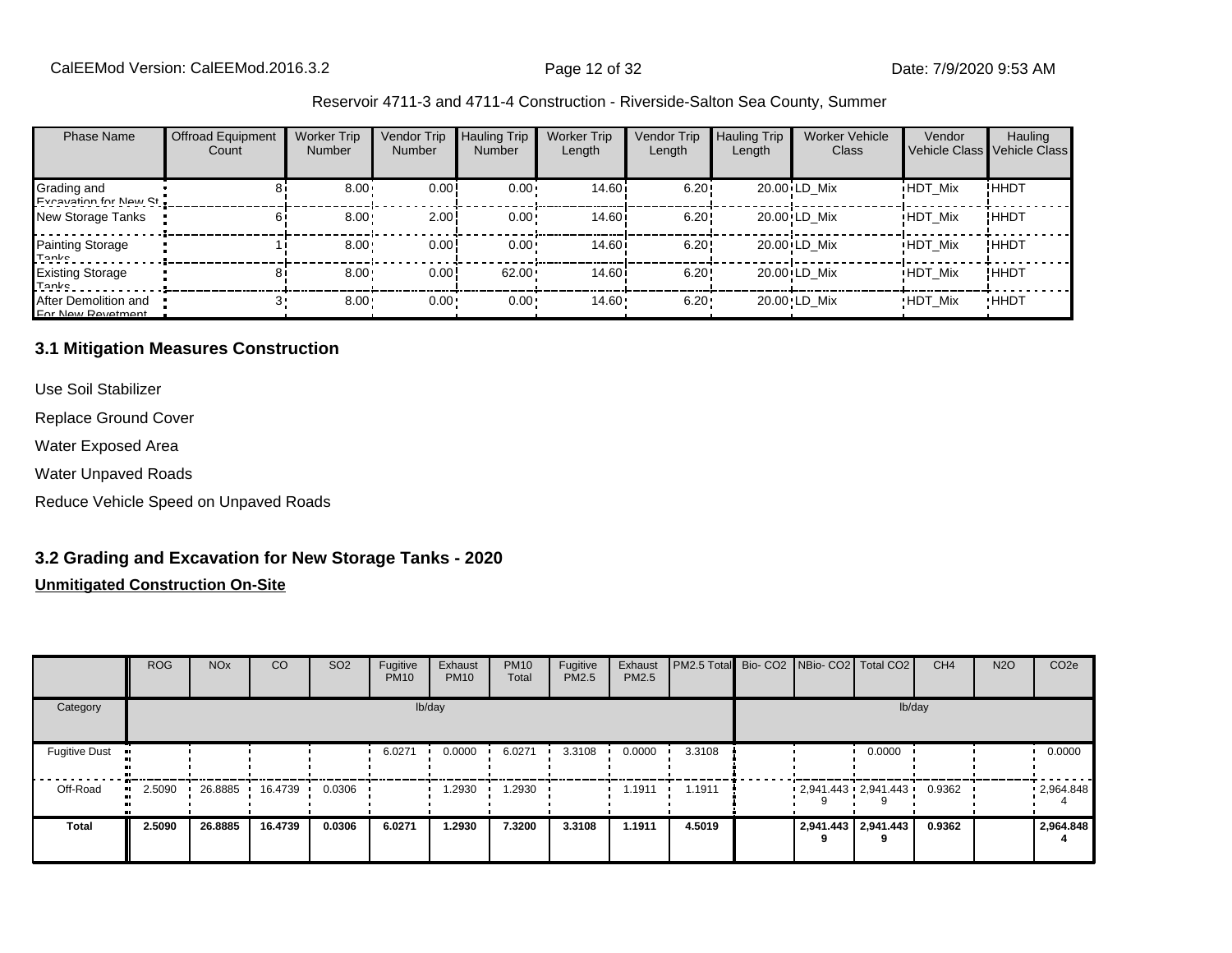# **3.2 Grading and Excavation for New Storage Tanks - 2020**

#### **Unmitigated Construction Off-Site**

|          | <b>ROG</b>   | <b>NO<sub>x</sub></b> | CO     | SO <sub>2</sub> | Fugitive<br><b>PM10</b> | Exhaust<br><b>PM10</b> | <b>PM10</b><br>Total | Fugitive<br>PM2.5 | Exhaust<br>PM2.5 | PM2.5 Total | Bio- CO2   NBio- CO2   Total CO2 |         | CH <sub>4</sub> | <b>N2O</b> | CO <sub>2e</sub> |
|----------|--------------|-----------------------|--------|-----------------|-------------------------|------------------------|----------------------|-------------------|------------------|-------------|----------------------------------|---------|-----------------|------------|------------------|
| Category |              |                       |        |                 |                         | lb/day                 |                      |                   |                  | lb/day      |                                  |         |                 |            |                  |
| Hauling  | 0.0000       | 0.0000                | 0.0000 | 0.0000          | 0.0000                  | 0.0000                 | 0.0000               | 0.0000            | 0.0000           | 0.0000      | 0.0000                           | 0.0000  | 0.0000          |            | 0.0000           |
| Vendor   | 0.0000<br>   | 0.0000                | 0.0000 | 0.0000          | 0.0000                  | 0.0000                 | 0.0000               | 0.0000            | 0.0000           | 0.0000      | 0.0000                           | 0.0000  | 0.0000          |            | 0.0000           |
| Worker   | 0.0405<br>ш. | 0.0239                | 0.3206 | 8.8000e-<br>004 | 17.2703                 | 5.4000e-<br>004        | 17.2708              | 1.7369            | 5.0000e-<br>004  | 1.7374      | 87.5404                          | 87.5404 | 2.2400e-<br>003 |            | 87.5966          |
| Total    | 0.0405       | 0.0239                | 0.3206 | 8.8000e-<br>004 | 17.2703                 | 5.4000e-<br>004        | 17.2708              | 1.7369            | 5.0000e-<br>004  | 1.7374      | 87.5404                          | 87.5404 | 2.2400e-<br>003 |            | 87.5966          |

|                      | <b>ROG</b>   | <b>NO<sub>x</sub></b> | <b>CO</b> | SO <sub>2</sub> | Fugitive<br><b>PM10</b> | Exhaust<br><b>PM10</b> | <b>PM10</b><br>Total | Fugitive<br><b>PM2.5</b> | Exhaust<br><b>PM2.5</b> | PM2.5 Total Bio- CO2 NBio- CO2 Total CO2 |        |                                   |                          | CH <sub>4</sub> | <b>N2O</b> | CO <sub>2e</sub>  |
|----------------------|--------------|-----------------------|-----------|-----------------|-------------------------|------------------------|----------------------|--------------------------|-------------------------|------------------------------------------|--------|-----------------------------------|--------------------------|-----------------|------------|-------------------|
| Category             | lb/day       |                       |           |                 |                         |                        |                      |                          |                         |                                          |        |                                   | lb/day                   |                 |            |                   |
| <b>Fugitive Dust</b> |              |                       |           |                 | 2.5766                  | 0.0000                 | 2.5766               | 1.4154                   | 0.0000                  | 1.4154                                   |        |                                   | 0.0000                   |                 |            | 0.0000            |
| Off-Road             | 2.5090<br>ш. | 26.8885               | 16.4739   | 0.0306          |                         | 1.2930                 | 1.2930               |                          | 1.1911                  | 1.1911                                   | 0.0000 | $2,941.443 \cdot 2,941.443 \cdot$ |                          | 0.9362          |            | $\cdot$ 2,964.848 |
| <b>Total</b>         | 2.5090       | 26,8885               | 16.4739   | 0.0306          | 2.5766                  | 1.2930                 | 3.8695               | 1.4154                   | 1.1911                  | 2.6064                                   | 0.0000 |                                   | 2,941.443 2,941.443<br>q | 0.9362          |            | 2,964.848         |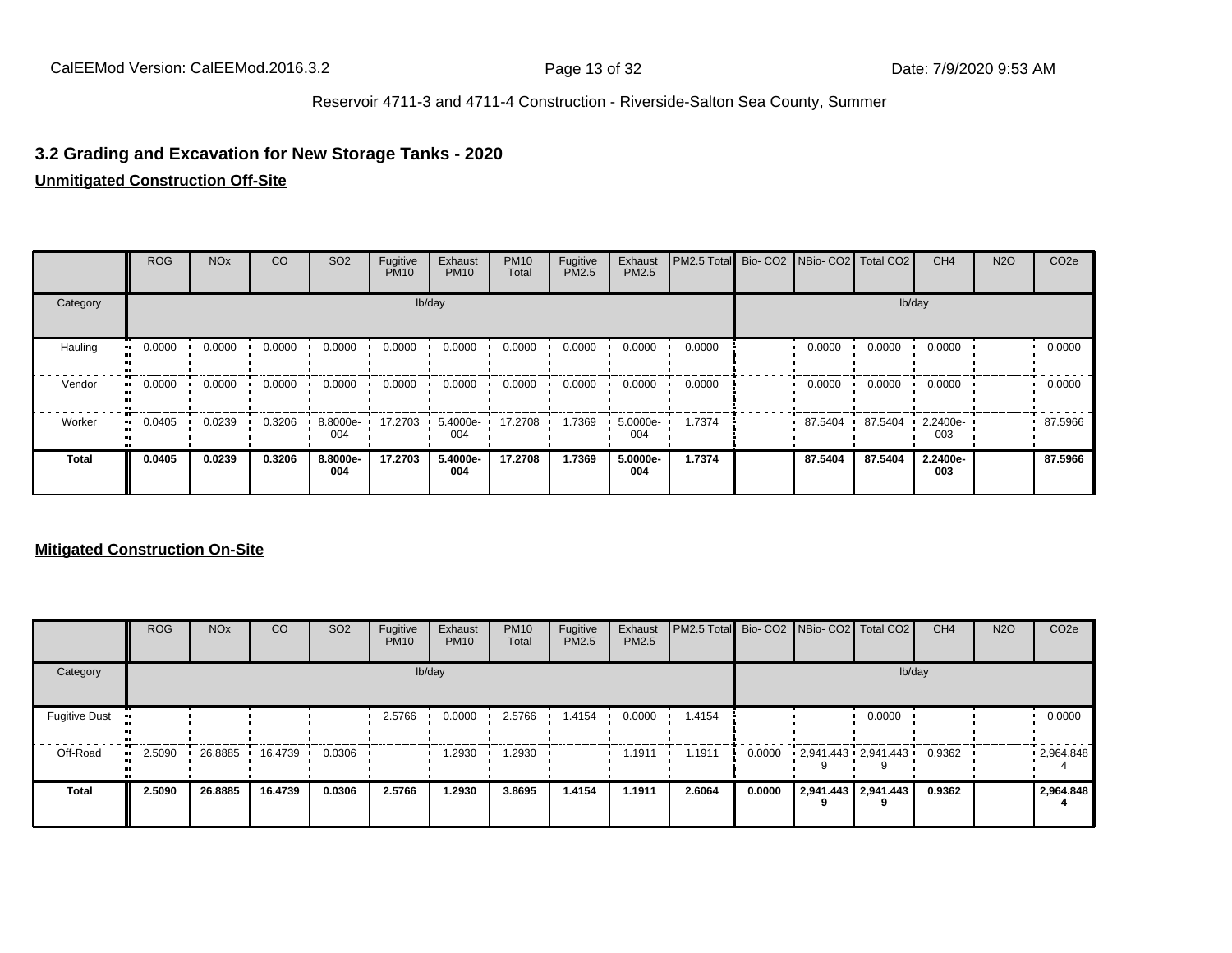## **3.2 Grading and Excavation for New Storage Tanks - 2020**

#### **Mitigated Construction Off-Site**

|              | <b>ROG</b> | <b>NO<sub>x</sub></b> | CO     | SO <sub>2</sub> | Fugitive<br><b>PM10</b> | Exhaust<br><b>PM10</b> | <b>PM10</b><br>Total | Fugitive<br>PM2.5 | Exhaust<br><b>PM2.5</b> | PM2.5 Total | Bio-CO <sub>2</sub> | NBio- CO2   Total CO2 |           | CH <sub>4</sub> | <b>N2O</b> | CO <sub>2e</sub> |
|--------------|------------|-----------------------|--------|-----------------|-------------------------|------------------------|----------------------|-------------------|-------------------------|-------------|---------------------|-----------------------|-----------|-----------------|------------|------------------|
| Category     |            |                       |        |                 |                         | lb/day                 |                      |                   |                         |             |                     |                       |           | lb/day          |            |                  |
| Hauling      | 0.0000     | 0.0000                | 0.0000 | 0.0000          | 0.0000                  | 0.0000                 | 0.0000               | 0.0000            | 0.0000                  | 0.0000      |                     | 0.0000                | 0.0000    | 0.0000          |            | 0.0000           |
| Vendor       | 0.0000     | 0.0000                | 0.0000 | 0.0000          | 0.0000                  | 0.0000                 | 0.0000               | 0.0000            | 0.0000                  | 0.0000      |                     | 0.0000                | 0.0000    | 0.0000          |            | 0.0000           |
| Worker       | 0.0405     | 0.0239                | 0.3206 | 8.8000e-<br>004 | 5.0951                  | 5.4000e-<br>004        | 5.0956               | 0.5198            | 5.0000e-<br>004         | 0.5203      |                     | 87.5404               | 87.5404 · | 2.2400e-<br>003 |            | 87.5966          |
| <b>Total</b> | 0.0405     | 0.0239                | 0.3206 | 8.8000e-<br>004 | 5.0951                  | 5.4000e-<br>004        | 5.0956               | 0.5198            | 5.0000e-<br>004         | 0.5203      |                     | 87.5404               | 87.5404   | 2.2400e-<br>003 |            | 87.5966          |

## **3.2 Grading and Excavation for New Storage Tanks - 2021**

|                                      | <b>ROG</b> | <b>NO<sub>x</sub></b> | CO      | SO <sub>2</sub> | Fugitive<br><b>PM10</b> | Exhaust<br><b>PM10</b> | <b>PM10</b><br>Total | Fugitive<br><b>PM2.5</b> | Exhaust<br>PM2.5 | PM2.5 Total Bio- CO2 NBio- CO2 Total CO2 |                       |        | CH <sub>4</sub> | <b>N2O</b> | CO <sub>2e</sub>  |
|--------------------------------------|------------|-----------------------|---------|-----------------|-------------------------|------------------------|----------------------|--------------------------|------------------|------------------------------------------|-----------------------|--------|-----------------|------------|-------------------|
| Category                             |            |                       |         |                 |                         | lb/day                 |                      |                          |                  |                                          |                       | lb/day |                 |            |                   |
| <b>Fugitive Dust</b><br>$\mathbf{u}$ |            |                       |         |                 | 6.0271                  | 0.0000                 | 6.0271               | 3.3108                   | 0.0000           | 3.3108                                   |                       | 0.0000 |                 |            | 0.0000            |
| Off-Road<br>$\bullet$                | 2.3706     | 25.2393               | 16.2784 | 0.0306          |                         | 1.1795                 | 1.1795               |                          | 1.0867           | 1.0867                                   | $2,940.887$ 2,940.887 |        | 0.9360          |            | $\cdot$ 2,964.287 |
| <b>Total</b>                         | 2.3706     | 25.2393               | 16.2784 | 0.0306          | 6.0271                  | 1.1795                 | 7.2065               | 3.3108                   | 1.0867           | 4.3974                                   | 2,940.887 2,940.887   |        | 0.9360          |            | 2,964.287         |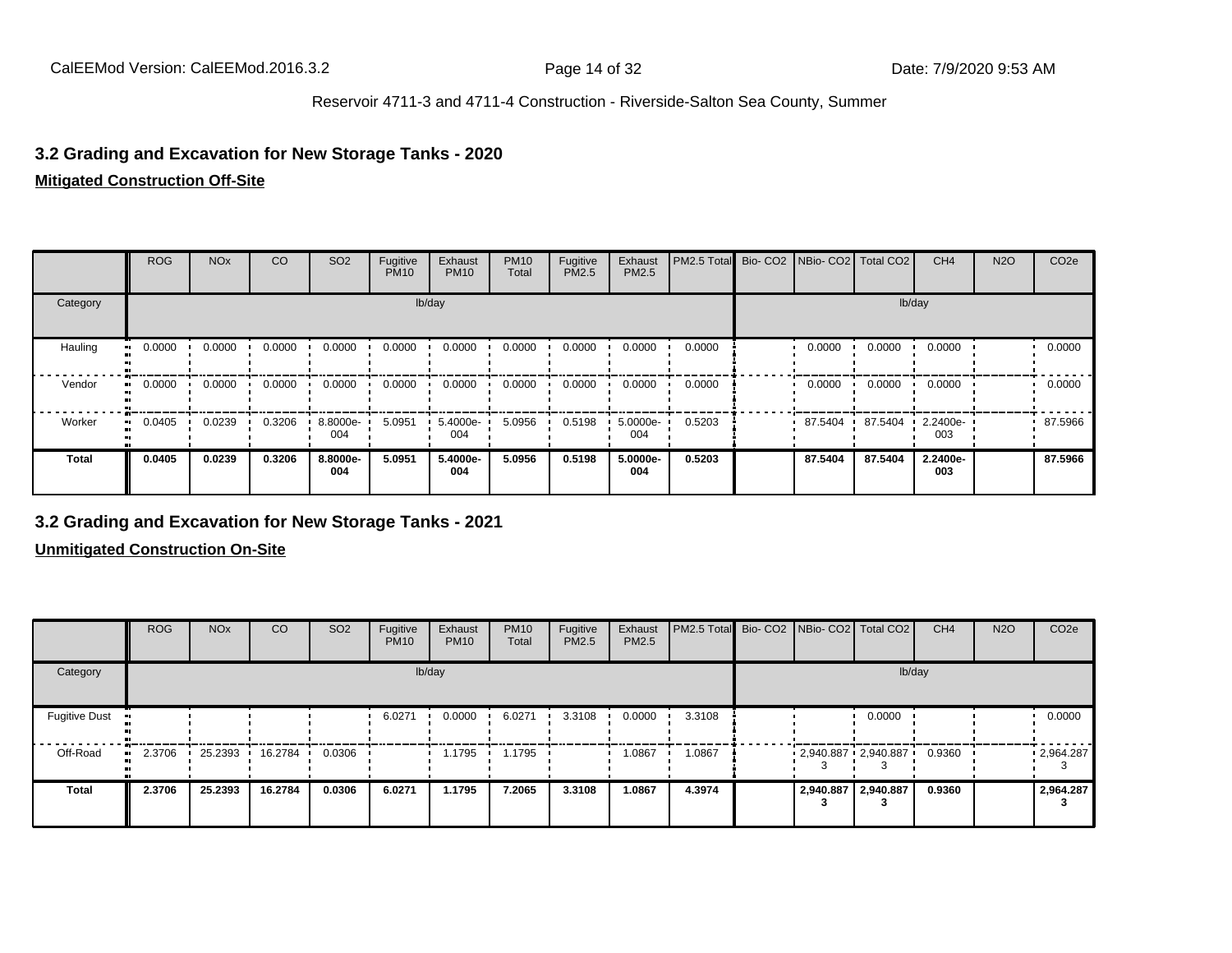# **3.2 Grading and Excavation for New Storage Tanks - 2021**

#### **Unmitigated Construction Off-Site**

|              | <b>ROG</b>   | <b>NO<sub>x</sub></b>   | CO     | SO <sub>2</sub> | Fugitive<br><b>PM10</b> | Exhaust<br><b>PM10</b> | <b>PM10</b><br>Total | Fugitive<br>PM2.5 | Exhaust<br>PM2.5 | PM2.5 Total Bio- CO2 NBio- CO2 Total CO2 |         |         | CH <sub>4</sub> | <b>N2O</b> | CO <sub>2e</sub> |
|--------------|--------------|-------------------------|--------|-----------------|-------------------------|------------------------|----------------------|-------------------|------------------|------------------------------------------|---------|---------|-----------------|------------|------------------|
| Category     |              |                         |        |                 |                         | lb/day                 |                      |                   |                  |                                          |         | lb/day  |                 |            |                  |
| Hauling      | 0.0000<br>ш. | $0.0000$ $\blacksquare$ | 0.0000 | 0.0000          | 0.0000                  | 0.0000                 | 0.0000               | 0.0000            | 0.0000           | 0.0000                                   | 0.0000  | 0.0000  | 0.0000          |            | 0.0000           |
| Vendor       | 0.0000<br>.  | 0.0000                  | 0.0000 | 0.0000          | 0.0000                  | 0.0000                 | 0.0000               | 0.0000            | 0.0000           | 0.0000                                   | 0.0000  | 0.0000  | 0.0000          |            | 0.0000           |
| Worker       | 0.0378<br>ш. | 0.0215                  | 0.2940 | 8.5000e-<br>004 | 17.2703                 | 5.2000e-<br>004        | 17.2708              | 1.7369            | 4.8000e-<br>004  | 1.7374                                   | 84.6126 | 84.6126 | 2.0200e-<br>003 |            | 84.6631          |
| <b>Total</b> | 0.0378       | 0.0215                  | 0.2940 | 8.5000e-<br>004 | 17.2703                 | 5.2000e-<br>004        | 17.2708              | 1.7369            | 4.8000e-<br>004  | 1.7374                                   | 84.6126 | 84.6126 | 2.0200e-<br>003 |            | 84.6631          |

|                      | <b>ROG</b>   | <b>NO<sub>x</sub></b> | CO      | SO <sub>2</sub> | Fugitive<br><b>PM10</b> | Exhaust<br><b>PM10</b> | <b>PM10</b><br>Total | Fugitive<br><b>PM2.5</b> | Exhaust<br><b>PM2.5</b> | PM2.5 Total Bio- CO2 NBio- CO2 Total CO2 |        |                     |                     | CH <sub>4</sub> | <b>N2O</b> | CO <sub>2e</sub> |
|----------------------|--------------|-----------------------|---------|-----------------|-------------------------|------------------------|----------------------|--------------------------|-------------------------|------------------------------------------|--------|---------------------|---------------------|-----------------|------------|------------------|
| Category             |              |                       |         |                 |                         | lb/day                 |                      |                          |                         |                                          |        |                     | lb/day              |                 |            |                  |
| <b>Fugitive Dust</b> |              |                       |         |                 | 2.5766                  | 0.0000                 | 2.5766               | 1.4154                   | 0.0000                  | 1.4154                                   |        |                     | 0.0000              |                 |            | 0.0000           |
| Off-Road             | 2.3706<br>ш. | 25.2393               | 16.2784 | 0.0306          |                         | 1.1795                 | .1795                |                          | 1.0867                  | 1.0867                                   | 0.0000 |                     | 2,940.887 2,940.887 | 0.9360          |            | .2,964.287       |
| <b>Total</b>         | 2.3706       | 25.2393               | 16.2784 | 0.0306          | 2.5766                  | 1.1795                 | 3.7560               | 1.4154                   | 1.0867                  | 2.5020                                   | 0.0000 | 2,940.887 2,940.887 |                     | 0.9360          |            | 2,964.287        |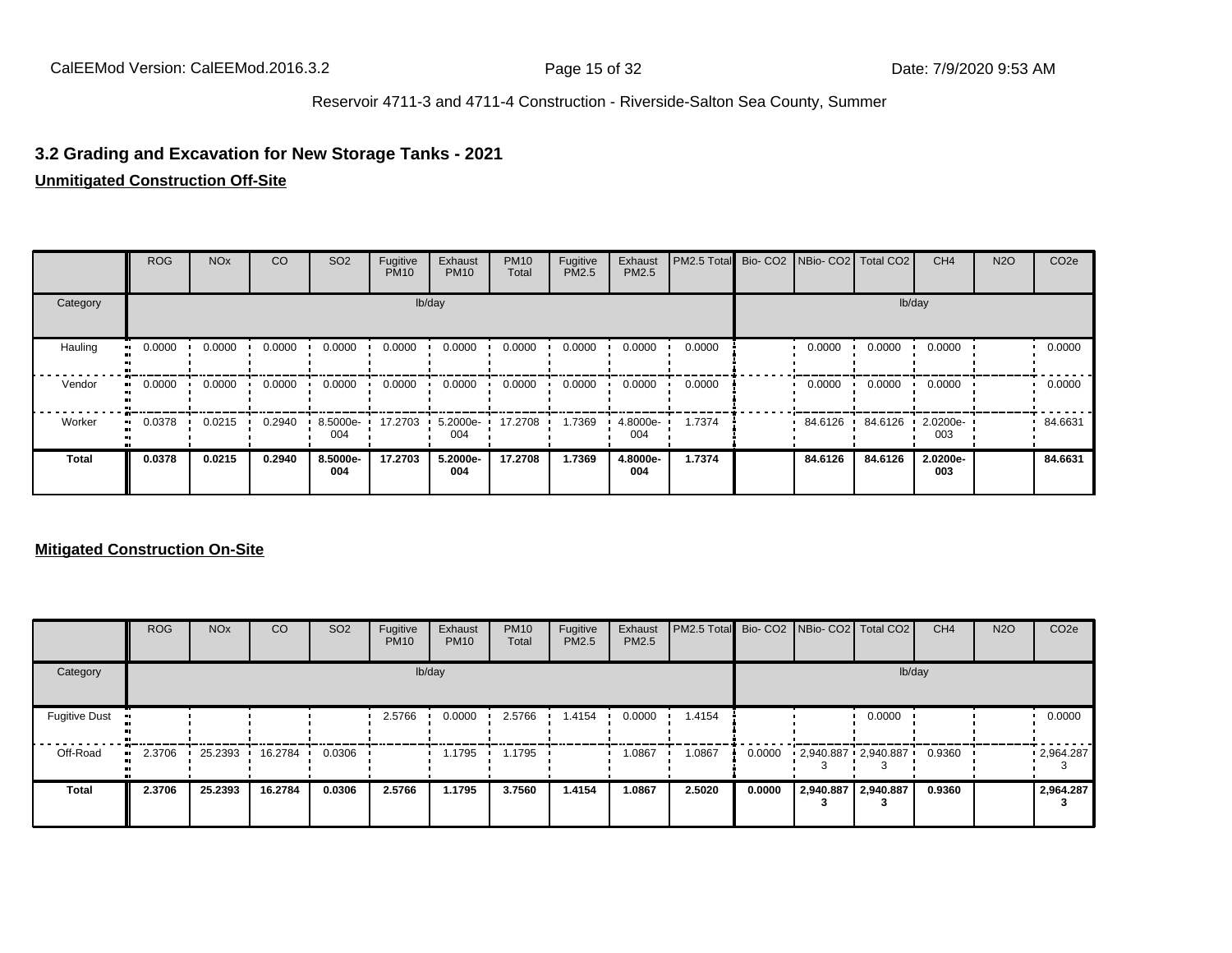## **3.2 Grading and Excavation for New Storage Tanks - 2021**

#### **Mitigated Construction Off-Site**

|              | <b>ROG</b> | <b>NO<sub>x</sub></b> | CO     | SO <sub>2</sub> | Fugitive<br><b>PM10</b> | Exhaust<br><b>PM10</b> | <b>PM10</b><br>Total | Fugitive<br>PM2.5 | Exhaust<br>PM2.5 | <b>PM2.5</b><br>Total | Bio- CO2   NBio- CO2   Total CO2 |         | CH <sub>4</sub> | <b>N2O</b> | CO <sub>2e</sub> |
|--------------|------------|-----------------------|--------|-----------------|-------------------------|------------------------|----------------------|-------------------|------------------|-----------------------|----------------------------------|---------|-----------------|------------|------------------|
| Category     |            |                       |        |                 |                         | lb/day                 |                      |                   |                  |                       |                                  |         | lb/day          |            |                  |
| Hauling      | 0.0000     | 0.0000                | 0.0000 | 0.0000          | 0.0000                  | 0.0000                 | 0.0000               | 0.0000            | 0.0000           | 0.0000                | 0.0000                           | 0.0000  | 0.0000          |            | 0.0000           |
| Vendor       | 0.0000     | 0.0000                | 0.0000 | 0.0000          | 0.0000                  | 0.0000                 | 0.0000               | 0.0000            | 0.0000           | 0.0000                | 0.0000                           | 0.0000  | 0.0000          |            | 0.0000           |
| Worker       | 0.0378     | 0.0215                | 0.2940 | 8.5000e-<br>004 | 5.0951                  | 5.2000e-<br>004        | 5.0956               | 0.5198            | 4.8000e-<br>004  | 0.5203                | 84.6126                          | 84.6126 | 2.0200e-<br>003 |            | 84.6631          |
| <b>Total</b> | 0.0378     | 0.0215                | 0.2940 | 8.5000e-<br>004 | 5.0951                  | 5.2000e-<br>004        | 5.0956               | 0.5198            | 4.8000e-<br>004  | 0.5203                | 84.6126                          | 84.6126 | 2.0200e-<br>003 |            | 84.6631          |

**3.3 New Storage Tanks - 2021**

|              | <b>ROG</b>          | <b>NO<sub>x</sub></b> | CO              | SO <sub>2</sub> | Fugitive<br><b>PM10</b> | Exhaust<br><b>PM10</b> | <b>PM10</b><br>Total | Fugitive<br><b>PM2.5</b> | Exhaust<br>PM2.5 | <b>PM2.5 Total</b> Bio- CO2 NBio- CO2   Total CO2 |   |                     | CH <sub>4</sub> | <b>N2O</b> | CO <sub>2e</sub> |
|--------------|---------------------|-----------------------|-----------------|-----------------|-------------------------|------------------------|----------------------|--------------------------|------------------|---------------------------------------------------|---|---------------------|-----------------|------------|------------------|
| Category     |                     |                       |                 |                 |                         | lb/day                 |                      |                          |                  |                                                   |   | lb/day              |                 |            |                  |
| Off-Road     | 1.5798<br>$\bullet$ |                       | 16.3045 10.1821 | 0.0216          |                         | 0.6912                 | 0.6912               |                          | 0.6425           | 0.6425                                            | Ð | 2,041.273 2,041.273 | 0.6132          |            | .2056.602        |
| <b>Total</b> | 1.5798              | 16.3045               | 10.1821         | 0.0216          |                         | 0.6912                 | 0.6912               |                          | 0.6425           | 0.6425                                            |   | 2,041.273 2,041.273 | 0.6132          |            | 2,056.602        |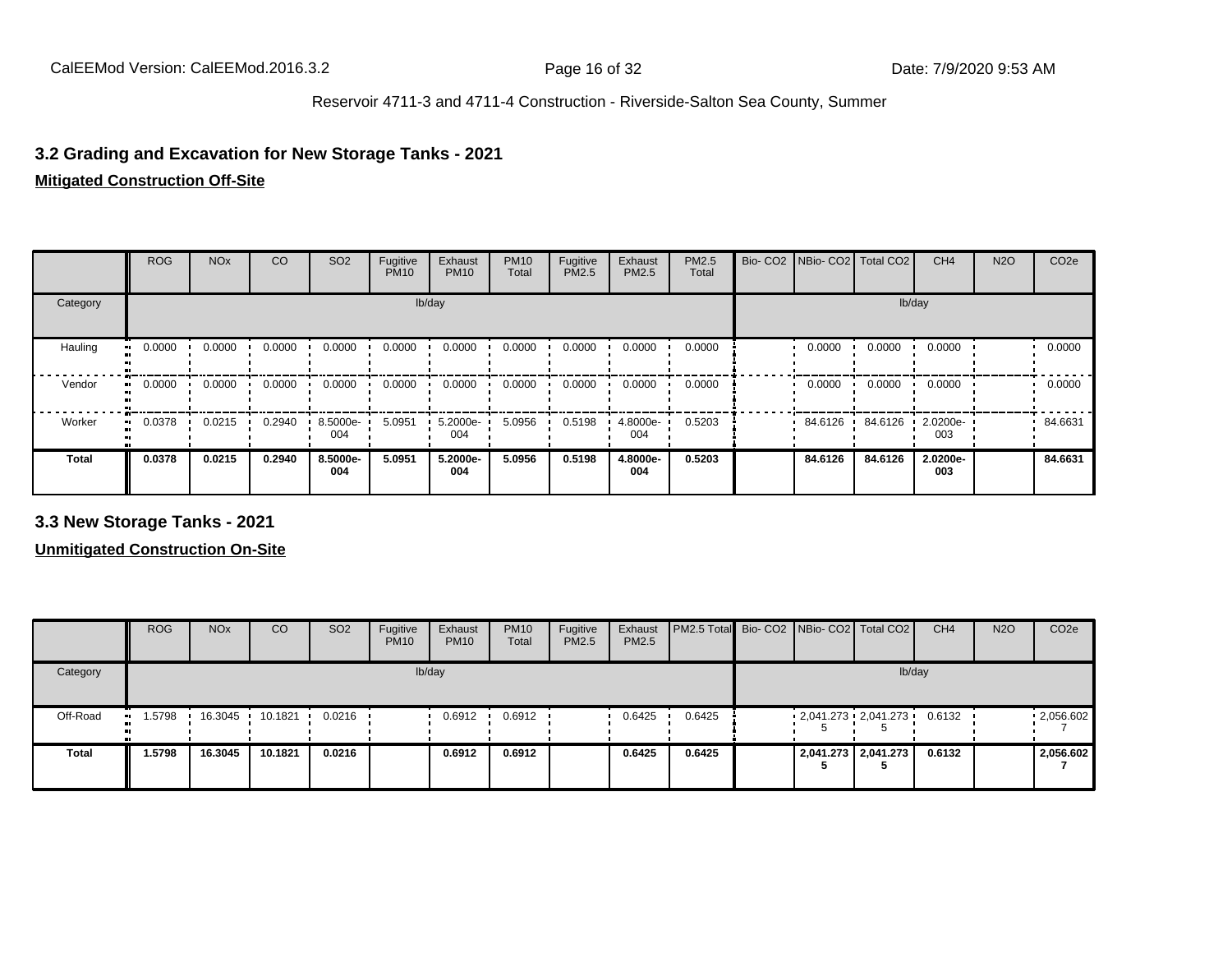## **3.3 New Storage Tanks - 2021**

## **Unmitigated Construction Off-Site**

|              | <b>ROG</b>          | <b>NO<sub>x</sub></b> | CO     | SO <sub>2</sub> | Fugitive<br><b>PM10</b> | Exhaust<br><b>PM10</b> | <b>PM10</b><br>Total | Fugitive<br>PM2.5 | Exhaust<br>PM2.5 | PM2.5 Total Bio- CO2 NBio- CO2 Total CO2 |          |          | CH <sub>4</sub> | <b>N2O</b> | CO <sub>2e</sub> |
|--------------|---------------------|-----------------------|--------|-----------------|-------------------------|------------------------|----------------------|-------------------|------------------|------------------------------------------|----------|----------|-----------------|------------|------------------|
| Category     |                     |                       |        |                 |                         | lb/day                 |                      |                   |                  |                                          |          |          | lb/day          |            |                  |
| Hauling<br>œ | 0.0000              | 0.0000                | 0.0000 | 0.0000          | 0.0000                  | 0.0000                 | 0.0000               | 0.0000            | 0.0000           | 0.0000                                   | 0.0000   | 0.0000   | 0.0000          |            | 0.0000           |
| Vendor       | $-4.4900e-$<br>003  | 0.1797                | 0.0319 | 4.8000e-<br>004 | 1.8356                  | 3.2000e-<br>004        | 8359.                | 0.1852            | 3.1000e-<br>004  | 0.1855                                   | 50.7481  | 50.7481  | 3.8500e-<br>003 |            | 50.8444          |
| Worker       | 0.0378<br>$\bullet$ | 0.0215                | 0.2940 | 8.5000e-<br>004 | 17.2703                 | 5.2000e-<br>004        | 17.2708              | 1.7369            | 4.8000e-<br>004  | 1.7374                                   | 84.6126  | 84.6126  | 2.0200e-<br>003 |            | 84.6631          |
| Total        | 0.0422              | 0.2012                | 0.3258 | 1.3300e-<br>003 | 19.1059                 | 8.4000e-<br>004        | 19.1067              | 1.9221            | 7.9000e-<br>004  | 1.9229                                   | 135.3607 | 135.3607 | 5.8700e-<br>003 |            | 135.5075         |

|              | <b>ROG</b>           | <b>NO<sub>x</sub></b> | CO      | SO <sub>2</sub> | Fugitive<br><b>PM10</b> | Exhaust<br><b>PM10</b> | <b>PM10</b><br>Total | Fugitive<br>PM2.5 | Exhaust<br><b>PM2.5</b> | <b>PM2.5 Total</b> Bio- CO2 NBio- CO2 Total CO2 |        |                     | CH <sub>4</sub> | <b>N2O</b> | CO <sub>2e</sub> |
|--------------|----------------------|-----------------------|---------|-----------------|-------------------------|------------------------|----------------------|-------------------|-------------------------|-------------------------------------------------|--------|---------------------|-----------------|------------|------------------|
| Category     |                      |                       |         |                 |                         | lb/day                 |                      |                   |                         |                                                 |        |                     | lb/day          |            |                  |
| Off-Road     | 1.5798<br><b>ALC</b> | 16.3045 ·             | 10.1821 | 0.0216          |                         | 0.6912                 | 0.6912               |                   | 0.6425                  | 0.6425                                          | 0.0000 | 2,041.273 2,041.273 | 0.6132          |            | .2056.602        |
| <b>Total</b> | 1.5798               | 16.3045               | 10.1821 | 0.0216          |                         | 0.6912                 | 0.6912               |                   | 0.6425                  | 0.6425                                          | 0.0000 | 2,041.273 2,041.273 | 0.6132          |            | 2,056.602        |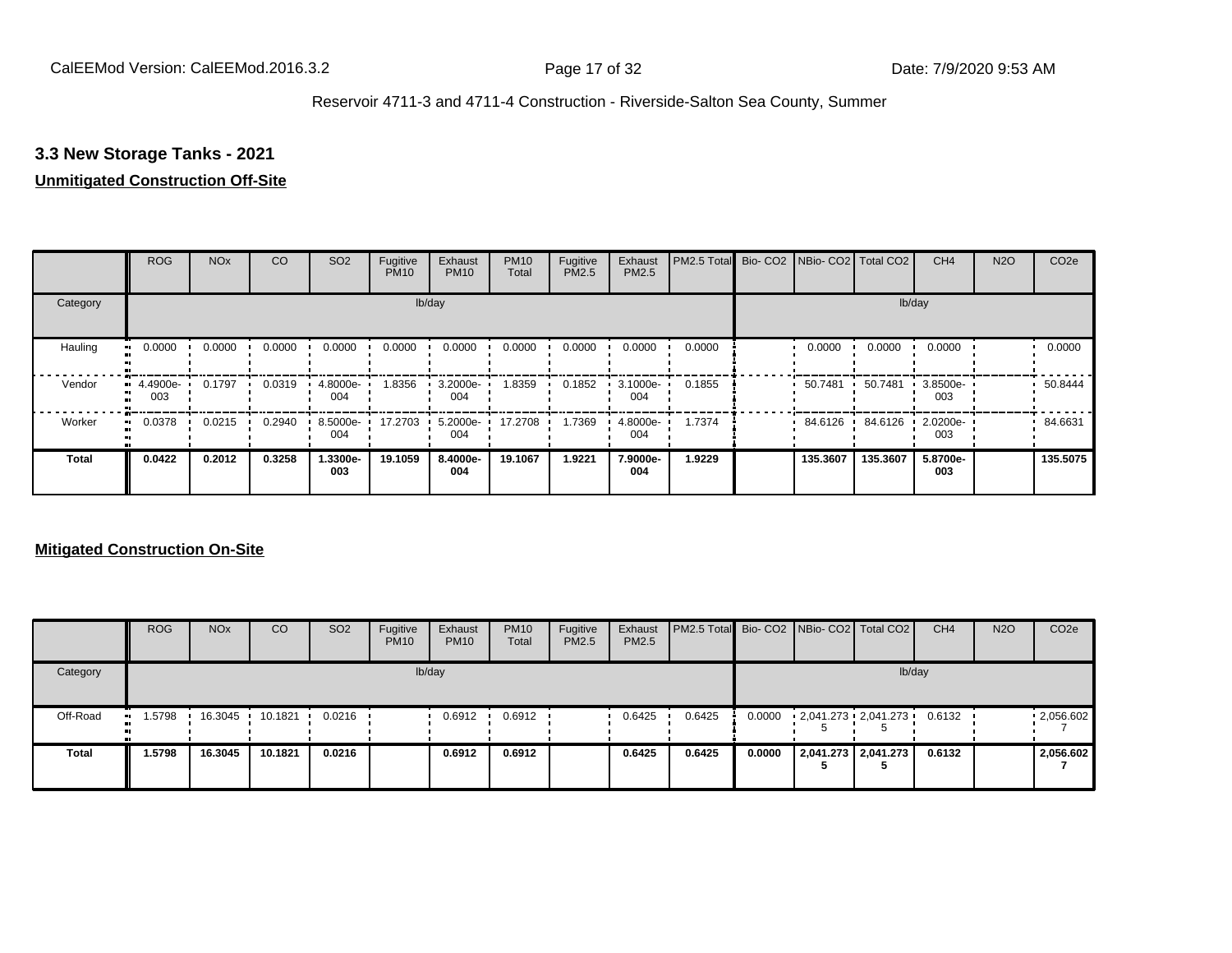## **3.3 New Storage Tanks - 2021**

#### **Mitigated Construction Off-Site**

|                      | <b>ROG</b>          | <b>NO<sub>x</sub></b> | CO     | SO <sub>2</sub> | Fugitive<br><b>PM10</b> | Exhaust<br><b>PM10</b> | <b>PM10</b><br>Total | Fugitive<br>PM2.5 | Exhaust<br>PM2.5 | PM2.5 Total | Bio- CO2   NBio- CO2   Total CO2 |          | CH <sub>4</sub> | <b>N2O</b> | CO <sub>2e</sub> |
|----------------------|---------------------|-----------------------|--------|-----------------|-------------------------|------------------------|----------------------|-------------------|------------------|-------------|----------------------------------|----------|-----------------|------------|------------------|
| Category             |                     |                       |        |                 |                         | lb/day                 |                      |                   |                  |             |                                  | lb/day   |                 |            |                  |
| Hauling<br>$\bullet$ | 0.0000              | 0.0000                | 0.0000 | 0.0000          | 0.0000                  | 0.0000                 | 0.0000               | 0.0000            | 0.0000           | 0.0000      | 0.0000                           | 0.0000   | 0.0000          |            | 0.0000           |
| Vendor               | $-4.4900e-$<br>003  | 0.1797                | 0.0319 | 4.8000e-<br>004 | 0.5430                  | 3.2000e-<br>004        | 0.5433               | 0.0560            | 3.1000e-<br>004  | 0.0563      | 50.7481                          | 50.7481  | 3.8500e-<br>003 |            | 50.8444          |
| Worker               | 0.0378<br>$\bullet$ | 0.0215                | 0.2940 | 8.5000e-<br>004 | 5.0951                  | 5.2000e-<br>004        | 5.0956               | 0.5198            | 4.8000e-<br>004  | 0.5203      | 84.6126                          | 84.6126  | 2.0200e-<br>003 |            | 84.6631          |
| <b>Total</b>         | 0.0422              | 0.2012                | 0.3258 | 1.3300e-<br>003 | 5.6381                  | 8.4000e-<br>004        | 5.6389               | 0.5758            | 7.9000e-<br>004  | 0.5766      | 135.3607                         | 135.3607 | 5.8700e-<br>003 |            | 135.5075         |

**3.4 Painting Storage Tanks - 2021**

|                        | <b>ROG</b>          | <b>NO<sub>x</sub></b> | CO     | SO <sub>2</sub>                 | Fugitive<br><b>PM10</b> | Exhaust<br><b>PM10</b> | <b>PM10</b><br>Total | Fugitive<br><b>PM2.5</b> | Exhaust<br>PM2.5 | PM2.5 Total Bio- CO2 NBio- CO2 Total CO2 |                     |          | CH <sub>4</sub> | <b>N2O</b> | CO <sub>2e</sub> |
|------------------------|---------------------|-----------------------|--------|---------------------------------|-------------------------|------------------------|----------------------|--------------------------|------------------|------------------------------------------|---------------------|----------|-----------------|------------|------------------|
| Category               |                     |                       |        |                                 |                         | lb/day                 |                      |                          |                  |                                          |                     | lb/day   |                 |            |                  |
| Archit. Coating<br>. . | 3.8002              |                       |        |                                 |                         | 0.0000                 | 0.0000               |                          | 0.0000           | 0.0000                                   |                     | 0.0000   |                 |            | 0.0000           |
| Off-Road               | 0.2189<br>$\bullet$ | 1.5268                | 1.8176 | $\cdot$ 2.9700e- $\cdot$<br>003 |                         | 0.0941                 | 0.0941               |                          | 0.0941           | 0.0941                                   | 281.4481 281.4481 ' |          | 0.0193          |            | 281.9309         |
| <b>Total</b>           | 4.0191              | 1.5268                | 1.8176 | 2.9700e-<br>003                 |                         | 0.0941                 | 0.0941               |                          | 0.0941           | 0.0941                                   | 281.4481            | 281.4481 | 0.0193          |            | 281.9309         |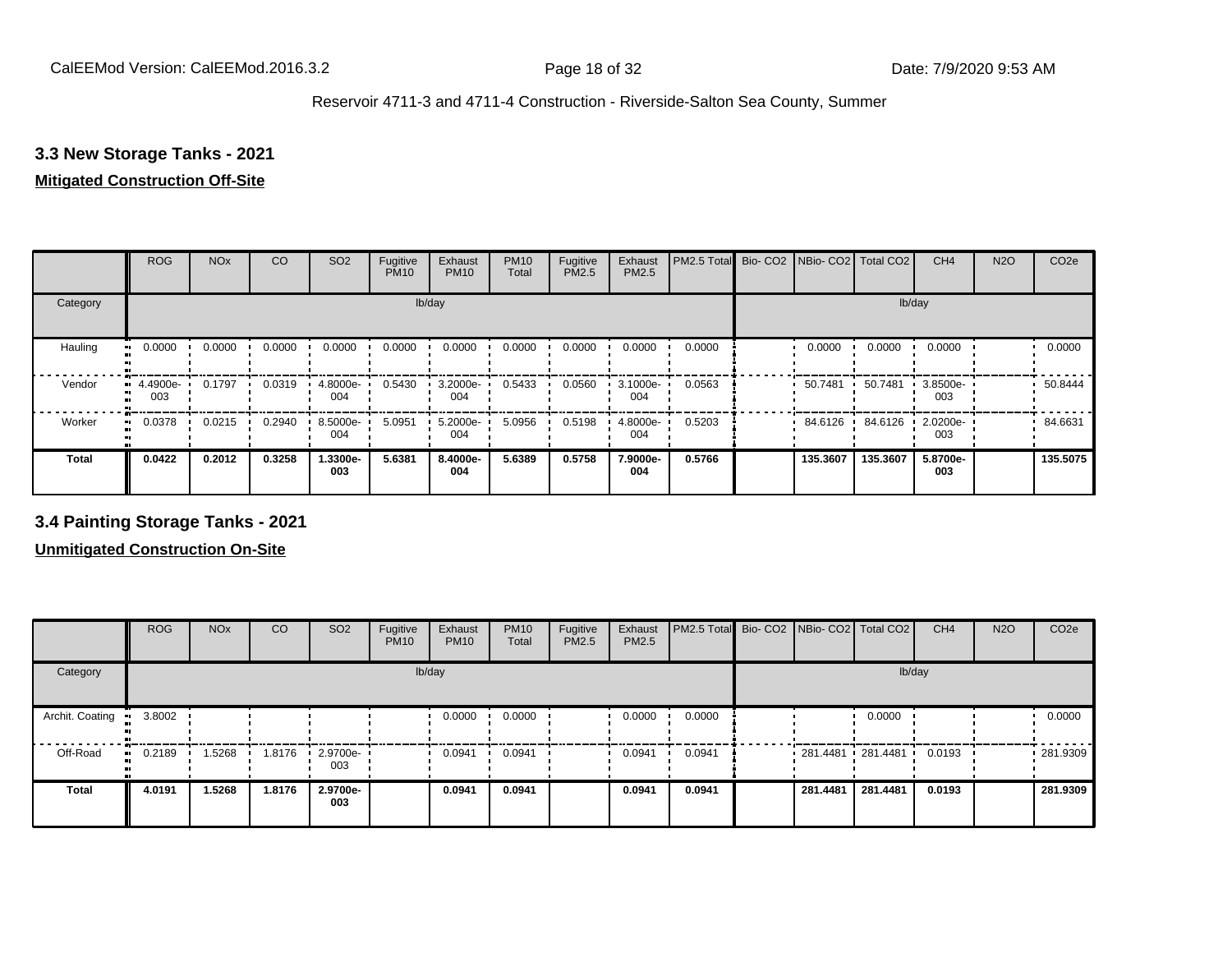## **3.4 Painting Storage Tanks - 2021**

#### **Unmitigated Construction Off-Site**

|                     | <b>ROG</b>          | <b>NO<sub>x</sub></b> | CO     | SO <sub>2</sub> | Fugitive<br><b>PM10</b> | Exhaust<br><b>PM10</b> | <b>PM10</b><br>Total | Fugitive<br>PM2.5 | Exhaust<br>PM2.5 | PM2.5 Total Bio- CO2 NBio- CO2 Total CO2 |         |         | CH <sub>4</sub> | <b>N2O</b> | CO <sub>2e</sub> |
|---------------------|---------------------|-----------------------|--------|-----------------|-------------------------|------------------------|----------------------|-------------------|------------------|------------------------------------------|---------|---------|-----------------|------------|------------------|
| Category            |                     |                       |        |                 |                         | lb/day                 |                      |                   |                  |                                          |         |         | lb/day          |            |                  |
| Hauling<br>œ        | 0.0000              | 0.0000                | 0.0000 | 0.0000          | 0.0000                  | 0.0000                 | 0.0000               | 0.0000            | 0.0000           | 0.0000                                   | 0.0000  | 0.0000  | 0.0000          |            | 0.0000           |
| Vendor              | 0.0000<br>$\bullet$ | 0.0000                | 0.0000 | 0.0000          | 0.0000                  | 0.0000                 | 0.0000               | 0.0000            | 0.0000           | 0.0000                                   | 0.0000  | 0.0000  | 0.0000          |            | 0.0000           |
| Worker<br>$\bullet$ | 0.0378              | 0.0215                | 0.2940 | 8.5000e-<br>004 | 17.2703                 | 5.2000e-<br>004        | 17.2708              | 1.7369            | 4.8000e-<br>004  | 1.7374                                   | 84.6126 | 84.6126 | 2.0200e-<br>003 |            | 84.6631          |
| <b>Total</b>        | 0.0378              | 0.0215                | 0.2940 | 8.5000e-<br>004 | 17.2703                 | 5.2000e-<br>004        | 17.2708              | 1.7369            | 4.8000e-<br>004  | 1.7374                                   | 84.6126 | 84.6126 | 2.0200e-<br>003 |            | 84.6631          |

|                 | <b>ROG</b>          | <b>NO<sub>x</sub></b> | CO     | SO <sub>2</sub> | Fugitive<br><b>PM10</b> | Exhaust<br><b>PM10</b> | <b>PM10</b><br>Total | Fugitive<br><b>PM2.5</b> | Exhaust<br><b>PM2.5</b> | PM2.5 Total Bio- CO2 NBio- CO2 Total CO2 |        |                     |          | CH <sub>4</sub> | <b>N2O</b> | CO <sub>2e</sub> |
|-----------------|---------------------|-----------------------|--------|-----------------|-------------------------|------------------------|----------------------|--------------------------|-------------------------|------------------------------------------|--------|---------------------|----------|-----------------|------------|------------------|
| Category        |                     |                       |        |                 |                         | lb/day                 |                      |                          |                         |                                          |        |                     | lb/day   |                 |            |                  |
| Archit. Coating | 3.8002              |                       |        |                 |                         | 0.0000                 | 0.0000               |                          | 0.0000                  | 0.0000                                   |        |                     | 0.0000   |                 |            | 0.0000           |
| Off-Road        | 0.2189<br>$\bullet$ | 1.5268                | 1.8176 | 2.9700e-<br>003 |                         | 0.0941                 | 0.0941               |                          | 0.0941                  | 0.0941                                   | 0.0000 | $281.4481$ 281.4481 |          | 0.0193          |            | 281.9309         |
| Total           | 4.0191              | 1.5268                | 1.8176 | 2.9700e-<br>003 |                         | 0.0941                 | 0.0941               |                          | 0.0941                  | 0.0941                                   | 0.0000 | 281.4481            | 281.4481 | 0.0193          |            | 281.9309         |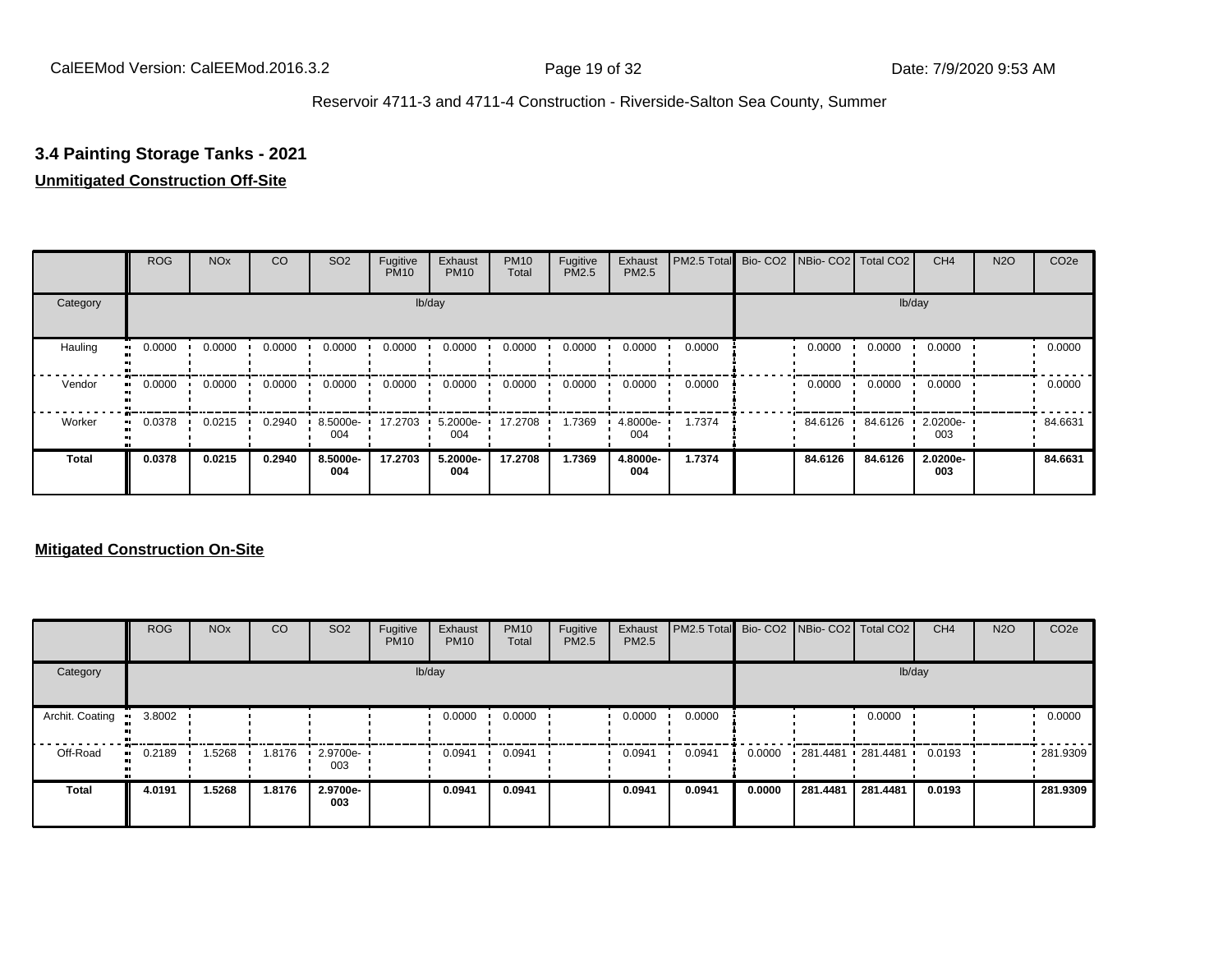## **3.4 Painting Storage Tanks - 2021**

## **Mitigated Construction Off-Site**

|                     | <b>ROG</b> | <b>NO<sub>x</sub></b> | CO     | SO <sub>2</sub> | Fugitive<br><b>PM10</b> | Exhaust<br><b>PM10</b> | <b>PM10</b><br>Total | Fugitive<br>PM2.5 | Exhaust<br>PM2.5 | PM2.5 Total Bio- CO2 NBio- CO2 Total CO2 |           |         | CH <sub>4</sub> | <b>N2O</b> | CO <sub>2e</sub> |
|---------------------|------------|-----------------------|--------|-----------------|-------------------------|------------------------|----------------------|-------------------|------------------|------------------------------------------|-----------|---------|-----------------|------------|------------------|
| Category            |            |                       |        |                 |                         | lb/day                 |                      |                   |                  |                                          |           |         | lb/day          |            |                  |
| Hauling<br>œ        | 0.0000     | 0.0000                | 0.0000 | 0.0000          | 0.0000                  | 0.0000                 | 0.0000               | 0.0000            | 0.0000           | 0.0000                                   | 0.0000    | 0.0000  | 0.0000          |            | 0.0000           |
| Vendor<br>$\bullet$ | 0.0000     | 0.0000                | 0.0000 | 0.0000          | 0.0000                  | 0.0000                 | 0.0000               | 0.0000            | 0.0000           | 0.0000                                   | 0.0000    | 0.0000  | 0.0000          |            | 0.0000           |
| Worker<br>$\bullet$ | 0.0378     | 0.0215                | 0.2940 | 8.5000e-<br>004 | 5.0951                  | 5.2000e-<br>004        | 5.0956               | 0.5198            | 4.8000e-<br>004  | 0.5203                                   | 84.6126 · | 84.6126 | 2.0200e-<br>003 |            | 84.6631          |
| <b>Total</b>        | 0.0378     | 0.0215                | 0.2940 | 8.5000e-<br>004 | 5.0951                  | 5.2000e-<br>004        | 5.0956               | 0.5198            | 4.8000e-<br>004  | 0.5203                                   | 84.6126   | 84.6126 | 2.0200e-<br>003 |            | 84.6631          |

**3.5 Existing Storage Tanks - 2021**

|                                   | <b>ROG</b> | <b>NO<sub>x</sub></b> | CO      | SO <sub>2</sub> | Fugitive<br><b>PM10</b> | Exhaust<br><b>PM10</b> | <b>PM10</b><br>Total | Fugitive<br><b>PM2.5</b> | Exhaust<br>PM2.5 | PM2.5 Total Bio- CO2 NBio- CO2 Total CO2 |                                  |                          | CH <sub>4</sub> | <b>N2O</b> | CO <sub>2e</sub> |
|-----------------------------------|------------|-----------------------|---------|-----------------|-------------------------|------------------------|----------------------|--------------------------|------------------|------------------------------------------|----------------------------------|--------------------------|-----------------|------------|------------------|
| Category                          |            |                       |         |                 |                         | lb/day                 |                      |                          |                  |                                          |                                  | lb/day                   |                 |            |                  |
| <b>Fugitive Dust</b><br>$\bullet$ |            |                       |         |                 | 0.2512                  | 0.0000                 | 0.2512               | 0.0380                   | 0.0000           | 0.0380                                   |                                  | 0.0000                   |                 |            | 0.0000           |
| Off-Road<br>$\bullet$             | 3.8790     | 38.8127               | 25.1988 | 0.0467          |                         | 1.9360                 | 1.9360               |                          | 1.8088           | 1.8088                                   | $4,500.764$ $4,500.764$ $1.1411$ |                          |                 |            | .4,529.292       |
| <b>Total</b>                      | 3.8790     | 38.8127               | 25.1988 | 0.0467          | 0.2512                  | 1.9360                 | 2.1872               | 0.0380                   | 1.8088           | 1.8469                                   |                                  | 4,500.764 4,500.764<br>n | 1.1411          |            | 4,529.292        |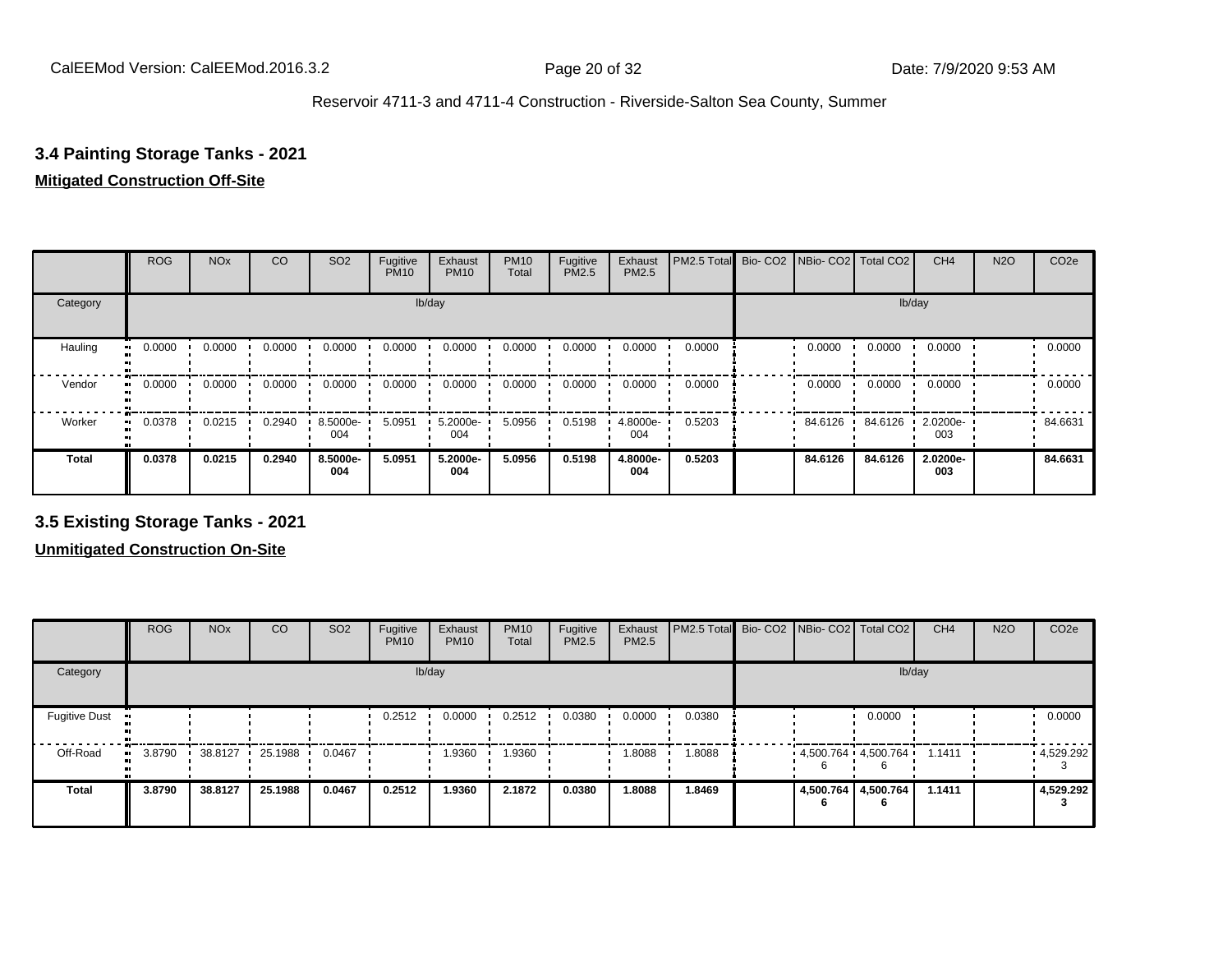## **3.5 Existing Storage Tanks - 2021**

## **Unmitigated Construction Off-Site**

|              | <b>ROG</b>      | <b>NO<sub>x</sub></b> | CO     | SO <sub>2</sub> | Fugitive<br><b>PM10</b> | Exhaust<br><b>PM10</b> | <b>PM10</b><br>Total | Fugitive<br><b>PM2.5</b> | Exhaust<br>PM2.5 | PM2.5 Total Bio- CO2 NBio- CO2 Total CO2 |          |          | CH <sub>4</sub> | <b>N2O</b> | CO <sub>2e</sub> |
|--------------|-----------------|-----------------------|--------|-----------------|-------------------------|------------------------|----------------------|--------------------------|------------------|------------------------------------------|----------|----------|-----------------|------------|------------------|
| Category     |                 |                       |        |                 |                         | lb/day                 |                      |                          |                  |                                          |          |          | lb/day          |            |                  |
| Hauling      | 5.0300e-<br>003 | 0.2246                | 0.0295 | 7.8000e-<br>004 | 3.0582                  | 6.8000e-<br>004        | 3.0589               | 0.3081                   | 6.5000e-<br>004  | 0.3088                                   | 82.5980  | 82.5980  | 4.8000e-<br>003 |            | 82.7179          |
| Vendor       | 0.0000          | 0.0000                | 0.0000 | 0.0000          | 0.0000                  | 0.0000                 | 0.0000               | 0.0000                   | 0.0000           | 0.0000                                   | 0.0000   | 0.0000   | 0.0000          |            | 0.0000           |
| Worker       | 0.0378          | 0.0215                | 0.2940 | 8.5000e-<br>004 | 17.2703                 | 5.2000e-<br>004        | 17.2708              | 1.7369                   | 4.8000e-<br>004  | 1.7374                                   | 84.6126  | 84.6126  | 2.0200e-<br>003 |            | 84.6631          |
| <b>Total</b> | 0.0428          | 0.2461                | 0.3235 | 1.6300e-<br>003 | 20.3285                 | 1.2000e-<br>003        | 20.3297              | 2.0450                   | 1.1300e-<br>003  | 2.0462                                   | 167.2106 | 167.2106 | 6.8200e-<br>003 |            | 167.3810         |

|                      | <b>ROG</b> | <b>NO<sub>x</sub></b> | CO      | SO <sub>2</sub> | Fugitive<br><b>PM10</b> | Exhaust<br><b>PM10</b> | <b>PM10</b><br>Total | Fugitive<br><b>PM2.5</b> | Exhaust<br>PM2.5 | PM2.5 Total Bio- CO2 NBio- CO2 Total CO2 |        |                          |                                 | CH <sub>4</sub> | <b>N2O</b> | CO <sub>2e</sub> |
|----------------------|------------|-----------------------|---------|-----------------|-------------------------|------------------------|----------------------|--------------------------|------------------|------------------------------------------|--------|--------------------------|---------------------------------|-----------------|------------|------------------|
| Category             |            |                       |         |                 |                         | lb/day                 |                      |                          |                  |                                          |        |                          | lb/day                          |                 |            |                  |
| <b>Fugitive Dust</b> |            |                       |         |                 | 0.1074                  | 0.0000                 | 0.1074               | 0.0163                   | 0.0000           | 0.0163                                   |        |                          | 0.0000                          |                 |            | 0.0000           |
| Off-Road             | 3.8790     | 38.8127               | 25.1988 | 0.0467          |                         | 1.9360                 | 1.9360               |                          | 1.8088           | 1.8088                                   | 0.0000 |                          | $4,500.764$ $4,500.764$ $\cdot$ | 1.1411          |            | 4,529.292        |
| <b>Total</b>         | 3.8790     | 38.8127               | 25.1988 | 0.0467          | 0.1074                  | 1.9360                 | 2.0434               | 0.0163                   | 1.8088           | 1.8251                                   | 0.0000 | 4,500.764 4,500.764<br>6 |                                 | 1.1411          |            | 4,529.292        |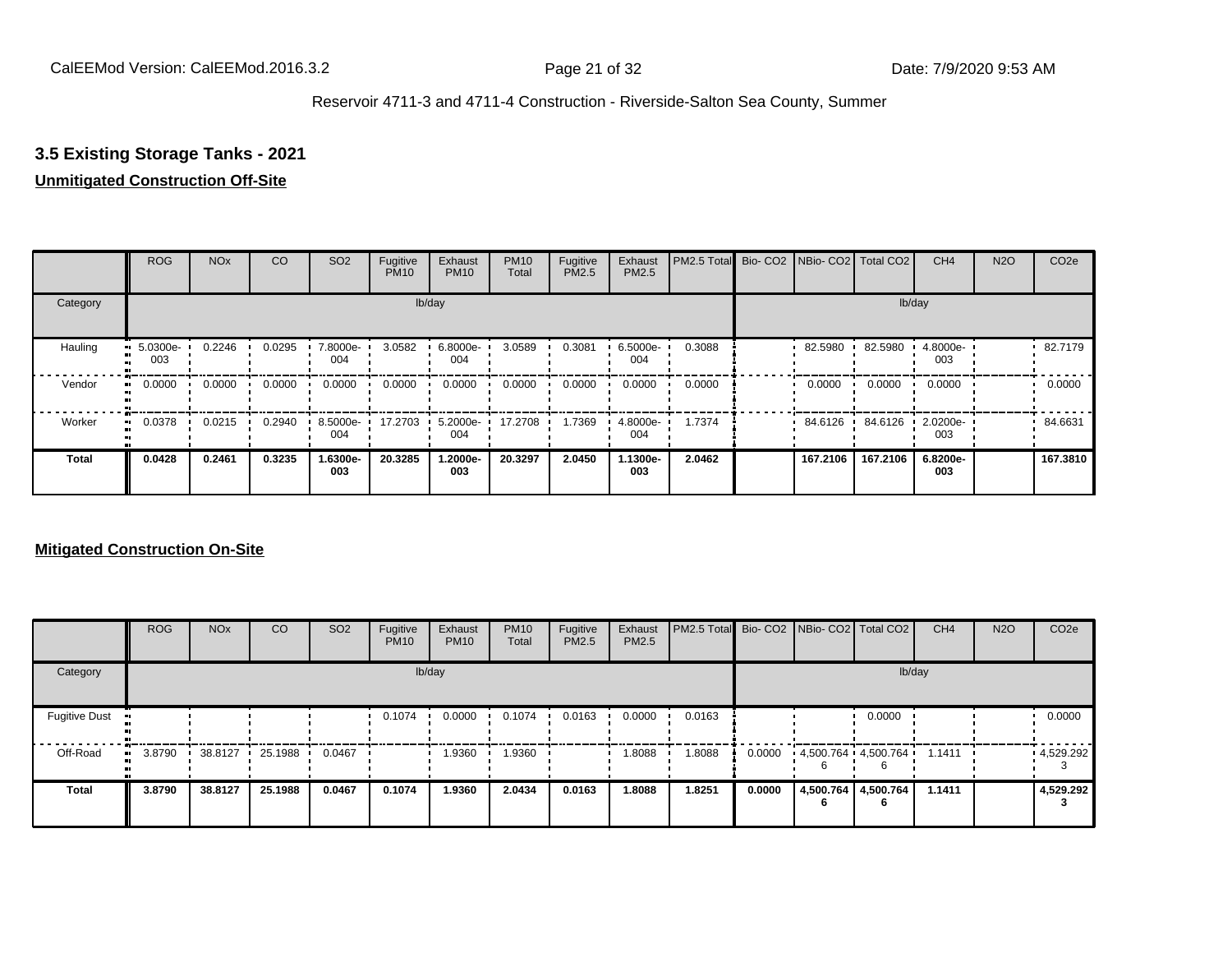## **3.5 Existing Storage Tanks - 2021**

### **Mitigated Construction Off-Site**

|                     | <b>ROG</b>      | <b>NO<sub>x</sub></b> | CO     | SO <sub>2</sub> | Fugitive<br><b>PM10</b> | Exhaust<br><b>PM10</b> | <b>PM10</b><br>Total | Fugitive<br>PM2.5 | Exhaust<br>PM2.5 | PM2.5 Total Bio- CO2 NBio- CO2 Total CO2 |          |          | CH <sub>4</sub> | <b>N2O</b> | CO <sub>2e</sub> |
|---------------------|-----------------|-----------------------|--------|-----------------|-------------------------|------------------------|----------------------|-------------------|------------------|------------------------------------------|----------|----------|-----------------|------------|------------------|
| Category            |                 |                       |        |                 |                         | lb/day                 |                      |                   |                  |                                          |          |          | lb/day          |            |                  |
| Hauling<br>œ        | 5.0300e-<br>003 | 0.2246                | 0.0295 | 7.8000e-<br>004 | 0.9039                  | 6.8000e-<br>004        | 0.9046               | 0.0928            | 6.5000e-<br>004  | 0.0934                                   | 82.5980  | 82.5980  | 4.8000e-<br>003 |            | 82.7179          |
| Vendor<br>$\bullet$ | 0.0000          | 0.0000                | 0.0000 | 0.0000          | 0.0000                  | 0.0000                 | 0.0000               | 0.0000            | 0.0000           | 0.0000                                   | 0.0000   | 0.0000   | 0.0000          |            | 0.0000           |
| Worker<br>$\bullet$ | 0.0378          | 0.0215                | 0.2940 | 8.5000e-<br>004 | 5.0951                  | 5.2000e-<br>004        | 5.0956               | 0.5198            | 4.8000e-<br>004  | 0.5203                                   | 84.6126  | 84.6126  | 2.0200e-<br>003 |            | 84.6631          |
| <b>Total</b>        | 0.0428          | 0.2461                | 0.3235 | 1.6300e-<br>003 | 5.9990                  | 1.2000e-<br>003        | 6.0002               | 0.6125            | 1.1300e-<br>003  | 0.6137                                   | 167.2106 | 167.2106 | 6.8200e-<br>003 |            | 167.3810         |

### **3.6 After Demolition and For New Revetment - 2021**

|                       | <b>ROG</b> | <b>NO<sub>x</sub></b> | CO     | SO <sub>2</sub> | Fugitive<br><b>PM10</b> | Exhaust<br><b>PM10</b> | <b>PM10</b><br>Total | Fugitive<br><b>PM2.5</b> | Exhaust<br>PM2.5 | PM2.5 Total Bio- CO2 NBio- CO2 Total CO2 |  |                       | CH <sub>4</sub> | <b>N2O</b> | CO <sub>2e</sub>  |
|-----------------------|------------|-----------------------|--------|-----------------|-------------------------|------------------------|----------------------|--------------------------|------------------|------------------------------------------|--|-----------------------|-----------------|------------|-------------------|
| Category              |            |                       |        |                 |                         | lb/day                 |                      |                          |                  |                                          |  | lb/day                |                 |            |                   |
| <b>Fugitive Dust</b>  |            |                       |        |                 | 6.0314                  | 0.0000                 | 6.0314               | 3.3112                   | 0.0000           | 3.3112                                   |  | 0.0000                |                 |            | 0.0000            |
| Off-Road<br>$\bullet$ | 1.7285     | 19.0493               | 9.0768 | 0.0203          |                         | 0.8246                 | 0.8246               |                          | 0.7586           | 0.7586                                   |  | 1,969.228 1,969.228 ' | 0.6369          |            | $\cdot$ 1,985.150 |
| <b>Total</b>          | 1.7285     | 19.0493               | 9.0768 | 0.0203          | 6.0314                  | 0.8246                 | 6.8560               | 3.3112                   | 0.7586           | 4.0699                                   |  | 1,969.228   1,969.228 | 0.6369          |            | 1,985.150         |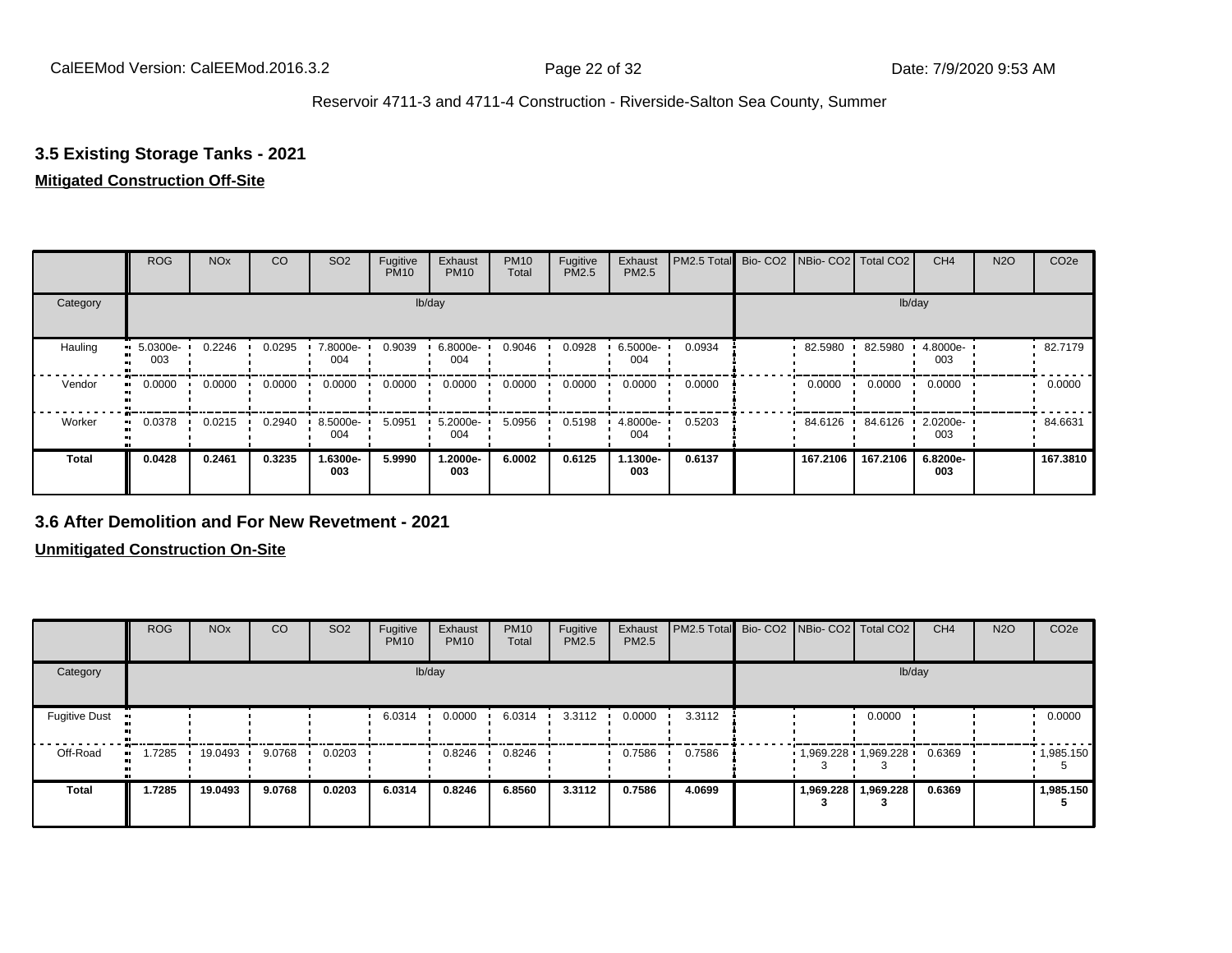### **3.6 After Demolition and For New Revetment - 2021**

#### **Unmitigated Construction Off-Site**

|              | <b>ROG</b>   | <b>NO<sub>x</sub></b>   | CO     | SO <sub>2</sub> | Fugitive<br><b>PM10</b> | Exhaust<br><b>PM10</b> | <b>PM10</b><br>Total | Fugitive<br>PM2.5 | Exhaust<br>PM2.5 | PM2.5 Total Bio- CO2 NBio- CO2 Total CO2 |         |         | CH <sub>4</sub> | <b>N2O</b> | CO <sub>2e</sub> |
|--------------|--------------|-------------------------|--------|-----------------|-------------------------|------------------------|----------------------|-------------------|------------------|------------------------------------------|---------|---------|-----------------|------------|------------------|
| Category     |              |                         |        |                 |                         | lb/day                 |                      |                   |                  |                                          |         | lb/day  |                 |            |                  |
| Hauling      | 0.0000<br>ш. | $0.0000$ $\blacksquare$ | 0.0000 | 0.0000          | 0.0000                  | 0.0000                 | 0.0000               | 0.0000            | 0.0000           | 0.0000                                   | 0.0000  | 0.0000  | 0.0000          |            | 0.0000           |
| Vendor       | 0.0000<br>.  | 0.0000                  | 0.0000 | 0.0000          | 0.0000                  | 0.0000                 | 0.0000               | 0.0000            | 0.0000           | 0.0000                                   | 0.0000  | 0.0000  | 0.0000          |            | 0.0000           |
| Worker       | 0.0378<br>   | 0.0215                  | 0.2940 | 8.5000e-<br>004 | 17.2703                 | 5.2000e-<br>004        | 17.2708              | 1.7369            | 4.8000e-<br>004  | 1.7374                                   | 84.6126 | 84.6126 | 2.0200e-<br>003 |            | 84.6631          |
| <b>Total</b> | 0.0378       | 0.0215                  | 0.2940 | 8.5000e-<br>004 | 17.2703                 | 5.2000e-<br>004        | 17.2708              | 1.7369            | 4.8000e-<br>004  | 1.7374                                   | 84.6126 | 84.6126 | 2.0200e-<br>003 |            | 84.6631          |

|                      | <b>ROG</b> | <b>NO<sub>x</sub></b> | CO     | SO <sub>2</sub> | Fugitive<br><b>PM10</b> | Exhaust<br><b>PM10</b> | <b>PM10</b><br>Total | Fugitive<br><b>PM2.5</b> | Exhaust<br><b>PM2.5</b> | PM2.5 Total Bio- CO2 NBio- CO2   Total CO2 |        |           |                       | CH <sub>4</sub> | <b>N2O</b> | CO <sub>2e</sub>  |
|----------------------|------------|-----------------------|--------|-----------------|-------------------------|------------------------|----------------------|--------------------------|-------------------------|--------------------------------------------|--------|-----------|-----------------------|-----------------|------------|-------------------|
| Category             |            |                       |        |                 |                         | lb/day                 |                      |                          |                         |                                            |        |           | lb/day                |                 |            |                   |
| <b>Fugitive Dust</b> |            |                       |        |                 | 2.5784                  | 0.0000                 | 2.5784               | 1.4156                   | 0.0000                  | 1.4156                                     |        |           | 0.0000                |                 |            | 0.0000            |
| Off-Road             | 1.7285     | 19.0493               | 9.0768 | 0.0203          |                         | 0.8246                 | 0.8246               |                          | 0.7586                  | 0.7586                                     | 0.0000 |           | 1,969.228 1,969.228 1 | 0.6369          |            | $\cdot$ 1,985.150 |
| <b>Total</b>         | 1.7285     | 19.0493               | 9.0768 | 0.0203          | 2.5784                  | 0.8246                 | 3.4030               | 1.4156                   | 0.7586                  | 2.1742                                     | 0.0000 | 1,969.228 | 1,969.228             | 0.6369          |            | 1,985.150         |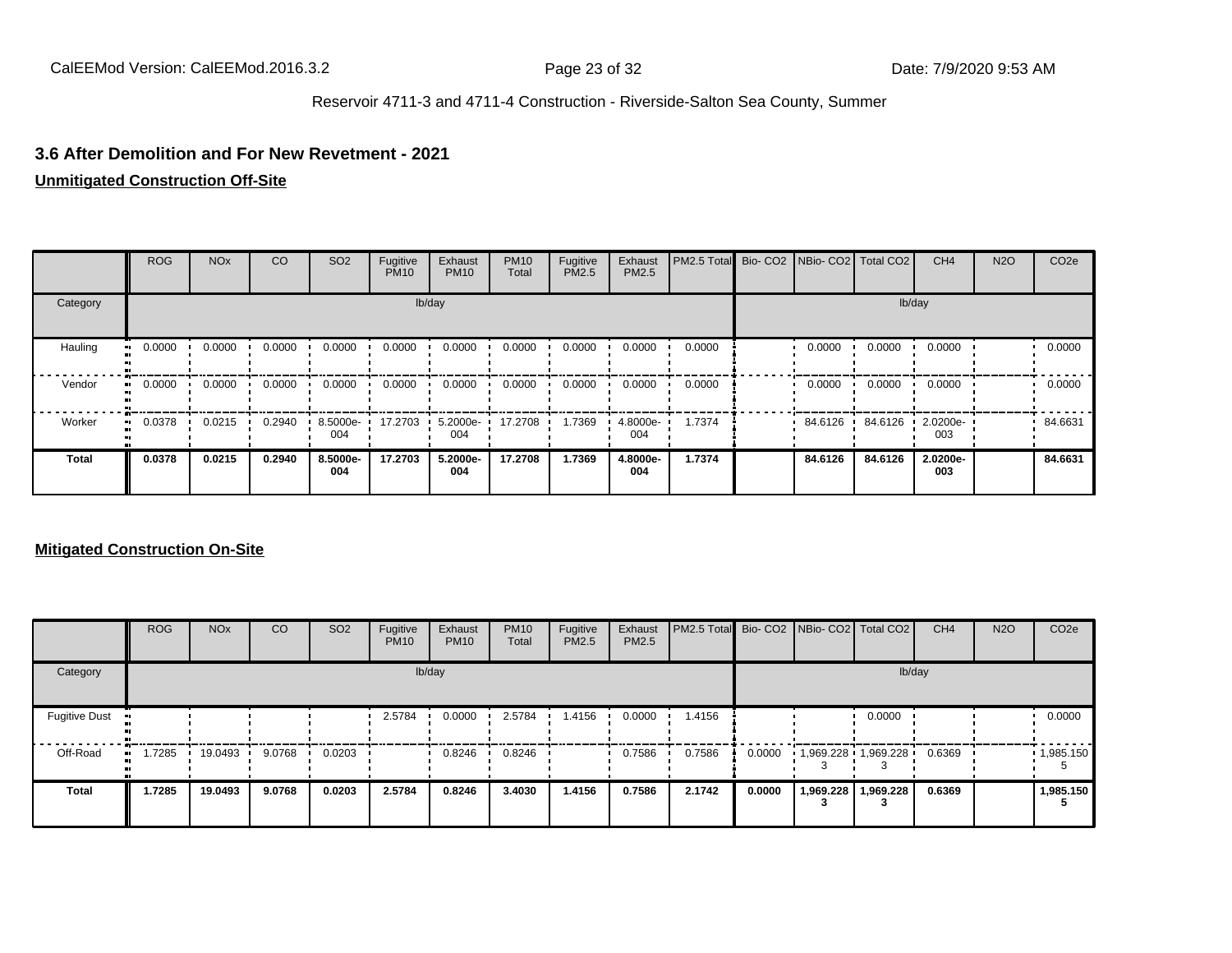### **3.6 After Demolition and For New Revetment - 2021**

#### **Mitigated Construction Off-Site**

|              | <b>ROG</b>    | <b>NO<sub>x</sub></b>   | CO     | SO <sub>2</sub>    | Fugitive<br><b>PM10</b> | Exhaust<br><b>PM10</b> | <b>PM10</b><br>Total | Fugitive<br>PM2.5 | Exhaust<br>PM2.5 | PM2.5 Total Bio- CO2 NBio- CO2 Total CO2 |         |         | CH <sub>4</sub> | <b>N2O</b> | CO <sub>2e</sub> |
|--------------|---------------|-------------------------|--------|--------------------|-------------------------|------------------------|----------------------|-------------------|------------------|------------------------------------------|---------|---------|-----------------|------------|------------------|
| Category     |               |                         |        |                    |                         | lb/day                 |                      |                   |                  |                                          |         | lb/day  |                 |            |                  |
| Hauling      | 0.0000<br>. . | $0.0000$ $\blacksquare$ | 0.0000 | 0.0000             | 0.0000                  | 0.0000                 | 0.0000               | 0.0000            | 0.0000           | 0.0000                                   | 0.0000  | 0.0000  | 0.0000          |            | 0.0000           |
| Vendor       | 0.0000<br>    | 0.0000                  | 0.0000 | 0.0000             | 0.0000                  | 0.0000                 | 0.0000               | 0.0000            | 0.0000           | 0.0000                                   | 0.0000  | 0.0000  | 0.0000          |            | 0.0000           |
| Worker       | 0.0378<br>ш.  | 0.0215                  | 0.2940 | $8.5000e -$<br>004 | 5.0951                  | 5.2000e-<br>004        | 5.0956               | 0.5198            | 4.8000e-<br>004  | 0.5203                                   | 84.6126 | 84.6126 | 2.0200e-<br>003 |            | 84.6631          |
| <b>Total</b> | 0.0378        | 0.0215                  | 0.2940 | 8.5000e-<br>004    | 5.0951                  | 5.2000e-<br>004        | 5.0956               | 0.5198            | 4.8000e-<br>004  | 0.5203                                   | 84.6126 | 84.6126 | 2.0200e-<br>003 |            | 84.6631          |

### **3.6 After Demolition and For New Revetment - 2022**

|                       | <b>ROG</b> | <b>NO<sub>x</sub></b> | CO     | SO <sub>2</sub> | Fugitive<br><b>PM10</b> | Exhaust<br><b>PM10</b> | <b>PM10</b><br>Total | Fugitive<br><b>PM2.5</b> | Exhaust<br>PM2.5 | PM2.5 Total Bio- CO2 NBio- CO2 Total CO2 |                       |                | CH <sub>4</sub> | <b>N2O</b> | CO <sub>2e</sub> |
|-----------------------|------------|-----------------------|--------|-----------------|-------------------------|------------------------|----------------------|--------------------------|------------------|------------------------------------------|-----------------------|----------------|-----------------|------------|------------------|
| Category              |            |                       |        |                 | lb/day                  |                        |                      |                          |                  |                                          |                       | lb/day         |                 |            |                  |
| <b>Fugitive Dust</b>  |            |                       |        |                 | 6.0314                  | 0.0000                 | 6.0314               | 3.3112                   | 0.0000           | 3.3112                                   |                       | 0.0000         |                 |            | 0.0000           |
| Off-Road<br>$\bullet$ | 1.4545     | 15.8282               | 8.5589 | 0.0203          |                         | 0.6705                 | 0.6705               |                          | 0.6169           | 0.6169                                   | $1,968.329$ 1,968.329 |                | 0.6366          |            | 1,984.244        |
| <b>Total</b>          | 1.4545     | 15.8282               | 8.5589 | 0.0203          | 6.0314                  | 0.6705                 | 6.7019               | 3.3112                   | 0.6169           | 3.9281                                   | 1,968.329<br>'n       | 1,968.329<br>6 | 0.6366          |            | 1,984.244        |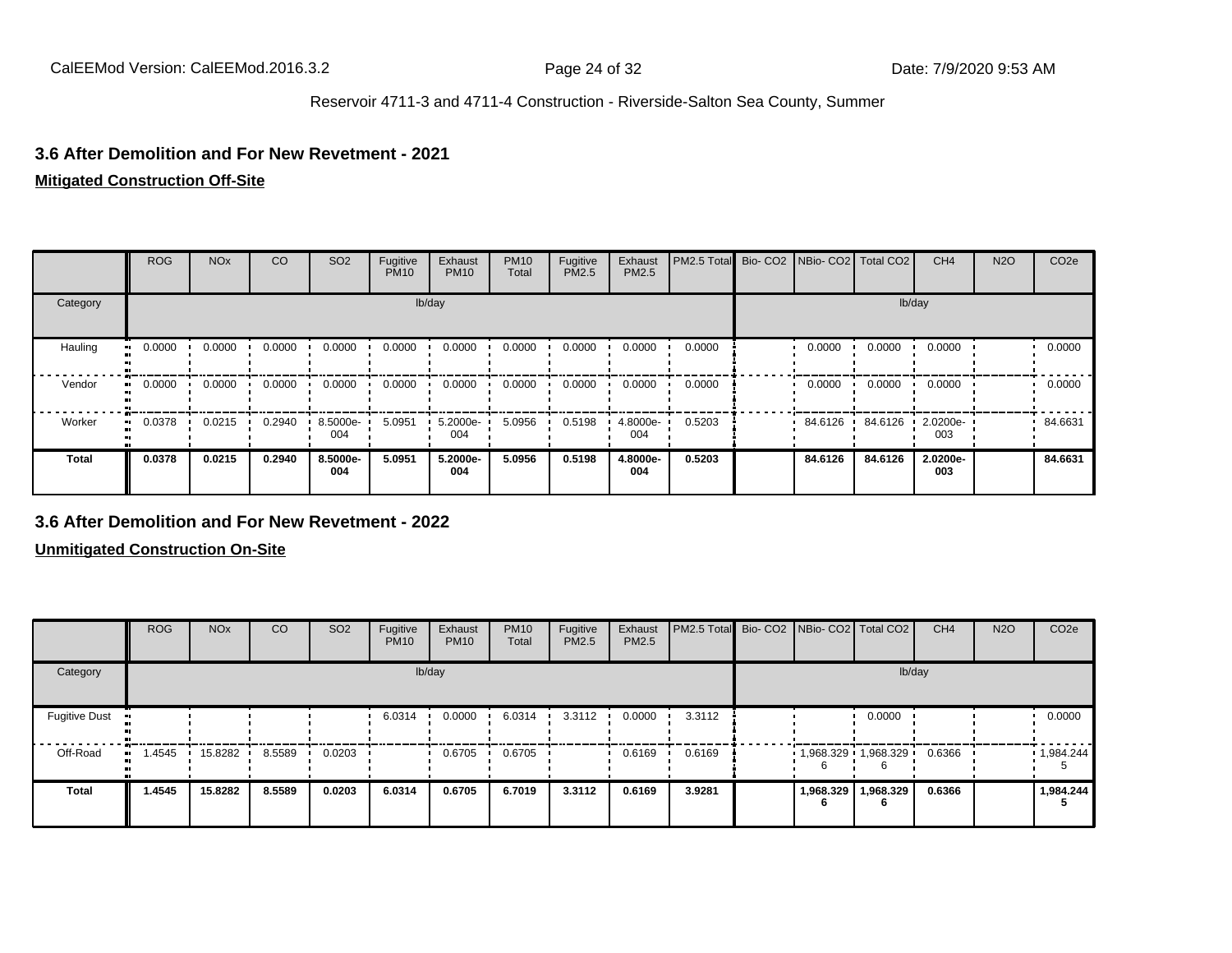#### **3.6 After Demolition and For New Revetment - 2022**

#### **Unmitigated Construction Off-Site**

|              | <b>ROG</b>   | <b>NO<sub>x</sub></b> | CO     | SO <sub>2</sub> | Fugitive<br><b>PM10</b> | Exhaust<br><b>PM10</b> | <b>PM10</b><br>Total | Fugitive<br><b>PM2.5</b> | Exhaust<br>PM2.5 | PM2.5 Total Bio- CO2 NBio- CO2 Total CO2 |         |         | CH <sub>4</sub> | <b>N2O</b> | CO <sub>2e</sub> |
|--------------|--------------|-----------------------|--------|-----------------|-------------------------|------------------------|----------------------|--------------------------|------------------|------------------------------------------|---------|---------|-----------------|------------|------------------|
| Category     |              |                       |        |                 |                         | lb/day                 |                      |                          |                  |                                          |         |         | lb/day          |            |                  |
| Hauling      | 0.0000       | 0.0000                | 0.0000 | 0.0000          | 0.0000                  | 0.0000                 | 0.0000               | 0.0000                   | 0.0000           | 0.0000                                   | 0.0000  | 0.0000  | 0.0000          |            | 0.0000           |
| Vendor       | 0.0000<br>ш. | 0.0000                | 0.0000 | 0.0000          | 0.0000                  | 0.0000                 | 0.0000               | 0.0000                   | 0.0000           | 0.0000                                   | 0.0000  | 0.0000  | 0.0000          |            | 0.0000           |
| Worker       | 0.0353<br>ш. | 0.0193                | 0.2711 | 8.2000e-<br>004 | 17.2703                 | 5.1000e-<br>004        | 17.2708              | 1.7369                   | 4.7000e-<br>004  | 1.7374                                   | 81.5210 | 81.5210 | 1.8100e-<br>003 |            | 81.5663          |
| <b>Total</b> | 0.0353       | 0.0193                | 0.2711 | 8.2000e-<br>004 | 17.2703                 | 5.1000e-<br>004        | 17.2708              | 1.7369                   | 4.7000e-<br>004  | 1.7374                                   | 81.5210 | 81.5210 | 1.8100e-<br>003 |            | 81.5663          |

|                      | <b>ROG</b> | <b>NO<sub>x</sub></b> | <b>CO</b> | SO <sub>2</sub> | Fugitive<br><b>PM10</b> | Exhaust<br><b>PM10</b> | <b>PM10</b><br>Total | Fugitive<br><b>PM2.5</b> | Exhaust<br><b>PM2.5</b> | <b>PM2.5 Total</b> Bio- CO2 NBio- CO2 Total CO2 |        |                       |                | CH <sub>4</sub> | <b>N2O</b> | CO <sub>2e</sub>  |
|----------------------|------------|-----------------------|-----------|-----------------|-------------------------|------------------------|----------------------|--------------------------|-------------------------|-------------------------------------------------|--------|-----------------------|----------------|-----------------|------------|-------------------|
| Category             |            |                       |           |                 |                         | lb/day                 |                      |                          |                         |                                                 |        |                       | lb/day         |                 |            |                   |
| <b>Fugitive Dust</b> |            |                       |           |                 | 2.5784                  | 0.0000                 | 2.5784               | 1.4156                   | 0.0000                  | 1.4156                                          |        |                       | 0.0000         |                 |            | 0.0000            |
| Off-Road             | 1.4545<br> | 15.8282               | 8.5589    | 0.0203          |                         | 0.6705                 | 0.6705               |                          | 0.6169                  | 0.6169                                          | 0.0000 | $1,968.329$ 1,968.329 |                | 0.6366          |            | $\cdot$ 1,984.244 |
| Total                | 1.4545     | 15.8282               | 8.5589    | 0.0203          | 2.5784                  | 0.6705                 | 3.2489               | 1.4156                   | 0.6169                  | 2.0324                                          | 0.0000 | 1,968.329<br>n        | 1,968.329<br>6 | 0.6366          |            | 1,984.244         |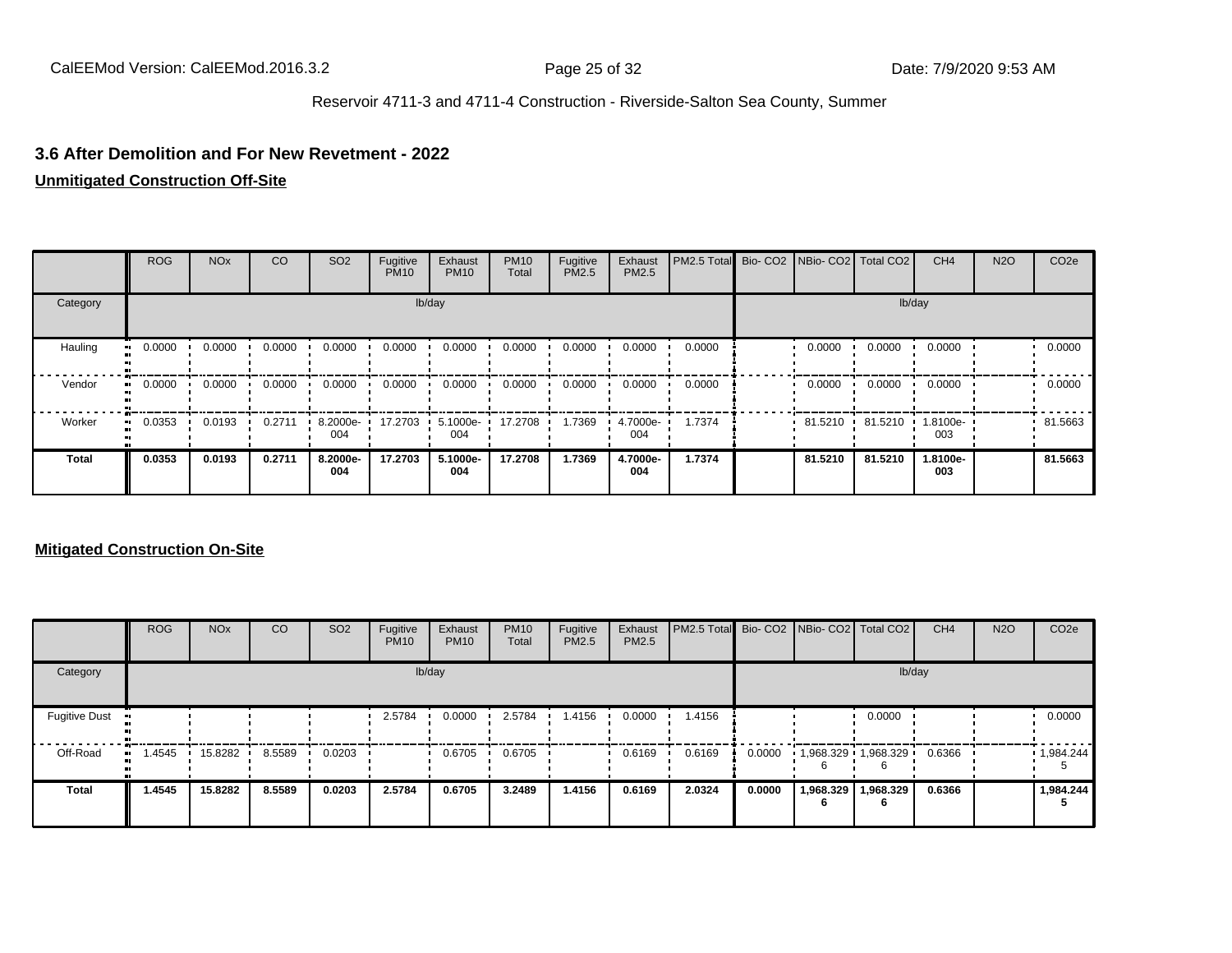#### **3.6 After Demolition and For New Revetment - 2022**

## **Mitigated Construction Off-Site**

|              | <b>ROG</b> | <b>NO<sub>x</sub></b> | CO     | SO <sub>2</sub> | Fugitive<br><b>PM10</b> | Exhaust<br><b>PM10</b> | <b>PM10</b><br>Total | Fugitive<br>PM2.5 | Exhaust<br>PM2.5 | PM2.5 Total Bio- CO2 NBio- CO2 Total CO2 |         |         | CH <sub>4</sub> | <b>N2O</b> | CO <sub>2</sub> e |
|--------------|------------|-----------------------|--------|-----------------|-------------------------|------------------------|----------------------|-------------------|------------------|------------------------------------------|---------|---------|-----------------|------------|-------------------|
| Category     |            |                       |        |                 |                         | lb/day                 |                      |                   |                  |                                          |         |         | lb/day          |            |                   |
| Hauling      | 0.0000     | 0.0000                | 0.0000 | 0.0000          | 0.0000                  | 0.0000                 | 0.0000               | 0.0000            | 0.0000           | 0.0000                                   | 0.0000  | 0.0000  | 0.0000          |            | 0.0000            |
| Vendor       | 0.0000     | 0.0000                | 0.0000 | 0.0000          | 0.0000                  | 0.0000                 | 0.0000               | 0.0000            | 0.0000           | 0.0000                                   | 0.0000  | 0.0000  | 0.0000          |            | 0.0000            |
| Worker       | 0.0353     | 0.0193                | 0.2711 | 8.2000e-<br>004 | 5.0951                  | 5.1000e-<br>004        | 5.0956               | 0.5198            | 4.7000e-<br>004  | 0.5202                                   | 81.5210 | 81.5210 | 1.8100e-<br>003 |            | 81.5663           |
| <b>Total</b> | 0.0353     | 0.0193                | 0.2711 | 8.2000e-<br>004 | 5.0951                  | 5.1000e-<br>004        | 5.0956               | 0.5198            | 4.7000e-<br>004  | 0.5202                                   | 81.5210 | 81.5210 | 1.8100e-<br>003 |            | 81.5663           |

## **4.0 Operational Detail - Mobile**

**4.1 Mitigation Measures Mobile**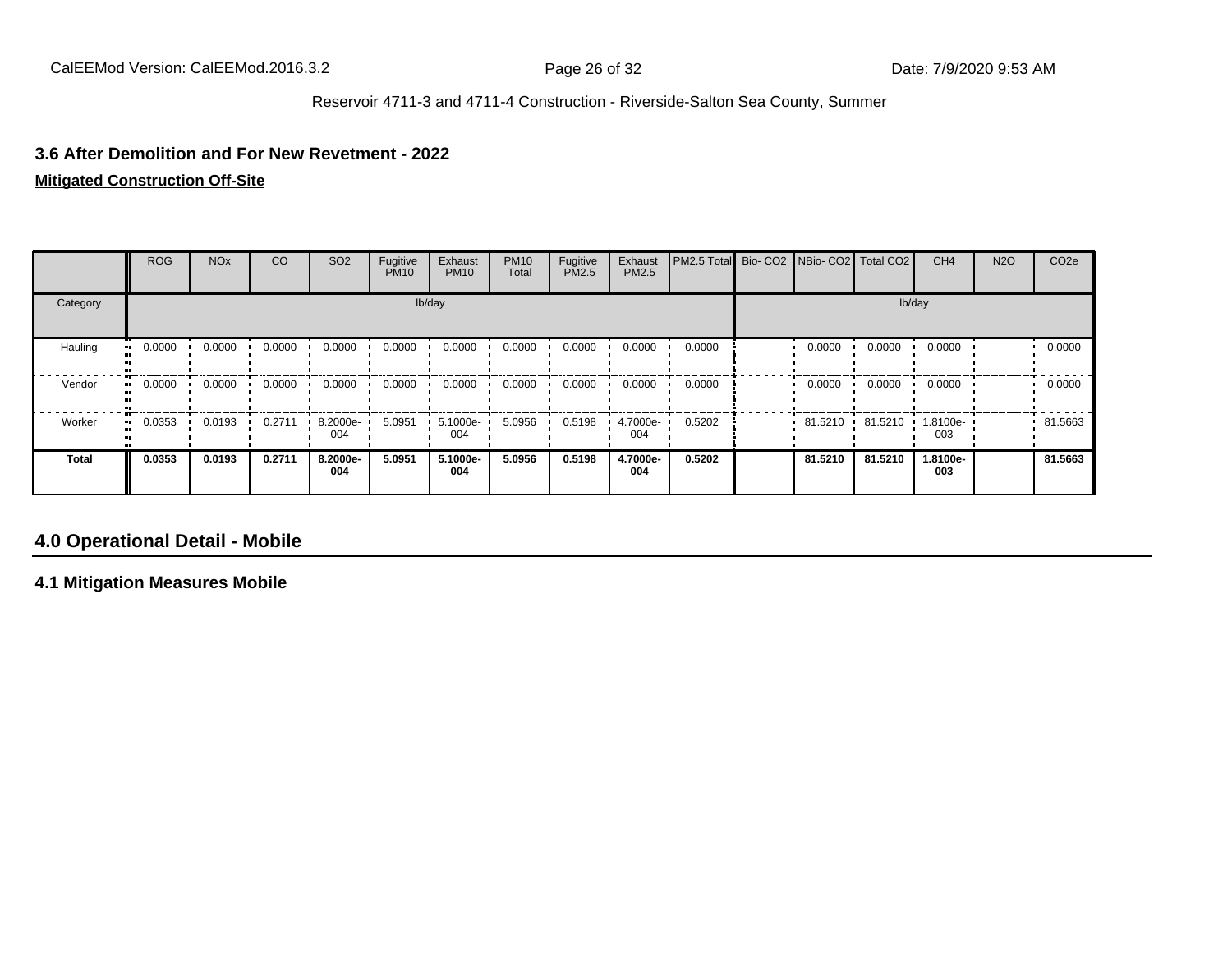|             | <b>ROG</b>         | <b>NO<sub>x</sub></b> | CO              | SO <sub>2</sub> | Fugitive<br><b>PM10</b> | Exhaust<br><b>PM10</b> | <b>PM10</b><br>Total | Fugitive<br>PM2.5 | Exhaust<br>PM2.5  | <b>PM2.5 Total</b> Bio- CO2 NBio- CO2 Total CO2 |        |        | CH <sub>4</sub> | <b>N2O</b> | CO <sub>2e</sub> |
|-------------|--------------------|-----------------------|-----------------|-----------------|-------------------------|------------------------|----------------------|-------------------|-------------------|-------------------------------------------------|--------|--------|-----------------|------------|------------------|
| Category    |                    |                       |                 |                 |                         | lb/day                 |                      |                   |                   |                                                 |        | lb/day |                 |            |                  |
| Mitigated   | $-1.2000e-$<br>004 | 9.0000e-<br>004       | 1.9900e-<br>003 | 1.0000e-<br>005 | 0.0682                  | 1.0000e-<br>005        | 0.0682               | 6.9000e-<br>003   | $1.0000e-$<br>005 | 6.9100e-<br>003                                 | 0.9037 | 0.9037 | 3.0000e-<br>005 |            | 0.9045           |
| Unmitigated | $-1.2000e-$<br>004 | 9.0000e-<br>004       | i.9900e-<br>003 | 1.0000e-<br>005 | 0.0682                  | 1.0000e-<br>005        | 0.0682               | 6.9000e-<br>003   | 1.0000e-<br>005   | 6.9100e-<br>003                                 | 0.9037 | 0.9037 | 3.0000e-<br>005 |            | 0.9045           |

## **4.2 Trip Summary Information**

|                                  |         | Average Daily Trip Rate |        | Unmitigated       | Mitigated         |
|----------------------------------|---------|-------------------------|--------|-------------------|-------------------|
| Land Use                         | Weekday | Saturday                | Sunday | <b>Annual VMT</b> | <b>Annual VMT</b> |
| Other Non-Asphalt Surfaces       | 0.00    | 0.00                    | 0.00   |                   |                   |
| Unrefrigerated Warehouse-No Rail | 0.05    | 0.05                    | 0.05   | 331               | 33 <sup>2</sup>   |
| Total                            | 0.05    | 0.05                    | 0.05   | 331               | 331               |

## **4.3 Trip Type Information**

|                                     |            | <b>Miles</b> |                                       |      | Trip % |             |         | Trip Purpose %  |         |
|-------------------------------------|------------|--------------|---------------------------------------|------|--------|-------------|---------|-----------------|---------|
| Land Use                            | H-W or C-W | H-S or C-C   | H-O or C-NW ∎H-W or C-W┃ H-S or C-C ┃ |      |        | H-O or C-NW | Primary | <b>Diverted</b> | Pass-by |
| Other Non-Asphalt Surfaces          | 0.00       | 0.00         | 0.00                                  | 0.00 | 0.00   | 0.00        |         |                 |         |
| Unrefrigerated Warehouse-No<br>$ -$ | 0.00       | 0.00         | 0.00                                  | 0.00 | 0.00   | 0.00        | 100     |                 |         |

## **4.4 Fleet Mix**

| Land Use                            | LDA      | LDT1      | LDT2     | <b>MDV</b> | LHD <sup>1</sup> | LHD <sub>2</sub> | <b>MHD</b> | HHD       | <b>OBUS</b> | UBUS              | <b>MCY</b> | <b>SBUS</b> | <b>MH</b> |
|-------------------------------------|----------|-----------|----------|------------|------------------|------------------|------------|-----------|-------------|-------------------|------------|-------------|-----------|
| Other Non-Asphalt Surfaces          | 0.545527 | 0.0368561 | 0.186032 | 0.115338   | 0.015222         | 0.0049701        | 0.017525   | 0.069528i | 0.001397    | 0.001160 <b>i</b> | 0.004547   | 0.000932    | 0.000965  |
| Unrefrigerated Warehouse-No<br>Rail | 0.545527 | 0.036856  | 0.186032 | 0.115338   | 0.015222         | 0.004970         | 0.017525   | 0.069528  | 0.001397    | 0.001160          | 0.004547   | 0.000932    | 0.000965  |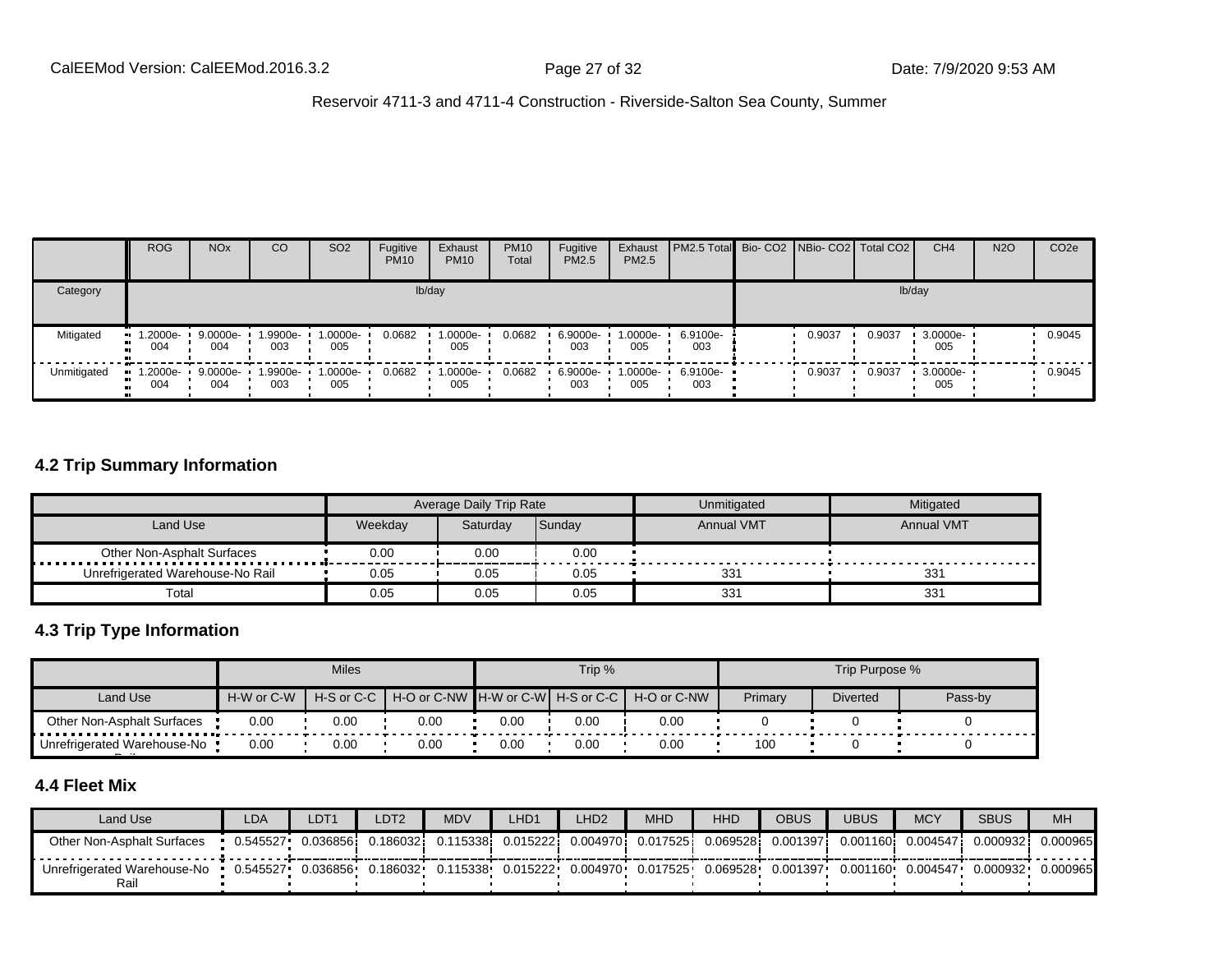## **5.0 Energy Detail**

## Historical Energy Use: N

## **5.1 Mitigation Measures Energy**

|                           | <b>ROG</b> | <b>NO<sub>x</sub></b> | CO     | SO <sub>2</sub> | Fugitive<br><b>PM10</b> | Exhaust<br><b>PM10</b> | <b>PM10</b><br>Total | Fugitive<br><b>PM2.5</b> | Exhaust<br>PM2.5 | <b>PM2.5 Total</b> Bio- CO2 NBio- CO2 Total CO2 |        |        | CH <sub>4</sub> | <b>N2O</b> | CO <sub>2e</sub> |
|---------------------------|------------|-----------------------|--------|-----------------|-------------------------|------------------------|----------------------|--------------------------|------------------|-------------------------------------------------|--------|--------|-----------------|------------|------------------|
| Category                  |            |                       |        |                 |                         | lb/day                 |                      |                          |                  |                                                 |        | lb/day |                 |            |                  |
| NaturalGas<br>Mitigated   | 0.0000     | 0.0000                | 0.0000 | 0.0000          |                         | 0.0000                 | 0.0000               |                          | 0.0000           | 0.0000                                          | 0.0000 | 0.0000 | 0.0000          | 0.0000     | 0.0000           |
| NaturalGas<br>Unmitigated | 0.0000     | 0.0000                | 0.0000 | 0.0000          |                         | 0.0000                 | 0.0000               |                          | 0.0000           | 0.0000                                          | 0.0000 | 0.0000 | 0.0000          | 0.0000     | 0.0000           |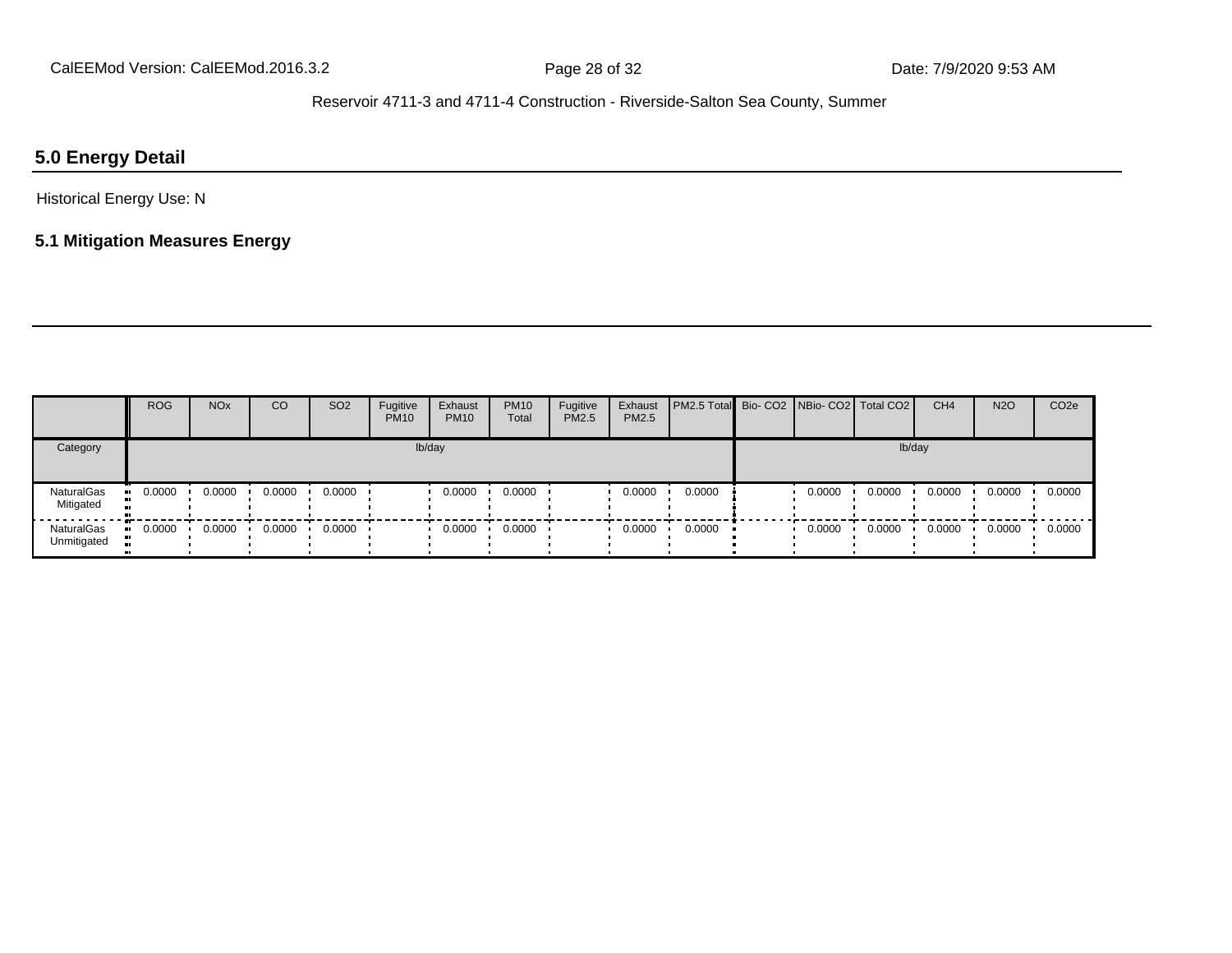# **5.2 Energy by Land Use - NaturalGas**

## **Unmitigated**

|                                        | NaturalGa<br>s Use | <b>ROG</b> | <b>NO<sub>x</sub></b> | CO     | SO <sub>2</sub> | Fugitive<br><b>PM10</b> | Exhaust<br><b>PM10</b> | <b>PM10</b><br>Total | Fugitive<br>PM2.5 | Exhaust<br>PM2.5 | PM2.5 Total Bio- CO2 NBio- CO2 Total CO2 |        |        | CH <sub>4</sub> | <b>N2O</b> | CO <sub>2e</sub> |
|----------------------------------------|--------------------|------------|-----------------------|--------|-----------------|-------------------------|------------------------|----------------------|-------------------|------------------|------------------------------------------|--------|--------|-----------------|------------|------------------|
| Land Use                               | kBTU/yr            |            |                       |        |                 |                         | lb/day                 |                      |                   |                  |                                          |        | lb/day |                 |            |                  |
| Other Non-<br>Asphalt Surfaces         | $\mathbf 0$        | 0.0000     | 0.0000                | 0.0000 | 0.0000          |                         | 0.0000                 | 0.0000               |                   | 0.0000           | 0.0000                                   | 0.0000 | 0.0000 | 0.0000          | 0.0000     | 0.0000           |
| Unrefrigerated<br>Warehouse-No<br>Rail | $\Omega$           | 0.0000     | 0.0000                | 0.0000 | 0.0000          |                         | 0.0000                 | 0.0000               |                   | 0.0000           | 0.0000                                   | 0.0000 | 0.0000 | 0.0000          | 0.0000     | 0.0000           |
| <b>Total</b>                           |                    | 0.0000     | 0.0000                | 0.0000 | 0.0000          |                         | 0.0000                 | 0.0000               |                   | 0.0000           | 0.0000                                   | 0.0000 | 0.0000 | 0.0000          | 0.0000     | 0.0000           |

#### **Mitigated**

|                                        | NaturalGa<br>s Use | <b>ROG</b>          | <b>NO<sub>x</sub></b> | CO     | SO <sub>2</sub> | Fugitive<br><b>PM10</b> | Exhaust<br><b>PM10</b> | <b>PM10</b><br>Total | Fugitive<br>PM2.5 | Exhaust<br>PM2.5 | PM2.5 Total Bio- CO2 NBio- CO2 Total CO2 |        |        | CH <sub>4</sub> | <b>N2O</b> | CO <sub>2</sub> e |
|----------------------------------------|--------------------|---------------------|-----------------------|--------|-----------------|-------------------------|------------------------|----------------------|-------------------|------------------|------------------------------------------|--------|--------|-----------------|------------|-------------------|
| Land Use                               | kBTU/yr            |                     |                       |        |                 |                         | lb/day                 |                      |                   |                  |                                          |        | lb/day |                 |            |                   |
| Other Non-<br>Asphalt Surfaces         | $\mathbf{0}$       | 0.0000              | 0.0000                | 0.0000 | 0.0000          |                         | 0.0000                 | 0.0000               |                   | 0.0000           | 0.0000                                   | 0.0000 | 0.0000 | 0.0000          | 0.0000     | 0.0000            |
| Unrefrigerated<br>Warehouse-No<br>Rail | $\Omega$           | 0.0000<br>$\bullet$ | 0.0000                | 0.0000 | 0.0000          |                         | 0.0000                 | 0.0000               |                   | 0.0000           | 0.0000                                   | 0.0000 | 0.0000 | 0.0000          | 0.0000     | 0.0000            |
| <b>Total</b>                           |                    | 0.0000              | 0.0000                | 0.0000 | 0.0000          |                         | 0.0000                 | 0.0000               |                   | 0.0000           | 0.0000                                   | 0.0000 | 0.0000 | 0.0000          | 0.0000     | 0.0000            |

## **6.0 Area Detail**

## **6.1 Mitigation Measures Area**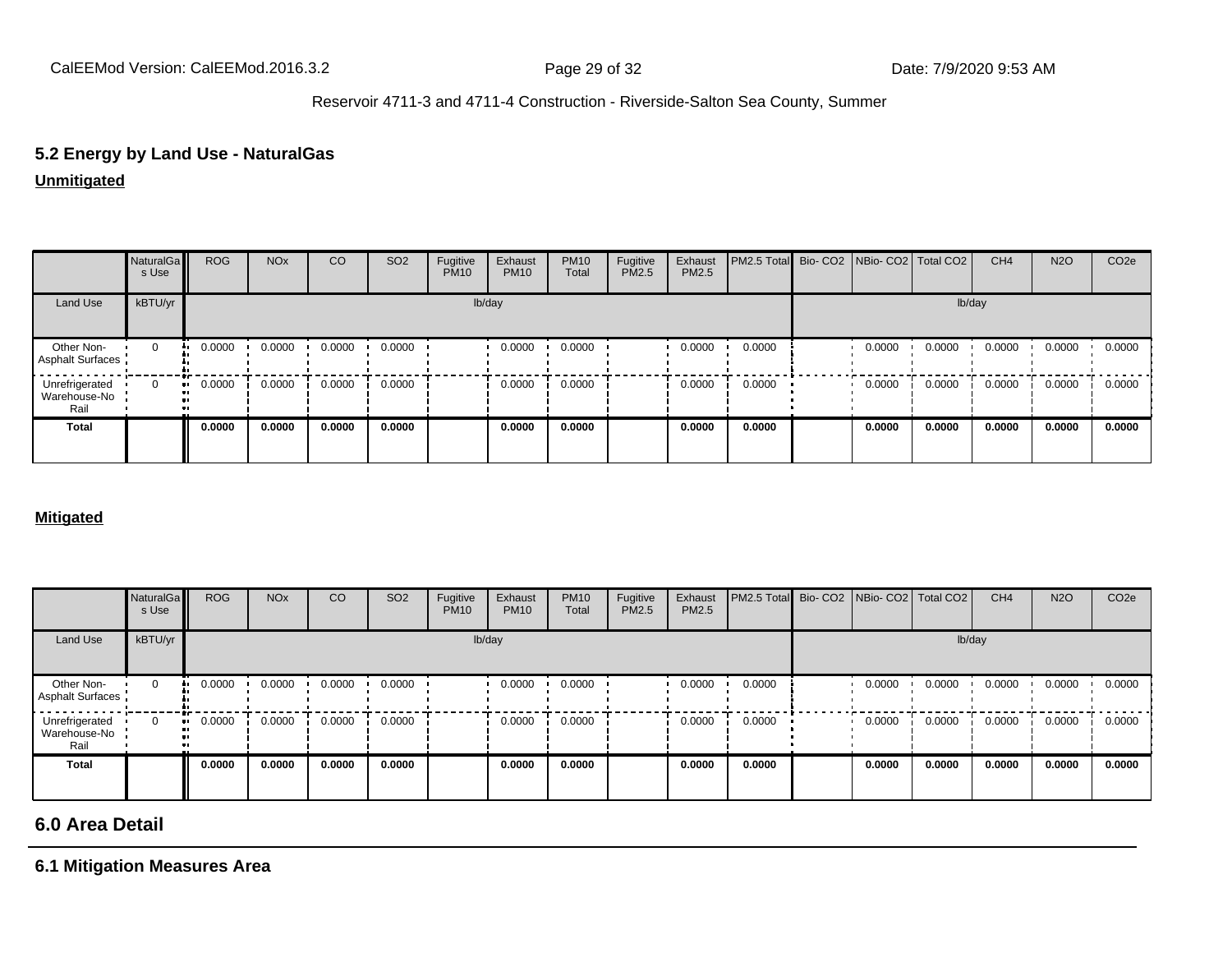CalEEMod Version: CalEEMod.2016.3.2 Page 30 of 32 Date: 7/9/2020 9:53 AM

### Reservoir 4711-3 and 4711-4 Construction - Riverside-Salton Sea County, Summer

Use Low VOC Paint - Non-Residential Interior

Use Low VOC Paint - Non-Residential Exterior

|             | <b>ROG</b> | <b>NO<sub>x</sub></b>            | CO                       | SO <sub>2</sub> | Fugitive<br><b>PM10</b> | Exhaust<br><b>PM10</b> | <b>PM10</b><br>Total | Fugitive<br><b>PM2.5</b> | Exhaust<br>PM2.5 | PM2.5 Total Bio- CO2   NBio- CO2   Total CO2 |                 |                 | CH <sub>4</sub> | <b>N2O</b> | CO <sub>2</sub> e |
|-------------|------------|----------------------------------|--------------------------|-----------------|-------------------------|------------------------|----------------------|--------------------------|------------------|----------------------------------------------|-----------------|-----------------|-----------------|------------|-------------------|
| Category    |            |                                  |                          |                 |                         | lb/day                 |                      |                          |                  |                                              |                 | lb/day          |                 |            |                   |
| Mitigated   | $-0.1269$  | 005                              | 1.0000e- 6.1000e-<br>004 | 0.0000          |                         | 0.0000                 | 0.0000               |                          | 0.0000           | 0.0000                                       | 1.3000e-<br>003 | 1.3000e-<br>003 | 0.0000          |            | 1.3900e-<br>003   |
| Unmitigated | $-0.1269$  | $\cdot$ 1.0000e- 6.1000e-<br>005 | 004                      | 0.0000          |                         | 0.0000                 | 0.0000               |                          | 0.0000           | 0.0000                                       | 1.3000e-<br>003 | 1.3000e-<br>003 | 0.0000          |            | 1.3900e-<br>003   |

## **6.2 Area by SubCategory**

**Unmitigated**

|                          | <b>ROG</b>         | <b>NO<sub>x</sub></b> | CO              | SO <sub>2</sub> | Fugitive<br><b>PM10</b> | Exhaust<br><b>PM10</b> | <b>PM10</b><br>Total | Fugitive<br>PM2.5 | Exhaust<br><b>PM2.5</b> | PM2.5 Total | Bio- CO2   NBio- CO2   Total CO2 |                 | CH <sub>4</sub> | <b>N2O</b> | CO <sub>2</sub> e |
|--------------------------|--------------------|-----------------------|-----------------|-----------------|-------------------------|------------------------|----------------------|-------------------|-------------------------|-------------|----------------------------------|-----------------|-----------------|------------|-------------------|
| SubCategory              |                    |                       |                 |                 |                         | lb/day                 |                      |                   |                         |             |                                  |                 | lb/day          |            |                   |
| Architectural<br>Coating | $-8.0900e-$<br>003 |                       |                 |                 |                         | 0.0000                 | 0.0000               |                   | 0.0000                  | 0.0000      |                                  | 0.0000          |                 |            | 0.0000            |
| Consumer<br>Products     | 0.1188             |                       |                 |                 |                         | 0.0000                 | 0.0000               |                   | 0.0000                  | 0.0000      |                                  | 0.0000          |                 |            | 0.0000            |
| Landscaping              | $-6.0000e-$<br>005 | 1.0000e-<br>005       | 6.1000e-<br>004 | 0.0000          |                         | 0.0000                 | 0.0000               |                   | 0.0000                  | 0.0000      | 1.3000e-<br>003                  | 1.3000e-<br>003 | 0.0000          |            | 1.3900e-<br>003   |
| <b>Total</b>             | 0.1269             | 1.0000e-<br>005       | 6.1000e-<br>004 | 0.0000          |                         | 0.0000                 | 0.0000               |                   | 0.0000                  | 0.0000      | 1.3000e-<br>003                  | 1.3000e-<br>003 | 0.0000          |            | 1.3900e-<br>003   |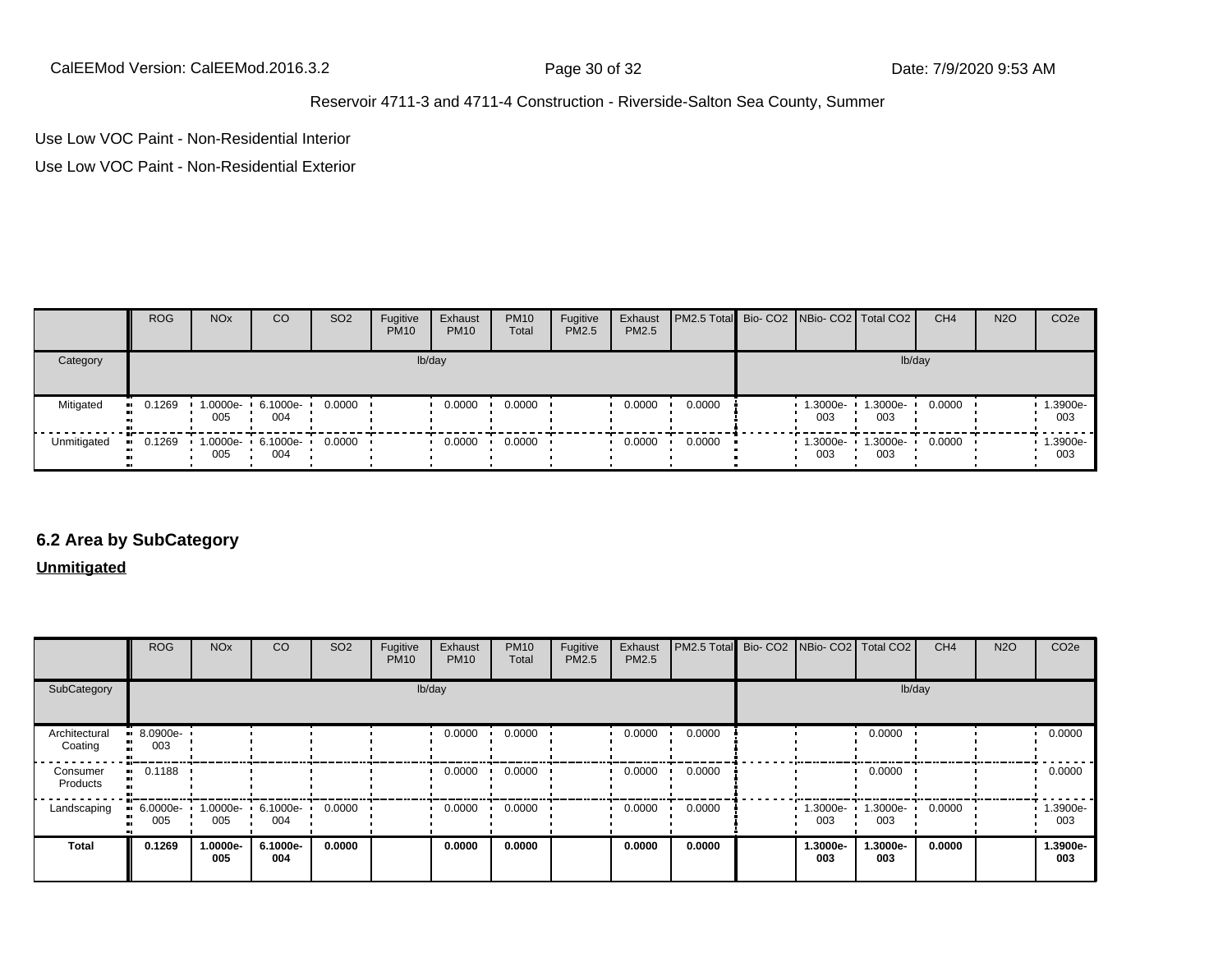## **6.2 Area by SubCategory**

**Mitigated**

|                          | <b>ROG</b>            | <b>NO<sub>x</sub></b> | CO              | SO <sub>2</sub> | Fugitive<br><b>PM10</b> | Exhaust<br><b>PM10</b> | <b>PM10</b><br>Total | Fugitive<br>PM2.5 | Exhaust<br><b>PM2.5</b> | PM2.5 Total Bio- CO2 NBio- CO2   Total CO2 |                 |                 | CH <sub>4</sub> | <b>N2O</b> | CO <sub>2e</sub> |
|--------------------------|-----------------------|-----------------------|-----------------|-----------------|-------------------------|------------------------|----------------------|-------------------|-------------------------|--------------------------------------------|-----------------|-----------------|-----------------|------------|------------------|
| SubCategory              |                       |                       |                 |                 |                         | lb/day                 |                      |                   |                         |                                            |                 |                 | lb/day          |            |                  |
| Architectural<br>Coating | $-8.0900e-$<br>003    |                       |                 |                 |                         | 0.0000                 | 0.0000               |                   | 0.0000                  | 0.0000                                     |                 | 0.0000          |                 |            | 0.0000           |
| Consumer<br>Products     | $\blacksquare$ 0.1188 |                       |                 |                 |                         | 0.0000                 | 0.0000               |                   | 0.0000                  | 0.0000                                     |                 | 0.0000          |                 |            | 0.0000           |
| Landscaping              | $-6.0000e-$<br>005    | 1.0000e-<br>005       | 6.1000e-<br>004 | 0.0000          |                         | 0.0000                 | 0.0000               |                   | 0.0000                  | 0.0000                                     | .3000e-<br>003  | 1.3000e-<br>003 | 0.0000          |            | 1.3900e-<br>003  |
| <b>Total</b>             | 0.1269                | 1.0000e-<br>005       | 6.1000e-<br>004 | 0.0000          |                         | 0.0000                 | 0.0000               |                   | 0.0000                  | 0.0000                                     | 1.3000e-<br>003 | -.3000e<br>003  | 0.0000          |            | 1.3900e-<br>003  |

## **7.0 Water Detail**

**7.1 Mitigation Measures Water**

## **8.0 Waste Detail**

#### **8.1 Mitigation Measures Waste**

## **9.0 Operational Offroad**

|  | Equipment Type | Number | Hours/Day | Days/Year | Power<br>Horse H | $\cdot$ $-$<br>Load Factor | <b>Fuel</b><br>$\blacksquare$ |
|--|----------------|--------|-----------|-----------|------------------|----------------------------|-------------------------------|
|--|----------------|--------|-----------|-----------|------------------|----------------------------|-------------------------------|

## **10.0 Stationary Equipment**

**Fire Pumps and Emergency Generators**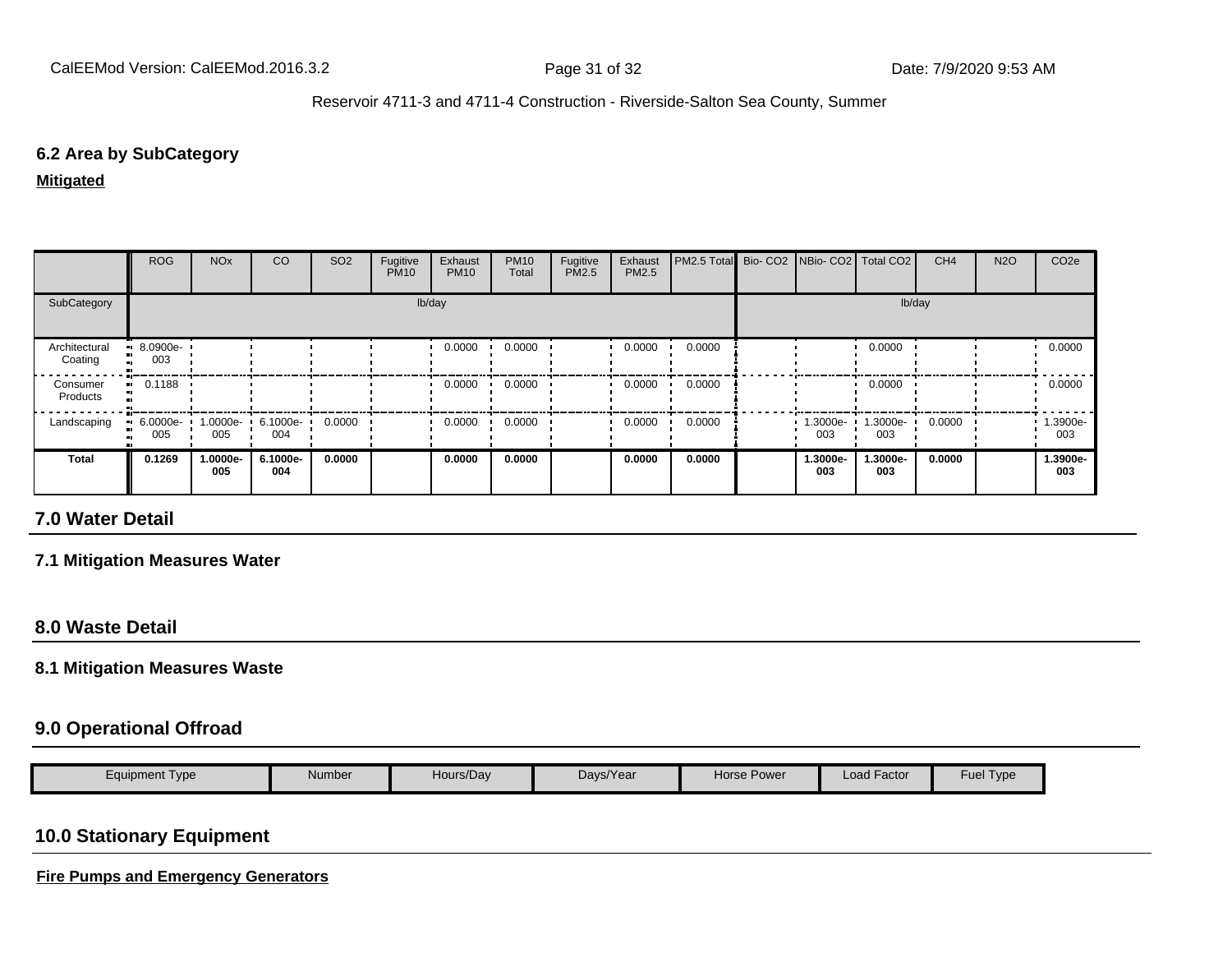| <b>Equipment Type</b>         | Number | Hours/Day      | Hours/Year      | <b>Horse Power</b>   | Load Factor | Fuel Type |
|-------------------------------|--------|----------------|-----------------|----------------------|-------------|-----------|
| <b>Boilers</b>                |        |                |                 |                      |             |           |
| <b>Equipment Type</b>         | Number | Heat Input/Day | Heat Input/Year | <b>Boiler Rating</b> | Fuel Type   |           |
| <b>User Defined Equipment</b> |        |                |                 |                      |             |           |
| <b>Equipment Type</b>         | Number |                |                 |                      |             |           |
|                               |        |                |                 |                      |             |           |
| <b>11.0 Vegetation</b>        |        |                |                 |                      |             |           |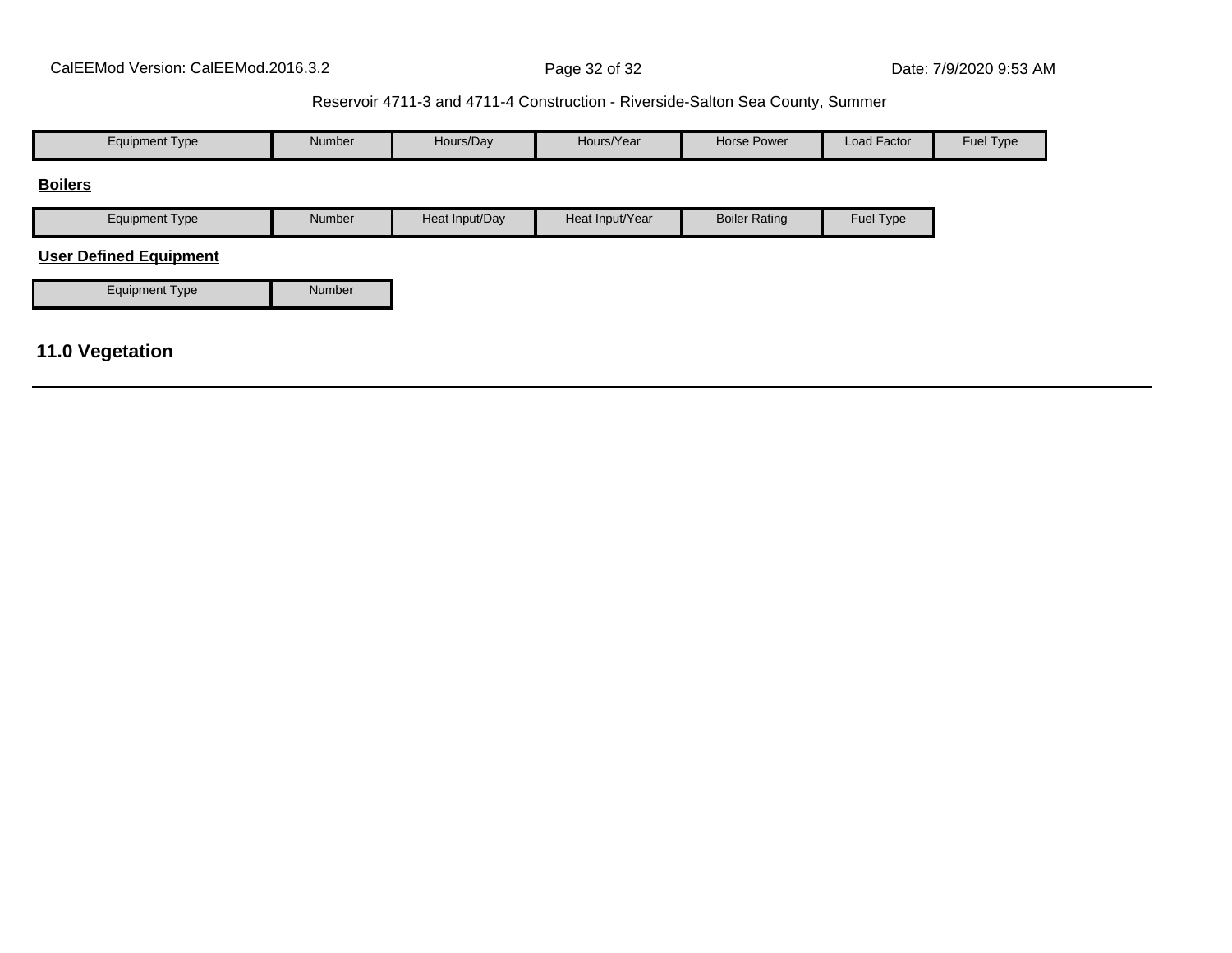## **Reservoir 4711-3 and 4711-4 Construction**

**Riverside-Salton Sea County, Winter**

## **1.0 Project Characteristics**

## **1.1 Land Usage**

| <b>Land Uses</b>                           | Size      | Metric   | Lot Acreage | Floor Surface Area | Population |
|--------------------------------------------|-----------|----------|-------------|--------------------|------------|
| Unrefrigerated Warehouse-No Rail<br>.<br>. | 4.54<br>. | 1000sqft | 0.10        | 4,540.00           | ------     |
| Other Non-Asphalt Surfaces                 | 1.40      | Acre     | .40         | 60,984.00          |            |

## **1.2 Other Project Characteristics**

| <b>Urbanization</b>               | Rural                      | Wind Speed (m/s)                  | 2.4   | <b>Precipitation Freg (Days)</b>        | 28    |
|-----------------------------------|----------------------------|-----------------------------------|-------|-----------------------------------------|-------|
| <b>Climate Zone</b>               | 15                         |                                   |       | <b>Operational Year</b>                 | 2022  |
| <b>Utility Company</b>            | Southern California Edison |                                   |       |                                         |       |
| <b>CO2 Intensity</b><br>(lb/MWhr) | 702.44                     | <b>CH4 Intensity</b><br>(lb/MWhr) | 0.029 | N <sub>2</sub> O Intensity<br>(lb/MWhr) | 0.006 |

# **1.3 User Entered Comments & Non-Default Data**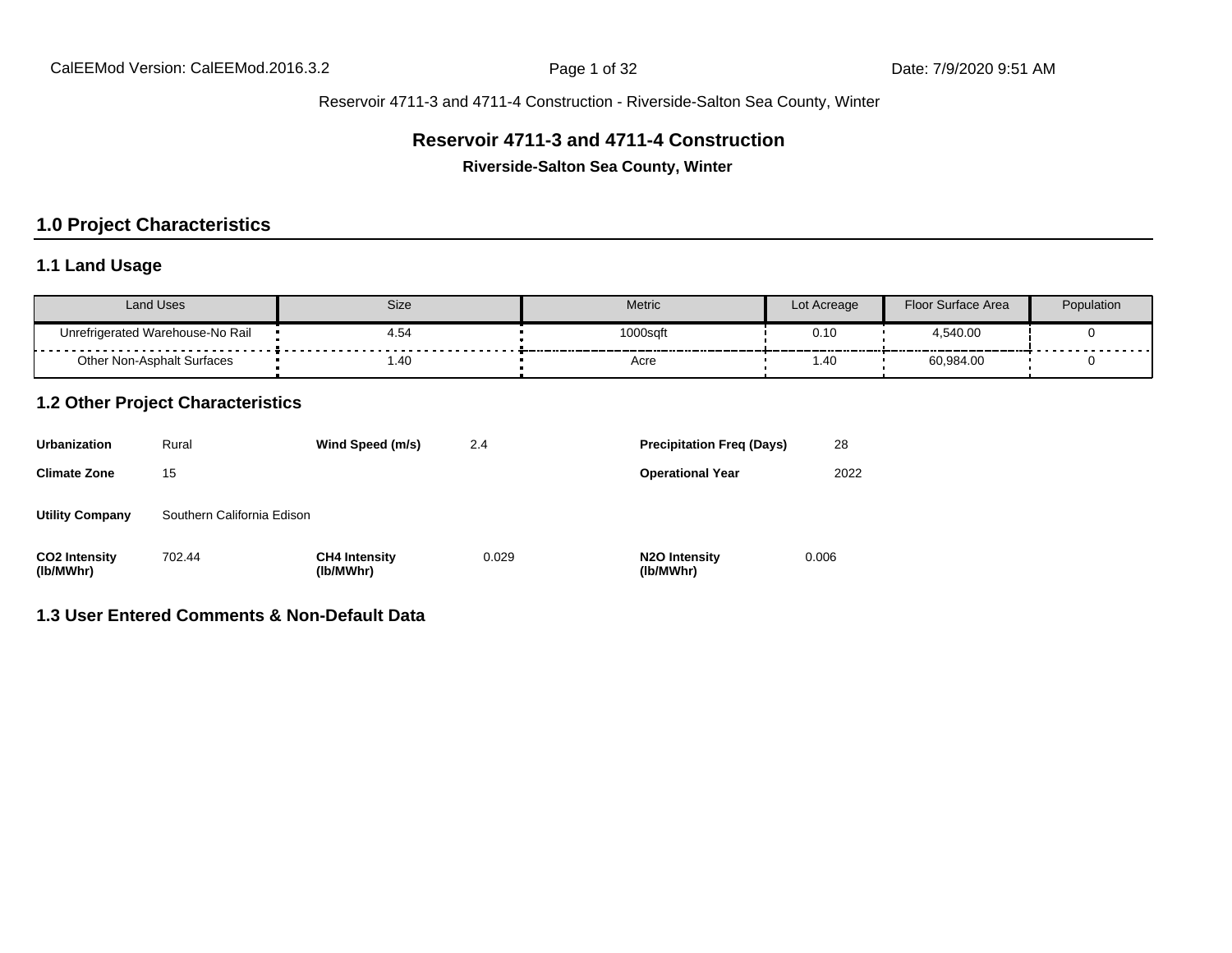CalEEMod Version: CalEEMod.2016.3.2 **Page 2 of 32** Page 2 of 32 Date: 7/9/2020 9:51 AM

#### Reservoir 4711-3 and 4711-4 Construction - Riverside-Salton Sea County, Winter

Project Characteristics -

Land Use - Total area is approximately 1.5 acres as detailed in the Project Description.

Construction Phase - Construction period is 18 months long from September 2020 to March 2022 per Project Description.

Off-road Equipment - Based on Project Description.

Off-road Equipment - Based on Project Description.

Off-road Equipment - Based on Project Description.

Off-road Equipment - Based on Project Description.

Off-road Equipment -

Demolition - 500 cy of material export  $*$  1.4 tons per  $cy = 700$  tons debris

Grading - Total graded area = 1.5 acres

Trips and VMT - If there is 500 cy of materials export and each truck holds approximately 16 cy of material, this would result in approximately 31 loads (62 total trips).

On-road Fugitive Dust - Access road to Project site is unpaved.

Architectural Coating - Consistency with SCAQMD Rule 1113.

Vehicle Trips - Assuming 8 trips per year for maintenance - divided by day and size metric. Conservatively assuming commute is 20 miles.

Road Dust - Access road to Project site is unpaved.

Area Coating - Consistency with SCAQMD Rule 1113.

Energy Use - No energy use, everything is gravity fed per Project Description.

Water And Wastewater - No water use.

Solid Waste - No solid waste generation.

Construction Off-road Equipment Mitigation - Consistency with SCAQMD Fugitive Dust Rule.

Area Mitigation - Consistency with SCAQMD Rule 1113.

| Table Name              | Column Name                | Default Value | New Value |
|-------------------------|----------------------------|---------------|-----------|
| tblArchitecturalCoating | EF Nonresidential Exterior | 250.00        | 50.00     |
| tblArchitecturalCoating | EF Nonresidential Interior | 250.00        | 50.00     |
| tblArchitecturalCoating | EF_Parking                 | 250.00        | 100.00    |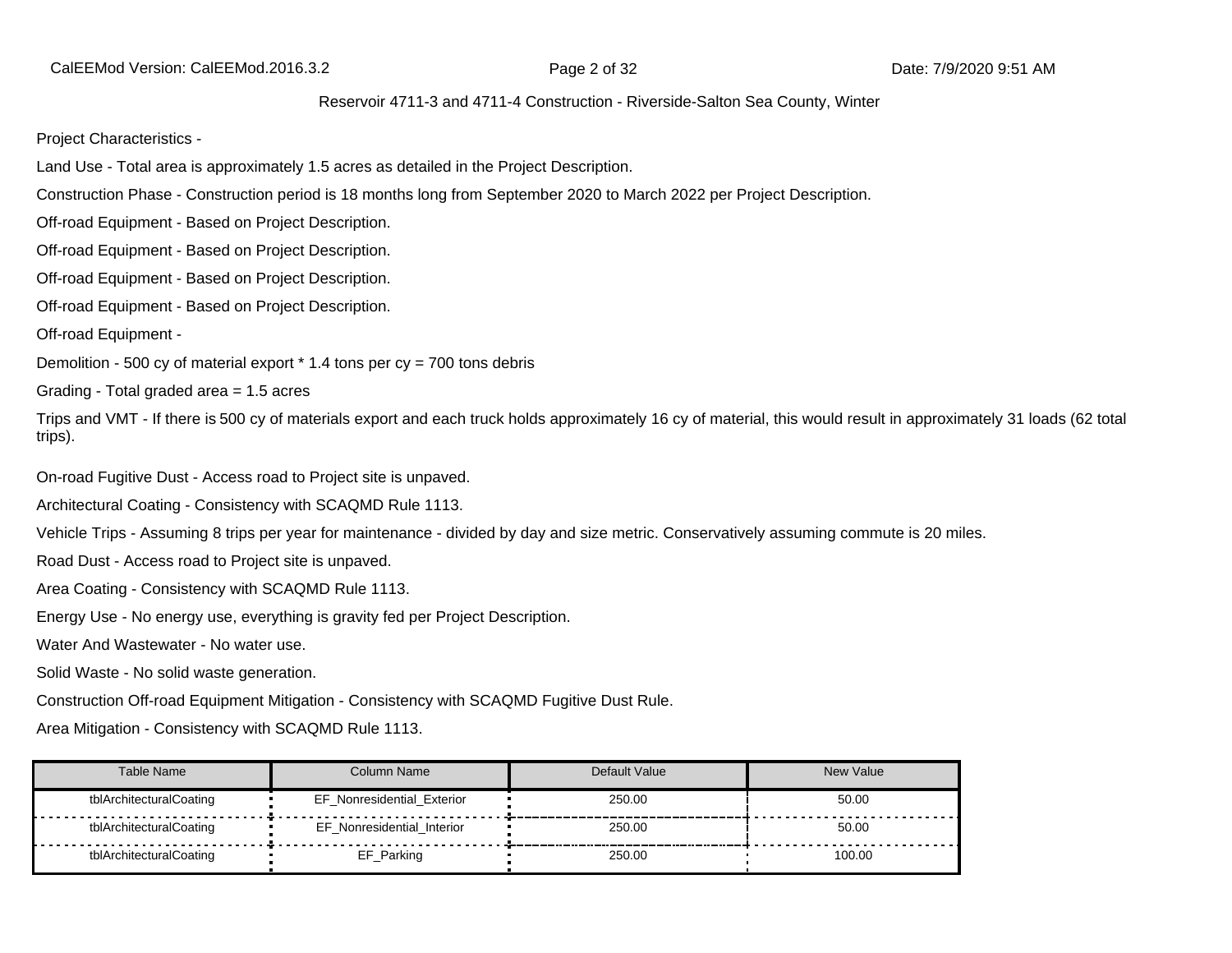| tblArchitecturalCoating | EF_Residential_Exterior                         | 250.00 | 50.00  |
|-------------------------|-------------------------------------------------|--------|--------|
| tblArchitecturalCoating | EF_Residential_Interior                         | 250.00 | 50.00  |
| tblAreaCoating          | Area_EF_Nonresidential_Exterior                 | 250    | 50     |
| tblAreaCoating          | Area_EF_Nonresidential_Interior                 | 250    | 50     |
| tblAreaCoating          | Area_EF_Parking                                 | 250    | 50     |
| tblAreaCoating          | Area_EF_Residential_Exterior                    | 250    | 50     |
| tblAreaCoating          | Area_EF_Residential_Interior                    | 250    | 50     |
| tblAreaMitigation       | "UseLowVOCPaintNonresidentialExteriorV"<br>alue | 250    | 50     |
| tblAreaMitigation       | UseLowVOCPaintNonresidentialInteriorV<br>alue   | 250    | 50     |
| tblAreaMitigation       | UseLowVOCPaintParkingCheck                      | False  | True   |
| tblAreaMitigation       | UseLowVOCPaintParkingValue                      | 250    | 50     |
| tblAreaMitigation       | UseLowVOCPaintResidentialExteriorValu           | 250    | 50     |
| tblAreaMitigation       | UseLowVOCPaintResidentialInteriorValue          | 250    | 50     |
| tblConstDustMitigation  | WaterUnpavedRoadMoistureContent                 | 0.5    | 12     |
| tblConstDustMitigation  | WaterUnpavedRoadVehicleSpeed                    | 40     | 15     |
| tblConstructionPhase    | NumDays                                         | 4.00   | 170.00 |
| tblConstructionPhase    | NumDays                                         | 20.00  | 60.00  |
| tblConstructionPhase    | NumDays                                         | 4.00   | 80.00  |
| tblConstructionPhase    | NumDaysWeek                                     | 5.00   | 7.00   |
| tblConstructionPhase    | NumDaysWeek                                     | 5.00   | 7.00   |
| tblConstructionPhase    | NumDaysWeek                                     | 5.00   | 7.00   |
| tblConstructionPhase    | NumDaysWeek                                     | 5.00   | 7.00   |
| tblConstructionPhase    | NumDaysWeek                                     | 5.00   | 7.00   |
| tblEnergyUse            | LightingElect                                   | 1.17   | 0.00   |
| tblEnergyUse            | NT24E                                           | 0.82   | 0.00   |
| tblEnergyUse            | NT24NG                                          | 0.03   | 0.00   |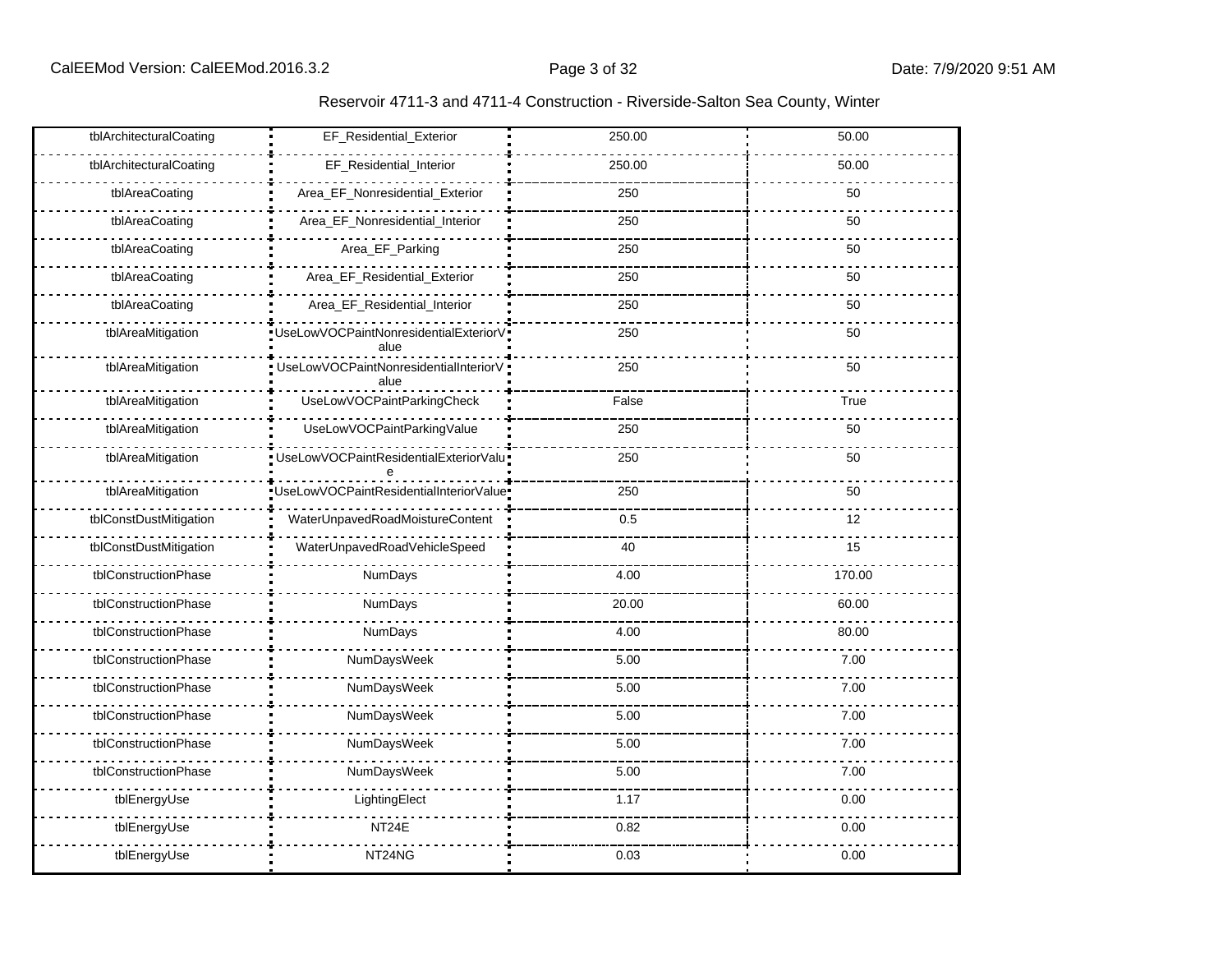| Reservoir 4711-3 and 4711-4 Construction - Riverside-Salton Sea County, Winter |  |  |
|--------------------------------------------------------------------------------|--|--|
|--------------------------------------------------------------------------------|--|--|

| tblEnergyUse        | <b>T24E</b>                | 0.37   | 0.00  |
|---------------------|----------------------------|--------|-------|
| tblEnergyUse        | <b>T24NG</b>               | 2.00   | 0.00  |
| tblGrading          | AcresOfGrading             | 85.00  | 0.80  |
| tblGrading          | AcresOfGrading             | 40.00  | 0.70  |
| tblOffRoadEquipment | OffRoadEquipmentUnitAmount | 1.00   | 2.00  |
| tblOffRoadEquipment | OffRoadEquipmentUnitAmount | 1.00   | 2.00  |
| tblOffRoadEquipment | OffRoadEquipmentUnitAmount | 1.00   | 2.00  |
| tblOffRoadEquipment | OffRoadEquipmentUnitAmount | 3.00   | 2.00  |
| tblOffRoadEquipment | OffRoadEquipmentUnitAmount | 1.00   | 3.00  |
| tblOffRoadEquipment | OffRoadEquipmentUnitAmount | 3.00   | 1.00  |
| tblOffRoadEquipment | UsageHours                 | 6.00   | 8.00  |
| tblOffRoadEquipment | UsageHours                 | 6.00   | 8.00  |
| tblOffRoadEquipment | UsageHours                 | 6.00   | 8.00  |
| tblOffRoadEquipment | UsageHours                 | 6.00   | 8.00  |
| tblOffRoadEquipment | UsageHours                 | 6.00   | 8.00  |
| tblOffRoadEquipment | UsageHours                 | 6.00   | 8.00  |
| tblOffRoadEquipment | UsageHours                 | 7.00   | 8.00  |
| tblOnRoadDust       | HaulingPercentPave         | 100.00 | 90.00 |
| tblOnRoadDust       | HaulingPercentPave         | 100.00 | 90.00 |
| tblOnRoadDust       | HaulingPercentPave         | 100.00 | 90.00 |
| tblOnRoadDust       | HaulingPercentPave         | 100.00 | 90.00 |
| tblOnRoadDust       | HaulingPercentPave         | 100.00 | 90.00 |
| tblOnRoadDust       | VendorPercentPave          | 100.00 | 90.00 |
| tblOnRoadDust       | VendorPercentPave          | 100.00 | 90.00 |
| tblOnRoadDust       | VendorPercentPave          | 100.00 | 90.00 |
| tblOnRoadDust       | VendorPercentPave          | 100.00 | 90.00 |
| tblOnRoadDust       | VendorPercentPave          | 100.00 | 90.00 |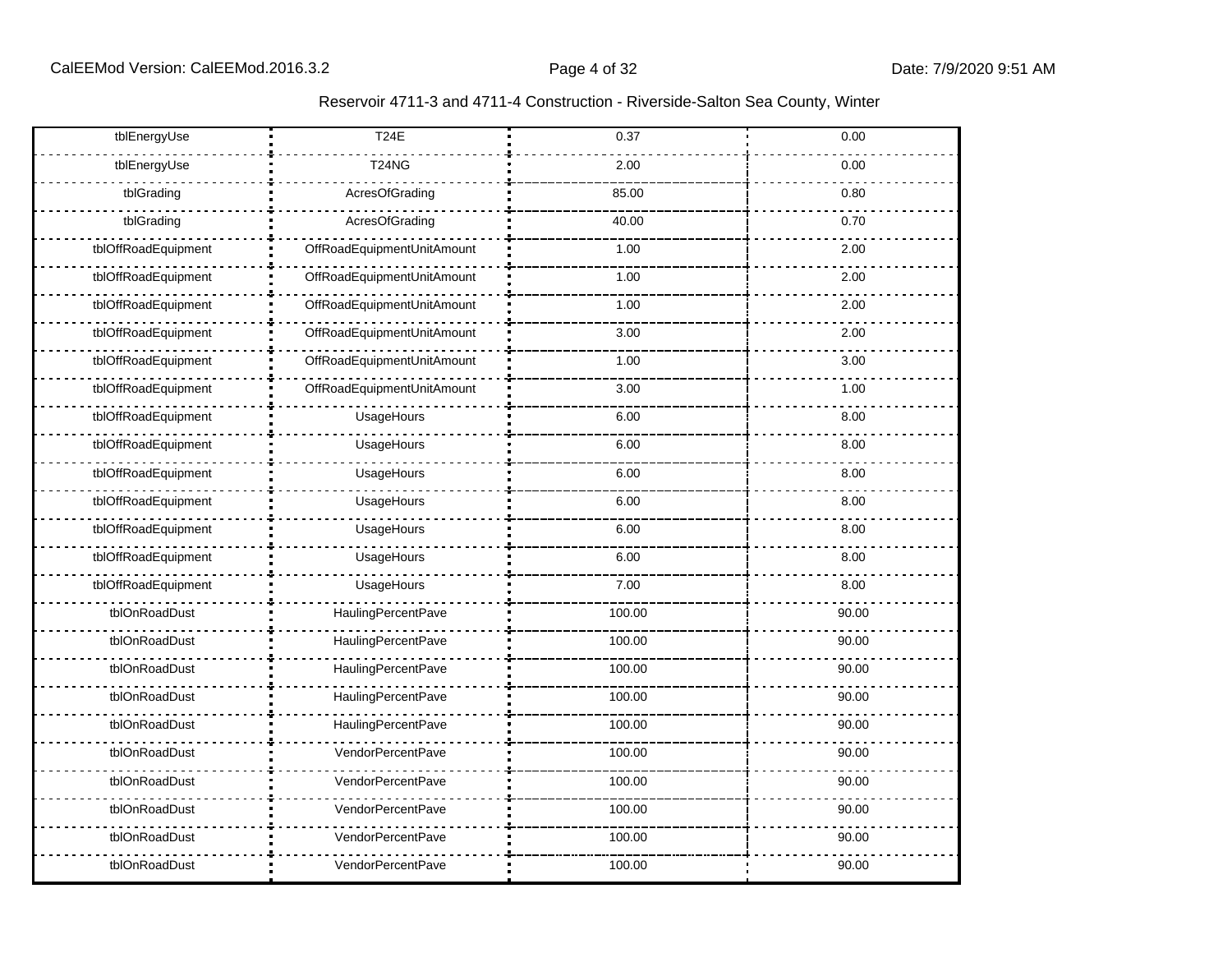| Reservoir 4711-3 and 4711-4 Construction - Riverside-Salton Sea County, Winter |  |  |
|--------------------------------------------------------------------------------|--|--|
|--------------------------------------------------------------------------------|--|--|

| tblOnRoadDust             | WorkerPercentPave               | 100.00 | 90.00  |
|---------------------------|---------------------------------|--------|--------|
| tblOnRoadDust             | <b>WorkerPercentPave</b>        | 100.00 | 90.00  |
| tblOnRoadDust             | <b>WorkerPercentPave</b>        | 100.00 | 90.00  |
| tblOnRoadDust             | <b>WorkerPercentPave</b>        | 100.00 | 90.00  |
| tblOnRoadDust             | <b>WorkerPercentPave</b>        | 100.00 | 90.00  |
| tblProjectCharacteristics | UrbanizationLevel               | Urban  | Rural  |
| tblRoadDust               | <b>RoadPercentPave</b>          | 100    | 90     |
| tblSolidWaste             | <b>SolidWasteGenerationRate</b> | 4.27   | 0.00   |
| tblTripsAndVMT            | HaulingTripNumber               | 0.00   | 62.00  |
| tblTripsAndVMT            | VendorTripNumber                | 11.00  | 2.00   |
| tblTripsAndVMT            | WorkerTripNumber                | 20.00  | 8.00   |
| tblTripsAndVMT            | WorkerTripNumber                | 28.00  | 8.00   |
| tblTripsAndVMT            | WorkerTripNumber                | 6.00   | 8.00   |
| tblTripsAndVMT            | WorkerTripNumber                | 20.00  | 8.00   |
| tblVehicleTrips           | $CC$ _TL                        | 6.20   | 0.00   |
| tblVehicleTrips           | $CC$ _TL                        | 6.20   | 0.00   |
| tblVehicleTrips           | CNW_TL                          | 6.20   | 0.00   |
| tblVehicleTrips           | CNW_TL                          | 6.20   | 0.00   |
| tblVehicleTrips           | CNW_TTP                         | 41.00  | 0.00   |
| tblVehicleTrips           | CW_TL                           | 13.80  | 0.00   |
| tblVehicleTrips           | $CW_TL$                         | 13.80  | 0.00   |
| tblVehicleTrips           | CW_TTP                          | 59.00  | 0.00   |
| tblVehicleTrips           | $DV_TP$                         | 5.00   | 0.00   |
| tblVehicleTrips           | $HW\_TL$                        | 0.00   | 20.00  |
| tblVehicleTrips           | HW_TTP                          | 0.00   | 100.00 |
| tblVehicleTrips           | PB_TP                           | 3.00   | 0.00   |
| tblVehicleTrips           | PR_TP                           | 92.00  | 100.00 |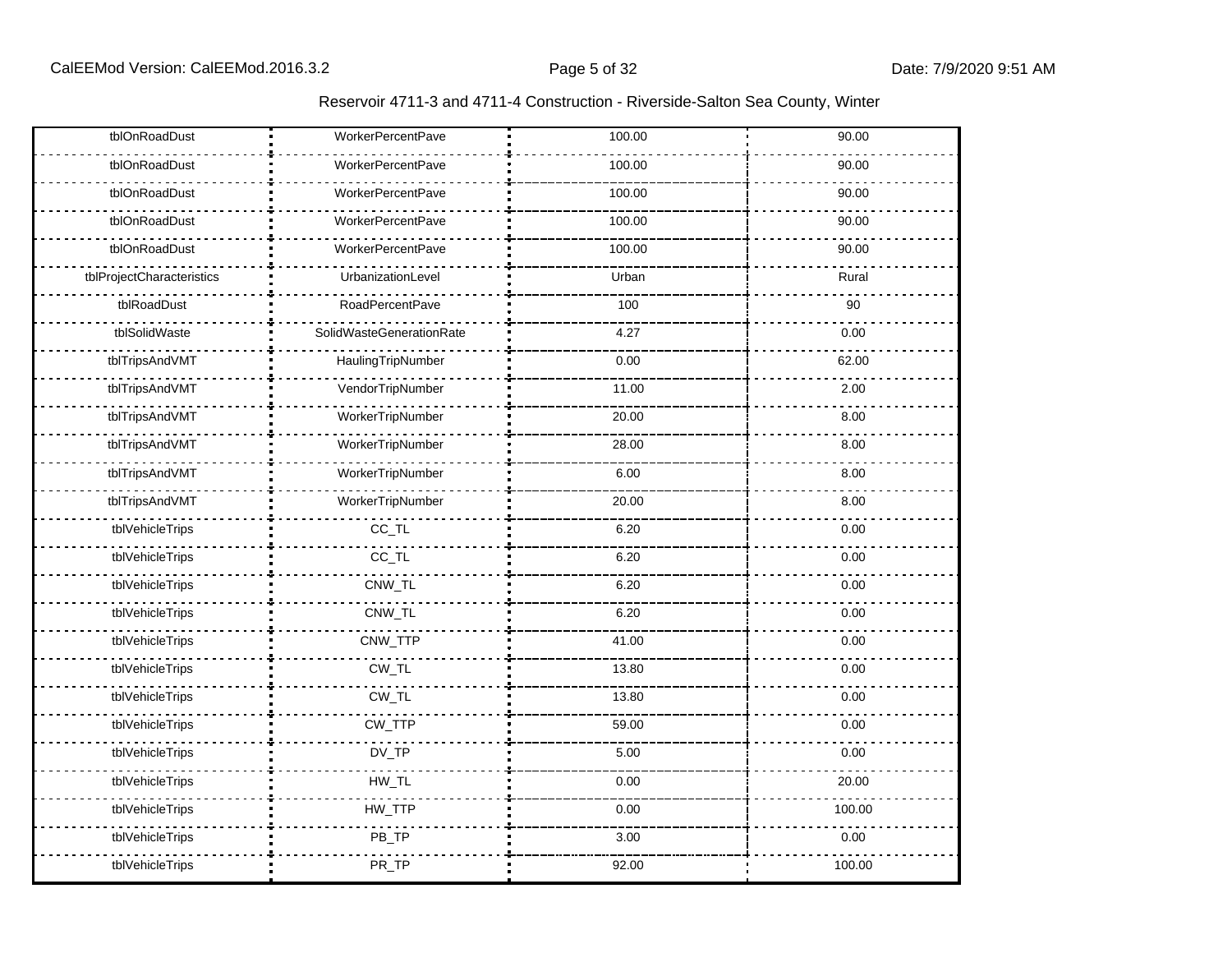| tblVehicleTrips | ST_TR              | 1.68       | 0.01 |
|-----------------|--------------------|------------|------|
| tblVehicleTrips | SU_TR              | 1.68       | 0.01 |
| tblVehicleTrips | WD_TR              | 1.68       | 0.01 |
| tblWater        | IndoorWaterUseRate | 049,875.00 | 0.00 |

# **2.0 Emissions Summary**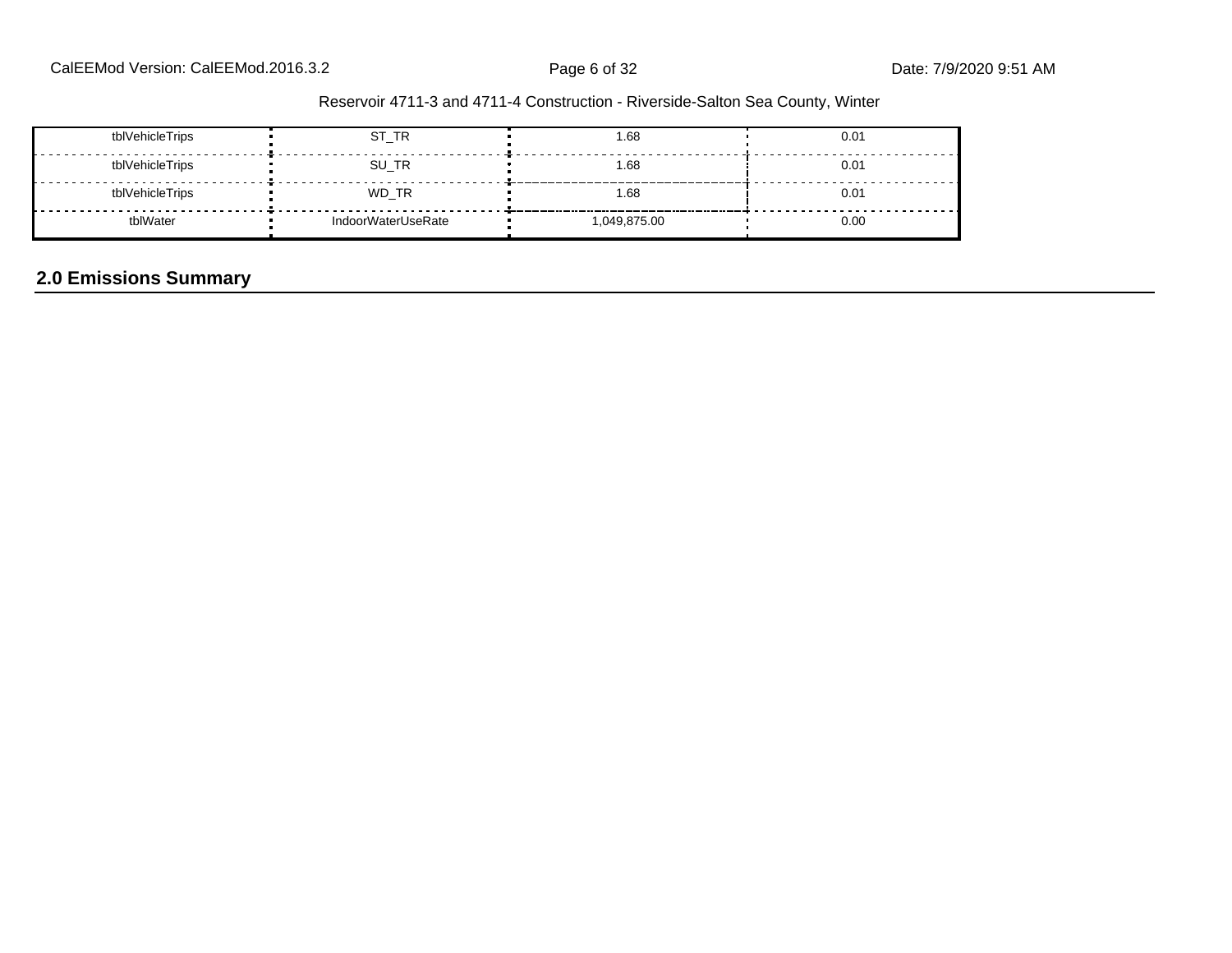### **2.1 Overall Construction (Maximum Daily Emission)**

**Unmitigated Construction**

|                | <b>ROG</b> | <b>NO<sub>x</sub></b> | <sub>CO</sub> | SO <sub>2</sub> | Fugitive<br><b>PM10</b> | Exhaust<br><b>PM10</b> | <b>PM10</b><br>Total | Fugitive<br>PM2.5 | Exhaust<br>PM2.5 | PM2.5 Total Bio- CO2 NBio- CO2 Total CO2 |        |                                  | CH <sub>4</sub> | <b>N2O</b> | CO <sub>2e</sub>  |
|----------------|------------|-----------------------|---------------|-----------------|-------------------------|------------------------|----------------------|-------------------|------------------|------------------------------------------|--------|----------------------------------|-----------------|------------|-------------------|
| Year           |            |                       |               |                 |                         | lb/day                 |                      |                   |                  |                                          |        |                                  | lb/day          |            |                   |
| 2020           | 2.5487     | 26.9132               | 16.7333       | 0.0314          | 23.2974                 | 1.2935                 | 24.5909              | 5.0477            | 1.1916           | 6.2393                                   | 0.0000 | $-3.019.976 - 3.019.976$         | 0.9381          | 0.0000     | $\cdot$ 3,043.430 |
| 2021           | 4.0562     | $+41.7661$            | 26.9731       | 0.0542          | 42.4033 ·               | 1.9372                 | 44.2753              | 6.9698            | 1.8100           | 8.7003                                   |        | $0.0000 + 5.182.667 + 5.182.667$ | 1.5570          | 0.0000     | $\cdot$ 5,221.592 |
| 2022           | .4892      | 15.8482               | 8.7775        | 0.0211          | 23.3017                 | 0.6710                 | 23.9727              | 5.0482            | 0.6173           | 5.6655                                   | 0.0000 | $-2,041.467 - 2,041.467$         | 0.6382          | 0.0000     | .2057.421         |
| <b>Maximum</b> | 4.0562     | 41.7661               | 26.9731       | 0.0542          | 42.4033                 | 1.9372                 | 44.2753              | 6.9698            | 1.8100           | 8.7003                                   | 0.0000 | 5,182.667 5,182.667              | 1.5570          | 0.0000     | 5,221.592         |

#### **Mitigated Construction**

|                | <b>ROG</b> | <b>NO<sub>x</sub></b> | CO        | SO <sub>2</sub> | Fugitive<br><b>PM10</b> | Exhaust<br><b>PM10</b> | <b>PM10</b><br>Total | Fugitive<br>PM2.5 | Exhaust<br><b>PM2.5</b> | <b>IPM2.5 Total</b> Bio- CO2 INBio- CO2   Total CO2 |        |                           | CH <sub>4</sub> | <b>N2O</b> | CO <sub>2e</sub>           |
|----------------|------------|-----------------------|-----------|-----------------|-------------------------|------------------------|----------------------|-------------------|-------------------------|-----------------------------------------------------|--------|---------------------------|-----------------|------------|----------------------------|
| Year           |            |                       |           |                 |                         | lb/day                 |                      |                   |                         |                                                     |        |                           | lb/day          |            |                            |
| 2020           | 2.5487     | 26.9132 '             | 16.7333 . | 0.0314          | 7.6717                  | 1.2935                 | 8.9652               | 1.9351            | 1.1916                  | 3.1267                                              | 0.0000 | $-3.019.976 - 3.019.976$  | 0.9381          | 0.0000     | $\cdot$ 3,043.430          |
| 2021           | 4.0562     | 41.7661               | 26.9731   | 0.0542          | 13.3097                 | 1.9372                 | 15.1817              | 2.5109            | 1.8100                  | 4.2414                                              | 0.0000 | $-5.182.667 - 5.182.667$  | 1.5570          | 0.0000     | $\cdot$ 5,221.592          |
| 2022           | 1.4892 •   | 15.8482               | 8.7775    | 0.0211          | 7.6735                  | 0.6710                 | 8.3445               | 1.9353            | 0.6173                  | 2.5526                                              | 0.0000 | $12,041.467$ $12,041.467$ | 0.6382          |            | $0.0000$ $\cdot$ 2,057.421 |
| <b>Maximum</b> | 4.0562     | 41.7661               | 26.9731   | 0.0542          | 13.3097                 | 1.9372                 | 15.1817              | 2.5109            | 1.8100                  | 4.2414                                              | 0.0000 | 5,182.667 5,182.667       | 1.5570          | 0.0000     | 5,221.592                  |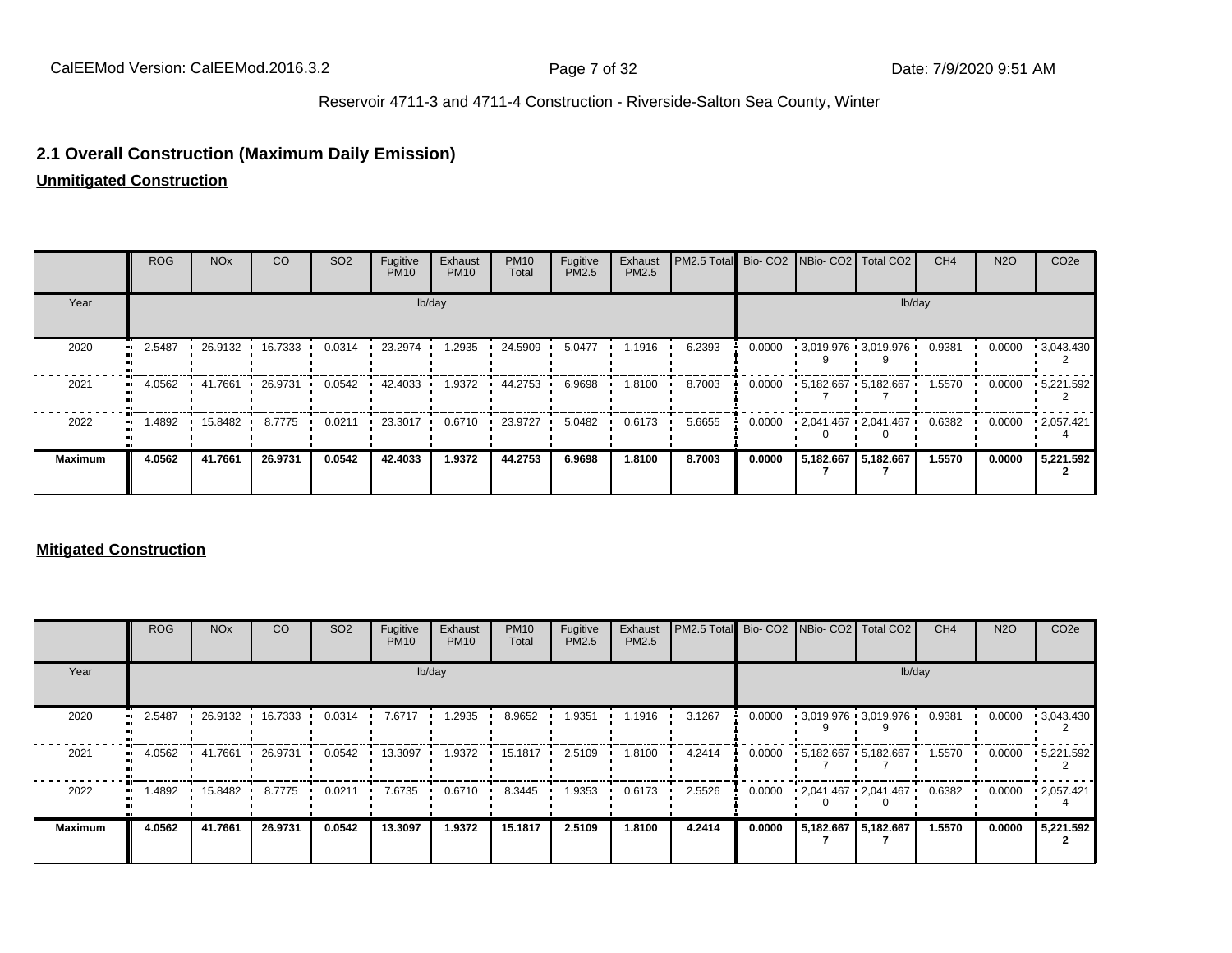| Reservoir 4711-3 and 4711-4 Construction - Riverside-Salton Sea County, Winter |
|--------------------------------------------------------------------------------|
|--------------------------------------------------------------------------------|

|                             | <b>ROG</b> | <b>NO<sub>x</sub></b> | CO   | <b>SO2</b> | <b>Fugitive</b><br><b>PM10</b> | <b>Exhaust</b><br><b>PM10</b> | <b>PM10</b><br><b>Total</b> | <b>Fugitive</b><br><b>PM2.5</b> | <b>Exhaust</b><br><b>PM2.5</b> | <b>PM2.5</b><br>Total |      |      | Bio-CO2   NBio-CO2   Total CO2 | CH <sub>4</sub> | <b>N20</b> | CO <sub>2e</sub> |
|-----------------------------|------------|-----------------------|------|------------|--------------------------------|-------------------------------|-----------------------------|---------------------------------|--------------------------------|-----------------------|------|------|--------------------------------|-----------------|------------|------------------|
| Percent<br><b>Reduction</b> | 0.00       | 0.00                  | 0.00 | 0.00       | 67.80                          | 0.00                          | 65.00                       | 62.61                           | 0.00                           | 51.85                 | 0.00 | 0.00 | 0.00                           | 0.00            | 0.00       | 0.00             |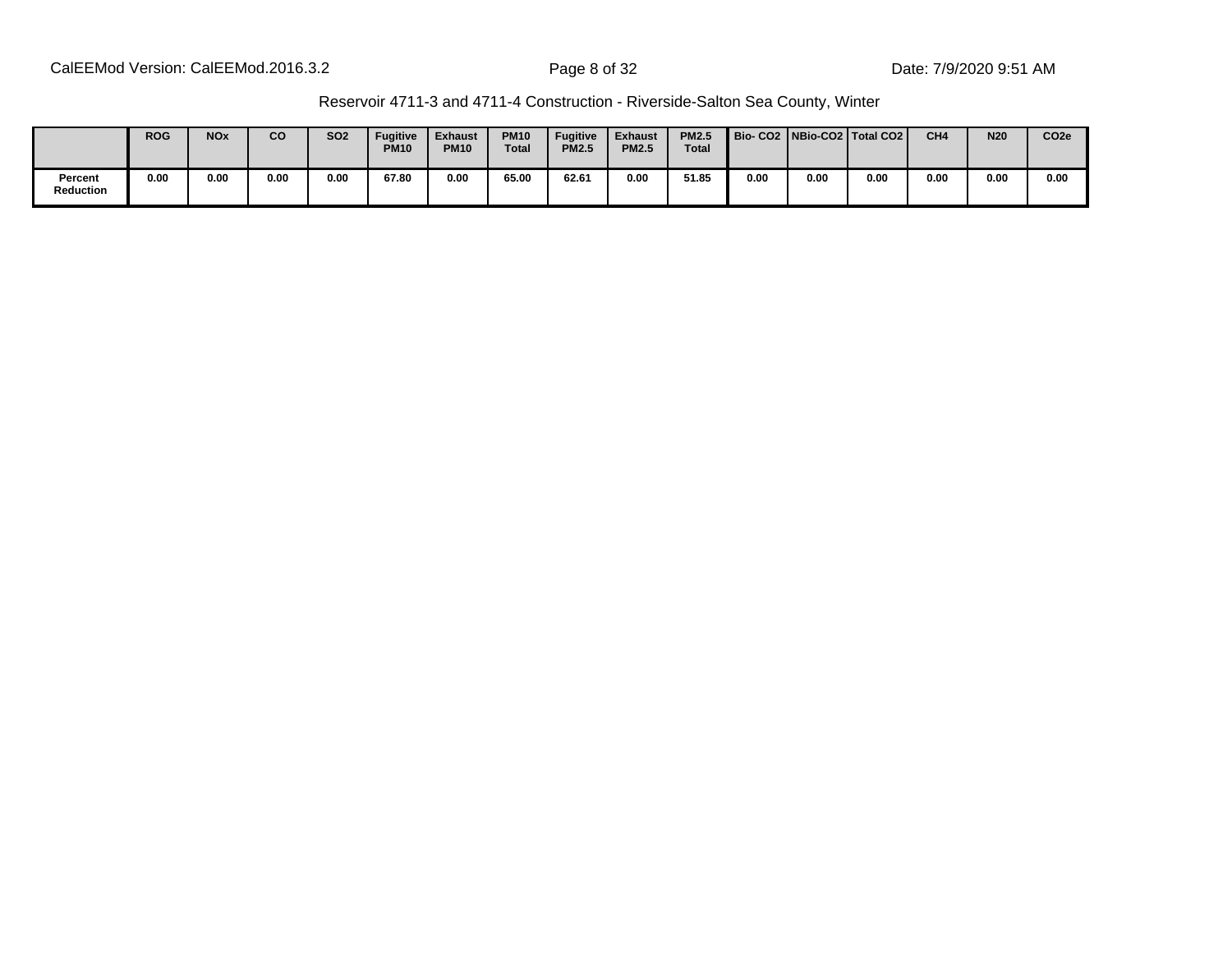### **2.2 Overall Operational**

#### **Unmitigated Operational**

|              | <b>ROG</b>          | <b>NO<sub>x</sub></b> | CO              | SO <sub>2</sub> | Fugitive<br><b>PM10</b> | Exhaust<br><b>PM10</b> | <b>PM10</b><br>Total | Fugitive<br>PM2.5 | Exhaust<br>PM2.5 | PM2.5 Total Bio- CO2 NBio- CO2 Total CO2 |                |                 | CH <sub>4</sub> | <b>N2O</b> | CO <sub>2e</sub> |
|--------------|---------------------|-----------------------|-----------------|-----------------|-------------------------|------------------------|----------------------|-------------------|------------------|------------------------------------------|----------------|-----------------|-----------------|------------|------------------|
| Category     |                     |                       |                 |                 |                         | lb/day                 |                      |                   |                  |                                          |                | lb/day          |                 |            |                  |
| Area         | 0.1269<br>          | 1.0000e-<br>005       | 6.1000e-<br>004 | 0.0000          |                         | 0.0000                 | 0.0000               |                   | 0.0000           | 0.0000                                   | .3000e-<br>003 | 1.3000e-<br>003 | 0.0000          |            | 1.3900e-<br>003  |
| Energy       | 0.0000<br>          | 0.0000                | 0.0000          | 0.0000          |                         | 0.0000                 | 0.0000               |                   | 0.0000           | 0.0000                                   | 0.0000         | 0.0000          | 0.0000          | 0.0000     | 0.0000           |
| Mobile       | 1.0000e-<br><br>004 | 9.2000e-<br>004       | 1.6600e-<br>003 | 1.0000e-<br>005 | 0.0682                  | 1.0000e-<br>005        | 0.0682               | 6.9000e-<br>003   | -0000e-<br>005   | 6.9100e-<br>003                          | 0.8375         | 0.8375          | 3.0000e-<br>005 |            | 0.8383           |
| <b>Total</b> | 0.1270              | 9.3000e-<br>004       | 2.2700e-<br>003 | 1.0000e-<br>005 | 0.0682                  | 1.0000e-<br>005        | 0.0682               | 6.9000e-<br>003   | .0000e-<br>005   | 6.9100e-<br>003                          | 0.8388         | 0.8388          | 3.0000e-<br>005 | 0.0000     | 0.8397           |

### **Mitigated Operational**

|              | <b>ROG</b>                     | <b>NO<sub>x</sub></b> | CO              | SO <sub>2</sub> | Fugitive<br><b>PM10</b> | Exhaust<br><b>PM10</b> | <b>PM10</b><br>Total | Fugitive<br>PM2.5 | Exhaust<br>PM2.5 | PM2.5 Total Bio- CO2 NBio- CO2 Total CO2 |                |                 | CH <sub>4</sub> | <b>N2O</b> | CO <sub>2e</sub> |
|--------------|--------------------------------|-----------------------|-----------------|-----------------|-------------------------|------------------------|----------------------|-------------------|------------------|------------------------------------------|----------------|-----------------|-----------------|------------|------------------|
| Category     |                                |                       |                 |                 |                         | lb/day                 |                      |                   |                  |                                          |                | lb/day          |                 |            |                  |
| Area         | 0.1269                         | 1.0000e-<br>005       | 6.1000e-<br>004 | 0.0000          |                         | 0.0000                 | 0.0000               |                   | 0.0000           | 0.0000                                   | .3000e-<br>003 | 1.3000e-<br>003 | 0.0000          |            | -.3900e<br>003   |
| Energy       | 0.0000                         | 0.0000                | 0.0000          | 0.0000          |                         | 0.0000                 | 0.0000               |                   | 0.0000           | 0.0000                                   | 0.0000         | 0.0000          | 0.0000          | 0.0000     | 0.0000           |
| Mobile       | $\blacksquare$ 1.0000e-<br>004 | 9.2000e-<br>004       | 1.6600e-<br>003 | 1.0000e-<br>005 | 0.0682                  | 1.0000e-<br>005        | 0.0682               | 6.9000e-<br>003   | 1.0000e-<br>005  | 6.9100e-<br>003                          | 0.8375         | 0.8375          | 3.0000e-<br>005 |            | 0.8383           |
| <b>Total</b> | 0.1270                         | 9.3000e-<br>004       | 2.2700e-<br>003 | 1.0000e-<br>005 | 0.0682                  | 1.0000e-<br>005        | 0.0682               | 6.9000e-<br>003   | 1.0000e-<br>005  | 6.9100e-<br>003                          | 0.8388         | 0.8388          | 3.0000e-<br>005 | 0.0000     | 0.8397           |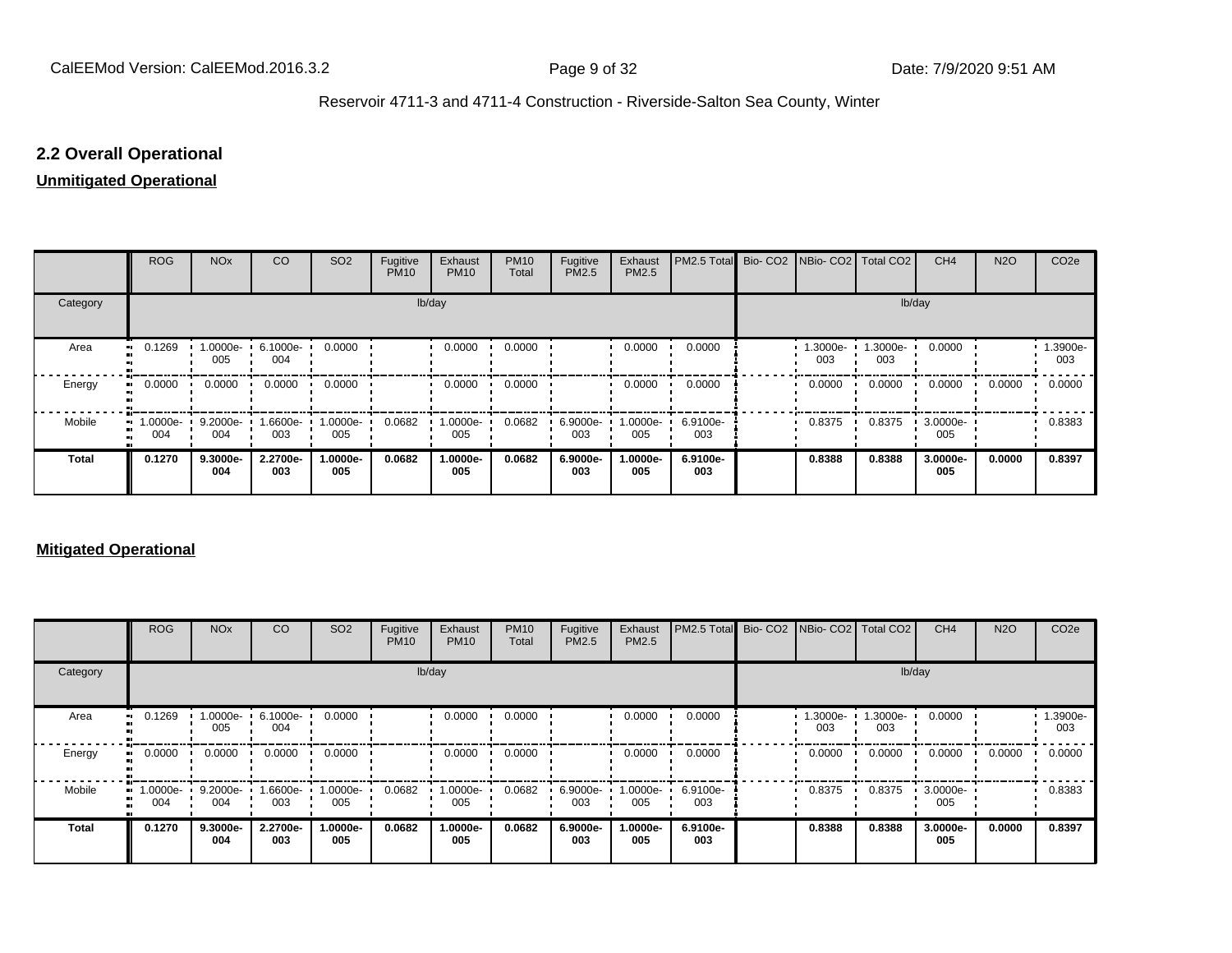|                             | <b>ROG</b> | <b>NOx</b> | CO   | <b>SO2</b> | <b>Fugitive</b><br><b>PM10</b> | <b>Exhaust</b><br><b>PM10</b> | <b>PM10</b><br><b>Total</b> | <b>Fugitive</b><br><b>PM2.5</b> | <b>Exhaust</b><br><b>PM2.5</b> | <b>PM2.5</b><br><b>Total</b> |      |      | Bio-CO2   NBio-CO2   Total CO2 | CH <sub>4</sub> | <b>N20</b> | CO <sub>2e</sub> |
|-----------------------------|------------|------------|------|------------|--------------------------------|-------------------------------|-----------------------------|---------------------------------|--------------------------------|------------------------------|------|------|--------------------------------|-----------------|------------|------------------|
| Percent<br><b>Reduction</b> | 0.00       | 0.00       | 0.00 | 0.00       | 0.00                           | 0.00                          | 0.00                        | 0.00                            | 0.00                           | 0.00                         | 0.00 | 0.00 | 0.00                           | 0.00            | 0.00       | 0.00             |

## **3.0 Construction Detail**

#### **Construction Phase**

| Phase<br><b>Number</b> | <b>Phase Name</b>                                  | Phase Type                   | <b>Start Date</b> | End Date   | Week | Num Days Num Days | <b>Phase Description</b> |
|------------------------|----------------------------------------------------|------------------------------|-------------------|------------|------|-------------------|--------------------------|
|                        | Grading and Excavation for New<br>Storage Tanks    | •Grading                     | !9/1/2020         | i2/17/2021 |      | 170i              |                          |
|                        | New Storage Tanks                                  | <b>Building Construction</b> | 12/20/2021        | !9/7/2021  |      | 200               |                          |
|                        | Painting Storage Tanks                             | • Architectural Coating      | 19/9/2021         | !9/18/2021 |      | 10'               |                          |
|                        | <b>Existing Storage Tanks</b>                      | •Demolition                  | 10/9/2021         | !12/7/2021 |      | 60!               |                          |
| 15                     | <b>*After Demolition and For New</b><br>•Revetment | •Grading                     | '12/9/2021        | '2/26/2022 |      | 80                |                          |

**Acres of Grading (Site Preparation Phase): 0**

**Acres of Grading (Grading Phase): 0**

**Acres of Paving: 1.4**

**Residential Indoor: 0; Residential Outdoor: 0; Non-Residential Indoor: 6,810; Non-Residential Outdoor: 2,270; Striped Parking Area: 3,659 (Architectural Coating - sqft)** 

**OffRoad Equipment**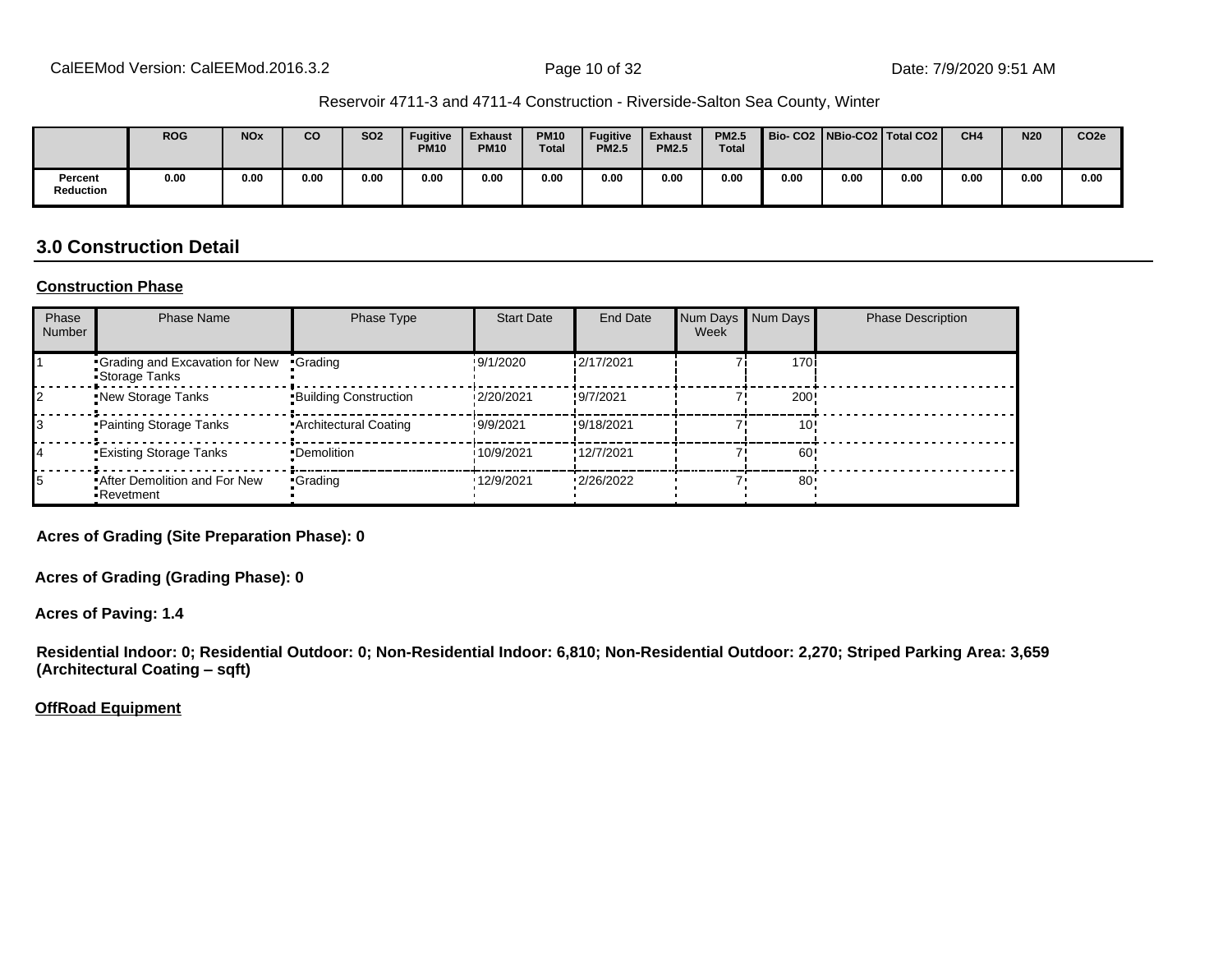| Reservoir 4711-3 and 4711-4 Construction - Riverside-Salton Sea County, Winter |  |  |  |  |
|--------------------------------------------------------------------------------|--|--|--|--|
|--------------------------------------------------------------------------------|--|--|--|--|

| <b>Phase Name</b>                                      | <b>Offroad Equipment Type</b>    | Amount         | <b>Usage Hours</b> | <b>Horse Power</b> | Load Factor |
|--------------------------------------------------------|----------------------------------|----------------|--------------------|--------------------|-------------|
| Grading and Excavation for New<br><b>Storage Tanks</b> | <b>Excavators</b>                |                | $8.00$ !           | 158                | 0.38        |
| Grading and Excavation for New<br>Storage Tanks        | •Graders                         |                | 8.00               | 187                | 0.41        |
| Grading and Excavation for New<br>Storage Tanks        | Plate Compactors                 | 2.             | 8.00               | 8                  | 0.43        |
| Grading and Excavation for New<br><b>Storage Tanks</b> | <b>Rubber Tired Dozers</b>       |                | 8.00               | 247                | 0.40        |
| Grading and Excavation for New<br><b>Storage Tanks</b> | ·Tractors/Loaders/Backhoes       | 3.             | 8.00               | 97                 | 0.37        |
| New Storage Tanks                                      | <b>•Cement and Mortar Mixers</b> |                | 5.00 <sup>1</sup>  | 9                  | 0.56        |
| New Storage Tanks                                      | •Cranes                          |                | 8.00               | 231                | 0.29        |
| <b>New Storage Tanks</b>                               | •Graders                         |                | 8.00               | 187                | 0.41        |
| <b>New Storage Tanks</b>                               | Tractors/Loaders/Backhoes        | 21             | 8.00 <sup>1</sup>  | 97                 | 0.37        |
| New Storage Tanks                                      | ·Welders                         |                | 8.00               | 46                 | 0.45        |
| <b>Painting Storage Tanks</b>                          | Air Compressors                  |                | 6.00               | 78                 | 0.48        |
| <b>Existing Storage Tanks</b>                          | <b>Concrete/Industrial Saws</b>  | $\overline{2}$ | 8.00 <sub>1</sub>  | 81'                | 0.73        |
| <b>Existing Storage Tanks</b>                          | •Cranes                          |                | 8.00               | 231                | 0.29        |
| <b>Existing Storage Tanks</b>                          | <b>Excavators</b>                |                | 8.00               | 158                | 0.38        |
| <b>Existing Storage Tanks</b>                          | <b>Rubber Tired Dozers</b>       |                | 8.00               | 247                | 0.40        |
| <b>Existing Storage Tanks</b>                          | Tractors/Loaders/Backhoes        | 2i             | 8.00               | 97                 | 0.37        |
| After Demolition and For New<br>Revetment              | <b>Excavators</b>                |                | 8.00               | 158                | 0.38        |
| After Demolition and For New<br>Revetment              | <b>Graders</b>                   |                | 8.00               | 187                | 0.41        |
| After Demolition and For New<br>Revetment              | <b>*Rubber Tired Dozers</b>      |                | 8.00               | 247                | 0.40        |

**Trips and VMT**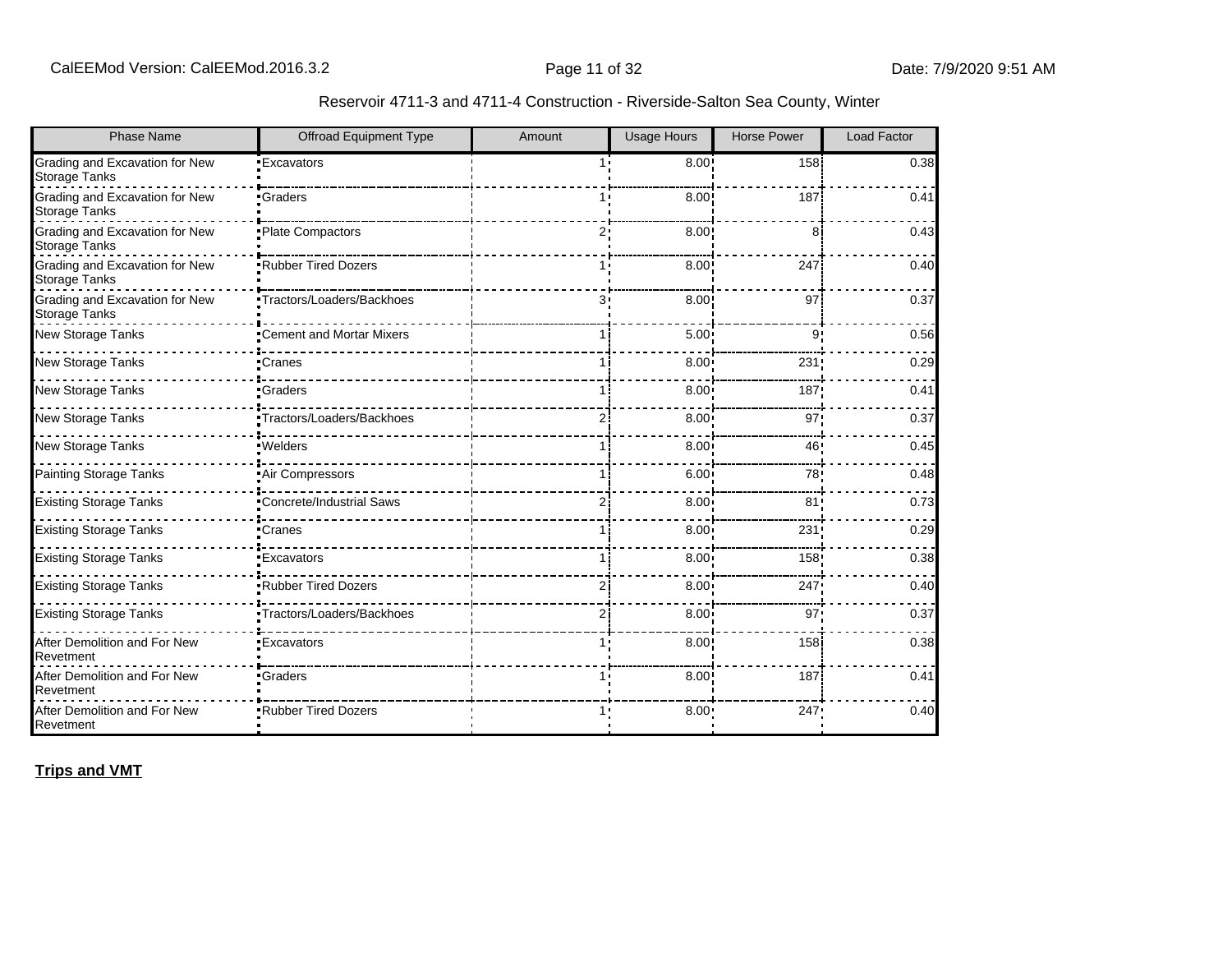| <b>Phase Name</b>                         | <b>Offroad Equipment</b><br>Count | <b>Worker Trip</b><br><b>Number</b> | Vendor Trip<br><b>Number</b> | <b>Hauling Trip</b><br>Number | <b>Worker Trip</b><br>Length | <b>Vendor Trip</b><br>Length | <b>Hauling Trip</b><br>Length | <b>Worker Vehicle</b><br><b>Class</b> | Vendor         | Hauling<br>Vehicle Class Vehicle Class |
|-------------------------------------------|-----------------------------------|-------------------------------------|------------------------------|-------------------------------|------------------------------|------------------------------|-------------------------------|---------------------------------------|----------------|----------------------------------------|
| Grading and<br>Evenuation for Now St      |                                   | $8.00 -$                            | 0.00!                        | $0.00 \cdot$                  | 14.60 <sup>i</sup>           | 6.20!                        |                               | 20.00 LD Mix                          | <b>HDT Mix</b> | ! ННDТ                                 |
| New Storage Tanks                         |                                   | 8.00                                | 2.00                         | $0.00 \cdot$                  | 14.60i                       | 6.20!                        |                               | 20.00 LD Mix                          | <b>HDT Mix</b> | !ННDТ                                  |
| Painting Storage<br>Tanke                 |                                   | 8.00                                | 0.00!                        | $0.00 \cdot$                  | 14.60 <sup>i</sup>           | 6.20!                        |                               | 20.00 LD Mix                          | <b>HDT Mix</b> | ! ННDТ                                 |
| <b>Existing Storage</b><br>Tonke          |                                   | $8.00 -$                            | 0.00!                        | 62.00                         | 14.60 i                      | 6.20!                        |                               | 20.00 LD Mix                          | <b>HDT Mix</b> | !ННDТ                                  |
| After Demolition and<br>For Now Povetment |                                   | 8.00                                | $0.00 -$                     | $0.00 \cdot$                  | $14.60 -$                    | 6.20                         |                               | 20.00 LD Mix                          | <b>HDT Mix</b> | <b>HHDT</b>                            |

#### **3.1 Mitigation Measures Construction**

Use Soil Stabilizer

Replace Ground Cover

Water Exposed Area

Water Unpaved Roads

Reduce Vehicle Speed on Unpaved Roads

### **3.2 Grading and Excavation for New Storage Tanks - 2020**

|                      | <b>ROG</b> | <b>NO<sub>x</sub></b> | <b>CO</b> | SO <sub>2</sub> | Fugitive<br><b>PM10</b> | Exhaust<br><b>PM10</b> | <b>PM10</b><br>Total | Fugitive<br><b>PM2.5</b> | Exhaust<br><b>PM2.5</b> | PM2.5 Total Bio- CO2 NBio- CO2 Total CO2 |                     |                          | CH <sub>4</sub> | <b>N2O</b> | CO <sub>2e</sub> |
|----------------------|------------|-----------------------|-----------|-----------------|-------------------------|------------------------|----------------------|--------------------------|-------------------------|------------------------------------------|---------------------|--------------------------|-----------------|------------|------------------|
| Category             |            |                       |           |                 |                         | lb/day                 |                      |                          |                         |                                          |                     | lb/day                   |                 |            |                  |
| <b>Fugitive Dust</b> |            |                       |           |                 | 6.0271                  | 0.0000                 | 6.0271               | 3.3108                   | 0.0000                  | 3.3108                                   |                     | 0.0000                   |                 |            | 0.0000           |
| Off-Road<br>         | 2.5090     | 26.8885               | 16.4739   | 0.0306          |                         | 1.2930                 | .2930                |                          | 1.1911                  | 1.1911                                   |                     | $-2,941.443 - 2,941.443$ | 0.9362          |            | $-2,964.848$     |
| <b>Total</b>         | 2.5090     | 26.8885               | 16.4739   | 0.0306          | 6.0271                  | 1.2930                 | 7.3200               | 3.3108                   | 1.1911                  | 4.5019                                   | 2,941.443 2,941.443 |                          | 0.9362          |            | 2,964.848        |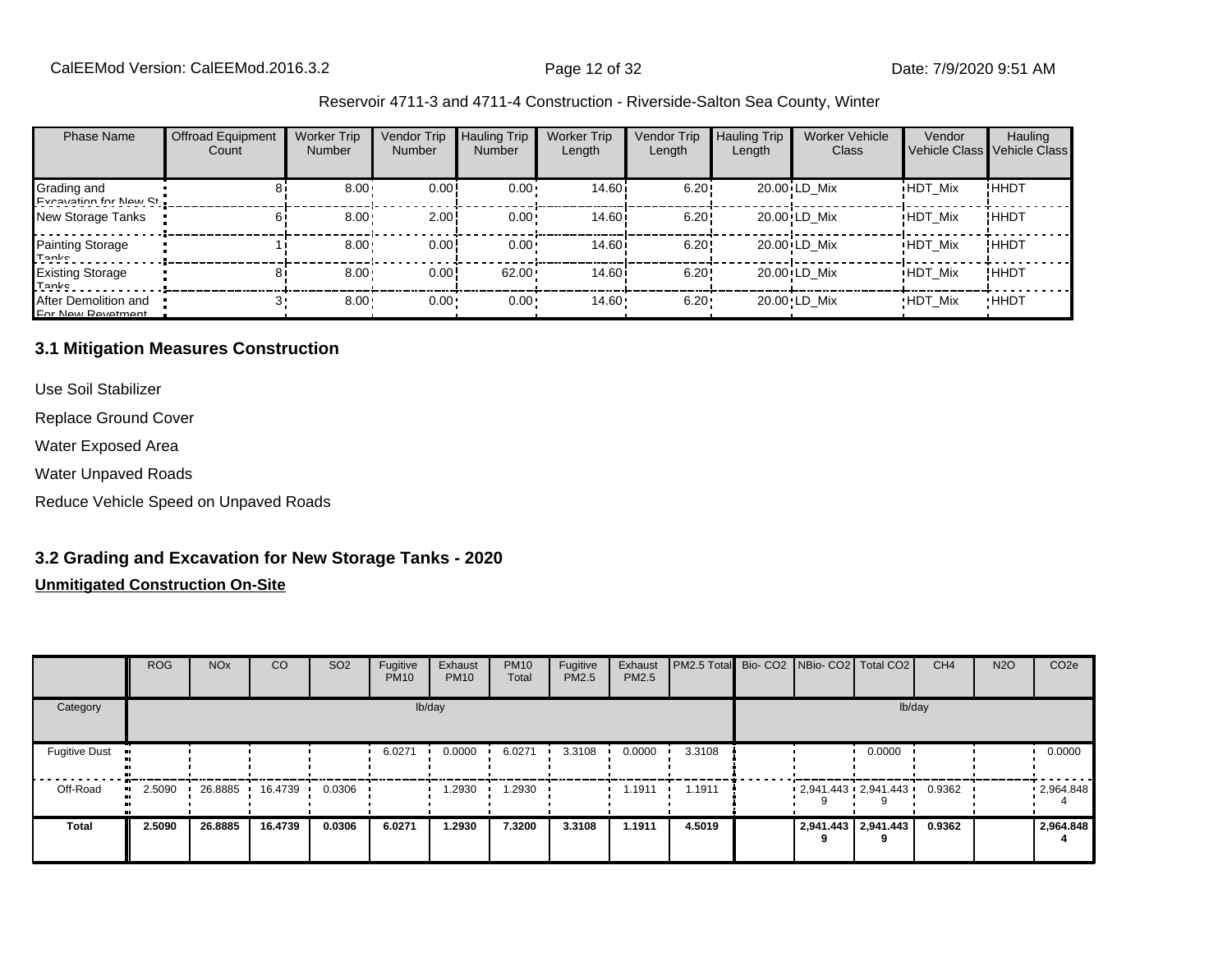## **3.2 Grading and Excavation for New Storage Tanks - 2020**

#### **Unmitigated Construction Off-Site**

|              | <b>ROG</b>            | <b>NO<sub>x</sub></b> | CO     | SO <sub>2</sub> | Fugitive<br><b>PM10</b> | Exhaust<br><b>PM10</b> | <b>PM10</b><br>Total | Fugitive<br>PM2.5 | Exhaust<br><b>PM2.5</b> | PM2.5 Total Bio- CO2 NBio- CO2 Total CO2 |         |         | CH <sub>4</sub> | <b>N2O</b> | CO <sub>2e</sub> |
|--------------|-----------------------|-----------------------|--------|-----------------|-------------------------|------------------------|----------------------|-------------------|-------------------------|------------------------------------------|---------|---------|-----------------|------------|------------------|
| Category     |                       |                       |        |                 |                         | lb/day                 |                      |                   |                         |                                          |         |         | lb/day          |            |                  |
| Hauling      | 0.0000<br>ш.          | 0.0000                | 0.0000 | 0.0000          | 0.0000                  | 0.0000                 | 0.0000               | 0.0000            | 0.0000                  | 0.0000                                   | 0.0000  | 0.0000  | 0.0000          |            | 0.0000           |
| Vendor       | $\blacksquare$ 0.0000 | 0.0000                | 0.0000 | 0.0000          | 0.0000                  | 0.0000                 | 0.0000               | 0.0000            | 0.0000                  | 0.0000                                   | 0.0000  | 0.0000  | 0.0000          |            | 0.0000           |
| Worker       | $\blacksquare$ 0.0397 | 0.0248                | 0.2594 | 7.9000e-<br>004 | 17.2703                 | 5.4000e-<br>004        | 17.2708              | 1.7369            | 5.0000e-<br>004         | 1.7374                                   | 78.5330 | 78.5330 | 1.9500e-<br>003 |            | 78.5818          |
| <b>Total</b> | 0.0397                | 0.0248                | 0.2594 | 7.9000e-<br>004 | 17.2703                 | 5.4000e-<br>004        | 17.2708              | 1.7369            | 5.0000e-<br>004         | 1.7374                                   | 78.5330 | 78.5330 | 1.9500e-<br>003 |            | 78,5818          |

|                      | <b>ROG</b>   | <b>NO<sub>x</sub></b> | <b>CO</b> | SO <sub>2</sub> | Fugitive<br><b>PM10</b> | Exhaust<br><b>PM10</b> | <b>PM10</b><br>Total | Fugitive<br><b>PM2.5</b> | Exhaust<br><b>PM2.5</b> | PM2.5 Total Bio- CO2 NBio- CO2 Total CO2 |        |                                   |                          | CH <sub>4</sub> | <b>N2O</b> | CO <sub>2e</sub>  |
|----------------------|--------------|-----------------------|-----------|-----------------|-------------------------|------------------------|----------------------|--------------------------|-------------------------|------------------------------------------|--------|-----------------------------------|--------------------------|-----------------|------------|-------------------|
| Category             |              |                       |           |                 |                         | lb/day                 |                      |                          |                         |                                          |        |                                   | lb/day                   |                 |            |                   |
| <b>Fugitive Dust</b> |              |                       |           |                 | 2.5766                  | 0.0000                 | 2.5766               | 1.4154                   | 0.0000                  | 1.4154                                   |        |                                   | 0.0000                   |                 |            | 0.0000            |
| Off-Road             | 2.5090<br>ш. | 26.8885               | 16.4739   | 0.0306          |                         | 1.2930                 | 1.2930               |                          | 1.1911                  | 1.1911                                   | 0.0000 | $2,941.443 \cdot 2,941.443 \cdot$ |                          | 0.9362          |            | $\cdot$ 2,964.848 |
| <b>Total</b>         | 2.5090       | 26,8885               | 16.4739   | 0.0306          | 2.5766                  | 1.2930                 | 3.8695               | 1.4154                   | 1.1911                  | 2.6064                                   | 0.0000 |                                   | 2,941.443 2,941.443<br>q | 0.9362          |            | 2,964.848         |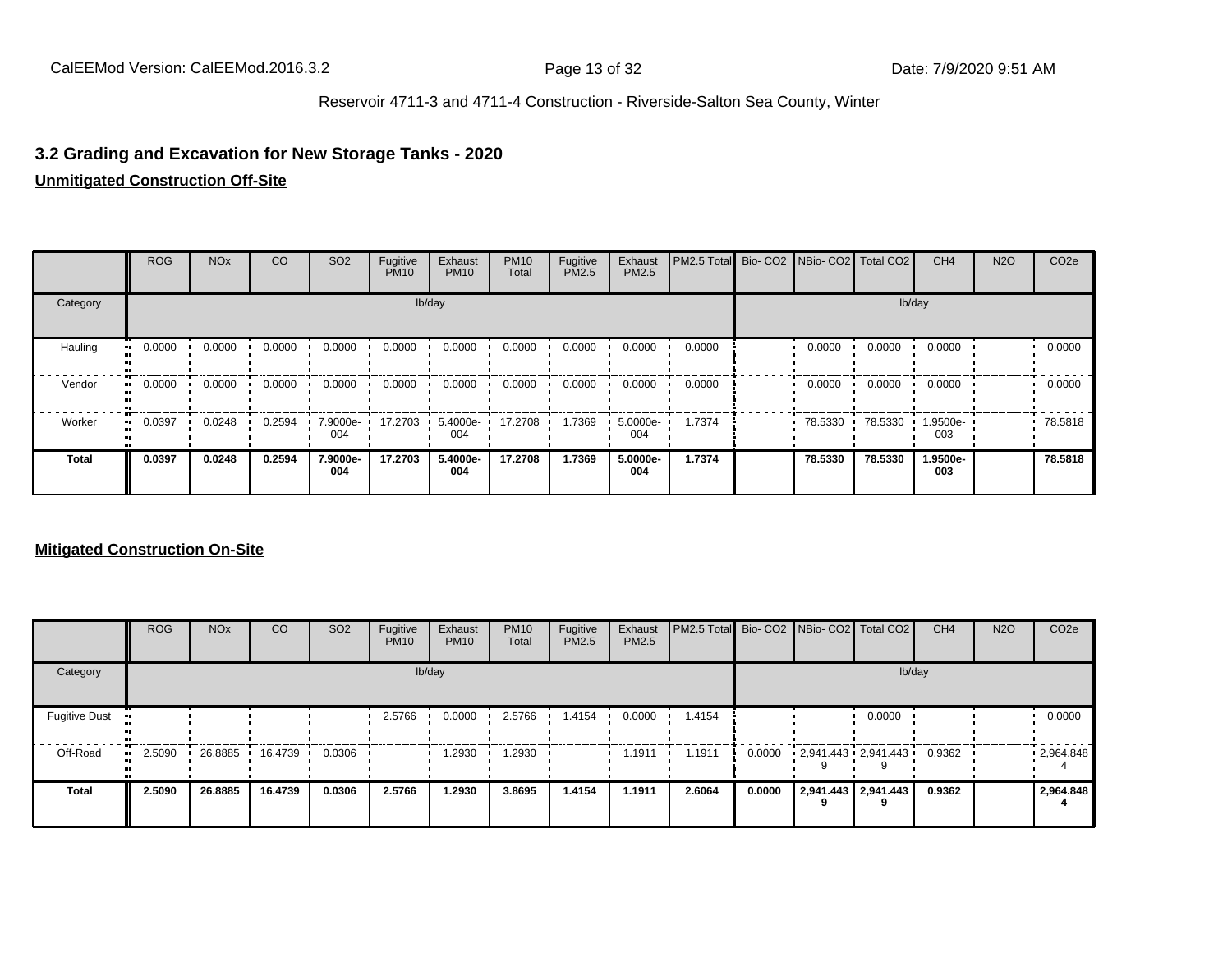### **3.2 Grading and Excavation for New Storage Tanks - 2020**

#### **Mitigated Construction Off-Site**

|              | <b>ROG</b> | <b>NO<sub>x</sub></b> | CO     | SO <sub>2</sub> | Fugitive<br><b>PM10</b> | Exhaust<br><b>PM10</b> | <b>PM10</b><br>Total | Fugitive<br>PM2.5 | Exhaust<br>PM2.5 | PM2.5 Total | Bio- CO2   NBio- CO2   Total CO2 |         | CH <sub>4</sub> | <b>N2O</b> | CO <sub>2e</sub> |
|--------------|------------|-----------------------|--------|-----------------|-------------------------|------------------------|----------------------|-------------------|------------------|-------------|----------------------------------|---------|-----------------|------------|------------------|
| Category     |            |                       |        |                 |                         | lb/day                 |                      |                   |                  |             |                                  |         | lb/day          |            |                  |
| Hauling      | 0.0000     | 0.0000                | 0.0000 | 0.0000          | 0.0000                  | 0.0000                 | 0.0000               | 0.0000            | 0.0000           | 0.0000      | 0.0000                           | 0.0000  | 0.0000          |            | 0.0000           |
| Vendor       | 0.0000     | 0.0000                | 0.0000 | 0.0000          | 0.0000                  | 0.0000                 | 0.0000               | 0.0000            | 0.0000           | 0.0000      | 0.0000                           | 0.0000  | 0.0000          |            | 0.0000           |
| Worker       | 0.0397     | 0.0248                | 0.2594 | 7.9000e-<br>004 | 5.0951                  | 5.4000e-<br>004        | 5.0956               | 0.5198            | 5.0000e-<br>004  | 0.5203      | 78.5330                          | 78.5330 | 1.9500e-<br>003 |            | 78.5818          |
| <b>Total</b> | 0.0397     | 0.0248                | 0.2594 | 7.9000e-<br>004 | 5.0951                  | 5.4000e-<br>004        | 5.0956               | 0.5198            | 5.0000e-<br>004  | 0.5203      | 78.5330                          | 78.5330 | 1.9500e-<br>003 |            | 78,5818          |

### **3.2 Grading and Excavation for New Storage Tanks - 2021**

|                                   | <b>ROG</b> | <b>NO<sub>x</sub></b> | CO      | SO <sub>2</sub> | Fugitive<br><b>PM10</b> | Exhaust<br><b>PM10</b> | <b>PM10</b><br>Total | Fugitive<br><b>PM2.5</b> | Exhaust<br>PM2.5 | <b>PM2.5</b><br>Total |                     | Bio- CO2   NBio- CO2   Total CO2 | CH <sub>4</sub> | <b>N2O</b> | CO <sub>2e</sub> |
|-----------------------------------|------------|-----------------------|---------|-----------------|-------------------------|------------------------|----------------------|--------------------------|------------------|-----------------------|---------------------|----------------------------------|-----------------|------------|------------------|
| Category                          |            |                       |         |                 |                         | lb/day                 |                      |                          |                  |                       |                     | lb/day                           |                 |            |                  |
| <b>Fugitive Dust</b><br>$\bullet$ |            |                       |         |                 | 6.0271                  | 0.0000                 | 6.0271               | 3.3108                   | 0.0000           | 3.3108                |                     | 0.0000                           |                 |            | 0.0000           |
| Off-Road<br>.,                    | 2.3706     | 25.2393               | 16.2784 | 0.0306          |                         | 1.1795                 | 1.1795               |                          | 1.0867           | 1.0867                |                     | $-2,940.887 - 2,940.887$         | 0.9360          |            | .2,964.287       |
| <b>Total</b>                      | 2.3706     | 25.2393               | 16.2784 | 0.0306          | 6.0271                  | 1.1795                 | 7.2065               | 3.3108                   | 1.0867           | 4.3974                | 2,940.887 2,940.887 |                                  | 0.9360          |            | 2,964.287        |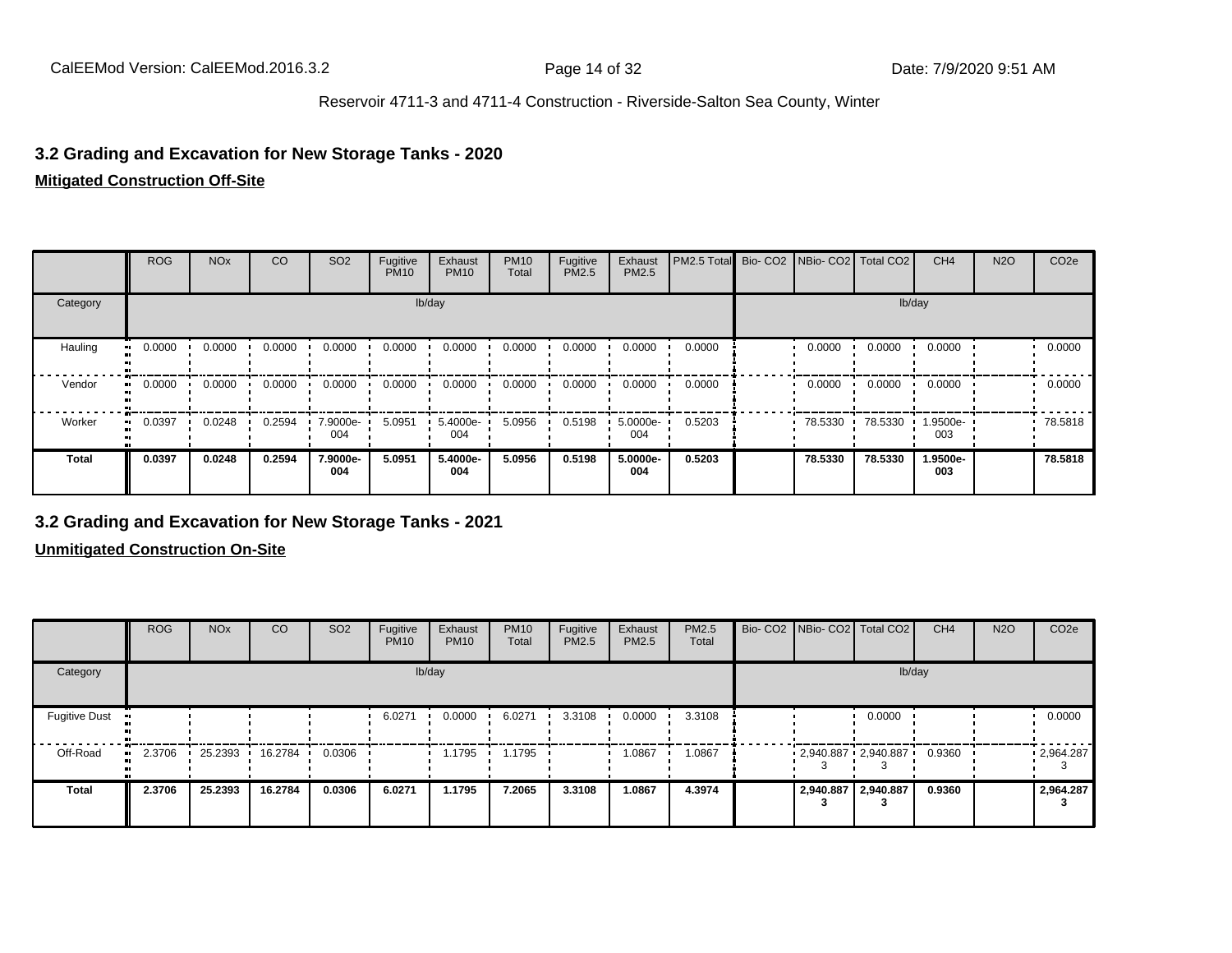### **3.2 Grading and Excavation for New Storage Tanks - 2021**

#### **Unmitigated Construction Off-Site**

|              | <b>ROG</b>            | <b>NO<sub>x</sub></b> | CO     | SO <sub>2</sub> | Fugitive<br><b>PM10</b> | Exhaust<br><b>PM10</b> | <b>PM10</b><br>Total | Fugitive<br>PM2.5 | Exhaust<br><b>PM2.5</b> | PM2.5 Total Bio- CO2 NBio- CO2 Total CO2 |         |         | CH <sub>4</sub> | <b>N2O</b> | CO <sub>2e</sub> |
|--------------|-----------------------|-----------------------|--------|-----------------|-------------------------|------------------------|----------------------|-------------------|-------------------------|------------------------------------------|---------|---------|-----------------|------------|------------------|
| Category     |                       |                       |        |                 |                         | lb/day                 |                      |                   |                         |                                          |         |         | lb/day          |            |                  |
| Hauling      | 0.0000<br>ш.          | 0.0000                | 0.0000 | 0.0000          | 0.0000                  | 0.0000                 | 0.0000               | 0.0000            | 0.0000                  | 0.0000                                   | 0.0000  | 0.0000  | 0.0000          |            | 0.0000           |
| Vendor       | $\blacksquare$ 0.0000 | 0.0000                | 0.0000 | 0.0000          | 0.0000                  | 0.0000                 | 0.0000               | 0.0000            | 0.0000                  | 0.0000                                   | 0.0000  | 0.0000  | 0.0000          |            | 0.0000           |
| Worker       | $\blacksquare$ 0.0370 | 0.0222                | 0.2374 | 7.6000e-<br>004 | 17.2703                 | 5.2000e-<br>004        | 17.2708              | 1.7369            | 4.8000e-<br>004         | 1.7374                                   | 75.9072 | 75.9072 | 1.7500e-<br>003 |            | 75.9511          |
| <b>Total</b> | 0.0370                | 0.0222                | 0.2374 | 7.6000e-<br>004 | 17.2703                 | 5.2000e-<br>004        | 17.2708              | 1.7369            | 4.8000e-<br>004         | 1.7374                                   | 75.9072 | 75.9072 | 1.7500e-<br>003 |            | 75.9511          |

|                      | <b>ROG</b> | <b>NO<sub>x</sub></b> | <b>CO</b> | SO <sub>2</sub> | Fugitive<br><b>PM10</b> | Exhaust<br><b>PM10</b> | <b>PM10</b><br>Total | Fugitive<br><b>PM2.5</b> | Exhaust<br><b>PM2.5</b> | <b>PM2.5 Total</b> Bio- CO2 NBio- CO2 Total CO2 |        |                     |        | CH <sub>4</sub> | <b>N2O</b> | CO <sub>2e</sub> |
|----------------------|------------|-----------------------|-----------|-----------------|-------------------------|------------------------|----------------------|--------------------------|-------------------------|-------------------------------------------------|--------|---------------------|--------|-----------------|------------|------------------|
| Category             |            |                       |           |                 |                         | lb/day                 |                      |                          |                         |                                                 |        |                     | lb/day |                 |            |                  |
| <b>Fugitive Dust</b> |            |                       |           |                 | 2.5766                  | 0.0000                 | 2.5766               | 1.4154                   | 0.0000                  | 1.4154                                          |        |                     | 0.0000 |                 |            | 0.0000           |
| Off-Road             | 2.3706<br> | 25.2393               | 16.2784   | 0.0306          |                         | 1.1795                 | 1.1795               |                          | 1.0867                  | 1.0867                                          | 0.0000 | 2,940.887 2,940.887 |        | 0.9360          |            | .2964.287        |
| Total                | 2.3706     | 25.2393               | 16.2784   | 0.0306          | 2.5766                  | 1.1795                 | 3.7560               | 1.4154                   | 1.0867                  | 2.5020                                          | 0.0000 | 2,940.887 2,940.887 |        | 0.9360          |            | 2,964.287        |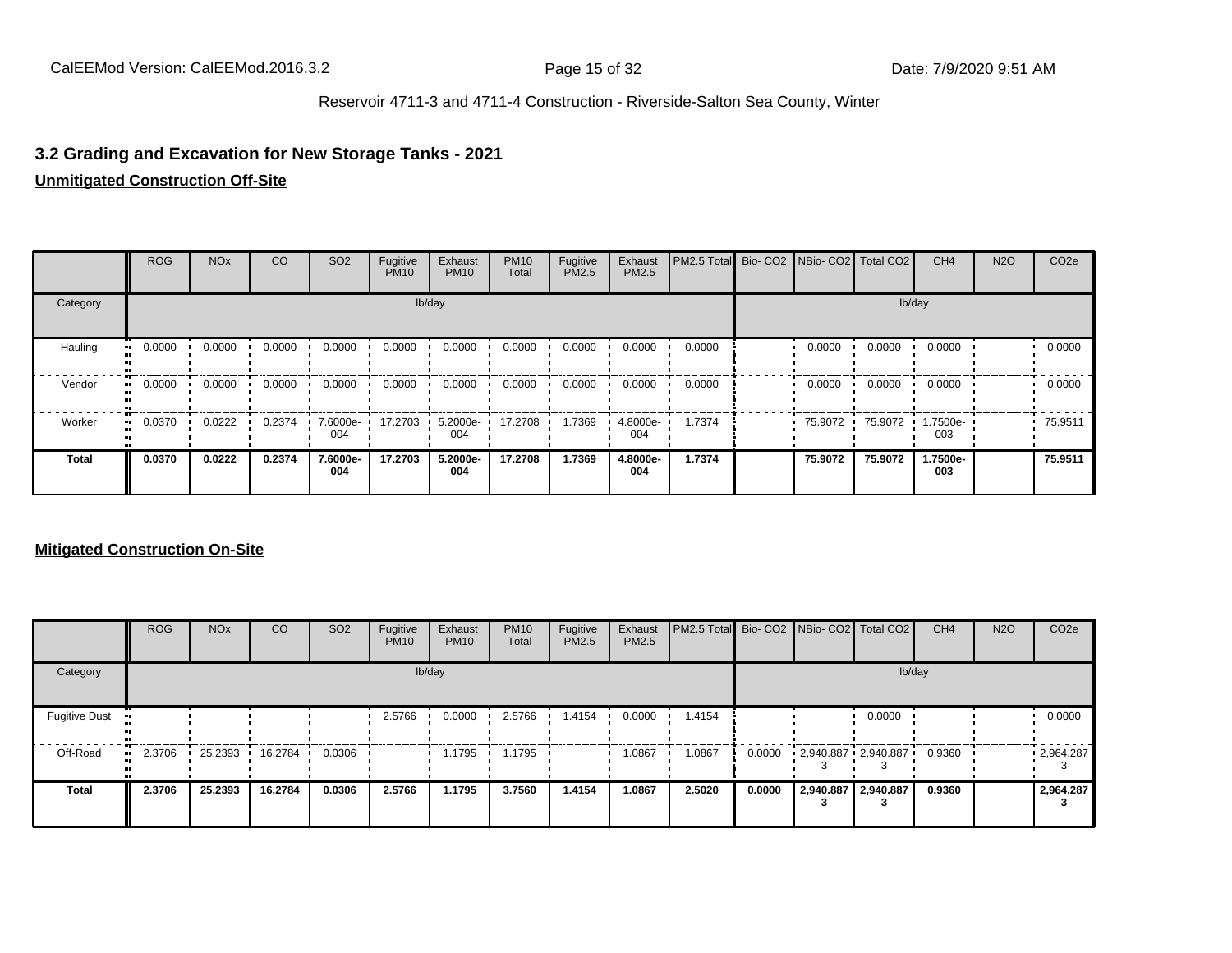### **3.2 Grading and Excavation for New Storage Tanks - 2021**

#### **Mitigated Construction Off-Site**

|              | <b>ROG</b> | <b>NO<sub>x</sub></b> | CO     | SO <sub>2</sub> | Fugitive<br><b>PM10</b> | Exhaust<br><b>PM10</b> | <b>PM10</b><br>Total | Fugitive<br>PM2.5 | Exhaust<br>PM2.5 | PM2.5 Total | Bio- CO2   NBio- CO2   Total CO2 |         | CH <sub>4</sub> | <b>N2O</b> | CO <sub>2e</sub> |
|--------------|------------|-----------------------|--------|-----------------|-------------------------|------------------------|----------------------|-------------------|------------------|-------------|----------------------------------|---------|-----------------|------------|------------------|
| Category     |            |                       |        |                 |                         | lb/day                 |                      |                   |                  |             |                                  |         | lb/day          |            |                  |
| Hauling      | 0.0000     | 0.0000                | 0.0000 | 0.0000          | 0.0000                  | 0.0000                 | 0.0000               | 0.0000            | 0.0000           | 0.0000      | 0.0000                           | 0.0000  | 0.0000          |            | 0.0000           |
| Vendor       | 0.0000     | 0.0000                | 0.0000 | 0.0000          | 0.0000                  | 0.0000                 | 0.0000               | 0.0000            | 0.0000           | 0.0000      | 0.0000                           | 0.0000  | 0.0000          |            | 0.0000           |
| Worker       | 0.0370     | 0.0222                | 0.2374 | 7.6000e-<br>004 | 5.0951                  | 5.2000e-<br>004        | 5.0956               | 0.5198            | 4.8000e-<br>004  | 0.5203      | 75.9072 ·                        | 75.9072 | 1.7500e-<br>003 |            | 75.9511          |
| <b>Total</b> | 0.0370     | 0.0222                | 0.2374 | 7.6000e-<br>004 | 5.0951                  | 5.2000e-<br>004        | 5.0956               | 0.5198            | 4.8000e-<br>004  | 0.5203      | 75.9072                          | 75.9072 | 1.7500e-<br>003 |            | 75.9511          |

**3.3 New Storage Tanks - 2021**

|              | <b>ROG</b>          | <b>NO<sub>x</sub></b> | CO      | SO <sub>2</sub> | Fugitive<br><b>PM10</b> | Exhaust<br><b>PM10</b> | <b>PM10</b><br>Total | Fugitive<br><b>PM2.5</b> | Exhaust<br>PM2.5 | <b>PM2.5 Total</b> Bio- CO2 NBio- CO2   Total CO2 |  |                             | CH <sub>4</sub> | <b>N2O</b> | CO <sub>2e</sub> |
|--------------|---------------------|-----------------------|---------|-----------------|-------------------------|------------------------|----------------------|--------------------------|------------------|---------------------------------------------------|--|-----------------------------|-----------------|------------|------------------|
| Category     |                     |                       |         |                 |                         | lb/day                 |                      |                          |                  |                                                   |  | lb/day                      |                 |            |                  |
| Off-Road     | 1.5798<br>$\bullet$ | 16.3045 ·             | 10.1821 | 0.0216          |                         | 0.6912                 | 0.6912               |                          | 0.6425           | 0.6425                                            |  | $2,041.273$ $2,041.273$ $1$ | 0.6132          |            | .2056.602        |
| <b>Total</b> | 1.5798              | 16.3045               | 10.1821 | 0.0216          |                         | 0.6912                 | 0.6912               |                          | 0.6425           | 0.6425                                            |  | 2,041.273 2,041.273         | 0.6132          |            | 2,056.602        |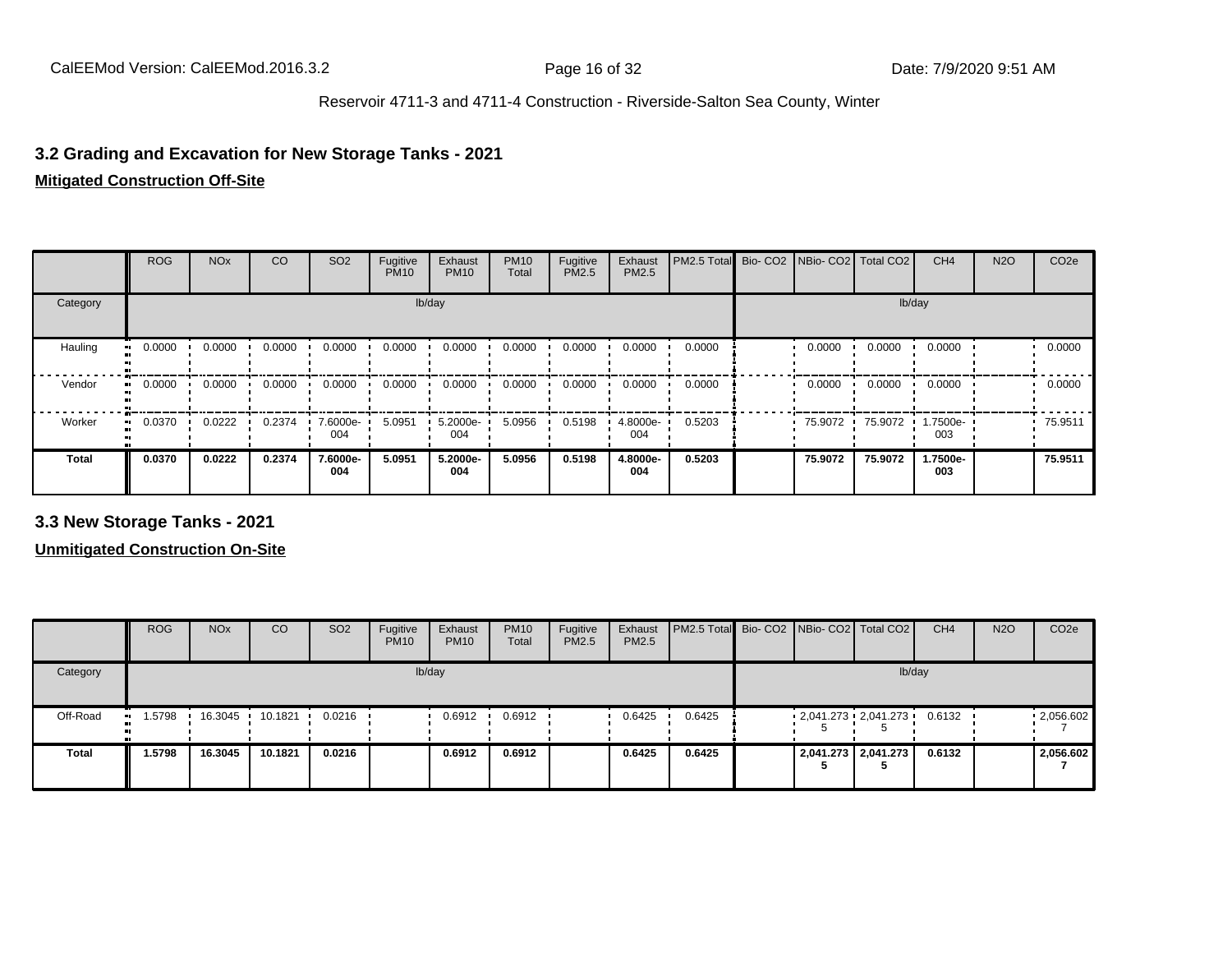## **3.3 New Storage Tanks - 2021**

#### **Unmitigated Construction Off-Site**

|          | <b>ROG</b>      | <b>NO<sub>x</sub></b> | CO     | SO <sub>2</sub> | Fugitive<br><b>PM10</b> | Exhaust<br><b>PM10</b> | <b>PM10</b><br>Total | Fugitive<br><b>PM2.5</b> | Exhaust<br>PM2.5 | PM2.5 Total Bio- CO2 NBio- CO2 Total CO2 |          |          | CH <sub>4</sub> | <b>N2O</b> | CO <sub>2e</sub> |
|----------|-----------------|-----------------------|--------|-----------------|-------------------------|------------------------|----------------------|--------------------------|------------------|------------------------------------------|----------|----------|-----------------|------------|------------------|
| Category |                 |                       |        |                 |                         | lb/day                 |                      |                          |                  |                                          |          |          | lb/day          |            |                  |
| Hauling  | 0.0000          | 0.0000                | 0.0000 | 0.0000          | 0.0000                  | 0.0000                 | 0.0000               | 0.0000                   | 0.0000           | 0.0000                                   | 0.0000   | 0.0000   | 0.0000          |            | 0.0000           |
| Vendor   | 4.7800e-<br>003 | 0.1779                | 0.0379 | 4.6000e-<br>004 | 1.8356                  | 3.3000e-<br>004        | 1.8359               | 0.1852                   | 3.2000e-<br>004  | 0.1855                                   | 48.6925  | 48.6925  | 4.3000e-<br>003 |            | 48.8000          |
| Worker   | 0.0370          | 0.0222                | 0.2374 | 7.6000e-<br>004 | 17.2703                 | 5.2000e-<br>004        | 17.2708              | 1.7369                   | 4.8000e-<br>004  | 1.7374                                   | 75.9072  | 75.9072  | 1.7500e-<br>003 |            | 75.9511          |
| Total    | 0.0418          | 0.2001                | 0.2753 | 1.2200e-<br>003 | 19.1059                 | 8.5000e-<br>004        | 19.1067              | 1.9221                   | 8.0000e-<br>004  | 1.9229                                   | 124.5997 | 124.5997 | 6.0500e-<br>003 |            | 124.7511         |

|              | <b>ROG</b>                 | <b>NO<sub>x</sub></b> | CO      | SO <sub>2</sub> | Fugitive<br><b>PM10</b> | Exhaust<br><b>PM10</b> | <b>PM10</b><br><b>Total</b> | Fugitive<br>PM2.5 | Exhaust<br><b>PM2.5</b> | PM2.5 Total Bio- CO2   NBio- CO2   Total CO2 |        |                     | CH <sub>4</sub> | <b>N2O</b> | CO <sub>2e</sub> |
|--------------|----------------------------|-----------------------|---------|-----------------|-------------------------|------------------------|-----------------------------|-------------------|-------------------------|----------------------------------------------|--------|---------------------|-----------------|------------|------------------|
| Category     |                            |                       |         |                 |                         | lb/day                 |                             |                   |                         |                                              |        | lb/day              |                 |            |                  |
| Off-Road     | 1.5798<br>$\bullet\bullet$ | 16.3045               | 10.1821 | 0.0216          |                         | 0.6912                 | 0.6912                      |                   | 0.6425                  | 0.6425                                       | 0.0000 | 2,041.273 2,041.273 | 0.6132          |            | .2056.602        |
| <b>Total</b> | 1.5798                     | 16.3045               | 10.1821 | 0.0216          |                         | 0.6912                 | 0.6912                      |                   | 0.6425                  | 0.6425                                       | 0.0000 | 2,041.273 2,041.273 | 0.6132          |            | 2,056.602        |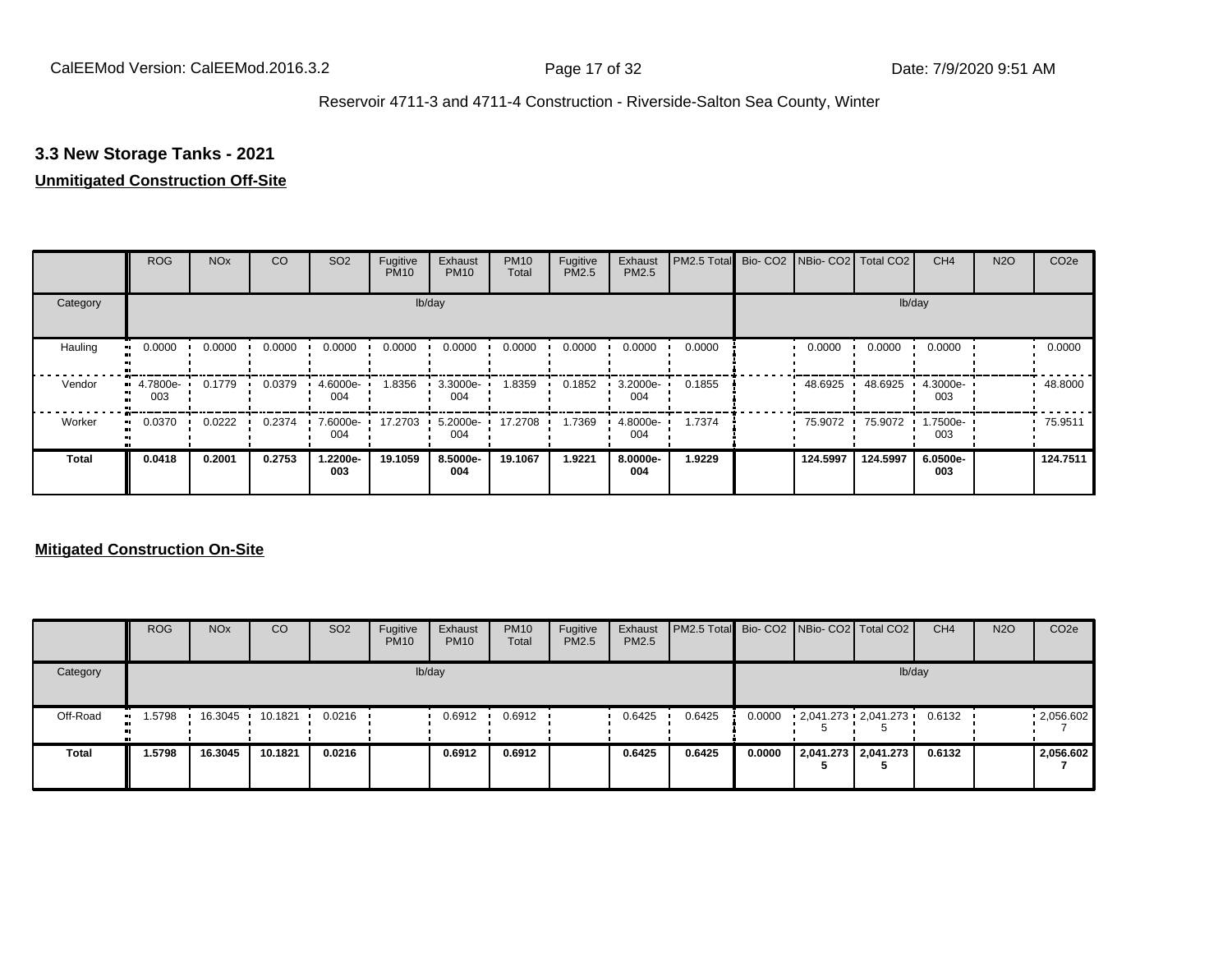## **3.3 New Storage Tanks - 2021**

#### **Mitigated Construction Off-Site**

|                           | <b>ROG</b>          | <b>NO<sub>x</sub></b> | CO     | SO <sub>2</sub> | Fugitive<br><b>PM10</b> | Exhaust<br><b>PM10</b> | <b>PM10</b><br>Total | Fugitive<br>PM2.5 | Exhaust<br>PM2.5 | PM2.5 Total | Bio-CO2 NBio-CO2 Total CO2 |          | CH <sub>4</sub> | <b>N2O</b> | CO <sub>2e</sub> |
|---------------------------|---------------------|-----------------------|--------|-----------------|-------------------------|------------------------|----------------------|-------------------|------------------|-------------|----------------------------|----------|-----------------|------------|------------------|
| Category                  |                     |                       |        |                 | lb/day                  |                        |                      |                   |                  |             |                            | lb/day   |                 |            |                  |
| Hauling<br>$\blacksquare$ | 0.0000              | 0.0000                | 0.0000 | 0.0000          | 0.0000                  | 0.0000                 | 0.0000               | 0.0000            | 0.0000           | 0.0000      | 0.0000                     | 0.0000   | 0.0000          |            | 0.0000           |
| Vendor                    | $-4.7800e-$<br>003  | 0.1779                | 0.0379 | 4.6000e-<br>004 | 0.5430                  | 3.3000e-<br>004        | 0.5433               | 0.0560            | 3.2000e-<br>004  | 0.0563      | 48.6925                    | 48.6925  | 4.3000e-<br>003 |            | 48.8000          |
| Worker                    | 0.0370<br>$\bullet$ | 0.0222                | 0.2374 | 7.6000e-<br>004 | 5.0951                  | 5.2000e-<br>004        | 5.0956               | 0.5198            | 4.8000e-<br>004  | 0.5203      | 75.9072                    | 75.9072  | 1.7500e-<br>003 |            | 75.9511          |
| <b>Total</b>              | 0.0418              | 0.2001                | 0.2753 | 1.2200e-<br>003 | 5.6381                  | 8.5000e-<br>004        | 5.6389               | 0.5758            | 8.0000e-<br>004  | 0.5766      | 124.5997                   | 124.5997 | 6.0500e-<br>003 |            | 124.7511         |

**3.4 Painting Storage Tanks - 2021**

|                        | <b>ROG</b>   | <b>NO<sub>x</sub></b> | CO     | SO <sub>2</sub>                 | Fugitive<br><b>PM10</b> | Exhaust<br><b>PM10</b> | <b>PM10</b><br>Total | Fugitive<br><b>PM2.5</b> | Exhaust<br>PM2.5 | PM2.5 Total Bio- CO2 NBio- CO2 Total CO2 |                     |          | CH <sub>4</sub> | <b>N2O</b> | CO <sub>2e</sub> |
|------------------------|--------------|-----------------------|--------|---------------------------------|-------------------------|------------------------|----------------------|--------------------------|------------------|------------------------------------------|---------------------|----------|-----------------|------------|------------------|
| Category               |              |                       |        |                                 |                         | lb/day                 |                      |                          |                  |                                          |                     | lb/day   |                 |            |                  |
| Archit. Coating<br>. . | 3.8002       |                       |        |                                 |                         | 0.0000                 | 0.0000               |                          | 0.0000           | 0.0000                                   |                     | 0.0000   |                 |            | 0.0000           |
| Off-Road               | 0.2189<br>ш. | 1.5268                | 1.8176 | $\cdot$ 2.9700e- $\cdot$<br>003 |                         | 0.0941                 | 0.0941               |                          | 0.0941           | 0.0941                                   | 281.4481 281.4481 ' |          | 0.0193          |            | 281.9309         |
| <b>Total</b>           | 4.0191       | 1.5268                | 1.8176 | 2.9700e-<br>003                 |                         | 0.0941                 | 0.0941               |                          | 0.0941           | 0.0941                                   | 281.4481            | 281.4481 | 0.0193          |            | 281.9309         |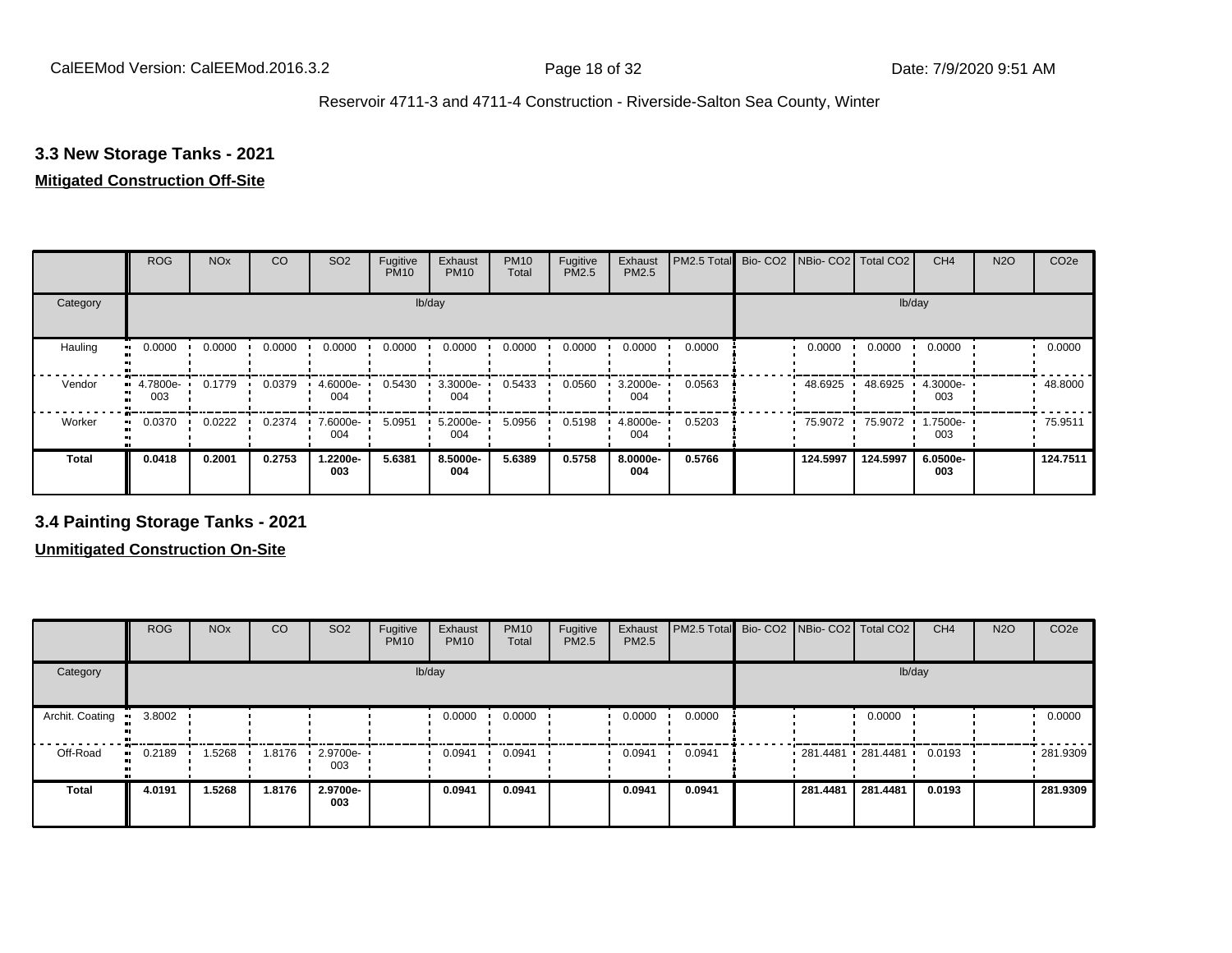### **3.4 Painting Storage Tanks - 2021**

#### **Unmitigated Construction Off-Site**

|                      | <b>ROG</b>          | <b>NO<sub>x</sub></b> | CO     | SO <sub>2</sub> | Fugitive<br><b>PM10</b> | Exhaust<br><b>PM10</b> | <b>PM10</b><br>Total | Fugitive<br><b>PM2.5</b> | Exhaust<br>PM2.5 | PM2.5 Total Bio- CO2 NBio- CO2 Total CO2 |         |         | CH <sub>4</sub>   | <b>N2O</b> | CO <sub>2e</sub> |
|----------------------|---------------------|-----------------------|--------|-----------------|-------------------------|------------------------|----------------------|--------------------------|------------------|------------------------------------------|---------|---------|-------------------|------------|------------------|
| Category             |                     |                       |        |                 |                         | lb/day                 |                      |                          |                  |                                          |         |         | lb/day            |            |                  |
| Hauling<br>$\bullet$ | 0.0000              | 0.0000                | 0.0000 | 0.0000          | 0.0000                  | 0.0000                 | 0.0000               | 0.0000                   | 0.0000           | 0.0000                                   | 0.0000  | 0.0000  | 0.0000            |            | 0.0000           |
| Vendor               | 0.0000<br>$\bullet$ | 0.0000                | 0.0000 | 0.0000          | 0.0000                  | 0.0000                 | 0.0000               | 0.0000                   | 0.0000           | 0.0000                                   | 0.0000  | 0.0000  | 0.0000            |            | 0.0000           |
| Worker<br>$\bullet$  | 0.0370              | 0.0222                | 0.2374 | 7.6000e-<br>004 | 17.2703                 | 5.2000e-<br>004        | 17.2708              | 1.7369                   | 4.8000e-<br>004  | 1.7374                                   | 75.9072 | 75.9072 | --006-1.75<br>003 |            | 75.9511          |
| <b>Total</b>         | 0.0370              | 0.0222                | 0.2374 | 7.6000e-<br>004 | 17.2703                 | 5.2000e-<br>004        | 17.2708              | 1.7369                   | 4.8000e-<br>004  | 1.7374                                   | 75.9072 | 75.9072 | 1.7500e-<br>003   |            | 75.9511          |

|                 | <b>ROG</b>   | <b>NO<sub>x</sub></b> | CO     | SO <sub>2</sub>    | Fugitive<br><b>PM10</b> | Exhaust<br><b>PM10</b> | <b>PM10</b><br>Total | Fugitive<br><b>PM2.5</b> | Exhaust<br><b>PM2.5</b> | PM2.5 Total Bio- CO2 NBio- CO2   Total CO2 |        |          |                     | CH <sub>4</sub> | <b>N2O</b> | CO <sub>2e</sub> |
|-----------------|--------------|-----------------------|--------|--------------------|-------------------------|------------------------|----------------------|--------------------------|-------------------------|--------------------------------------------|--------|----------|---------------------|-----------------|------------|------------------|
| Category        |              |                       |        |                    |                         | lb/day                 |                      |                          |                         |                                            |        |          |                     | lb/day          |            |                  |
| Archit. Coating | 3.8002       |                       |        |                    |                         | 0.0000                 | 0.0000               |                          | 0.0000                  | 0.0000                                     |        |          | 0.0000              |                 |            | 0.0000           |
| Off-Road        | 0.2189<br>ш. | 1.5268                | 1.8176 | $.29700e -$<br>003 |                         | 0.0941                 | 0.0941               |                          | 0.0941                  | 0.0941                                     | 0.0000 |          | 281.4481 281.4481 ' | 0.0193          |            | 281.9309         |
| Total           | 4.0191       | 1.5268                | 1.8176 | 2.9700e-<br>003    |                         | 0.0941                 | 0.0941               |                          | 0.0941                  | 0.0941                                     | 0.0000 | 281.4481 | 281.4481            | 0.0193          |            | 281.9309         |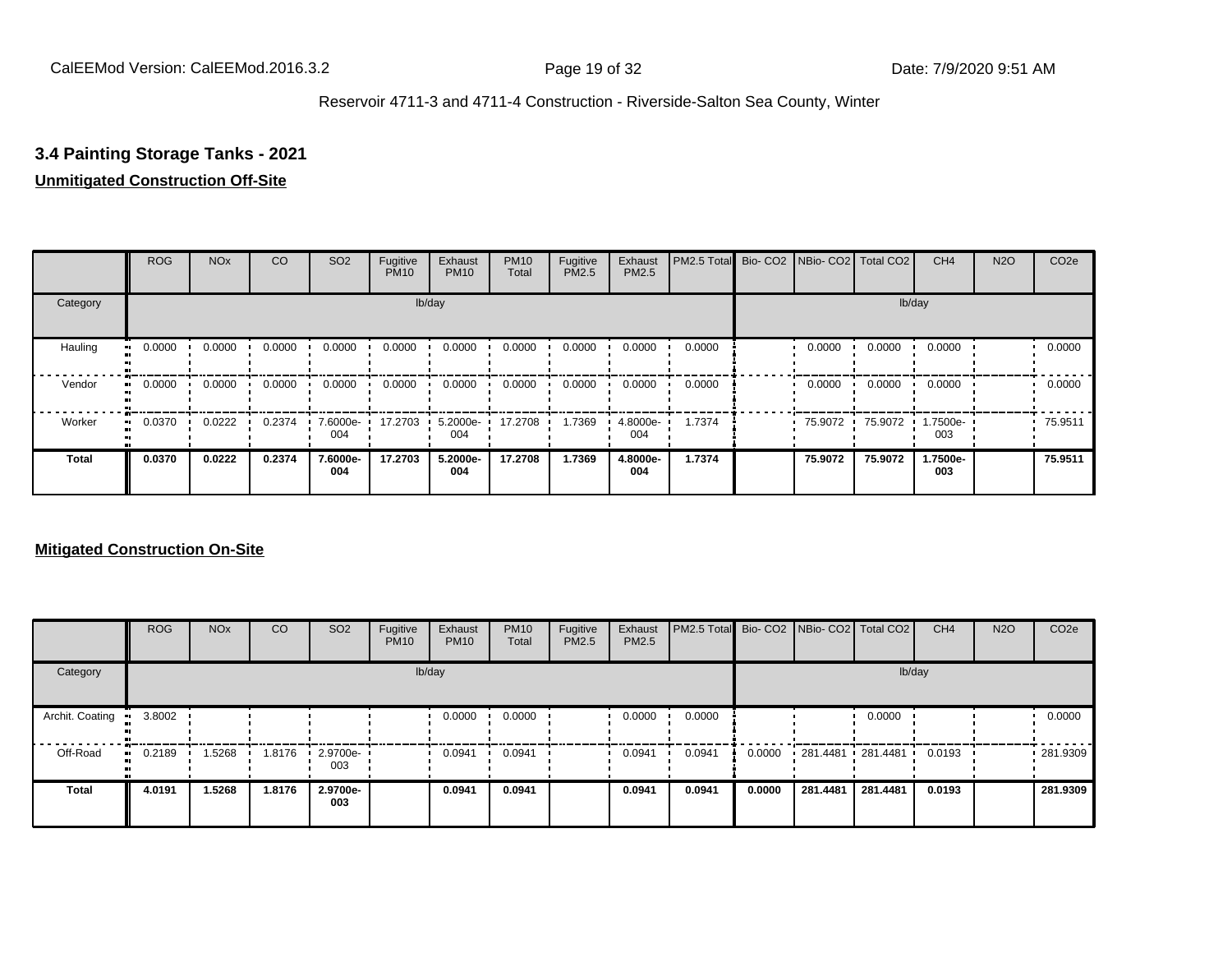## **3.4 Painting Storage Tanks - 2021**

## **Mitigated Construction Off-Site**

|                           | <b>ROG</b> | <b>NO<sub>x</sub></b> | CO     | SO <sub>2</sub> | Fugitive<br><b>PM10</b> | Exhaust<br><b>PM10</b> | <b>PM10</b><br>Total | Fugitive<br><b>PM2.5</b> | Exhaust<br>PM2.5 | PM2.5 Total Bio- CO2 NBio- CO2 Total CO2 |           |         | CH <sub>4</sub> | <b>N2O</b> | CO <sub>2e</sub> |
|---------------------------|------------|-----------------------|--------|-----------------|-------------------------|------------------------|----------------------|--------------------------|------------------|------------------------------------------|-----------|---------|-----------------|------------|------------------|
| Category                  |            |                       |        |                 |                         | lb/day                 |                      |                          |                  |                                          |           |         | lb/day          |            |                  |
| Hauling<br>$\blacksquare$ | 0.0000     | 0.0000                | 0.0000 | 0.0000          | 0.0000                  | 0.0000                 | 0.0000               | 0.0000                   | 0.0000           | 0.0000                                   | 0.0000    | 0.0000  | 0.0000          |            | 0.0000           |
| Vendor<br>$\mathbf{u}$    | 0.0000     | 0.0000                | 0.0000 | 0.0000          | 0.0000                  | 0.0000                 | 0.0000               | 0.0000                   | 0.0000           | 0.0000                                   | 0.0000    | 0.0000  | 0.0000          |            | 0.0000           |
| Worker<br>$\bullet$       | 0.0370     | 0.0222                | 0.2374 | 7.6000e-<br>004 | 5.0951                  | 5.2000e-<br>004        | 5.0956               | 0.5198                   | 4.8000e-<br>004  | 0.5203                                   | 75.9072 · | 75.9072 | 1.7500e-<br>003 |            | 75.9511          |
| <b>Total</b>              | 0.0370     | 0.0222                | 0.2374 | 7.6000e-<br>004 | 5.0951                  | 5.2000e-<br>004        | 5.0956               | 0.5198                   | 4.8000e-<br>004  | 0.5203                                   | 75.9072   | 75.9072 | 1.7500e-<br>003 |            | 75.9511          |

**3.5 Existing Storage Tanks - 2021**

|                                   | <b>ROG</b> | <b>NO<sub>x</sub></b> | CO      | SO <sub>2</sub> | Fugitive<br><b>PM10</b> | Exhaust<br><b>PM10</b> | <b>PM10</b><br>Total | Fugitive<br><b>PM2.5</b> | Exhaust<br>PM2.5 | PM2.5 Total Bio- CO2 NBio- CO2 Total CO2 |                                  |                     | CH <sub>4</sub> | <b>N2O</b> | CO <sub>2e</sub> |
|-----------------------------------|------------|-----------------------|---------|-----------------|-------------------------|------------------------|----------------------|--------------------------|------------------|------------------------------------------|----------------------------------|---------------------|-----------------|------------|------------------|
| Category                          |            |                       |         |                 |                         | lb/day                 |                      |                          |                  |                                          |                                  | lb/day              |                 |            |                  |
| <b>Fugitive Dust</b><br>$\bullet$ |            |                       |         |                 | 0.2512                  | 0.0000                 | 0.2512               | 0.0380                   | 0.0000           | 0.0380                                   |                                  | 0.0000              |                 |            | 0.0000           |
| Off-Road<br>$\bullet$             | 3.8790     | 38.8127               | 25.1988 | 0.0467          |                         | 1.9360                 | 1.9360               |                          | 8088.            | 8088.1                                   | $4.500.764$ $4.500.764$ $1.1411$ |                     |                 |            | 4,529.292        |
| <b>Total</b>                      | 3.8790     | 38.8127               | 25.1988 | 0.0467          | 0.2512                  | 1.9360                 | 2.1872               | 0.0380                   | 1.8088           | 1.8469                                   |                                  | 4,500.764 4,500.764 | 1.1411          |            | 4,529.292        |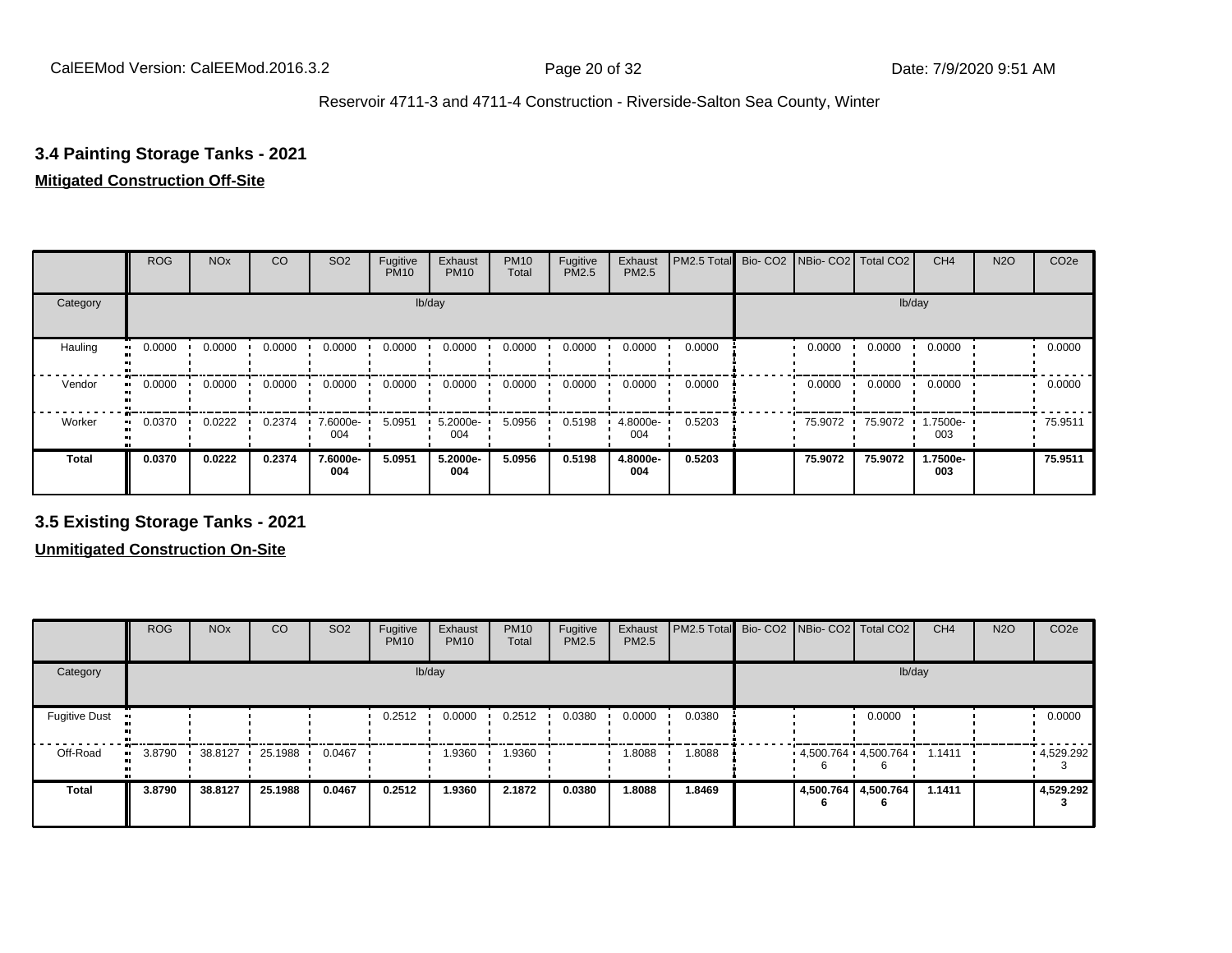## **3.5 Existing Storage Tanks - 2021**

## **Unmitigated Construction Off-Site**

|                     | <b>ROG</b>           | <b>NO<sub>x</sub></b> | CO     | SO <sub>2</sub> | Fugitive<br><b>PM10</b> | Exhaust<br><b>PM10</b> | <b>PM10</b><br>Total | Fugitive<br><b>PM2.5</b> | Exhaust<br>PM2.5 | PM2.5 Total Bio- CO2 NBio- CO2 Total CO2 |          |          | CH <sub>4</sub>   | <b>N2O</b> | CO <sub>2e</sub> |
|---------------------|----------------------|-----------------------|--------|-----------------|-------------------------|------------------------|----------------------|--------------------------|------------------|------------------------------------------|----------|----------|-------------------|------------|------------------|
| Category            |                      |                       |        |                 |                         | lb/day                 |                      |                          |                  |                                          |          |          | lb/day            |            |                  |
| Hauling             | 5.2900e-<br>ш<br>003 | 0.2261                | 0.0345 | 7.6000e-<br>004 | 3.0582                  | 6.9000e-<br>004        | 3.0589               | 0.3081                   | 6.6000e-<br>004  | 0.3088                                   | 80.5227  | 80.5227  | 5.2500e-<br>003   |            | 80.6539          |
| Vendor              | 0.0000<br>$\bullet$  | 0.0000                | 0.0000 | 0.0000          | 0.0000                  | 0.0000                 | 0.0000               | 0.0000                   | 0.0000           | 0.0000                                   | 0.0000   | 0.0000   | 0.0000            |            | 0.0000           |
| Worker<br>$\bullet$ | 0.0370               | 0.0222                | 0.2374 | 7.6000e-<br>004 | 17.2703                 | 5.2000e-<br>004        | 17.2708              | 1.7369                   | 4.8000e-<br>004  | 1.7374                                   | 75.9072  | 75.9072  | --006-1.75<br>003 |            | 75.9511          |
| <b>Total</b>        | 0.0423               | 0.2483                | 0.2718 | 1.5200e-<br>003 | 20.3285                 | 1.2100e-<br>003        | 20.3297              | 2.0450                   | 1.1400e-<br>003  | 2.0462                                   | 156.4300 | 156.4300 | 7.0000e-<br>003   |            | 156.6050         |

|                      | <b>ROG</b> | <b>NO<sub>x</sub></b> | CO      | SO <sub>2</sub> | Fugitive<br><b>PM10</b> | Exhaust<br><b>PM10</b> | <b>PM10</b><br>Total | Fugitive<br><b>PM2.5</b> | Exhaust<br><b>PM2.5</b> | PM2.5 Total Bio- CO2 NBio- CO2   Total CO2 |        |                                 |        | CH <sub>4</sub> | <b>N2O</b> | CO <sub>2e</sub> |
|----------------------|------------|-----------------------|---------|-----------------|-------------------------|------------------------|----------------------|--------------------------|-------------------------|--------------------------------------------|--------|---------------------------------|--------|-----------------|------------|------------------|
| Category             |            |                       |         |                 |                         | lb/day                 |                      |                          |                         |                                            |        |                                 | lb/day |                 |            |                  |
| <b>Fugitive Dust</b> |            |                       |         |                 | 0.1074                  | 0.0000                 | 0.1074               | 0.0163                   | 0.0000                  | 0.0163                                     |        |                                 | 0.0000 |                 |            | 0.0000           |
| Off-Road             | 3.8790     | 38.8127               | 25.1988 | 0.0467          |                         | 1.9360                 | .9360                |                          | 1.8088                  | 8088.1                                     | 0.0000 | $4,500.764$ $4,500.764$ $\cdot$ |        | 1.1411          |            | 4,529.292        |
| <b>Total</b>         | 3.8790     | 38.8127               | 25.1988 | 0.0467          | 0.1074                  | 1.9360                 | 2.0434               | 0.0163                   | 1.8088                  | 1.8251                                     | 0.0000 | 4,500.764 4,500.764<br>6        | 6      | 1.1411          |            | 4,529.292        |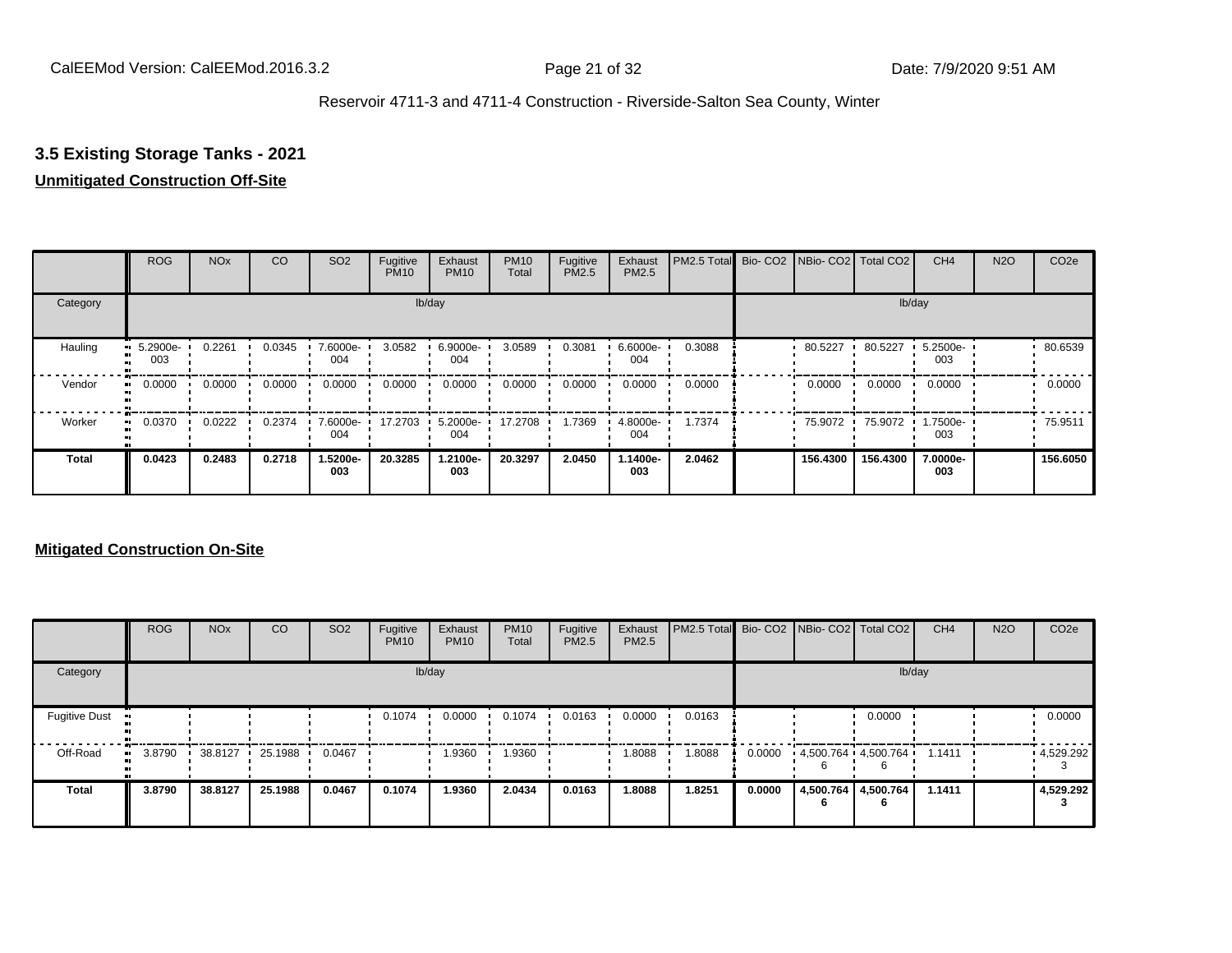## **3.5 Existing Storage Tanks - 2021**

#### **Mitigated Construction Off-Site**

|                        | <b>ROG</b>      | <b>NO<sub>x</sub></b> | CO     | SO <sub>2</sub> | Fugitive<br><b>PM10</b> | Exhaust<br><b>PM10</b> | <b>PM10</b><br>Total | Fugitive<br><b>PM2.5</b> | Exhaust<br>PM2.5 | PM2.5 Total Bio- CO2 NBio- CO2 Total CO2 |           |          | CH <sub>4</sub> | <b>N2O</b> | CO <sub>2e</sub> |
|------------------------|-----------------|-----------------------|--------|-----------------|-------------------------|------------------------|----------------------|--------------------------|------------------|------------------------------------------|-----------|----------|-----------------|------------|------------------|
| Category               |                 |                       |        |                 |                         | lb/day                 |                      |                          |                  |                                          |           |          | lb/day          |            |                  |
| Hauling<br>œ           | 5.2900e-<br>003 | 0.2261                | 0.0345 | 7.6000e-<br>004 | 0.9039                  | 6.9000e-<br>004        | 0.9046               | 0.0928                   | 6.6000e-<br>004  | 0.0934                                   | 80.5227   | 80.5227  | 5.2500e-<br>003 |            | 80.6539          |
| Vendor<br>$\mathbf{u}$ | 0.0000          | 0.0000                | 0.0000 | 0.0000          | 0.0000                  | 0.0000                 | 0.0000               | 0.0000                   | 0.0000           | 0.0000                                   | 0.0000    | 0.0000   | 0.0000          |            | 0.0000           |
| Worker<br>$\bullet$    | 0.0370          | 0.0222                | 0.2374 | 7.6000e-<br>004 | 5.0951                  | 5.2000e-<br>004        | 5.0956               | 0.5198                   | 4.8000e-<br>004  | 0.5203                                   | 75.9072 · | 75.9072  | 1.7500e-<br>003 |            | 75.9511          |
| <b>Total</b>           | 0.0423          | 0.2483                | 0.2718 | -5200e.<br>003  | 5.9990                  | 1.2100e-<br>003        | 6.0002               | 0.6125                   | 1.1400e-<br>003  | 0.6137                                   | 156.4300  | 156.4300 | 7.0000e-<br>003 |            | 156,6050         |

#### **3.6 After Demolition and For New Revetment - 2021**

|                      | <b>ROG</b>   | <b>NO<sub>x</sub></b> | CO     | SO <sub>2</sub> | Fugitive<br><b>PM10</b> | Exhaust<br><b>PM10</b> | <b>PM10</b><br>Total | Fugitive<br><b>PM2.5</b> | Exhaust<br>PM2.5 | PM2.5 Total Bio- CO2 NBio- CO2 Total CO2 |           |                     | CH <sub>4</sub> | <b>N2O</b> | CO <sub>2e</sub>  |
|----------------------|--------------|-----------------------|--------|-----------------|-------------------------|------------------------|----------------------|--------------------------|------------------|------------------------------------------|-----------|---------------------|-----------------|------------|-------------------|
| Category             |              |                       |        |                 |                         | lb/day                 |                      |                          |                  |                                          |           | lb/day              |                 |            |                   |
| <b>Fugitive Dust</b> |              |                       |        |                 | 6.0314                  | 0.0000                 | 6.0314               | 3.3112                   | 0.0000           | 3.3112                                   |           | 0.0000              |                 |            | 0.0000            |
| Off-Road             | 1.7285<br>ш. | 19.0493               | 9.0768 | 0.0203          |                         | 0.8246                 | 0.8246               |                          | 0.7586           | 0.7586                                   |           | 1,969.228 1,969.228 | 0.6369          |            | $\cdot$ 1,985.150 |
| <b>Total</b>         | 1.7285       | 19.0493               | 9.0768 | 0.0203          | 6.0314                  | 0.8246                 | 6.8560               | 3.3112                   | 0.7586           | 4.0699                                   | 1,969.228 | 1,969.228           | 0.6369          |            | 1,985.150         |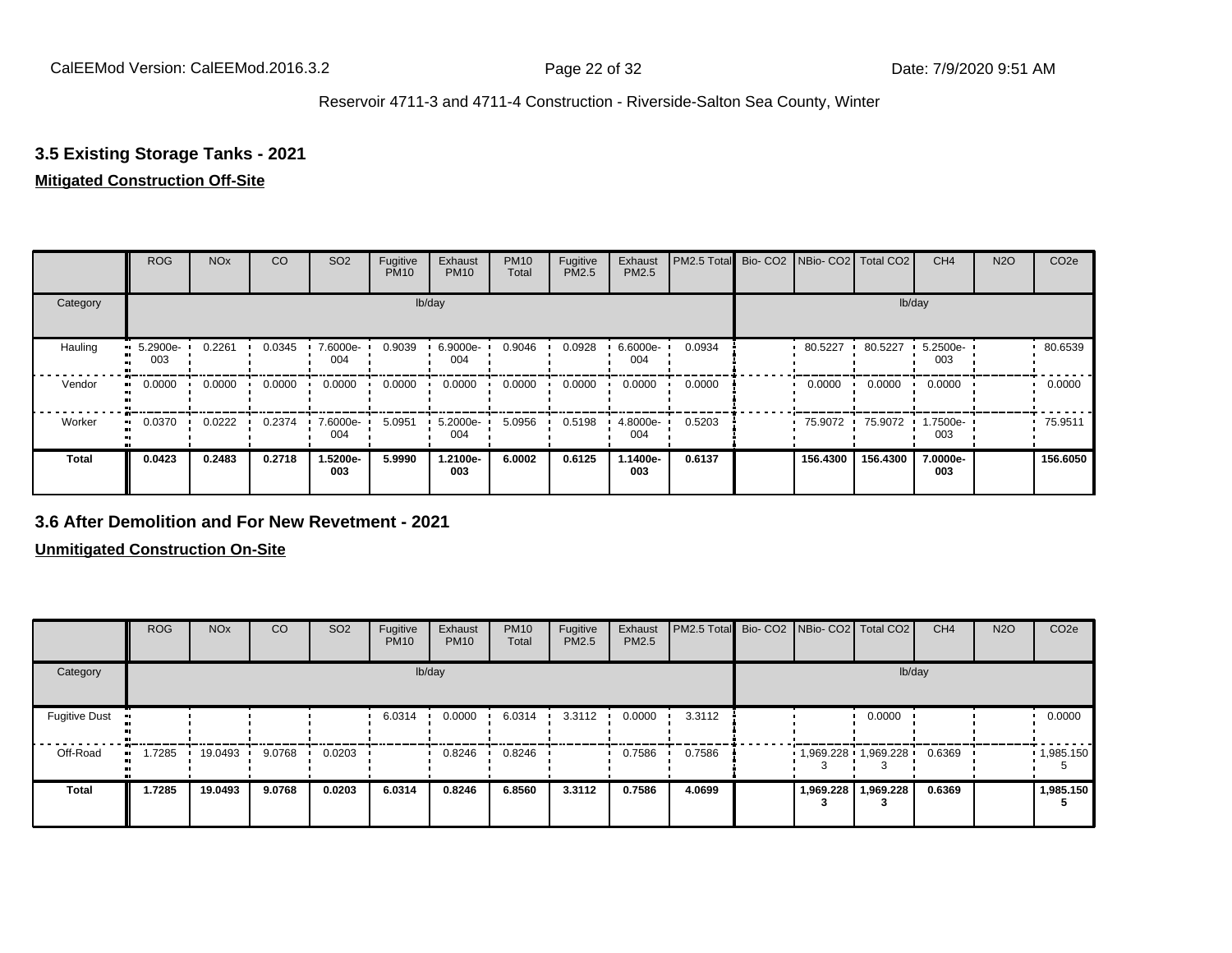#### **3.6 After Demolition and For New Revetment - 2021**

**Unmitigated Construction Off-Site**

|              | <b>ROG</b>   | <b>NO<sub>x</sub></b> | CO     | SO <sub>2</sub> | Fugitive<br><b>PM10</b> | Exhaust<br><b>PM10</b> | <b>PM10</b><br>Total | Fugitive<br>PM2.5 | Exhaust<br><b>PM2.5</b> | PM2.5 Total | Bio- CO2 NBio- CO2 Total CO2 |         | CH <sub>4</sub> | <b>N2O</b> | CO <sub>2e</sub> |
|--------------|--------------|-----------------------|--------|-----------------|-------------------------|------------------------|----------------------|-------------------|-------------------------|-------------|------------------------------|---------|-----------------|------------|------------------|
| Category     |              |                       |        |                 |                         | lb/day                 |                      |                   |                         |             |                              | lb/day  |                 |            |                  |
| Hauling      | 0.0000<br>ш. | 0.0000                | 0.0000 | 0.0000          | 0.0000                  | 0.0000                 | 0.0000               | 0.0000            | 0.0000                  | 0.0000      | 0.0000                       | 0.0000  | 0.0000          |            | 0.0000           |
| Vendor       | 0.0000<br>ш. | 0.0000                | 0.0000 | 0.0000          | 0.0000                  | 0.0000                 | 0.0000               | 0.0000            | 0.0000                  | 0.0000      | 0.0000                       | 0.0000  | 0.0000          |            | 0.0000           |
| Worker       | 0.0370<br>ш. | 0.0222                | 0.2374 | 7.6000e-<br>004 | 17.2703                 | 5.2000e-<br>004        | 17.2708              | 1.7369            | 4.8000e-<br>004         | 1.7374      | 75.9072                      | 75.9072 | 1.7500e-<br>003 |            | 75.9511          |
| <b>Total</b> | 0.0370       | 0.0222                | 0.2374 | 7.6000e-<br>004 | 17.2703                 | 5.2000e-<br>004        | 17.2708              | 1.7369            | 4.8000e-<br>004         | 1.7374      | 75,9072                      | 75.9072 | 1.7500e-<br>003 |            | 75.9511          |

|                      | <b>ROG</b> | <b>NO<sub>x</sub></b> | CO     | SO <sub>2</sub> | Fugitive<br><b>PM10</b> | Exhaust<br><b>PM10</b> | <b>PM10</b><br>Total | Fugitive<br><b>PM2.5</b> | Exhaust<br>PM2.5 | PM2.5 Total Bio- CO2 NBio- CO2 Total CO2 |        |                     |           | CH <sub>4</sub> | <b>N2O</b> | CO <sub>2e</sub>  |
|----------------------|------------|-----------------------|--------|-----------------|-------------------------|------------------------|----------------------|--------------------------|------------------|------------------------------------------|--------|---------------------|-----------|-----------------|------------|-------------------|
| Category             |            |                       |        |                 |                         | lb/day                 |                      |                          |                  |                                          |        |                     | lb/day    |                 |            |                   |
| <b>Fugitive Dust</b> |            |                       |        |                 | 2.5784                  | 0.0000                 | 2.5784               | 1.4156                   | 0.0000           | 1.4156                                   |        |                     | 0.0000    |                 |            | 0.0000            |
| Off-Road             | .7285      | 19.0493               | 9.0768 | 0.0203          |                         | 0.8246                 | 0.8246               |                          | 0.7586           | 0.7586                                   | 0.0000 | 1,969.228 1,969.228 |           | 0.6369          |            | $\cdot$ 1,985.150 |
| <b>Total</b>         | 1.7285     | 19.0493               | 9.0768 | 0.0203          | 2.5784                  | 0.8246                 | 3.4030               | 1.4156                   | 0.7586           | 2.1742                                   | 0.0000 | 1,969.228           | 1,969.228 | 0.6369          |            | 1,985.150         |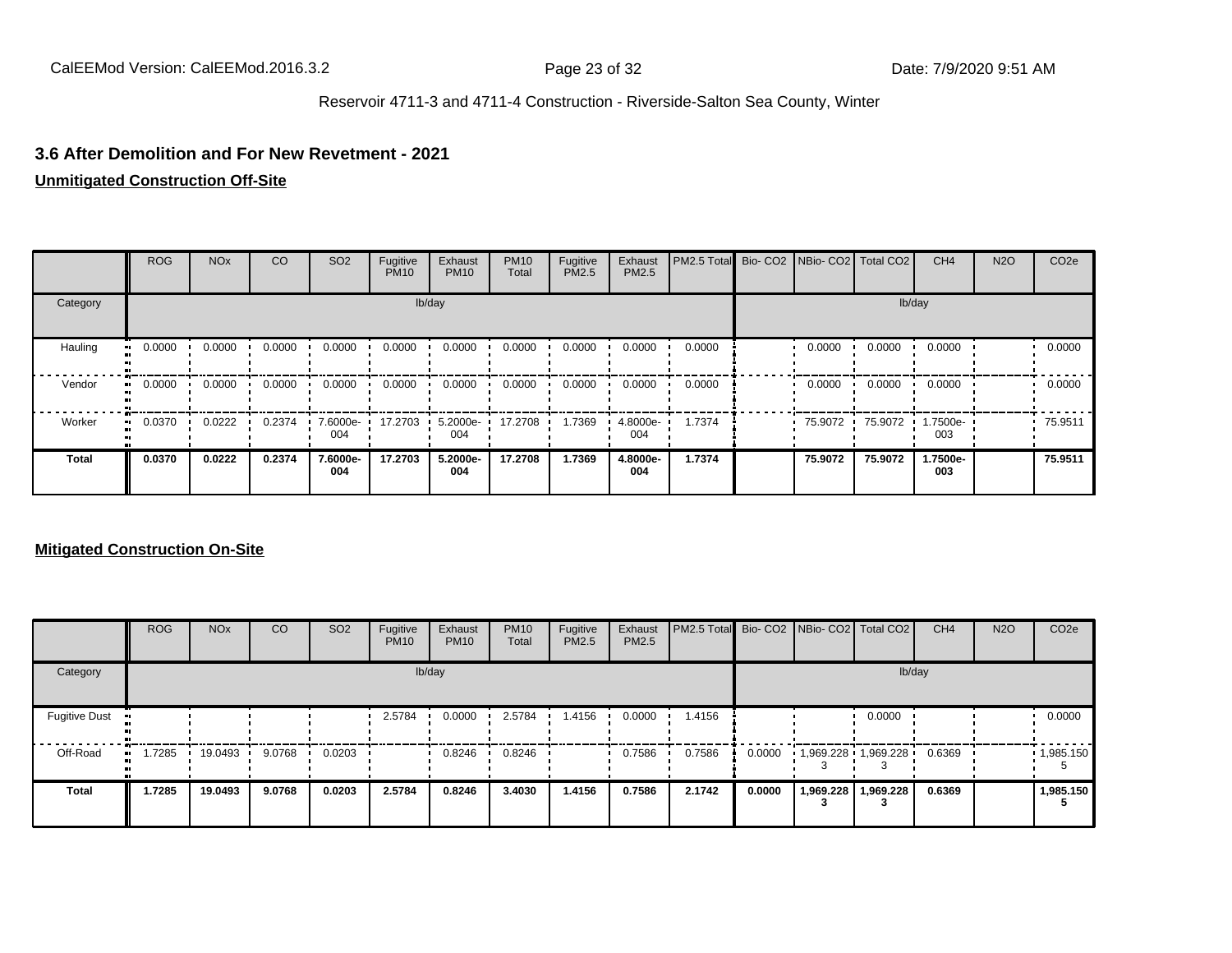#### **3.6 After Demolition and For New Revetment - 2021**

#### **Mitigated Construction Off-Site**

|              | <b>ROG</b>    | <b>NO<sub>x</sub></b>   | CO     | SO <sub>2</sub> | Fugitive<br><b>PM10</b> | Exhaust<br><b>PM10</b> | <b>PM10</b><br>Total | Fugitive<br><b>PM2.5</b> | Exhaust<br>PM2.5 | PM2.5<br>Total | Bio- CO2   NBio- CO2   Total CO2 |         | CH <sub>4</sub> | <b>N2O</b> | CO <sub>2e</sub> |
|--------------|---------------|-------------------------|--------|-----------------|-------------------------|------------------------|----------------------|--------------------------|------------------|----------------|----------------------------------|---------|-----------------|------------|------------------|
| Category     |               |                         |        |                 |                         | lb/day                 |                      |                          |                  |                |                                  | lb/day  |                 |            |                  |
| Hauling      | 0.0000<br>. . | $0.0000$ $\blacksquare$ | 0.0000 | 0.0000          | 0.0000                  | 0.0000                 | 0.0000               | 0.0000                   | 0.0000           | 0.0000         | 0.0000                           | 0.0000  | 0.0000          |            | 0.0000           |
| Vendor       | 0.0000<br>    | 0.0000                  | 0.0000 | 0.0000          | 0.0000                  | 0.0000                 | 0.0000               | 0.0000                   | 0.0000           | 0.0000         | 0.0000                           | 0.0000  | 0.0000          |            | 0.0000           |
| Worker       | 0.0370<br>ш.  | 0.0222                  | 0.2374 | 7.6000e-<br>004 | 5.0951                  | 5.2000e-<br>004        | 5.0956               | 0.5198                   | 4.8000e-<br>004  | 0.5203         | 75.9072                          | 75.9072 | 1.7500e-<br>003 |            | 75.9511          |
| <b>Total</b> | 0.0370        | 0.0222                  | 0.2374 | 7.6000e-<br>004 | 5.0951                  | 5.2000e-<br>004        | 5.0956               | 0.5198                   | 4.8000e-<br>004  | 0.5203         | 75.9072                          | 75.9072 | 1.7500e-<br>003 |            | 75.9511          |

#### **3.6 After Demolition and For New Revetment - 2022**

|                                   | <b>ROG</b> | <b>NO<sub>x</sub></b> | CO     | SO <sub>2</sub> | Fugitive<br><b>PM10</b> | Exhaust<br><b>PM10</b> | <b>PM10</b><br>Total | Fugitive<br><b>PM2.5</b> | Exhaust<br>PM2.5 | PM2.5 Total Bio- CO2 NBio- CO2 Total CO2 |                       |           | CH <sub>4</sub> | <b>N2O</b> | CO <sub>2e</sub> |
|-----------------------------------|------------|-----------------------|--------|-----------------|-------------------------|------------------------|----------------------|--------------------------|------------------|------------------------------------------|-----------------------|-----------|-----------------|------------|------------------|
| Category                          |            |                       |        |                 |                         | lb/day                 |                      |                          |                  |                                          |                       | lb/day    |                 |            |                  |
| <b>Fugitive Dust</b><br>$\bullet$ |            |                       |        |                 | 6.0314                  | 0.0000                 | 6.0314               | 3.3112                   | 0.0000           | 3.3112                                   |                       | 0.0000    |                 |            | 0.0000           |
| Off-Road<br>$\bullet$             | 1.4545     | 15.8282               | 8.5589 | 0.0203          |                         | 0.6705                 | 0.6705               |                          | 0.6169           | 0.6169                                   | $1,968.329$ 1,968.329 |           | 0.6366          |            | 1,984.244        |
| <b>Total</b>                      | 1.4545     | 15.8282               | 8.5589 | 0.0203          | 6.0314                  | 0.6705                 | 6.7019               | 3.3112                   | 0.6169           | 3.9281                                   | 1,968.329             | 1,968.329 | 0.6366          |            | 1,984.244        |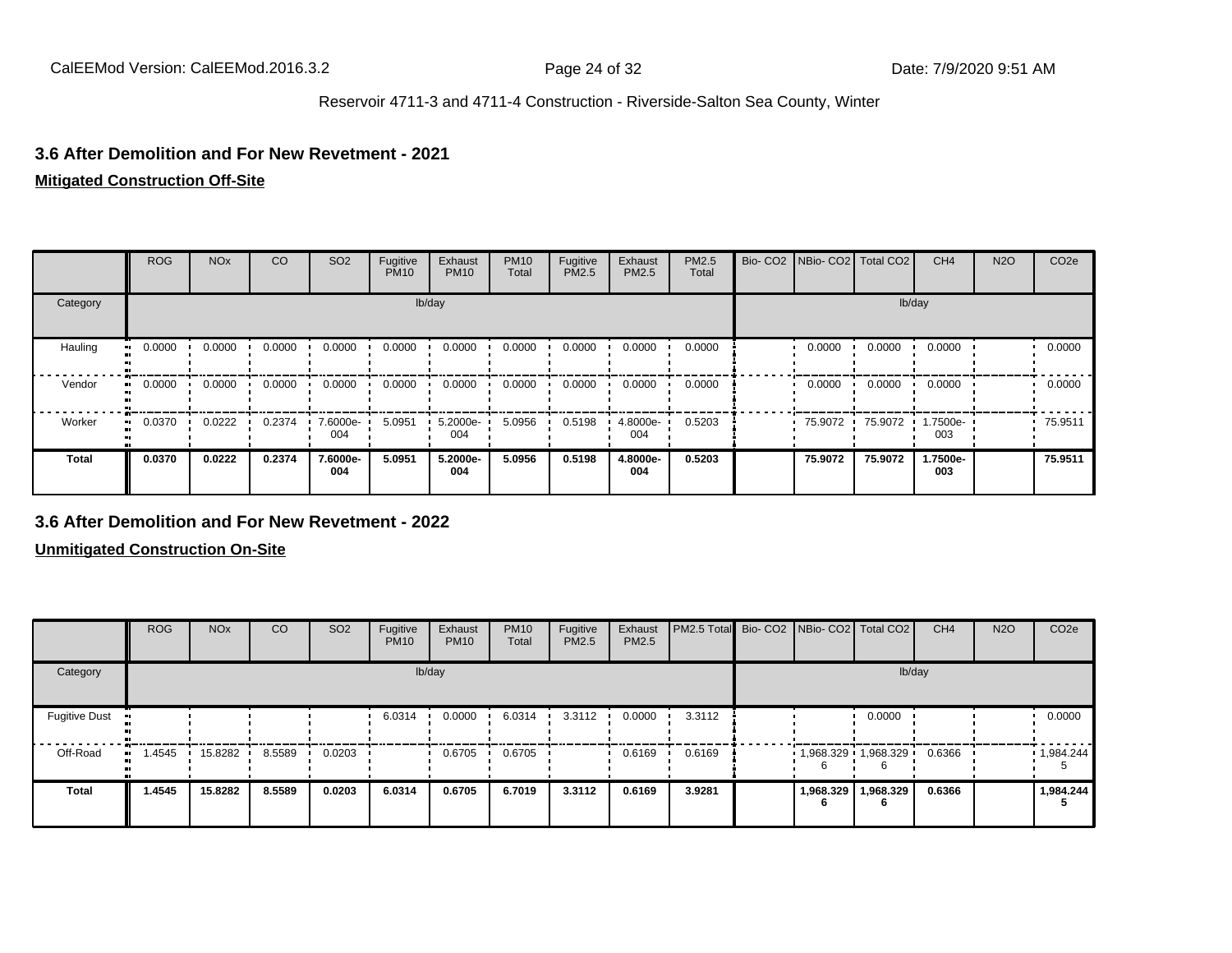#### **3.6 After Demolition and For New Revetment - 2022**

#### **Unmitigated Construction Off-Site**

|          | <b>ROG</b> | <b>NO<sub>x</sub></b> | CO     | SO <sub>2</sub> | Fugitive<br><b>PM10</b> | Exhaust<br><b>PM10</b> | <b>PM10</b><br>Total | Fugitive<br><b>PM2.5</b> | Exhaust<br>PM2.5 | PM2.5 Total | Bio- CO2   NBio- CO2   Total CO2 |         | CH <sub>4</sub> | <b>N2O</b> | CO <sub>2e</sub> |
|----------|------------|-----------------------|--------|-----------------|-------------------------|------------------------|----------------------|--------------------------|------------------|-------------|----------------------------------|---------|-----------------|------------|------------------|
| Category |            |                       |        |                 |                         | lb/day                 |                      |                          |                  |             |                                  |         | lb/day          |            |                  |
| Hauling  | 0.0000     | 0.0000                | 0.0000 | 0.0000          | 0.0000                  | 0.0000                 | 0.0000               | 0.0000                   | 0.0000           | 0.0000      | 0.0000                           | 0.0000  | 0.0000          |            | 0.0000           |
| Vendor   | 0.0000<br> | 0.0000                | 0.0000 | 0.0000          | 0.0000                  | 0.0000                 | 0.0000               | 0.0000                   | 0.0000           | 0.0000      | 0.0000                           | 0.0000  | 0.0000          |            | 0.0000           |
| Worker   | 0.0347<br> | 0.0200                | 0.2186 | 7.3000e-<br>004 | 17.2703                 | 5.1000e-<br>004        | 17.2708              | 1.7369                   | 4.7000e-<br>004  | 1.7374      | 73.1375                          | 73.1375 | 1.5800e-<br>003 |            | 73.1769          |
| Total    | 0.0347     | 0.0200                | 0.2186 | 7.3000e-<br>004 | 17.2703                 | 5.1000e-<br>004        | 17.2708              | 1.7369                   | 4.7000e-<br>004  | 1.7374      | 73.1375                          | 73.1375 | 1.5800e-<br>003 |            | 73.1769          |

|                      | <b>ROG</b> | <b>NO<sub>x</sub></b> | <b>CO</b> | SO <sub>2</sub> | Fugitive<br><b>PM10</b> | Exhaust<br><b>PM10</b> | <b>PM10</b><br>Total | Fugitive<br><b>PM2.5</b> | Exhaust<br><b>PM2.5</b> | <b>PM2.5 Total</b> Bio- CO2 NBio- CO2 Total CO2 |        |                       |                | CH <sub>4</sub> | <b>N2O</b> | CO <sub>2e</sub>  |
|----------------------|------------|-----------------------|-----------|-----------------|-------------------------|------------------------|----------------------|--------------------------|-------------------------|-------------------------------------------------|--------|-----------------------|----------------|-----------------|------------|-------------------|
| Category             |            |                       |           |                 |                         | lb/day                 |                      |                          |                         |                                                 |        |                       | lb/day         |                 |            |                   |
| <b>Fugitive Dust</b> |            |                       |           |                 | 2.5784                  | 0.0000                 | 2.5784               | 1.4156                   | 0.0000                  | 1.4156                                          |        |                       | 0.0000         |                 |            | 0.0000            |
| Off-Road             | 1.4545<br> | 15.8282               | 8.5589    | 0.0203          |                         | 0.6705                 | 0.6705               |                          | 0.6169                  | 0.6169                                          | 0.0000 | $1,968.329$ 1,968.329 |                | 0.6366          |            | $\cdot$ 1,984.244 |
| <b>Total</b>         | 1.4545     | 15.8282               | 8.5589    | 0.0203          | 2.5784                  | 0.6705                 | 3.2489               | 1.4156                   | 0.6169                  | 2.0324                                          | 0.0000 | 1,968.329<br>n        | 1,968.329<br>6 | 0.6366          |            | 1,984.244         |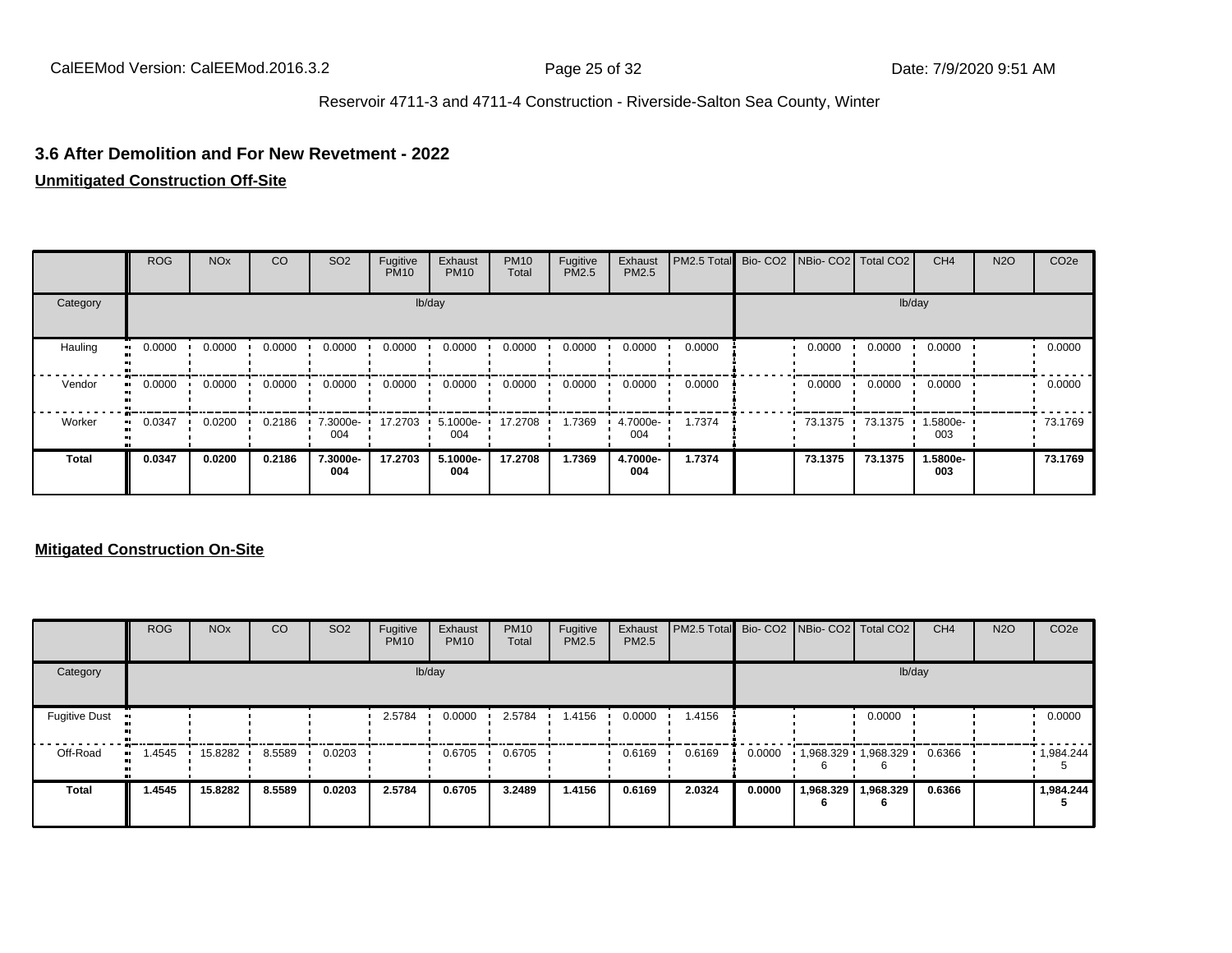#### **3.6 After Demolition and For New Revetment - 2022**

**Mitigated Construction Off-Site**

|              | <b>ROG</b>   | <b>NO<sub>x</sub></b> | CO     | SO <sub>2</sub> | Fugitive<br><b>PM10</b> | Exhaust<br><b>PM10</b> | <b>PM10</b><br>Total | Fugitive<br>PM2.5 | Exhaust<br>PM2.5 | PM2.5<br>Total | Bio- CO2   NBio- CO2   Total CO2 |         | CH <sub>4</sub> | <b>N2O</b> | CO <sub>2e</sub> |
|--------------|--------------|-----------------------|--------|-----------------|-------------------------|------------------------|----------------------|-------------------|------------------|----------------|----------------------------------|---------|-----------------|------------|------------------|
| Category     |              |                       |        |                 |                         | lb/day                 |                      |                   |                  |                |                                  |         | lb/day          |            |                  |
| Hauling      | 0.0000<br>ш. | 0.0000                | 0.0000 | 0.0000          | 0.0000                  | 0.0000                 | 0.0000               | 0.0000            | 0.0000           | 0.0000         | 0.0000                           | 0.0000  | 0.0000          |            | 0.0000           |
| Vendor       | 0.0000<br>ш. | 0.0000                | 0.0000 | 0.0000          | 0.0000                  | 0.0000                 | 0.0000               | 0.0000            | 0.0000           | 0.0000         | 0.0000                           | 0.0000  | 0.0000          |            | 0.0000           |
| Worker       | $-0.0347$    | 0.0200                | 0.2186 | 7.3000e-<br>004 | 5.0951                  | 5.1000e-<br>004        | 5.0956               | 0.5198            | 4.7000e-<br>004  | 0.5202         | 73.1375                          | 73.1375 | 1.5800e-<br>003 |            | 73.1769          |
| <b>Total</b> | 0.0347       | 0.0200                | 0.2186 | 7.3000e-<br>004 | 5.0951                  | 5.1000e-<br>004        | 5.0956               | 0.5198            | 4.7000e-<br>004  | 0.5202         | 73.1375                          | 73.1375 | 1.5800e-<br>003 |            | 73.1769          |

# **4.0 Operational Detail - Mobile**

**4.1 Mitigation Measures Mobile**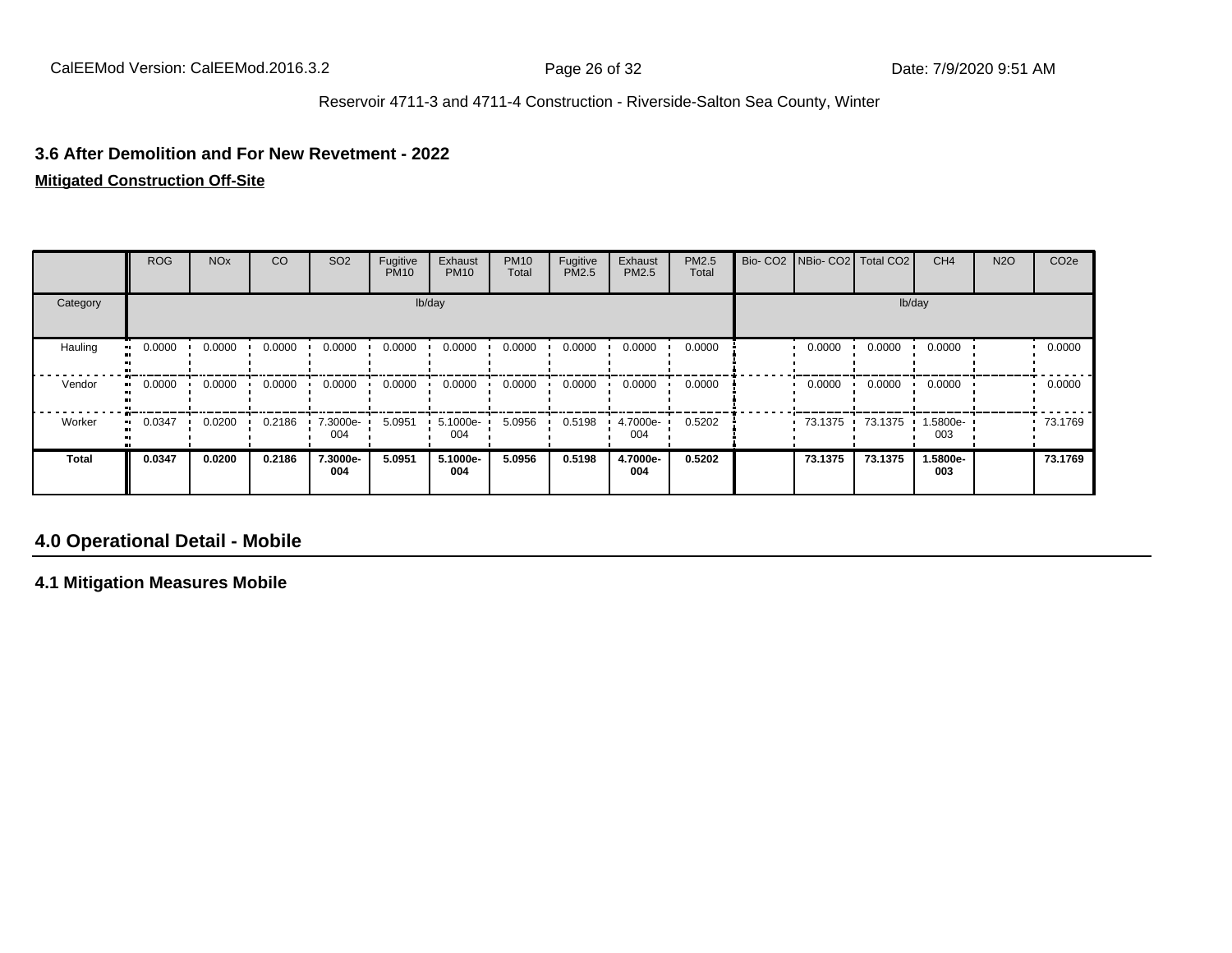|             | <b>ROG</b>         | <b>NO<sub>x</sub></b> | CO              | SO <sub>2</sub> | Fugitive<br><b>PM10</b> | Exhaust<br><b>PM10</b> | <b>PM10</b><br>Total | Fugitive<br>PM2.5 | Exhaust<br>PM2.5  | <b>PM2.5 Total</b> Bio- CO2 NBio- CO2 Total CO2 |        |        | CH <sub>4</sub> | <b>N2O</b> | CO <sub>2e</sub> |
|-------------|--------------------|-----------------------|-----------------|-----------------|-------------------------|------------------------|----------------------|-------------------|-------------------|-------------------------------------------------|--------|--------|-----------------|------------|------------------|
| Category    |                    |                       |                 |                 |                         | lb/day                 |                      |                   |                   |                                                 |        | lb/day |                 |            |                  |
| Mitigated   | $-1.0000e-$<br>004 | 9.2000e-<br>004       | 1.6600e-<br>003 | 1.0000e-<br>005 | 0.0682                  | 1.0000e-<br>005        | 0.0682               | 6.9000e-<br>003   | $1.0000e-$<br>005 | 6.9100e-<br>003                                 | 0.8375 | 0.8375 | 3.0000e-<br>005 |            | 0.8383           |
| Unmitigated | $-1.0000e-$<br>004 | 9.2000e-<br>004       | 1.6600e-<br>003 | 1.0000e-<br>005 | 0.0682                  | 1.0000e-<br>005        | 0.0682               | 6.9000e-<br>003   | 1.0000e-<br>005   | 6.9100e-<br>003                                 | 0.8375 | 0.8375 | 3.0000e-<br>005 |            | 0.8383           |

### **4.2 Trip Summary Information**

|                                  |         | Average Daily Trip Rate |        | Unmitigated       | Mitigated         |
|----------------------------------|---------|-------------------------|--------|-------------------|-------------------|
| Land Use                         | Weekdav | Saturday                | Sunday | <b>Annual VMT</b> | <b>Annual VMT</b> |
| Other Non-Asphalt Surfaces       | 0.00    | 0.00                    | 0.00   |                   |                   |
| Unrefrigerated Warehouse-No Rail | 0.05    | 0.05                    | 0.05   | 331               | 33'               |
| Total                            | 0.05    | 0.05                    | 0.05   | 331               | 331               |

### **4.3 Trip Type Information**

|                                     |            | <b>Miles</b> |                                                              |      | Trip % |      |         | Trip Purpose %  |         |
|-------------------------------------|------------|--------------|--------------------------------------------------------------|------|--------|------|---------|-----------------|---------|
| Land Use                            | H-W or C-W |              | H-S or C-C H H-O or C-NW H-W or C-W H-S or C-C H H-O or C-NW |      |        |      | Primary | <b>Diverted</b> | Pass-by |
| Other Non-Asphalt Surfaces          | 0.00       | 0.00         | 0.00                                                         | 0.00 | 0.00   | 0.00 |         |                 |         |
| Unrefrigerated Warehouse-No<br>$ -$ | 0.00       | 0.00         | 0.00                                                         | 0.00 | 0.00   | 0.00 | 100     |                 |         |

## **4.4 Fleet Mix**

| Land Use                            | LDA      | LDT1      | LDT2     | <b>MDV</b> | LHD <sup>1</sup> | LHD <sub>2</sub> | <b>MHD</b> | <b>HHD</b> | <b>OBUS</b> | UBUS              | <b>MCY</b> | <b>SBUS</b> | <b>MH</b> |
|-------------------------------------|----------|-----------|----------|------------|------------------|------------------|------------|------------|-------------|-------------------|------------|-------------|-----------|
| Other Non-Asphalt Surfaces          | 0.545527 | 0.0368561 | 0.186032 | 0.115338   | 0.015222         | 0.0049701        | 0.017525   | 0.069528i  | 0.001397    | 0.001160 <b>i</b> | 0.004547   | 0.000932    | 0.000965  |
| Unrefrigerated Warehouse-No<br>Rail | 0.545527 | 0.036856  | 0.186032 | 0.115338   | 0.015222         | 0.004970         | 0.017525   | 0.069528   | 0.001397    | 0.001160          | 0.004547   | 0.000932    | 0.000965  |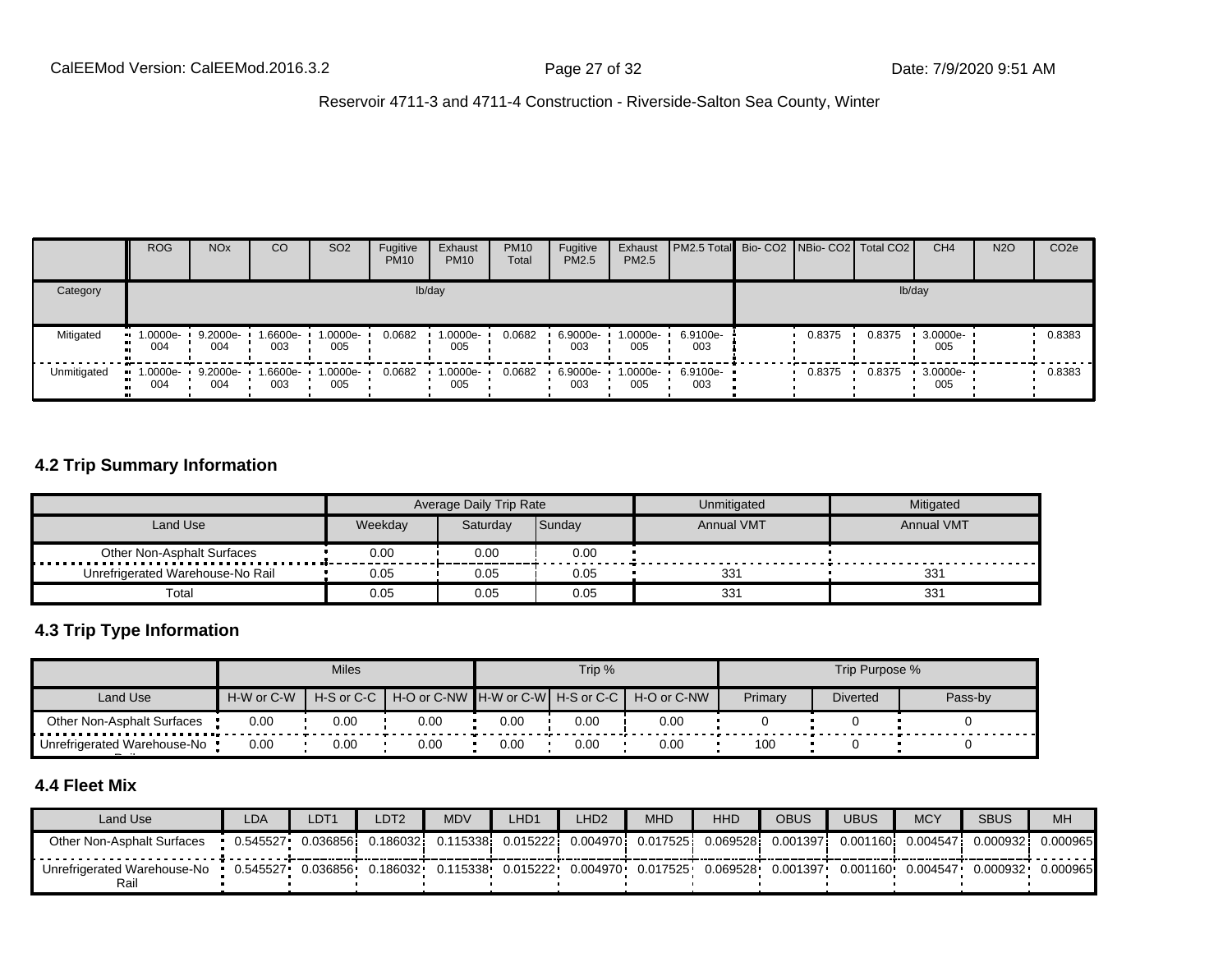## **5.0 Energy Detail**

## Historical Energy Use: N

# **5.1 Mitigation Measures Energy**

|                           | <b>ROG</b> | <b>NO<sub>x</sub></b> | CO     | SO <sub>2</sub> | Fugitive<br><b>PM10</b> | Exhaust<br><b>PM10</b> | <b>PM10</b><br>Total | Fugitive<br><b>PM2.5</b> | Exhaust<br>PM2.5 | <b>PM2.5 Total</b> Bio- CO2 NBio- CO2 Total CO2 |        |        | CH <sub>4</sub> | <b>N2O</b> | CO <sub>2e</sub> |
|---------------------------|------------|-----------------------|--------|-----------------|-------------------------|------------------------|----------------------|--------------------------|------------------|-------------------------------------------------|--------|--------|-----------------|------------|------------------|
| Category                  |            |                       |        |                 |                         | lb/day                 |                      |                          |                  |                                                 |        | lb/day |                 |            |                  |
| NaturalGas<br>Mitigated   | 0.0000     | 0.0000                | 0.0000 | 0.0000          |                         | 0.0000                 | 0.0000               |                          | 0.0000           | 0.0000                                          | 0.0000 | 0.0000 | 0.0000          | 0.0000     | 0.0000           |
| NaturalGas<br>Unmitigated | 0.0000     | 0.0000                | 0.0000 | 0.0000          |                         | 0.0000                 | 0.0000               |                          | 0.0000           | 0.0000                                          | 0.0000 | 0.0000 | 0.0000          | 0.0000     | 0.0000           |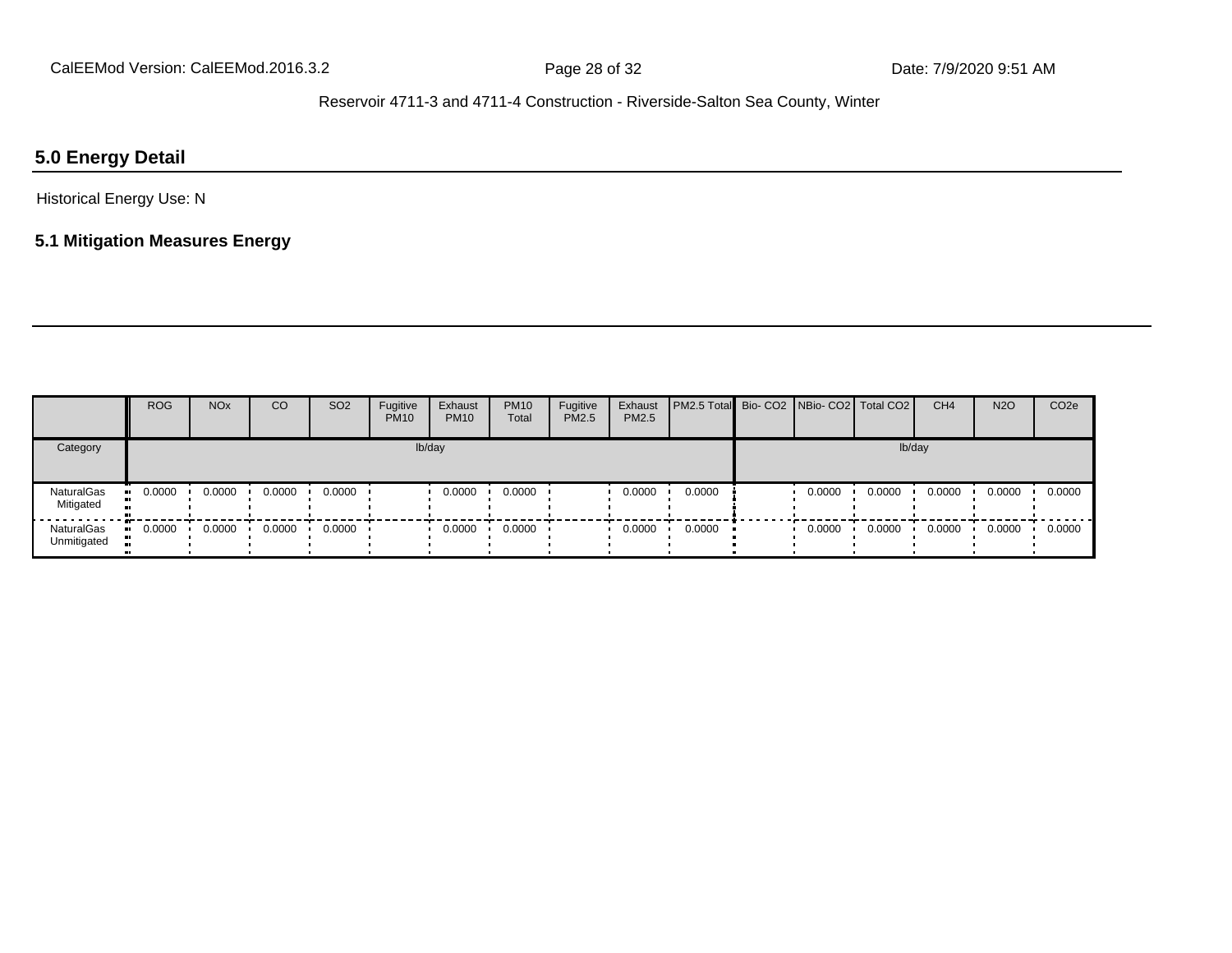# **5.2 Energy by Land Use - NaturalGas**

#### **Unmitigated**

|                                        | NaturalGa<br>s Use | <b>ROG</b> | <b>NO<sub>x</sub></b> | CO     | SO <sub>2</sub> | Fugitive<br><b>PM10</b> | Exhaust<br><b>PM10</b> | <b>PM10</b><br>Total | Fugitive<br>PM2.5 | Exhaust<br>PM2.5 | PM2.5 Total Bio- CO2 NBio- CO2 Total CO2 |        |        | CH <sub>4</sub> | <b>N2O</b> | CO <sub>2e</sub> |
|----------------------------------------|--------------------|------------|-----------------------|--------|-----------------|-------------------------|------------------------|----------------------|-------------------|------------------|------------------------------------------|--------|--------|-----------------|------------|------------------|
| Land Use                               | kBTU/yr            |            |                       |        |                 |                         | lb/day                 |                      |                   |                  |                                          |        | lb/day |                 |            |                  |
| Other Non-<br>Asphalt Surfaces         | $\mathbf 0$        | 0.0000     | 0.0000                | 0.0000 | 0.0000          |                         | 0.0000                 | 0.0000               |                   | 0.0000           | 0.0000                                   | 0.0000 | 0.0000 | 0.0000          | 0.0000     | 0.0000           |
| Unrefrigerated<br>Warehouse-No<br>Rail |                    | 0.0000     | 0.0000                | 0.0000 | 0.0000          |                         | 0.0000                 | 0.0000               |                   | 0.0000           | 0.0000                                   | 0.0000 | 0.0000 | 0.0000          | 0.0000     | 0.0000           |
| <b>Total</b>                           |                    | 0.0000     | 0.0000                | 0.0000 | 0.0000          |                         | 0.0000                 | 0.0000               |                   | 0.0000           | 0.0000                                   | 0.0000 | 0.0000 | 0.0000          | 0.0000     | 0.0000           |

#### **Mitigated**

|                                        | NaturalGa<br>s Use | <b>ROG</b>          | <b>NO<sub>x</sub></b> | CO     | SO <sub>2</sub> | Fugitive<br><b>PM10</b> | Exhaust<br><b>PM10</b> | <b>PM10</b><br>Total | Fugitive<br>PM2.5 | Exhaust<br>PM2.5 | PM2.5 Total Bio- CO2 NBio- CO2 Total CO2 |        |        | CH <sub>4</sub> | <b>N2O</b> | CO <sub>2</sub> e |
|----------------------------------------|--------------------|---------------------|-----------------------|--------|-----------------|-------------------------|------------------------|----------------------|-------------------|------------------|------------------------------------------|--------|--------|-----------------|------------|-------------------|
| Land Use                               | kBTU/yr            |                     |                       |        |                 |                         | lb/day                 |                      |                   |                  |                                          |        | lb/day |                 |            |                   |
| Other Non-<br>Asphalt Surfaces         | $\mathbf{0}$       | 0.0000              | 0.0000                | 0.0000 | 0.0000          |                         | 0.0000                 | 0.0000               |                   | 0.0000           | 0.0000                                   | 0.0000 | 0.0000 | 0.0000          | 0.0000     | 0.0000            |
| Unrefrigerated<br>Warehouse-No<br>Rail | $\Omega$           | 0.0000<br>$\bullet$ | 0.0000                | 0.0000 | 0.0000          |                         | 0.0000                 | 0.0000               |                   | 0.0000           | 0.0000                                   | 0.0000 | 0.0000 | 0.0000          | 0.0000     | 0.0000            |
| <b>Total</b>                           |                    | 0.0000              | 0.0000                | 0.0000 | 0.0000          |                         | 0.0000                 | 0.0000               |                   | 0.0000           | 0.0000                                   | 0.0000 | 0.0000 | 0.0000          | 0.0000     | 0.0000            |

# **6.0 Area Detail**

### **6.1 Mitigation Measures Area**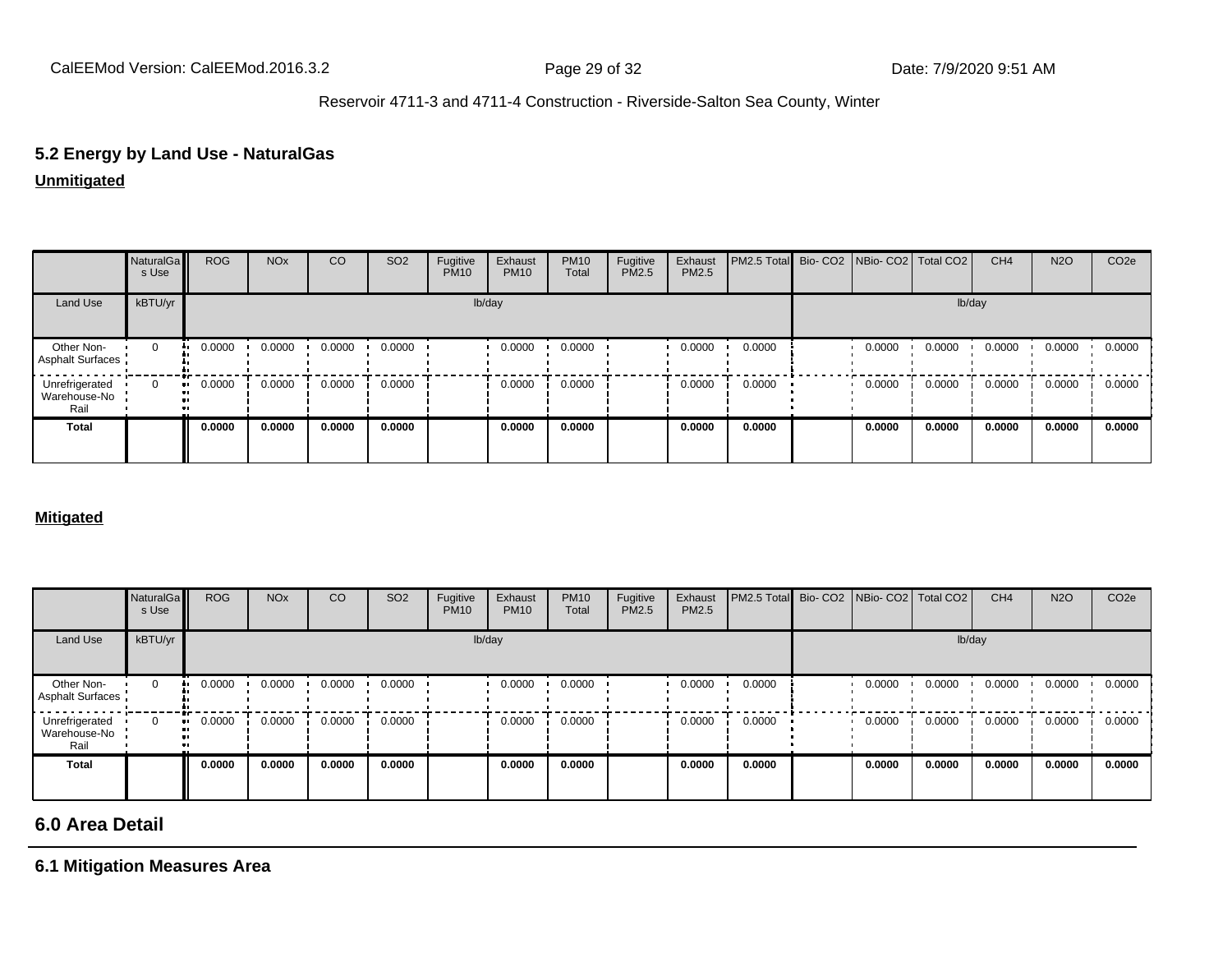CalEEMod Version: CalEEMod.2016.3.2 Page 30 of 32 Date: 7/9/2020 9:51 AM

#### Reservoir 4711-3 and 4711-4 Construction - Riverside-Salton Sea County, Winter

Use Low VOC Paint - Non-Residential Interior

Use Low VOC Paint - Non-Residential Exterior

|             | <b>ROG</b> | <b>NO<sub>x</sub></b> | <b>CO</b>       | SO <sub>2</sub> | Fugitive<br><b>PM10</b> | Exhaust<br><b>PM10</b> | <b>PM10</b><br>Total | Fugitive<br><b>PM2.5</b> | Exhaust<br><b>PM2.5</b> | <b>PM2.5 Total</b> Bio- CO2 NBio- CO2 Total CO2 |                 |                 | CH <sub>4</sub> | <b>N2O</b> | CO <sub>2</sub> e |
|-------------|------------|-----------------------|-----------------|-----------------|-------------------------|------------------------|----------------------|--------------------------|-------------------------|-------------------------------------------------|-----------------|-----------------|-----------------|------------|-------------------|
| Category    |            |                       |                 |                 |                         | lb/day                 |                      |                          |                         |                                                 |                 |                 | lb/day          |            |                   |
| Mitigated   | 0.1269     | 1.0000e-<br>005       | 6.1000e-<br>004 | 0.0000          |                         | 0.0000                 | 0.0000               |                          | 0.0000                  | 0.0000                                          | 1.3000e-<br>003 | 1.3000e-<br>003 | 0.0000          |            | 1.3900e-<br>003   |
| Unmitigated | 0.1269     | 1.0000e-<br>005       | 6.1000e-<br>004 | 0.0000          |                         | 0.0000                 | 0.0000               |                          | 0.0000                  | 0.0000                                          | 1.3000e-<br>003 | 1.3000e-<br>003 | 0.0000          |            | 1.3900e-<br>003   |

## **6.2 Area by SubCategory**

**Unmitigated**

|                          | <b>ROG</b>         | <b>NO<sub>x</sub></b> | CO                       | SO <sub>2</sub> | Fugitive<br><b>PM10</b> | Exhaust<br><b>PM10</b> | <b>PM10</b><br>Total | Fugitive<br>PM2.5 | Exhaust<br>PM2.5 | PM2.5<br>Total |  | Bio- CO2   NBio- CO2   Total CO2 |                 | CH <sub>4</sub> | <b>N2O</b> | CO <sub>2e</sub> |
|--------------------------|--------------------|-----------------------|--------------------------|-----------------|-------------------------|------------------------|----------------------|-------------------|------------------|----------------|--|----------------------------------|-----------------|-----------------|------------|------------------|
| SubCategory              | lb/day             |                       |                          |                 |                         |                        |                      |                   | lb/day           |                |  |                                  |                 |                 |            |                  |
| Architectural<br>Coating | $-8.0900e-$<br>003 |                       |                          |                 |                         | 0.0000                 | 0.0000               |                   | 0.0000           | 0.0000         |  |                                  | 0.0000          |                 |            | 0.0000           |
| Consumer<br>Products     | 0.1188             |                       |                          |                 |                         | 0.0000                 | 0.0000               |                   | 0.0000           | 0.0000         |  |                                  | 0.0000          |                 |            | 0.0000           |
| Landscaping              | $-6.0000e-$<br>005 | 005                   | 1.0000e- 6.1000e-<br>004 | 0.0000          |                         | 0.0000                 | 0.0000               |                   | 0.0000           | 0.0000         |  | 1.3000e-<br>003                  | 1.3000e-<br>003 | 0.0000          |            | 1.3900e-<br>003  |
| Total                    | 0.1269             | 1.0000e-<br>005       | 6.1000e-<br>004          | 0.0000          |                         | 0.0000                 | 0.0000               |                   | 0.0000           | 0.0000         |  | 1.3000e-<br>003                  | 1.3000e-<br>003 | 0.0000          |            | 1.3900e-<br>003  |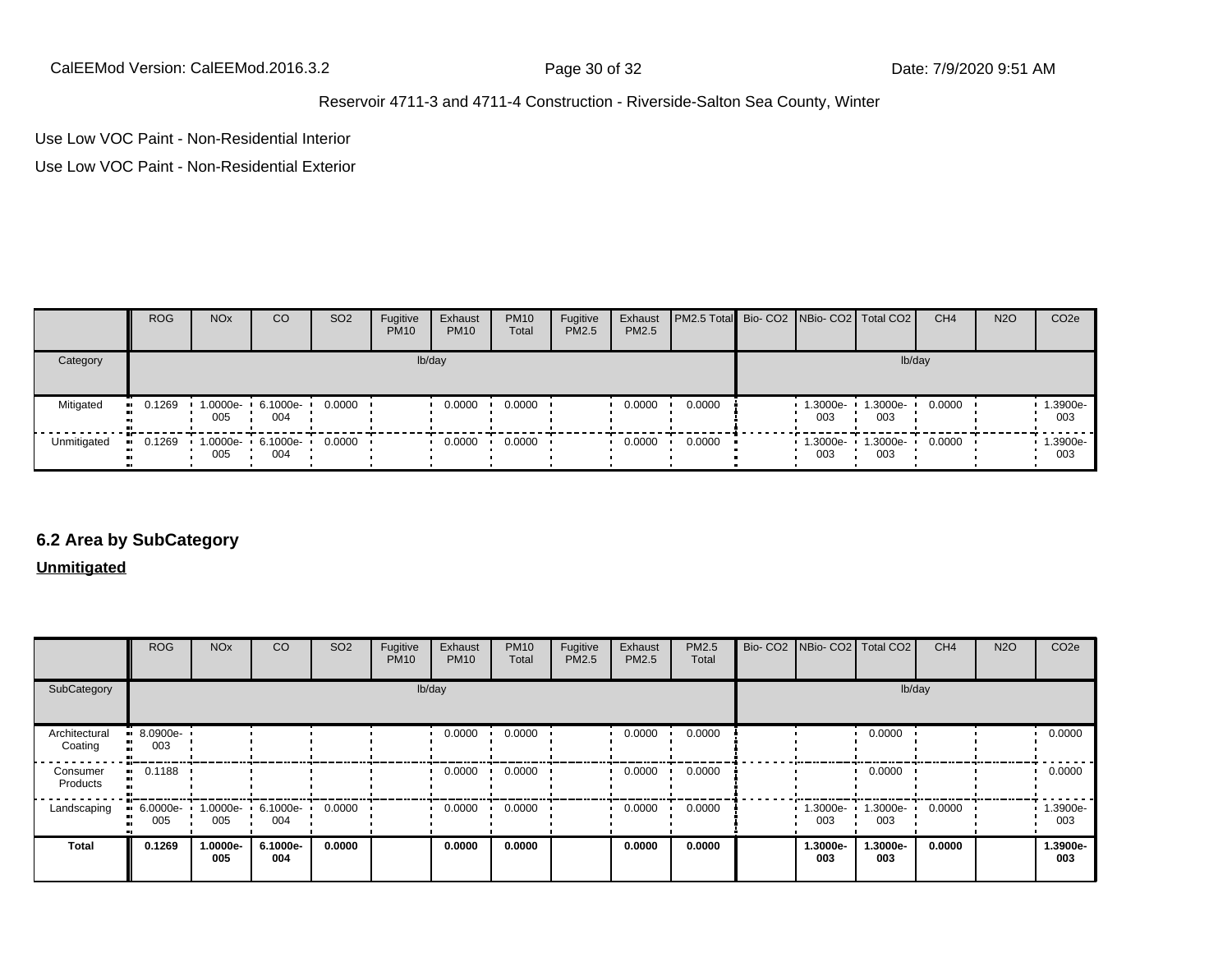### **6.2 Area by SubCategory**

**Mitigated**

|                          | <b>ROG</b>            | <b>NO<sub>x</sub></b>    | CO              | SO <sub>2</sub> | Fugitive<br><b>PM10</b> | Exhaust<br><b>PM10</b> | <b>PM10</b><br>Total | Fugitive<br>PM2.5 | Exhaust<br><b>PM2.5</b> | PM2.5 Total Bio- CO2 NBio- CO2   Total CO2 |                 |                 | CH <sub>4</sub> | <b>N2O</b> | CO <sub>2e</sub> |
|--------------------------|-----------------------|--------------------------|-----------------|-----------------|-------------------------|------------------------|----------------------|-------------------|-------------------------|--------------------------------------------|-----------------|-----------------|-----------------|------------|------------------|
| SubCategory              | lb/day<br>lb/day      |                          |                 |                 |                         |                        |                      |                   |                         |                                            |                 |                 |                 |            |                  |
| Architectural<br>Coating | $-8.0900e-$<br>003    |                          |                 |                 |                         | 0.0000                 | 0.0000               |                   | 0.0000                  | 0.0000                                     |                 | 0.0000          |                 |            | 0.0000           |
| Consumer<br>Products     | $\blacksquare$ 0.1188 |                          |                 |                 |                         | 0.0000                 | 0.0000               |                   | 0.0000                  | 0.0000                                     |                 | 0.0000          |                 |            | 0.0000           |
| Landscaping              | $-6.0000e-$<br>005    | 1.0000e- 6.1000e-<br>005 | 004             | 0.0000          |                         | 0.0000                 | 0.0000               |                   | 0.0000                  | 0.0000                                     | 1.3000e-<br>003 | 1.3000e-<br>003 | 0.0000          |            | 1.3900e-<br>003  |
| <b>Total</b>             | 0.1269                | 1.0000e-<br>005          | 6.1000e-<br>004 | 0.0000          |                         | 0.0000                 | 0.0000               |                   | 0.0000                  | 0.0000                                     | 1.3000e-<br>003 | 1.3000e-<br>003 | 0.0000          |            | 1.3900e-<br>003  |

## **7.0 Water Detail**

**7.1 Mitigation Measures Water**

## **8.0 Waste Detail**

#### **8.1 Mitigation Measures Waste**

### **9.0 Operational Offroad**

|  | $\epsilon$ quipment Type | Number | Hours/Day | Days/Year | Power<br>Horse H | $\cdot$ $-$<br>Load Factor | <b>Fuel</b><br>$\blacksquare$ |
|--|--------------------------|--------|-----------|-----------|------------------|----------------------------|-------------------------------|
|--|--------------------------|--------|-----------|-----------|------------------|----------------------------|-------------------------------|

# **10.0 Stationary Equipment**

**Fire Pumps and Emergency Generators**